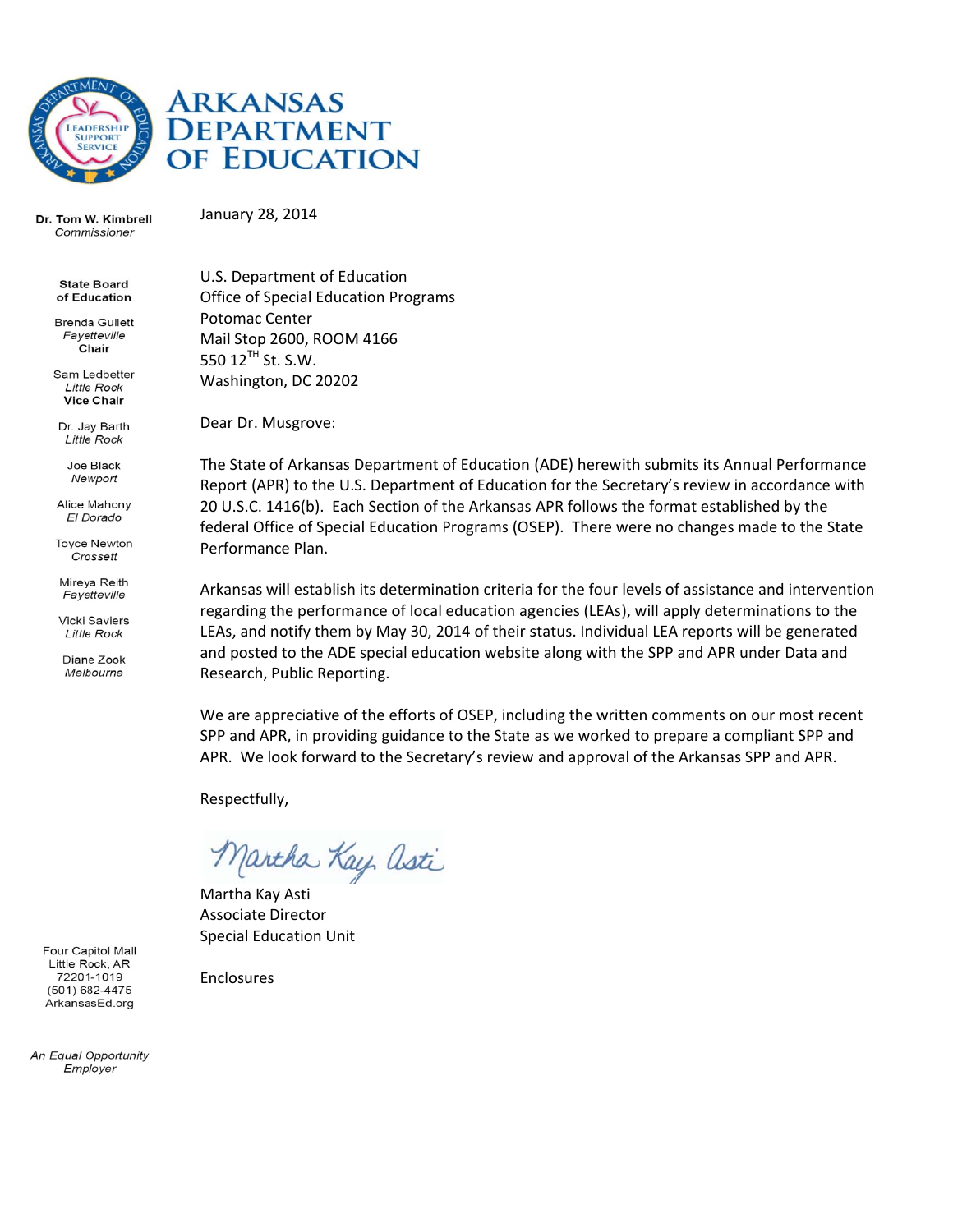

# D E P A R T M E N T O F E D U C A T I O N S P E C I A L E D U C A T I O N U N I T



# PART B ANNUAL PERFORMANCE REPORT **2 0 1 2 – 1 3**

# **F e b r u a r y 1, 2 0 1 4**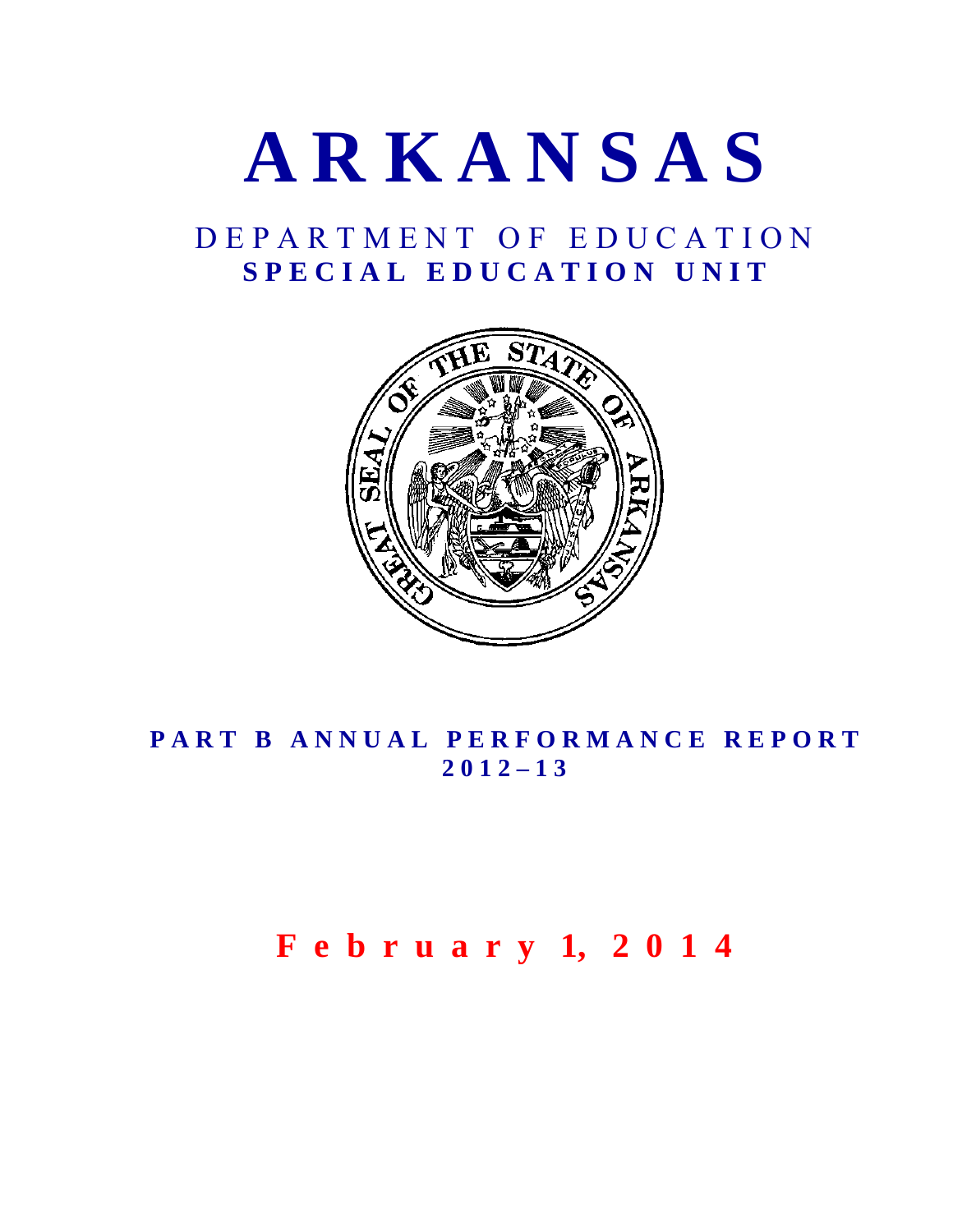Part B State Annual Performance Report (APR) for FFY 11 (2012-13)

# **TABLE OF CONTENTS**

| Monitoring Priority: Effective General Supervision Part B/Effective Transition47 |  |
|----------------------------------------------------------------------------------|--|
|                                                                                  |  |
|                                                                                  |  |
|                                                                                  |  |
|                                                                                  |  |
|                                                                                  |  |
|                                                                                  |  |
|                                                                                  |  |
|                                                                                  |  |
|                                                                                  |  |
|                                                                                  |  |
|                                                                                  |  |
|                                                                                  |  |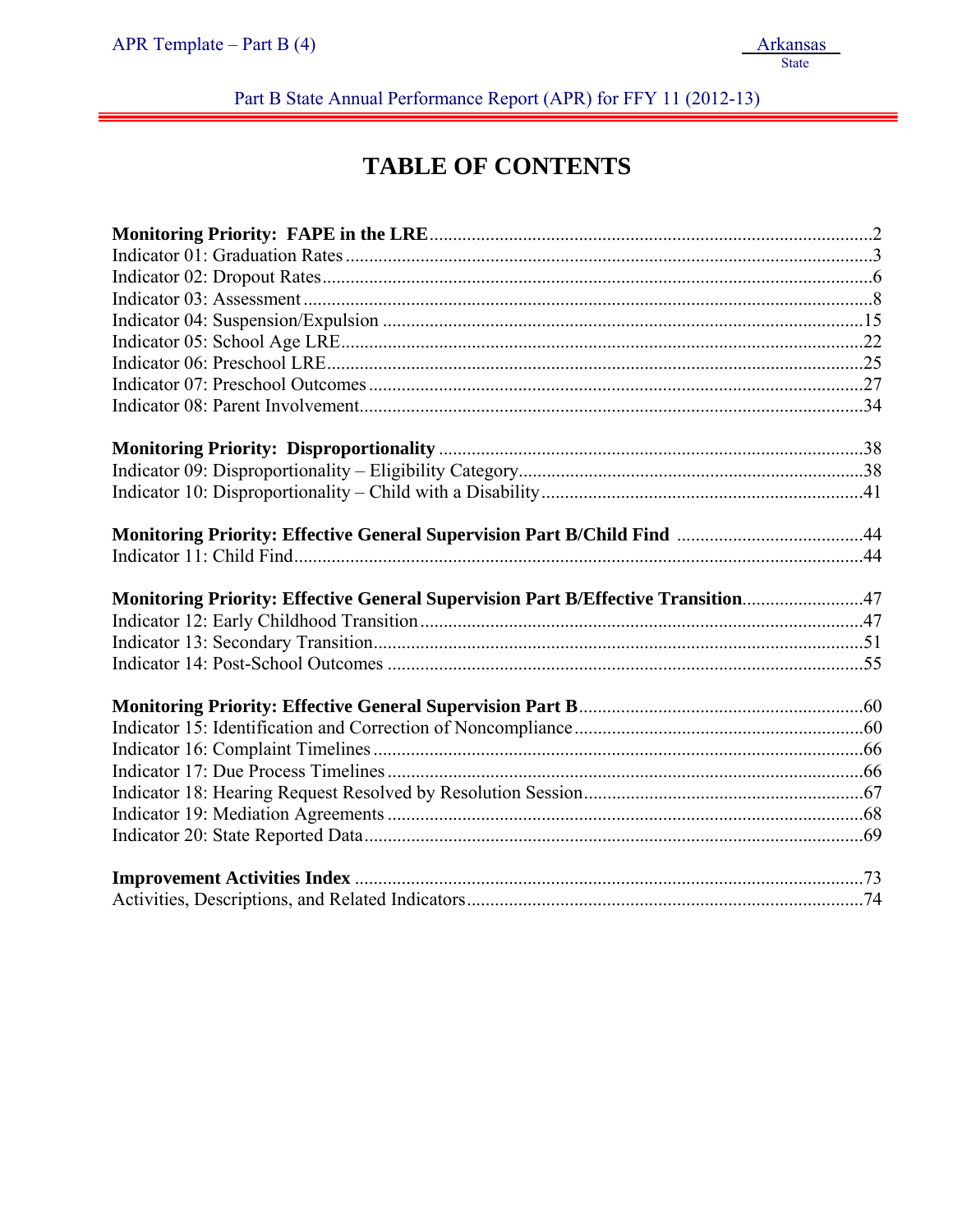# Part B State Annual Performance Report (APR) for FFY 2012

# **Monitoring Priority: FAPE in the LRE**

#### **Overview of the Annual Performance Report Development**

The initial development of the Arkansas State Performance Plan (SPP) began in May 2005 with the appointment of a 40-member stakeholder group. This group consisted of consumers, parents, school officials, legislators, and other interested parties. Initial orientations to the SPP were provided to the stakeholders group as well as to the State Advisory Panel in June 2005.

In July 2005, a half-day working session was conducted for members of the stakeholder group and the State Advisory Panel. After a brief orientation, members were assigned to one of three task groups focusing on the establishment of measurable and rigorous targets, strategies for improving performance, and steps necessary for obtaining broad-based public input. The recommendations and considerations generated by these task groups laid the foundation for the development of the Arkansas SPP.

After additional work to develop the content of the SPP around the 20 indicators, the SPP was presented to the State Advisory Panel in mid-October 2005 for its comments and modifications. Advisory Panel SPP changes were incorporated and presented to the 40-member stakeholder group in a series of conference calls in late October.

Further changes suggested by the stakeholder group were made in November 2005 while additional data and targets were assembled. The SPP was posted on the ADE-SEU website as a series of program area "mini-volumes" in mid-November 2005. Comments were solicited from the public on the SPP topics of FAPE in the LRE, pre- and post-school outcomes, child find, and special education overrepresentation.

Changes made to the SPP, since its original dissemination, are presented to the stakeholder group and State Advisory Panel. The feedback provided by these groups is incorporated into the SPP for subsequent submissions.

Following the submission of the Arkansas APR on February 1, 2014, the Arkansas Department of Education, Special Education Unit (ADE-SEU) will utilize the ADE-SEU website as the primary vehicle for the annual dissemination of the APR on progress or slippage in meeting the SPP measurable and rigorous targets. An official press release will be prepared and provided to all statewide media outlets detailing how the public may obtain or review a copy of the APR. Lastly, the ADE will report annually to the public on each Local Education Agency's (LEA) performance against the SPP targets using the ADE-SEU website.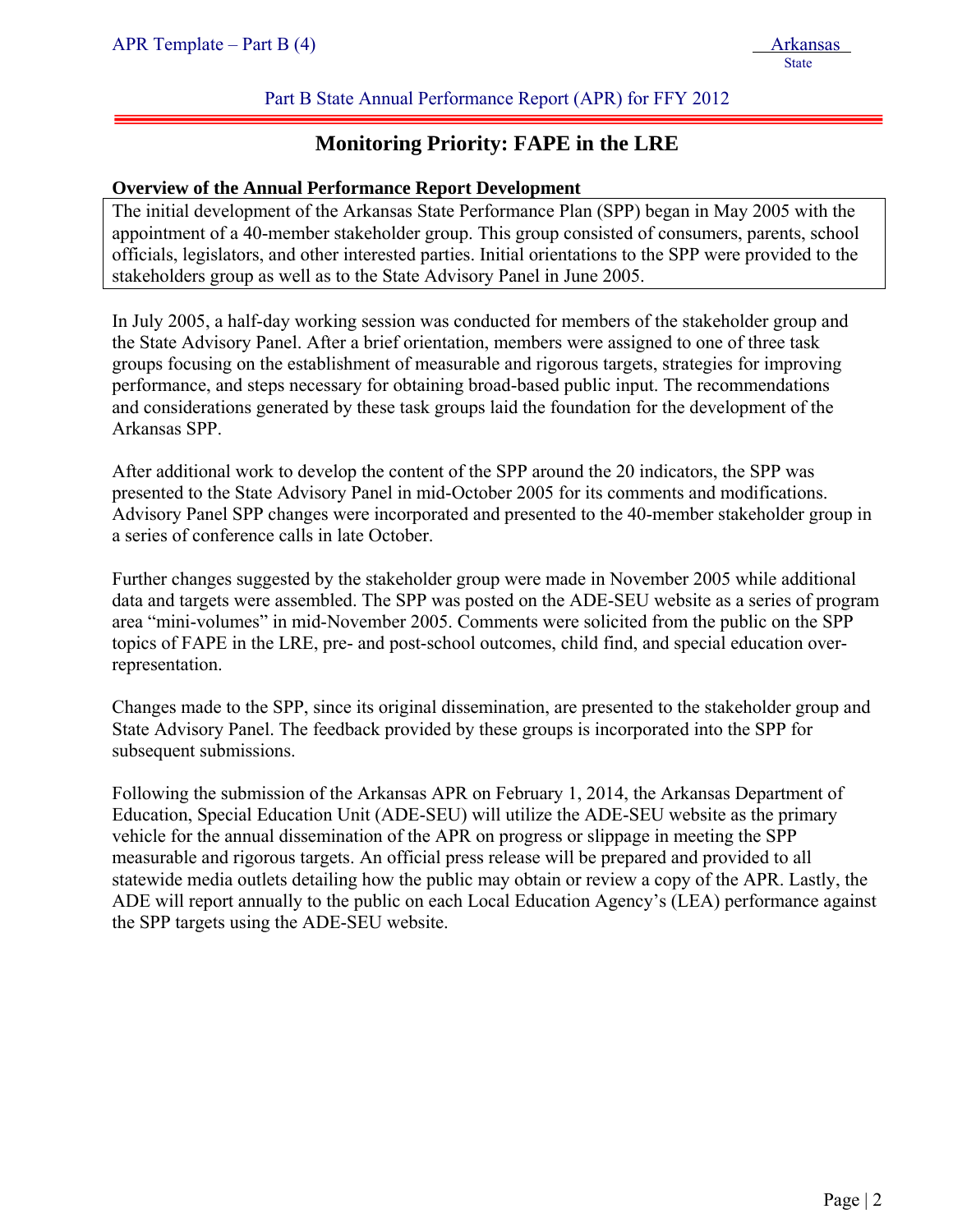Part B State Annual Performance Report (APR) for FFY 2012

# **Monitoring Priority: FAPE in the LRE**

#### **Indicator 01: Graduation Rates**

Percent of youth with IEPs graduating from high school with a regular diploma  $(20 \text{ U.S.C. } 1416(a)(3)(A))$ 

> **Measurement:** Same data as used for reporting to the Department under Title I of the Elementary and Secondary Education Act (ESEA).

States must report using the adjusted cohort graduation rate required under the ESEA.

| FFY             | <b>Measurable and Rigorous Target</b>                                                                                                                                                                    |
|-----------------|----------------------------------------------------------------------------------------------------------------------------------------------------------------------------------------------------------|
| <b>FFY 2012</b> | The target for the percent of students with disabilities graduating from high school<br>with a regular diploma as established in the State's accountability workbook for the<br>four-year cohort is 85%. |

# **Actual Target Data:**

The percent of youth with IEPs graduating from high school with a regular diploma is 79.15%. There were 3,502 ninth grade students receiving special education and related services identified for the cohort, of which 2,772 graduated in four years.

Note: graduation rates are reported a year in arrears.

*Describe the method used to collect data:* The data for this indicator is collected through the statewide student management system of the Arkansas Public School Computer Network (APSCN) student information system.

Arkansas' graduation rate is outlined in Section 7.1 of the Consolidated State Application Accountability Workbook for State Grants under Title IX, Part C, Section 9302 of the Elementary and Secondary Education Act (Public Law 107-110). The Accountability workbook can be accessed on the Arkansas Department of Education's website at http://www.arkansased.org/public/userfiles/Public\_School\_Accountability/School\_Performance/Acc ountability\_Workbook\_with\_2010\_Amendments.pdf

# **Section 7.1 High School Graduation Rate Definition of High School Graduation Rate**

Consistent with guidance from the United States Department of Education staff in the Office of Elementary and Secondary Education, Arkansas will use the four-year adjusted cohort graduation rate.

As defined in 34 C.F.R. §200.19(b)(1)(i)-(iv), the four-year adjusted cohort graduation rate is the number of students who graduate in four years with a regular high school diploma divided by the number of students who form the adjusted cohort for the graduating class. From the beginning of 9th grade, students who are entering that grade for the first time form a cohort that is subsequently "adjusted" by adding any students who transfer into the cohort later during the 9<sup>th</sup> grade and the next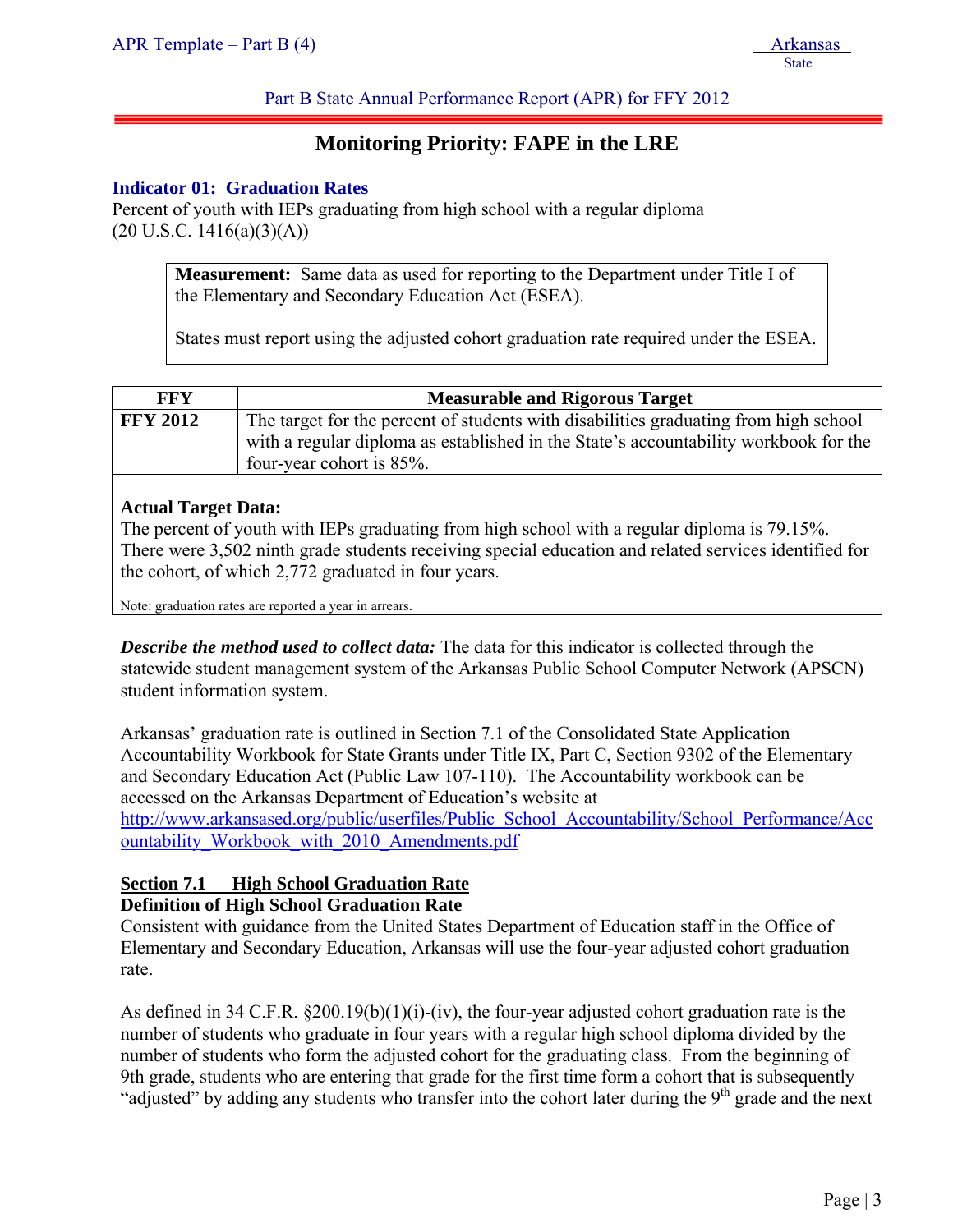# Part B State Annual Performance Report (APR) for FFY 2012

three years and subtracting any students who transfer out, emigrate to another country, or die during that same period.

[Subpopulations are established during the  $9<sup>th</sup>$  grade year. If a student is identified as a student with a disability (SWD) he/she will remain in the subpopulation cohort even if he/she is dismissed from services.]

The following formula provides an example of the four-year graduation rate for the cohort entering 9th grade for the first time in the fall of the 2008-2009 school year and graduating by the end of the 2011-2012 school year.

*Formula:* Four-Year Graduation Rate

(Number of cohort members who earned a regular high school diploma by the end of the 2011- 2012 school year)

# DIVIDED BY

(Number of first-time 9th graders in fall 2008 (starting cohort) plus students who transfer in, minus students who transfer out, emigrate, or die during school years 2008-2009, 2009-2010, 2010-2011, and 2011-2012)

#### **High School Graduation Base Rate**

Consistent with guidance from the United States Department of Education, Office of Elementary and Secondary Education and in accordance with 34 C.F.R. § 200.19(b)(1)(i)-(iv), Arkansas complies with ESEA regulations in connection with high school graduation rate. Ninth grade students who are in attendance on October 1<sup>st</sup> constitute the base rate for computing the graduation rate.

# **Discussion of Improvement Activities Completed and Explanation of Progress or Slippage that Occurred for FFY 2012:**

The target for FFY 2012 is 85% for students with disabilities graduating from high school with a regular diploma as established in the State's accountability workbook. However, the rate calculated using 2011-12 data is 79.15%. The FFY 2011 rate has improved by 3.84 percentage points from the previous year rate of 75.31%.

Arkansas expects to see the rate increase over the next few years as the targeted activities focusing on dropout prevention, secondary transition, and post-school outcomes continue to take hold across the state. Arkansas is working closely with three OSEP technical assistance centers: National Dropout Prevention Center for Students with Disabilities (NDPC-SD), National Post-School Outcomes Center for Students with Disabilities (NPSO-SD), and the National Secondary Transition Technical Assistance Center (NSTTAC).

In June 2012, Arkansas received approval for ESEA Flexibility. One goal of the Flexibility plan is to reduce the graduation rate gap by half by 2016-17 school year. The four-year adjusted cohort graduation rates are used as an additional indicator in identifying high schools for Focus or Priority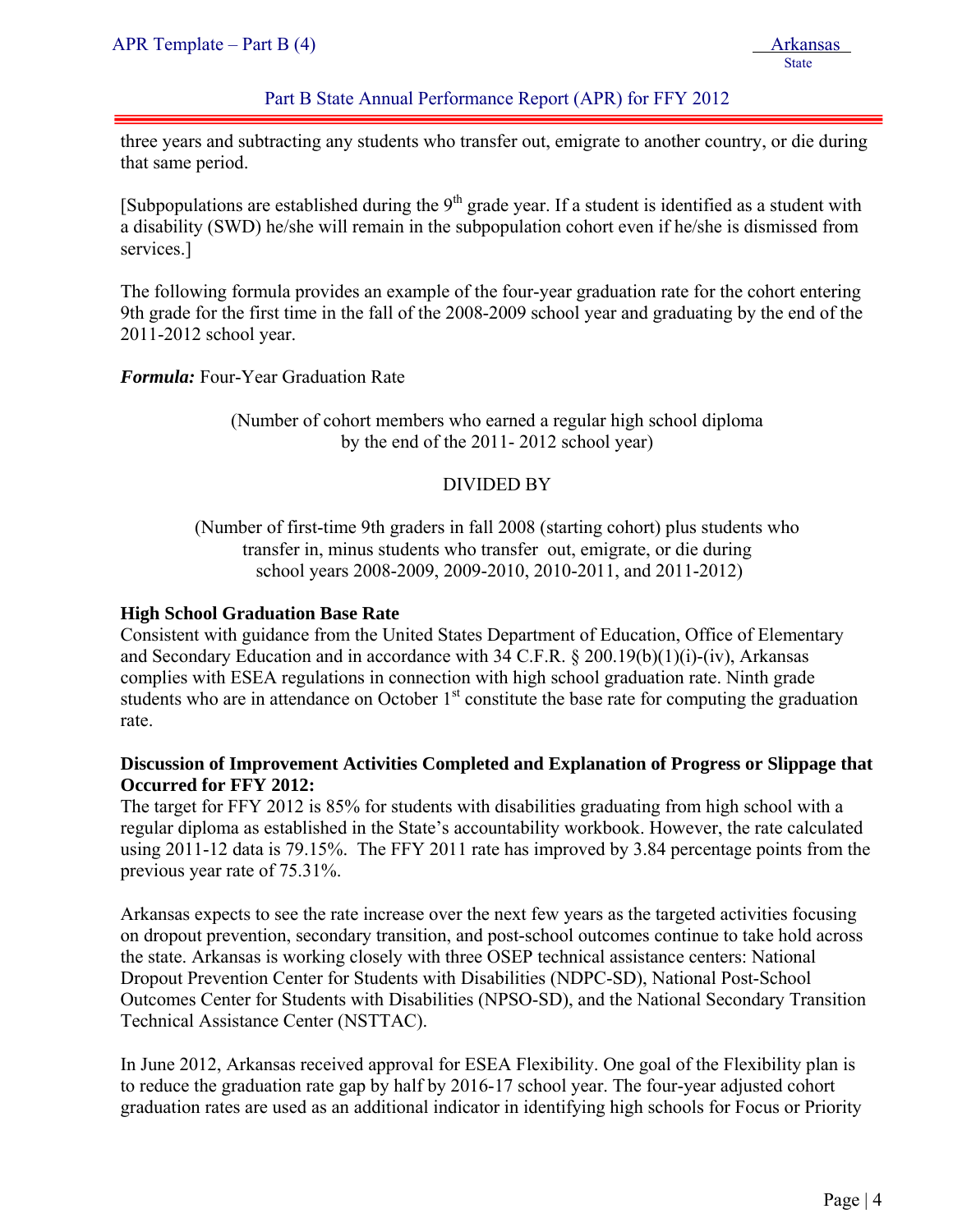status. Schools in Priority or Focus status are required to implement meaningful interventions based on turn around principles using the transformation model as outlined beginning on page 89 of the ESEA Flexibility plan located at

http://www.arkansased.org/public/userfiles/Flexibility/AR%20Final%206.18.12%20Revised%20.pdf

# **Targeted Activities**:

ļ

Please see the Improvement Activities Index beginning on page 73. A quick reference excel file is posted on the ADE-SEU website under Public Reporting on the Data & Research webpage. The website can be accessed at https:\\arksped.k12.ar.us.

# **Revisions, with Justification, to Proposed Targets/Improvement Activities/Timelines/ Resources for FFY 2012:**

There were no revisions to the proposed targets or improvement activities.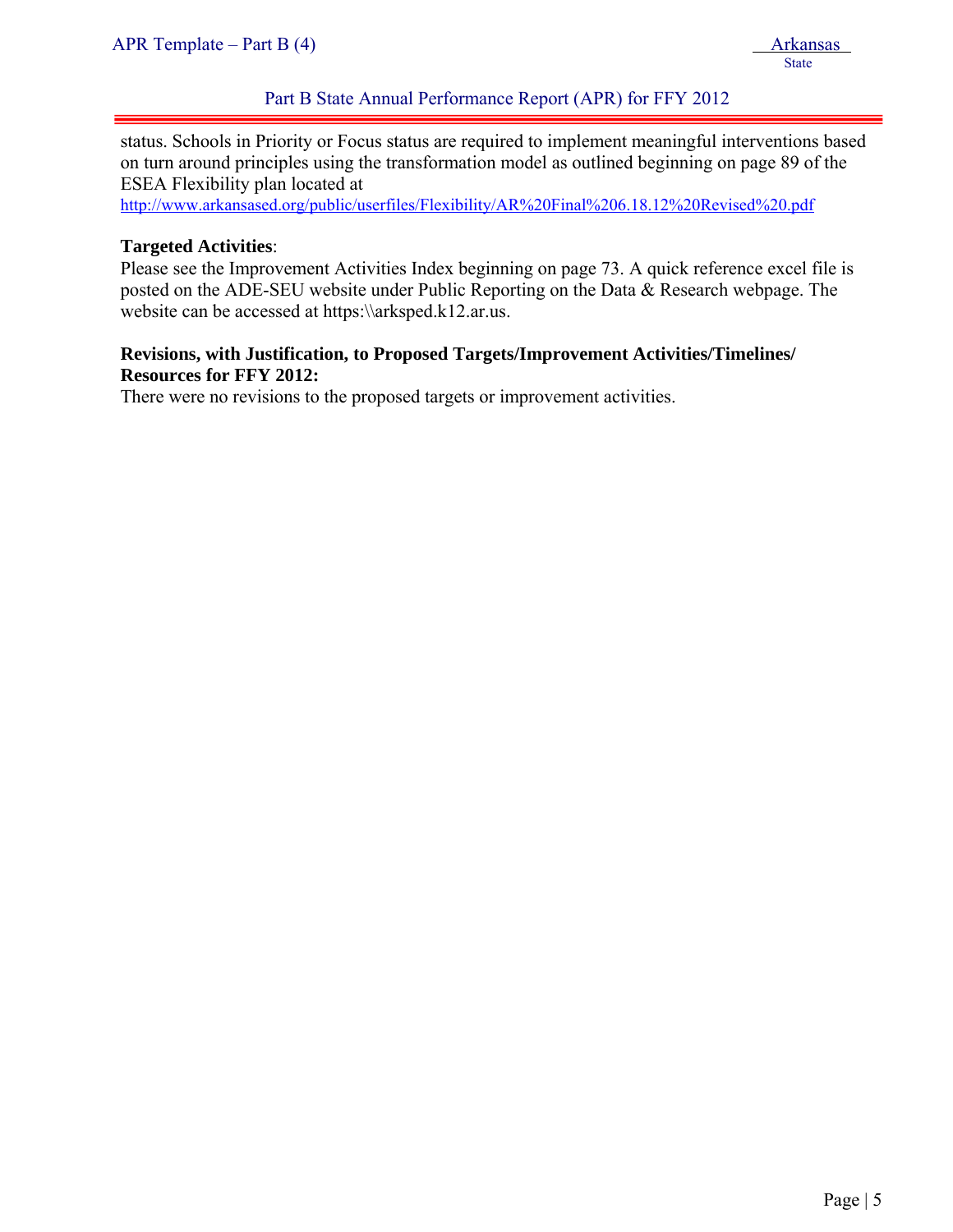Part B State Annual Performance Report (APR) for FFY 2012

# **Monitoring Priority: FAPE in the LRE**

#### **Indicator 02: Dropout Rates**

Percent of youth with IEPs dropping out of high school  $(20 \text{ U.S.C. } 1416(a)(3)(A))$ 

#### **Measurement:**

Same data as used for reporting to the Department under IDEA section 618.

States must report a percentage using the number of youth with IEPs (ages 14-21) who exited special education due to dropping out in the numerator and the number of all youth with IEPs who left high school (ages 14-21) in the denominator.

| <b>FFY</b>                 | <b>Measurable and Rigorous Target</b>                                                                                                                                                               |
|----------------------------|-----------------------------------------------------------------------------------------------------------------------------------------------------------------------------------------------------|
| <b>FFY 2012</b>            | The target for the percent of youth with IEPs dropping out of high school is 4.20%.                                                                                                                 |
| <b>Actual Target Data:</b> | Arkansas has chosen to maintain the previous calculation as optioned to states by OSEP. In 2011-12,<br>2.62% of students in grades 7-12 receiving special education services dropped out of school. |
|                            | Note: Dropout rates are reported a year in arrears.                                                                                                                                                 |

#### *Describe the method used to collect data:*

In accordance with Arkansas Code Annotated §6-15-503, the calculated school enrollment census (October 1 through September 30) total for students grade 7-12, is used to determine the dropout rate for all students. Dropouts include students who leave prior to graduation and students who pursue taking the General Educational Development test leading to a General Equivalency Diploma (GED).

The single year event data for this indicator is collected through the Arkansas Public School Computer Network (APSCN) student information system and submitted through the EDEN submission system (ESS) by the ADE Data Administration Office. Data Administration provides the numbers for this indicator to the Special Education Unit. The data reflects students with disabilities in grades 7-12.

| <b>Number of youth with IEPs</b> | Number of youth with IEPs in grades | Percent of youth with IEPs  |  |  |
|----------------------------------|-------------------------------------|-----------------------------|--|--|
| dropping out of high school      | 7-12 enrollment (Oct. count).       | dropping out of high school |  |  |
| 585                              | 22,313                              | 2.62%                       |  |  |

#### **Discussion of Improvement Activities Completed and Explanation of Progress or Slippage that Occurred for FFY 2012:**

Based on the ESEA data for students in grades 7-12, in the 2011-12 school year, the special education dropout rate was 2.62%; an improvement from the 2010-11 dropout rate of 2.92%. Arkansas met the target by 1.58 percentage points. The 2.62% rate demonstrates the continual efforts being undertaken in the State to reduce the number of students with disabilities dropping out of school. Exhibit I-2.1 below illustrates the change in the dropout rate for the past three years.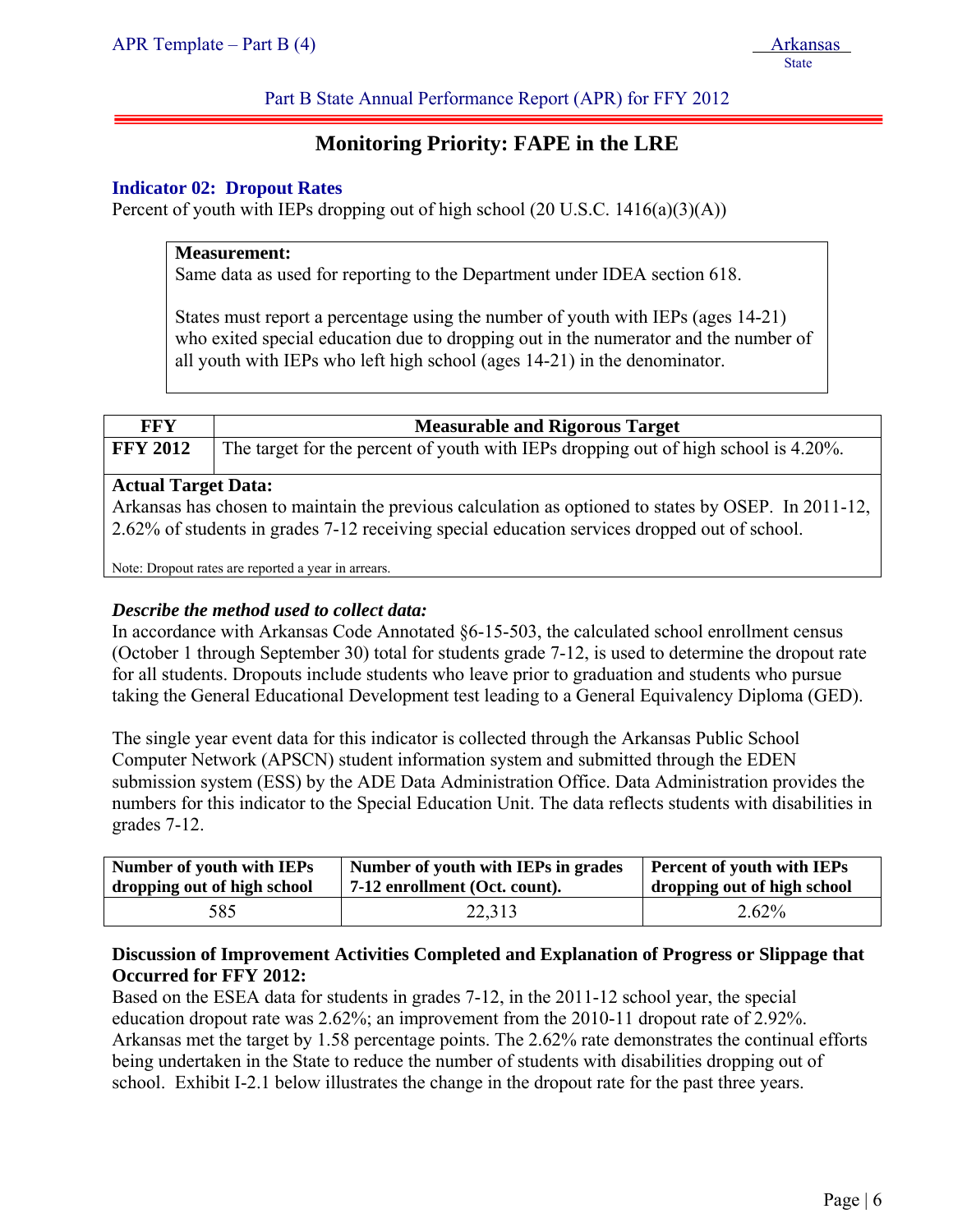| APR Template – Part B $(4)$ | Arkansas |
|-----------------------------|----------|
|                             | State    |



# Part B State Annual Performance Report (APR) for FFY 2012

\* Note: Dropout rates are reported a year in arrears.

#### **Targeted Activities:**

Arkansas met its FFY 2012 target for this result indicator and is not required to provide a discussion of targeted activities. However, identified activities, have been included in the Improvement Activities Index beginning on page 73. A quick reference excel file is posted on the ADE-SEU website under Public Reporting on the Data & Research webpage. The website can be accessed at https:\\arksped.k12.ar.us.

# **Revisions, with Justification, to Proposed Targets/Improvement Activities/Timelines/Resources for FFY 2012:**

There were no changes to the proposed targets or improvement activities.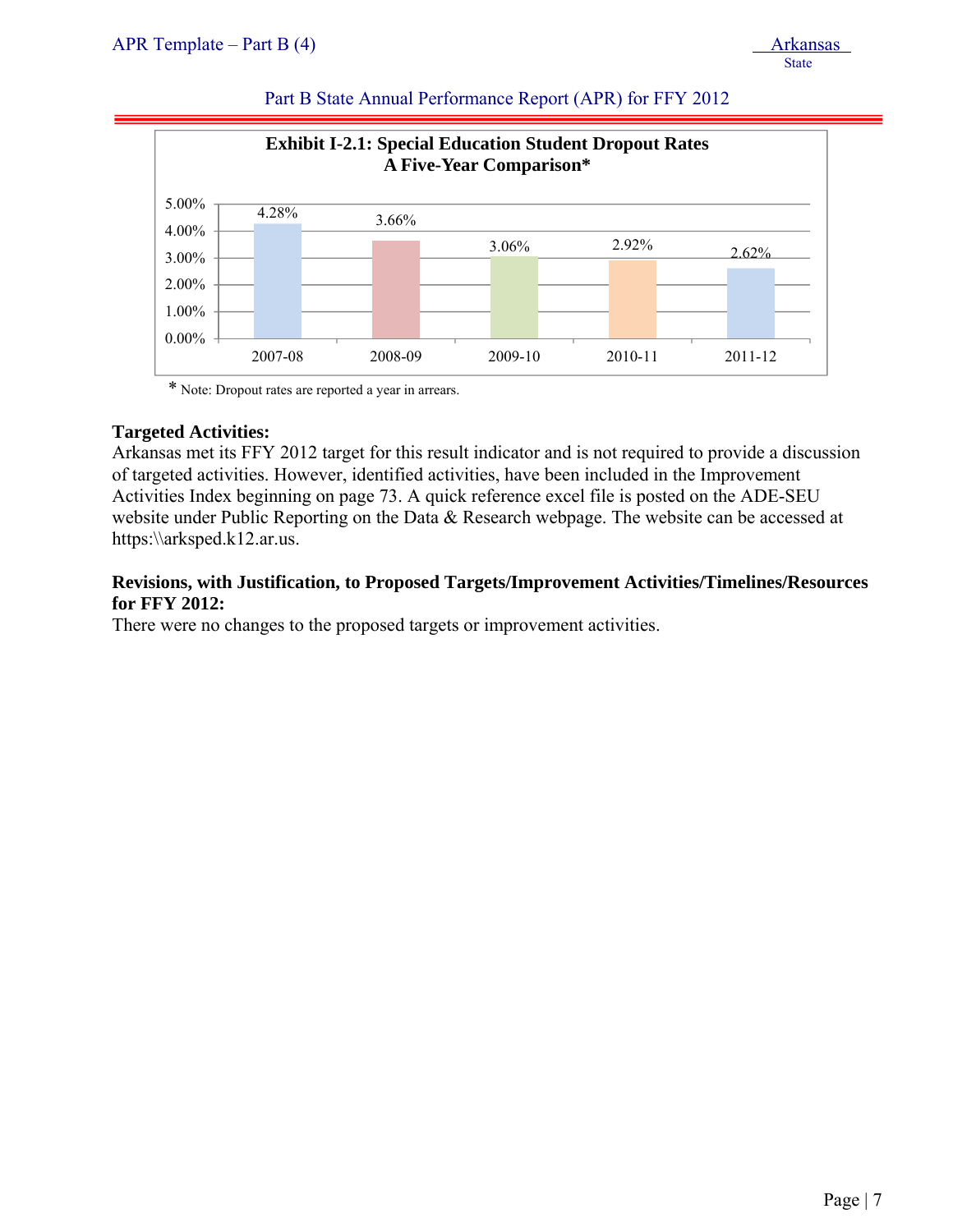# **Monitoring Priority: FAPE in the LRE**

#### **Indicator 03: Assessment**

ļ

Participation and performance of children with disabilities on statewide assessments:

- A. Percent of the districts with a disability subgroup that meets the State's minimum "n" size that meet the State's AYP/AMO targets for the disability subgroup.
- B. Participation rate for children with IEPs.
- C. Proficiency rate for children with IEPs against grade level, modified, and alternate academic achievement standards.  $(20 \text{ U.S.C. } 1416(a)(3)(A))$

#### **Measurement:**

- A. A.2 AMO percent  $=$   $[(# of \, \text{districts with a disability subgroup that meets the}]$ State's minimum "n" size that meet the State's AMO targets for the disability subgroup) divided by the (total  $\#$  of districts that have a disability subgroup that meets the State's minimum "n" size)] times 100.
- B. Participation rate percent  $=$   $[(# of children with IEPs participating in the$ assessment) divided by the (total  $#$  of children with IEPs enrolled during the testing window, calculated separately for reading and math)]. The participation rate is based on all children with IEPs, including both children with IEPs enrolled for a full academic year and those not enrolled for a full academic year.
- C. Proficiency rate percent  $=$  ( $[(# of children with IEPs scoring at or above proficient$ ) against grade level, modified and alternate academic achievement standards) divided by the (total # of children with IEPs who received a valid score and for whom a proficiency level was assigned, and, calculated separately for reading and math)]. The proficiency rate includes both children with IEPs enrolled for a full academic year and those not enrolled for a full academic year.

| <b>FFY</b>           |        | <b>Measurable and Rigorous Target</b>      |        |               |                                      |               |                                            |               |         |               |  |  |
|----------------------|--------|--------------------------------------------|--------|---------------|--------------------------------------|---------------|--------------------------------------------|---------------|---------|---------------|--|--|
| <b>FFY 2012</b>      |        | Districts Meeting<br>AMO for<br>Disability |        | (3B)          | Participation for Students with IEPs |               | Proficiency for Students with IEPs<br>(3C) |               |         |               |  |  |
|                      |        | Subgroup (3A)                              |        |               |                                      |               |                                            |               |         |               |  |  |
| <b>Targets for</b>   | 17.15% |                                            | Math   |               | Reading                              |               | Math                                       |               | Reading |               |  |  |
| <b>FFY 2012</b>      |        |                                            |        | 95.00%        |                                      | 95.00%        |                                            | 51.44%        |         | 45.22%        |  |  |
| <b>Actual Target</b> | #      | $\frac{0}{0}$                              | #      | $\frac{0}{0}$ | #                                    | $\frac{0}{0}$ | #                                          | $\frac{0}{0}$ | #       | $\frac{0}{0}$ |  |  |
| Data for FFY<br>2012 | 87/254 | 34.25                                      | 30,572 | 97.69         | 28,530                               | 97.81         | 12,869                                     | 42.09         | 9,481   | 33.23         |  |  |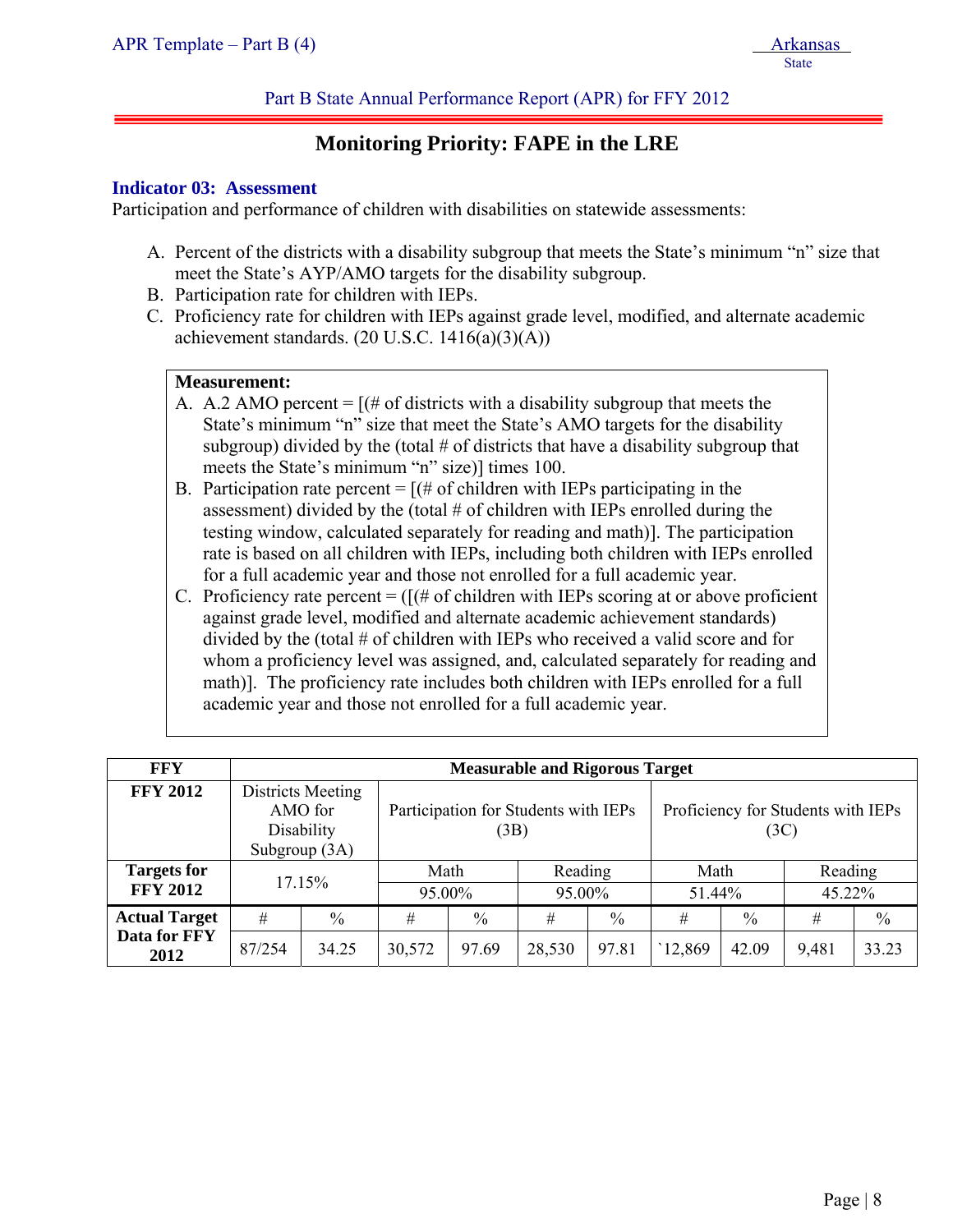# **Actual Target Data for FFY 2012:**

**3.A2 - AMO** 

ļ

Percent of the districts with a disability subgroup that meets the State's minimum "n" size and meets the State's AMO targets for the disability subgroup is 34.25%.

| <b>Number of Districts</b><br><b>Total Number</b><br>Year<br>Meeting the "n" size<br>of Districts |     | <b>Number of Districts that</b><br>meet the minimum "n" size<br>and met AMO for FFY 2012 | <b>Percent of</b><br><b>Districts</b> |       |
|---------------------------------------------------------------------------------------------------|-----|------------------------------------------------------------------------------------------|---------------------------------------|-------|
| <b>FFY 2012</b>                                                                                   | 256 | 254                                                                                      | 87                                    | 34.25 |

#### **3. B - Actual Participation Data for FFY 2012**

|                         |                                                                                          | Grade | Grade | Grade | Grade | Grade | Grade | Grade     |        | Total         |
|-------------------------|------------------------------------------------------------------------------------------|-------|-------|-------|-------|-------|-------|-----------|--------|---------------|
|                         | <b>Math Assessment</b>                                                                   | 3     | 4     | 5     | 6     | 7     | 8     | <b>HS</b> | #      | $\frac{0}{0}$ |
| a                       | Children with IEPs                                                                       | 4,593 | 4,599 | 4,515 | 4,266 | 4.045 | 3,923 | 5,355     | 31,296 | 100.00%       |
| $\mathbf b$             | IEPs in regular<br>assessment with no<br>accommodations                                  | 1,246 | 879   | 689   | 585   | 431   | 442   | 762       | 5,034  | 16.08%        |
| $\mathbf{c}$            | IEPs in regular<br>assessment with<br>accommodations                                     | 2,749 | 3,088 | 3,194 | 3,047 | 2,977 | 2,819 | 2,011     | 19,885 | 63.54%        |
| $\overline{\mathsf{d}}$ | IEPs in alternate<br>assessment against<br>grade-level standards                         | n/a   | n/a   | n/a   | n/a   | n/a   | n/a   | n/a       | n/a    | n/a           |
| e                       | IEPs in alternate<br>assessment against<br>modified standards                            | n/a   | n/a   | n/a   | n/a   | n/a   | n/a   | n/a       | n/a    | n/a           |
| $\mathbf{f}$            | IEPs in alternate<br>assessment against<br>alternate standards                           | 533   | 555   | 549   | 566   | 557   | 563   | 2,330     | 5,653  | 18.06%        |
| g                       | Overall $(b+c+d+e+f)$<br><b>Baseline</b>                                                 | 4,528 | 4,522 | 4,432 | 4,198 | 3,965 | 3,824 | 5,103     | 30,572 | 97.69%        |
|                         | Children included in a but not included in the other counts above*                       |       |       |       |       |       |       |           |        |               |
|                         | Account for any children<br>with IEPs that were not<br>participants in the<br>narrative. | 65    | 77    | 83    | 68    | 80    | 99    | 252       | 724    | 2.31%         |

|          |                                                                          | Grade | Grade                   | Grade<br>Grade<br>Grade<br>Grade<br>Grade |       | Total |       |       |        |               |
|----------|--------------------------------------------------------------------------|-------|-------------------------|-------------------------------------------|-------|-------|-------|-------|--------|---------------|
|          | <b>Reading Assessment</b>                                                | 3     | $\overline{\mathbf{4}}$ | 5                                         | 6     | 7     | 8     | 11    | #      | $\frac{0}{0}$ |
| a        | Children with IEPs                                                       | 4,593 | 4,599                   | 4,515                                     | 4,266 | 4,045 | 3,923 | 3,229 | 29,170 | 100.00%       |
| <b>b</b> | IEPs in regular<br>assessment with no<br>accommodations                  | 1,252 | 882                     | 696                                       | 586   | 433   | 443   | 548   | 4,840  | 16.59%        |
| lc.      | IEPs in regular<br>assessment with<br>accommodations                     | 2,740 | 3,085                   | 3,186                                     | 3,044 | 2,973 | 2,817 | 1,775 | 19,620 | 67.26%        |
| k        | <b>IEPs</b> in alternate<br>assessment against grade-<br>level standards | n/a   | n/a                     | n/a                                       | n/a   | n/a   | n/a   | n/a   | n/a    | n/a           |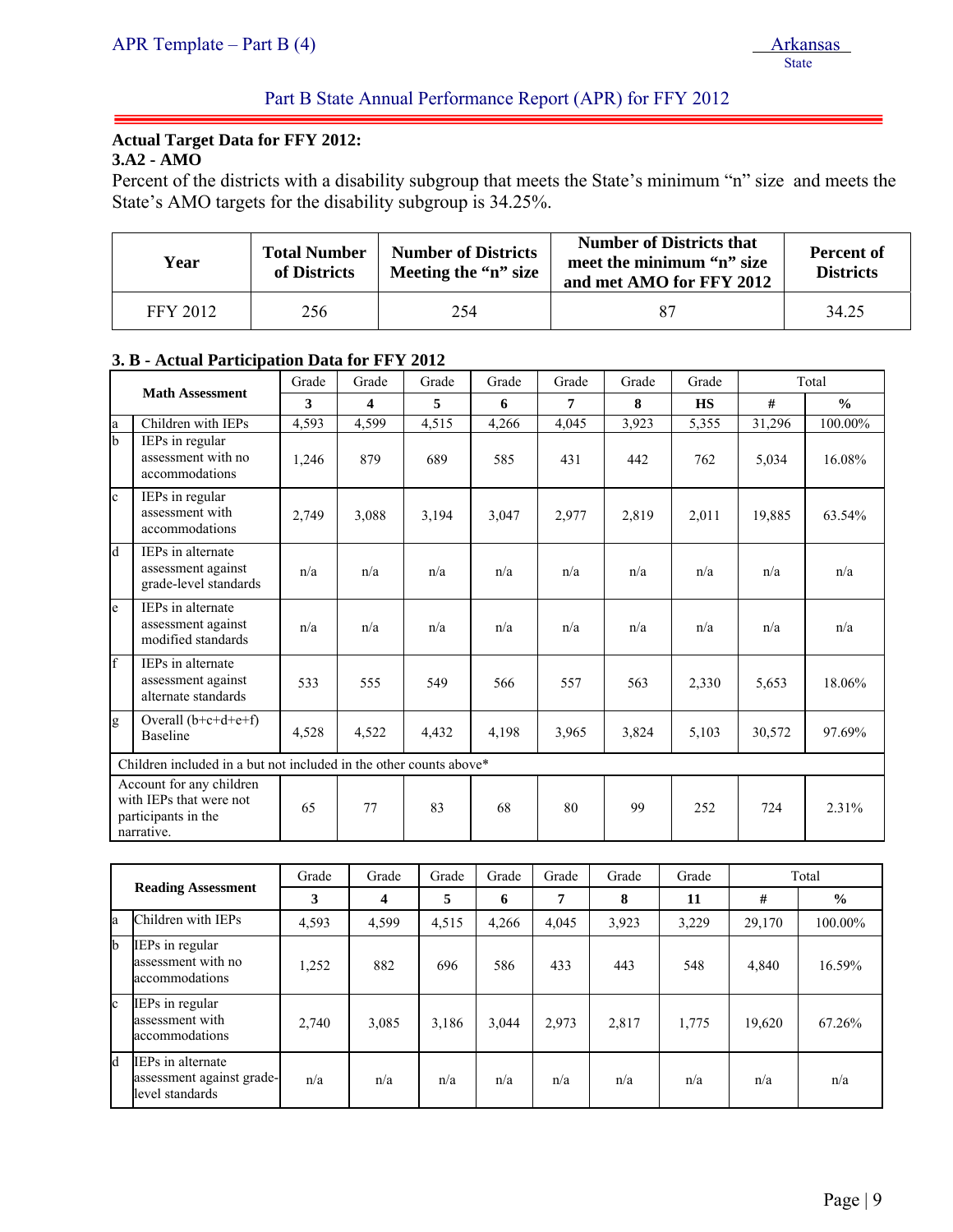| le                                                                                                                                                                                                            | IEPs in alternate<br>assessment against<br>modified standards  | n/a   | n/a   | n/a   | n/a   | n/a   | n/a   | n/a   | n/a    | n/a    |
|---------------------------------------------------------------------------------------------------------------------------------------------------------------------------------------------------------------|----------------------------------------------------------------|-------|-------|-------|-------|-------|-------|-------|--------|--------|
| f                                                                                                                                                                                                             | IEPs in alternate<br>assessment against<br>alternate standards | 533   | 555   | 549   | 566   | 557   | 563   | 747   | 4,070  | 13.95% |
| g                                                                                                                                                                                                             | Overall $(b+c+d+e+f)$<br><b>Baseline</b>                       | 4,525 | 4,522 | 4,431 | 4,196 | 3,963 | 3,823 | 3,070 | 28,530 | 97.81% |
|                                                                                                                                                                                                               |                                                                |       |       |       |       |       |       |       |        |        |
| Children included in a but not included in the other counts above<br>Account for any children<br>with IEPs that were not<br>77<br>84<br>70<br>82<br>68<br>100<br>159<br>640<br>participants in the narrative. |                                                                |       |       |       |       |       | 2.19% |       |        |        |

#### **3. C – Actual Performance Target Data for FFY 2012**

|              | <b>Math Assessment</b>                                           | Grade | Grade | Grade | Grade | Grade | Grade | Grade     |        | Total         |
|--------------|------------------------------------------------------------------|-------|-------|-------|-------|-------|-------|-----------|--------|---------------|
|              |                                                                  | 3     | 4     | 5     | 6     | 7     | 8     | <b>HS</b> | #      | $\frac{0}{0}$ |
| la           | Children with IEPs                                               | 4,528 | 4,522 | 4.432 | 4,198 | 3,965 | 3,824 | 5,103     | 30,572 | 100.00%       |
| $\mathbf{b}$ | IEPs in regular<br>assessment with no<br>accommodations          | 938   | 593   | 331   | 261   | 151   | 113   | 279       | 2,666  | 8.72%         |
| $\mathbf{c}$ | IEPs in regular<br>assessment with<br>accommodations             | 1,187 | 1,162 | 676   | 765   | 600   | 386   | 851       | 5,627  | 18.41%        |
| Id           | IEPs in alternate<br>assessment against<br>grade-level standards | n/a   | n/a   | n/a   | n/a   | n/a   | n/a   | n/a       | n/a    | n/a           |
| e            | IEPs in alternate<br>assessment against<br>modified standards    | n/a   | n/a   | n/a   | n/a   | n/a   | n/a   | n/a       | n/a    | n/a           |
| f            | IEPs in alternate<br>assessment against<br>alternate standards   | 466   | 451   | 421   | 377   | 370   | 334   | 2,157     | 4,576  | 14.97%        |
| g            | Overall $(b+c+d+e+f)$<br><b>Baseline</b>                         | 2,591 | 2,206 | 1,428 | 1,403 | 1,121 | 833   | 3,287     | 12,869 | 42.09%        |

|              | <b>Reading Assessment</b>                                        | Grade | Grade | Grade | Grade | Grade | Grade | Grade | Total  |               |
|--------------|------------------------------------------------------------------|-------|-------|-------|-------|-------|-------|-------|--------|---------------|
|              |                                                                  |       | 4     | 5     | 6     | 7     | 8     | 11    | #      | $\frac{0}{0}$ |
| la           | Children with IEPs                                               | 4525  | 4522  | 4431  | 4196  | 3963  | 3823  | 3070  | 28,530 | 100.00%       |
| $\mathbf{b}$ | IEPs in regular<br>assessment with no<br>accommodations          | 788   | 615   | 457   | 217   | 163   | 161   | 94    | 2,495  | 8.75%%        |
| $\mathbf{c}$ | IEPs in regular<br>assessment with<br>accommodations             | 584   | 902   | 795   | 431   | 613   | 539   | 186   | 4,050  | 14.20%        |
| <b>l</b> d   | IEPs in alternate<br>assessment against<br>grade-level standards | n/a   | n/a   | n/a   | n/a   | n/a   | n/a   | n/a   | n/a    | n/a           |
| le.          | IEPs in alternate<br>assessment against<br>modified standards    | n/a   | n/a   | n/a   | n/a   | n/a   | n/a   | n/a   | n/a    | n/a           |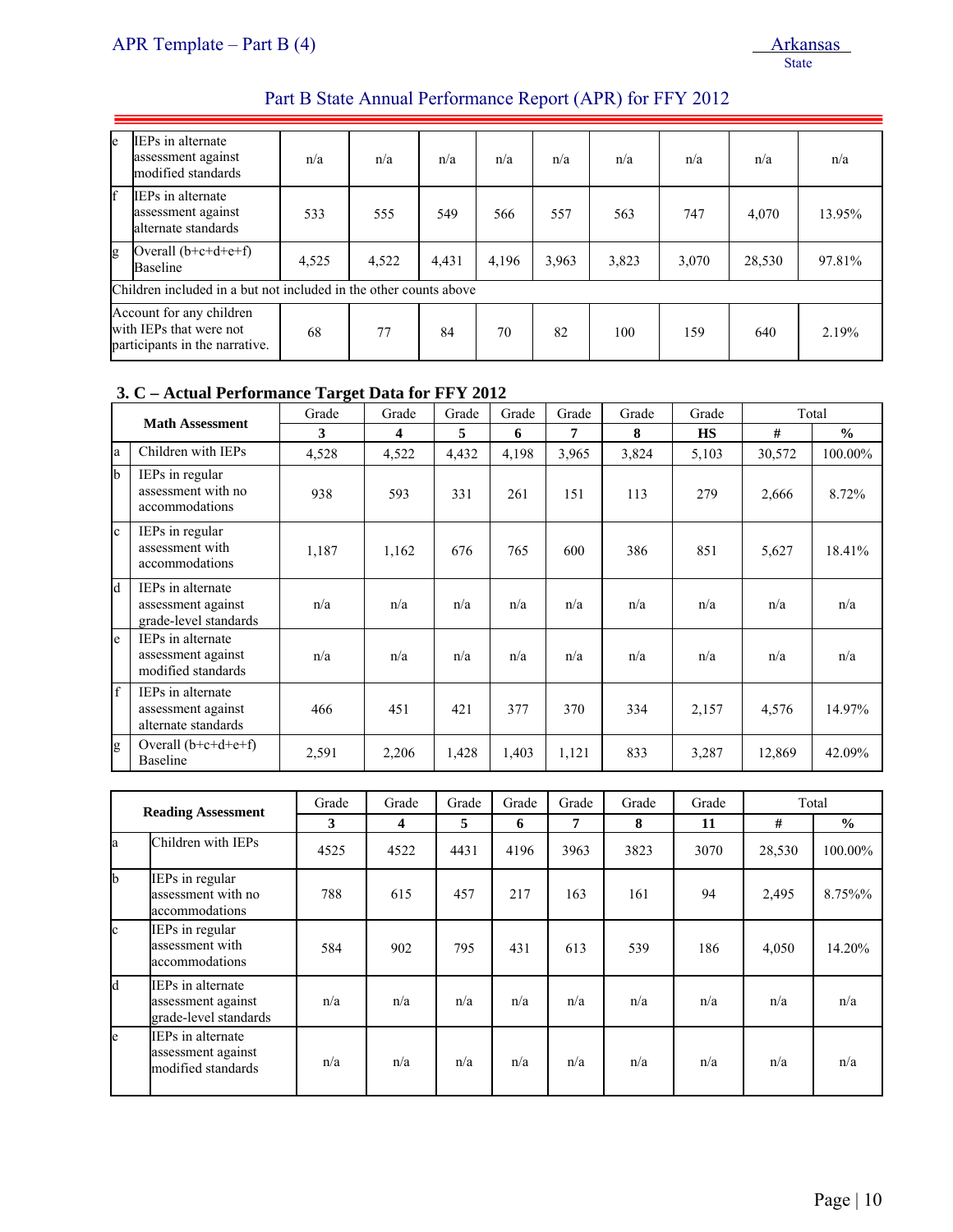| Part B State Annual Performance Report (APR) for FFY 2012 |  |
|-----------------------------------------------------------|--|
|-----------------------------------------------------------|--|

|   | IEPs in alternate<br>assessment against<br>alternate standards | 402   | 402  | 399  | 395  | 356  | 358  | 624 | 2,936 | 10.29% |
|---|----------------------------------------------------------------|-------|------|------|------|------|------|-----|-------|--------|
| g | Overall $(b+c+d+e+f)$<br>Baseline                              | 1,774 | .919 | .651 | .043 | .132 | .058 | 904 | 9.481 | 33.23% |

# **Discussion of Improvement Activities Completed and Explanation of Progress or Slippage that Occurred for FFY 2012:**

# **AMO:**

The 2012-13 Annual Measurable Objectives (AMO) rate for Arkansas districts with disability subgroups is 34.25%. Arkansas received ESEA Flexibility and applied the AMO measurement to the 2012-13 Arkansas Comprehensive Testing, Assessment and Accountability Program (ACTAAP) results to determine school and district ESEA status for the 2013-14 school year. As seen below in Exhibit I-3.1 the shift from the Adequate Yearly Progress (AYP) calculation to the AMO calculation approved in Arkansas' Flexibility application resulted in a significant increase in the percentage of districts meeting AMO.



#### **Participation: Mathematics**

The participation target is 95%; the 2012-13 participation rates fell slightly to 97.81 from the previous year rate of 98.61% (Exhibit I-3.2). Although Arkansas met the target of 95%, it recognizes the need for continual efforts to ensure all students with disabilities participate in statewide assessments.

The rate of students with disabilities participating in statewide mathematics assessments has remained relatively steady with less than a one percentage point shift. The ADE Assessment Unit, in conjunction with the Special Education Unit, will continue to provide intensive training to special education teachers and administrators on the selection, use, and evaluation of accommodations for the benchmark exam. This training addresses how the possible misuse/overuse of accommodations could affect performance outcomes.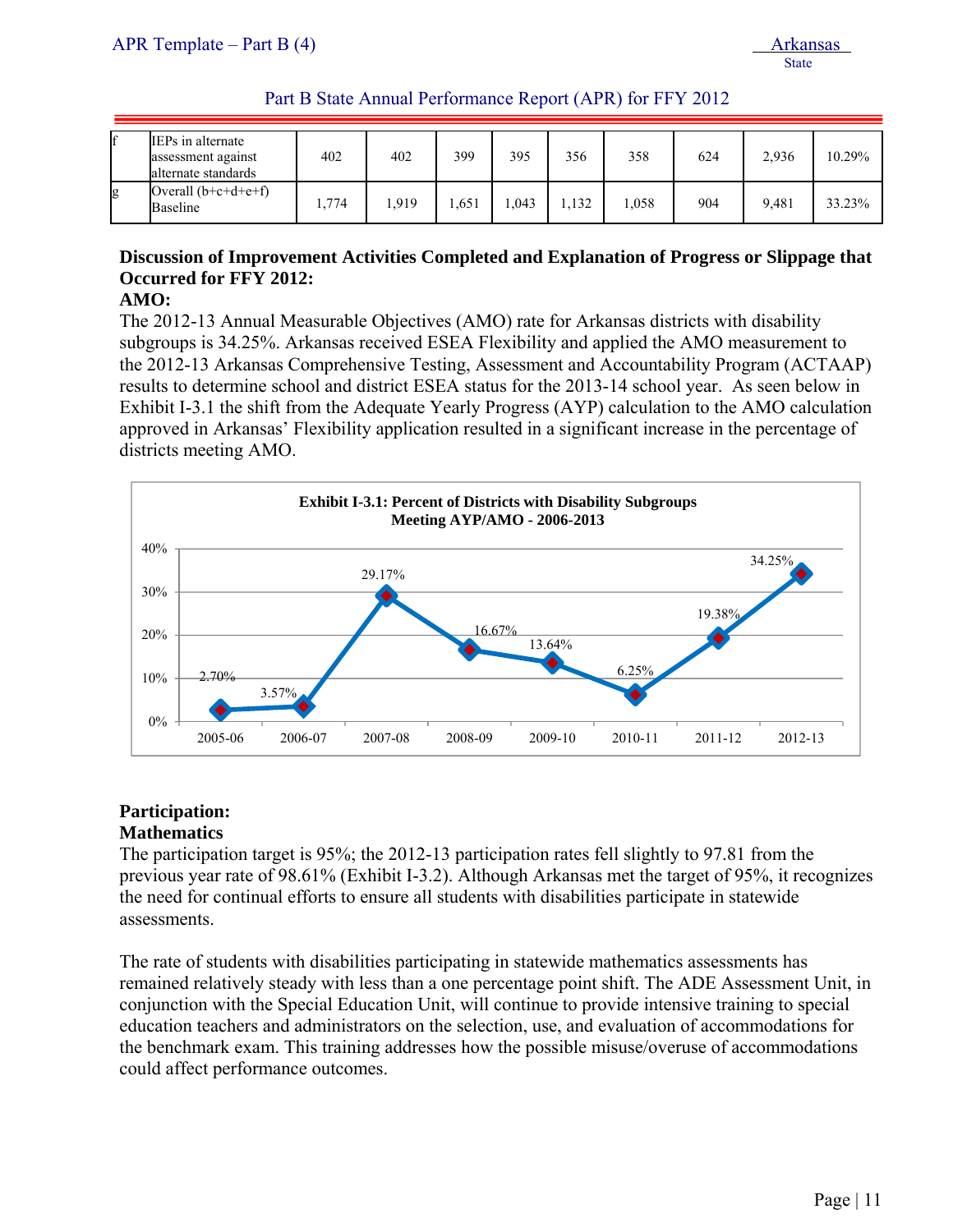|                     |                     |                                                    | School Years: 2011 - 2013* | <b>Exhibit I-3.2: Special Education Students Paticipation Rates in Statewide Assessment</b> |            |
|---------------------|---------------------|----------------------------------------------------|----------------------------|---------------------------------------------------------------------------------------------|------------|
| 99%                 | 99%                 | 98%                                                | 99%                        | 99%                                                                                         | 98%        |
| 57%                 | 58%                 | 67%                                                | 54%                        | 54%                                                                                         | 64%        |
| 28%<br>13%<br>$1\%$ | 27%<br>14%<br>$1\%$ | 17%<br>14%<br>$2\%$                                | 28%<br>17%<br>$1\%$        | 26%<br>18%<br>16%<br>$1\%$                                                                  | 18%<br>2%  |
| 2011                | 2012                | 2013                                               | 2011                       | 2012                                                                                        | 2013       |
| Regular Assessment  | Literacy            | $\blacksquare$ Regular Assessment w/Accommodations | ■ Alternate Portfolio      | Mathematics<br>Overall Participation                                                        | Not Tested |

#### Part B State Annual Performance Report (APR) for FFY 2012

\*Percentages are rounded

# **Literacy**

The participation target is 95%; the 2012-13 participation rates declined slightly to 97.81% from the previous year rate of 98.81% (Exhibit I-3.2). Although Arkansas met the target of 95% it recognizes the need for continual efforts to ensure all students with disabilities participate in statewide assessments.

The rate of students with disabilities participating in statewide literacy assessments has remained relatively steady with less than a one percentage point shift. The ADE Student Assessment Unit, in conjunction with the Special Education Unit, will continue to provide intensive training to special education teachers and administrators on the selection, use, and evaluation of accommodations for the benchmark exam. This training addresses how the possible misuse/overuse of accommodations could affect performance outcomes.

# **Performance Proficiency:**

The proficiency rate for students with disabilities declined in mathematics and literacy for 2012-13. This is the first decline in eight (8) years. It is very challenging for the State to show gains in student performance within short periods of time. This performance score is a composite of all student scores across all the assessed grades, and represents students at all instructional levels and thousands of teachers statewide. For a comparison of special education students to all students please visit the website of the Arkansas Research Center (ARC) at https://arc.arkansas.gov/ql/k12/sgpp. The ARC was established in 2008 by an Institute for Education Statistics grant awarded to the Arkansas Department of Education (ADE). In 2012-13, the ADE moved the duties of ESEA accountability to the ARC from the National Office for Research, Measurement and Evaluation Systems (NORMES).

Assessment results for all students with disabilities at the state level as well as participation by school building and grade level will be available on the Special Education website under Data and Research in the public reporting section https://arksped.k12.ar.us/drPublicReporting.html.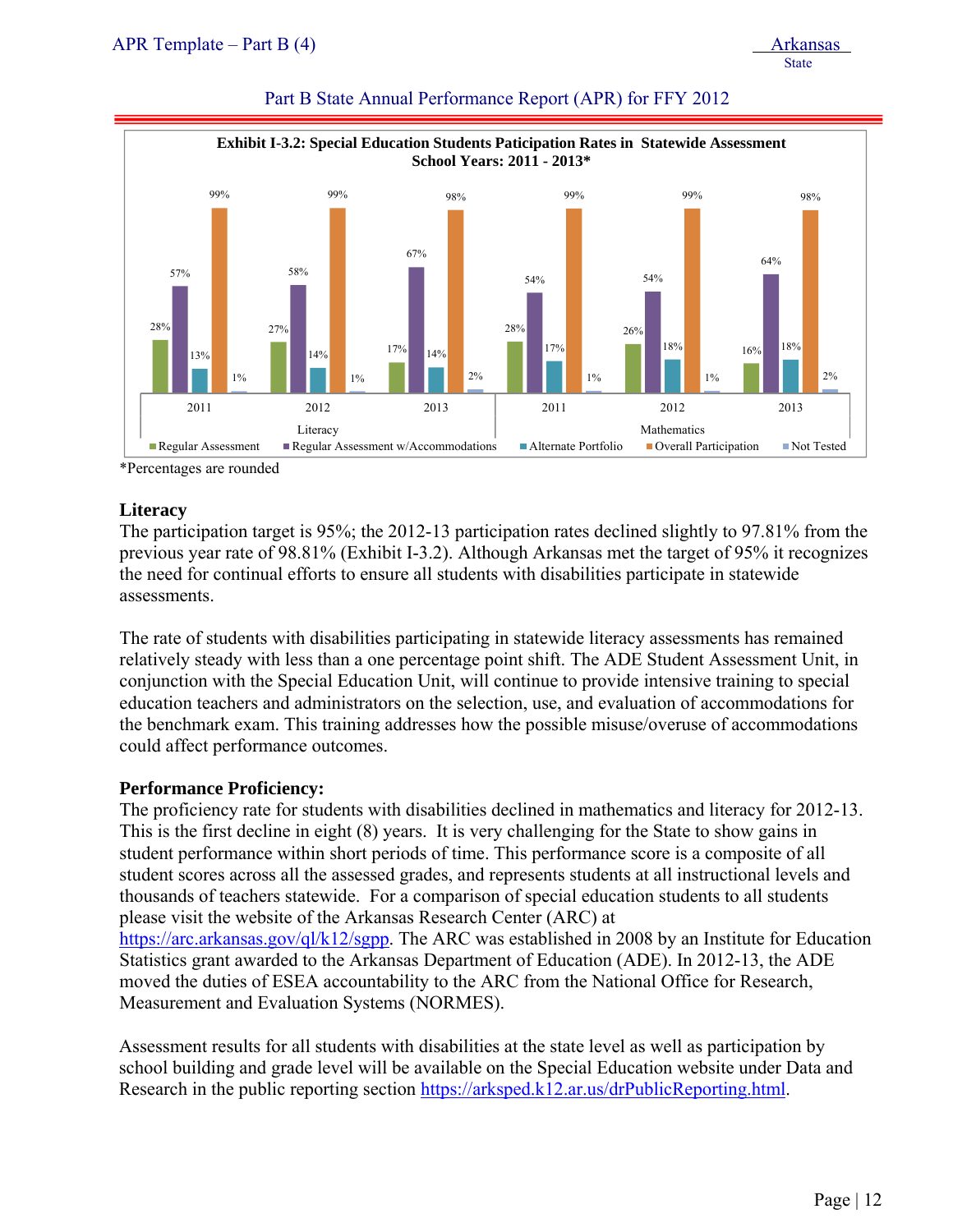#### **Mathematics**

ļ

Arkansas received Flexibility approval in 2012 with a target to reduce proficiency, growth, and graduation rate gaps by half by 2016-17. For the purpose of the SPP and APR, Arkansas will maintain the previous established proficiency targets. The target for 2012-13, for students with disabilities, is 51.44%. The mathematics proficiency rate declined from 45.42% to 42.09%; missing the target by 9.35 percentage points. This is the first decrease in mathematics proficiency Arkansas has seen in eight years. However, there has been a 121.53% change in the overall proficiency rate since 2005-06 school year. Exhibit I-3.3 displays an eight-year comparison of mathematics proficiency.



\*Percentages are rounded

# **Literacy**

Arkansas received Flexibility approval in 2012 with a target to reduce proficiency, growth, and graduation rate gaps by half by 2016-17. For the purpose of the SPP and APR, Arkansas will maintain the previous established proficiency targets. The target for 2012-13 for students with disabilities is 45.22%. The literacy proficiency rate declined from 36.06% to 33.23%; missing the target by 11.99 percentage points. This is the first decrease in literacy proficiency Arkansas has seen in eight years. However, there has been a 120% change in the overall proficiency rate since 2005-06 school year. Exhibit I-3.4 displays an eight-year comparison of mathematics proficiency.



\*Percentages are rounded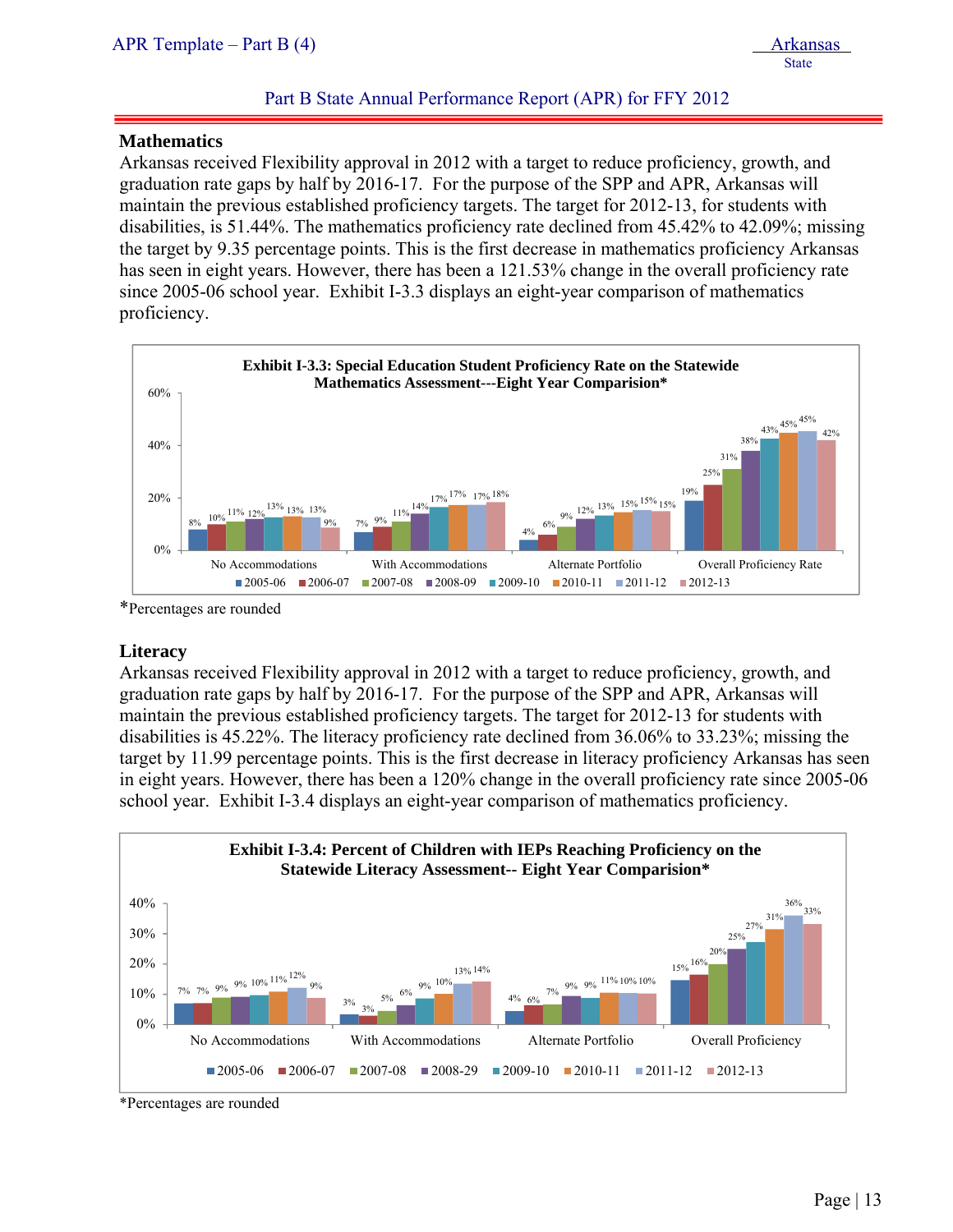#### **Targeted Activities**:

ļ

Please see the Improvement Activities Index beginning on page 73. A quick reference excel file is posted on the ADE-SEU website under Public Reporting on the Data & Research webpage. The website can be accessed at https:\\arksped.k12.ar.us.

# **Revisions, with Justification, to Proposed Targets/Improvement Activities/Timelines/ Resources for FFY 2012:**

There were no revisions to the targets, improvement activities, timelines, or resources.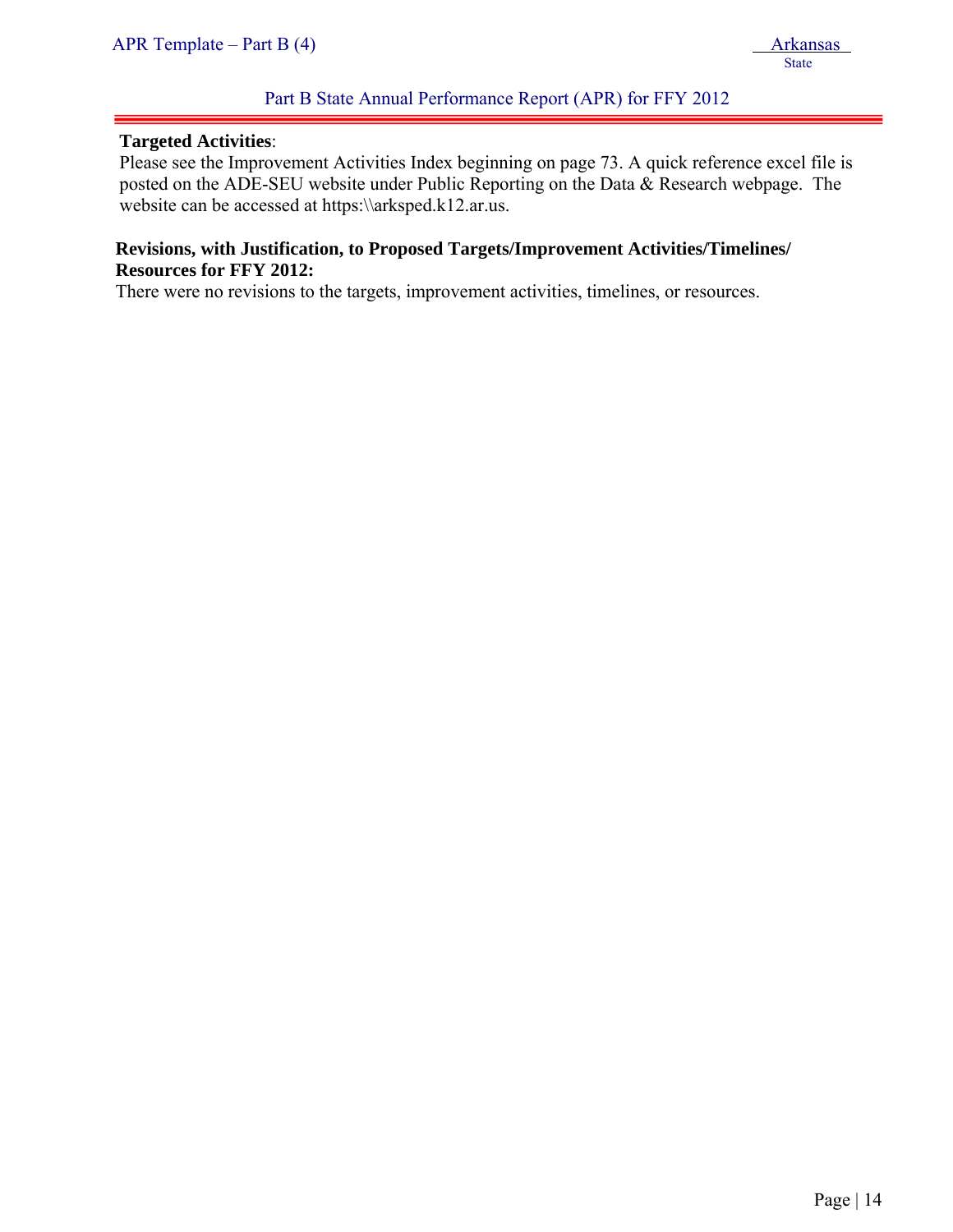# Part B State Annual Performance Report (APR) for FFY 2012

# **Monitoring Priority: FAPE in the LRE**

#### **Indicator 04: Rates of Suspension and Expulsion**

- A. Percent of districts that have a significant discrepancy in the rate of suspensions and expulsions of greater than 10 days in a school year for children with IEPs.
- B. Percent of districts that have: (a) a significant discrepancy, by race or ethnicity, in the rate of suspensions and expulsions of greater than 10 days in a school year for children with IEPs; and (b) policies, procedures or practices that contribute to the significant discrepancy and do not comply with requirements relating to the development and implementation of IEPs, the use of positive behavioral interventions and supports, and procedural safeguards.  $(20 \text{ U.S.C. } 1416(a)(3)(A); 1412(a)(22))$

# **Indicator 04A**

A. Percent of districts that have a significant discrepancy in the rate of suspensions and expulsions of greater than 10 days in a school year for children with IEPs.  $(20 \text{ U.S.C. } 1416(a)(3)(A); 1412(a)(22))$ 

#### **Measurement:**

A. Percent  $=$   $[(# of \, \text{districts} \, \text{that} \, \text{have a significant discrepancy} \, \text{in} \, \text{the rates of} \, \text{in} \, \text{at} \, \text{the rate of} \, \text{in} \, \text{the rate of} \, \text{in} \, \text{the rate of} \, \text{in} \, \text{the rate of} \, \text{in} \, \text{the rate of} \, \text{in} \, \text{the rate of} \, \text{the rate of} \, \text{the rate of} \, \text{the rate of} \, \text{the rate of} \, \text{the rate of} \, \text{the rate of} \, \$ suspensions and expulsions for greater than 10 days in a school year of children with IEPs) divided by the (# of districts in the State)] times 100.

Include State's definition of "significant discrepancy." Note: This indicator is now being reported a year in arrears.

| FFY  | <b>Measurable and Rigorous Target</b>                                                                         |
|------|---------------------------------------------------------------------------------------------------------------|
| FFY  | A. Percent = $[(# of \, \text{distributions} \, \text{that have a significant discrepancy in the rates of})]$ |
| 2012 | suspensions and expulsions for greater than 10 days in a school year of children with                         |
|      | IEPs) divided by the $(\# \text{ of districts in the State})$ times 100: 6.23%                                |

# **Definition of Significant Discrepancy and Methodology**

An LEA with a comparative percentage point difference greater than 1.36 is identified as having a significant difference. Arkansas collects discipline data at the building level for all students through the Arkansas Public School Computer Network (APSCN). Discipline data are submitted to APSCN during Cycle 7 (June) each year. Upon closing the cycle, the ADE-SEU receives two data pulls, an aggregate unduplicated count of general education students by race and ethnicity meeting the greater than 10 days out-of school suspensions or expulsions and a student level file for children with disabilities which is aggregated into the 618 reporting. The two sets of data allow for the comparative analysis. Further, there is no minimum "n" for Indicator 4A.

The special education benchmark for suspension/expulsion (s/e) rate is the three-year difference between district rates for general education students as compared to children with disabilities greater than 10 days out-of-school suspension/expulsion. Districts are identified as having a significant difference if special education rates are more than 1.36 percentage points higher than the rate for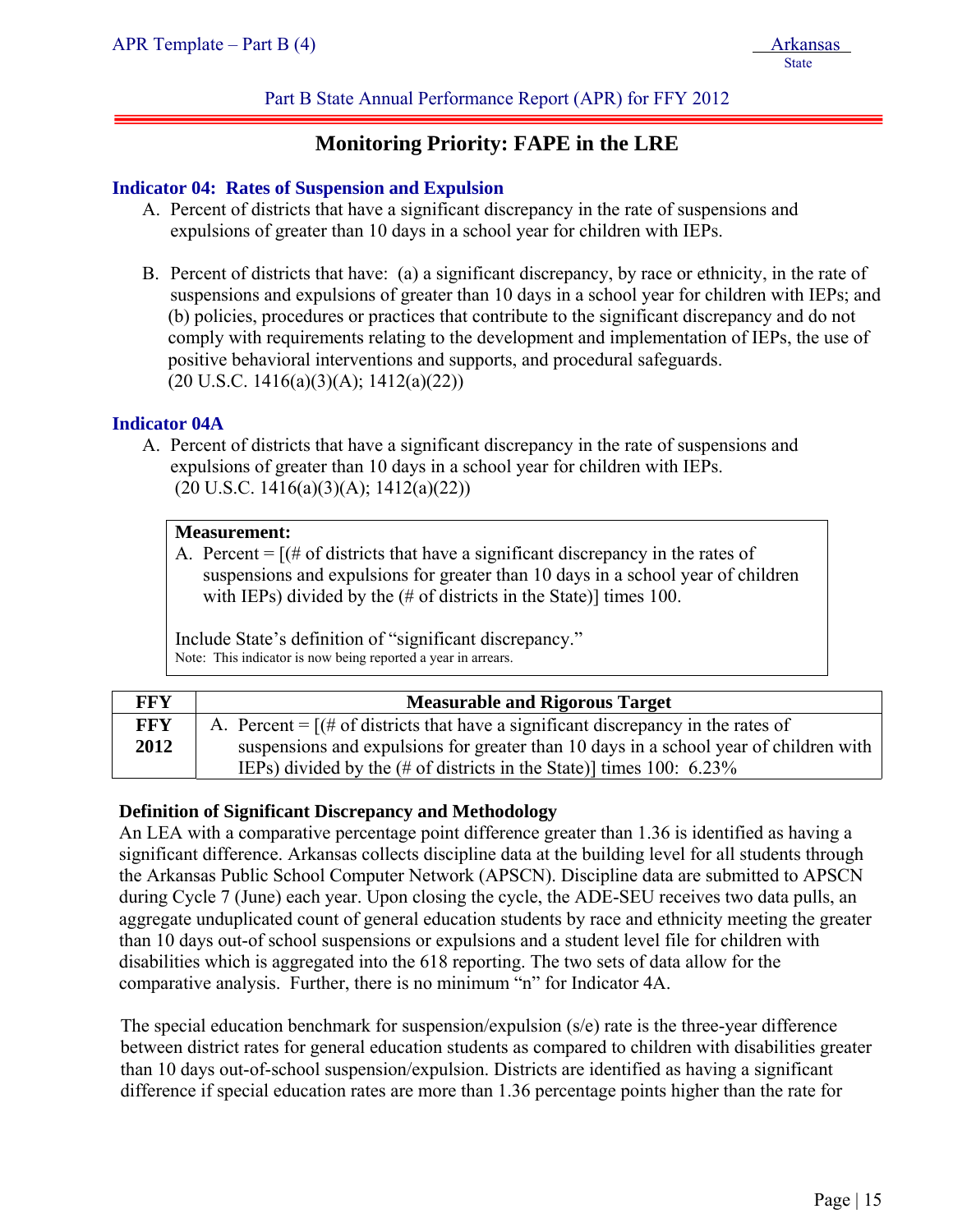general education students. The formula is presented below.

*Formula: Suspension/expulsion rate for children with disabilities – Suspension/expulsion rate for general education students = Difference between Special Education & General Education students.* 

# **Actual Target Data:**

ļ

A. In 2011-12, 499 children with disabilities (aged 3-21) had out-of-school suspensions greater than 10 days or were expelled. Through the State's monitoring system, 10 of 271 districts were identified as having significant discrepancies in the rates of suspensions and expulsions of children with disabilities for greater than 10 days in a school year, resulting in a State rate of 3.69%.

| <b>Total Number of LEAs</b> | <b>Number of LEAs that have</b><br><b>Significant Discrepancies</b> | <b>Percent</b> |
|-----------------------------|---------------------------------------------------------------------|----------------|
|                             |                                                                     | $3.69\%$       |

**Review of Policies, Procedures, and Practices:** For each of the 10 LEAs that the State identified in 2011-12 as having a significant discrepancy in the rate of suspensions and expulsions of greater than 10 days in a school year for children with IEPs, the State reviewed LEAs policies, procedures and practices relating to the development and implementation of IEPs, the use of positive behavioral interventions and supports, and procedural safeguards via an LEA self-assessment. The State verified each LEA's self-assessment through desk audits and/or on-site visits to determine whether an LEA was in compliance with Part B requirements. The review of policies, procedures, and practices resulted in zero finding of noncompliance.

Each identified district conducted a self-assessment of policies, procedures, and practices that were submitted to the ADE-SEU Monitoring and Program Effectiveness (M/PE) section. The selfassessments were reviewed for procedural safeguards related to discipline, functional behavior assessments, positive behavioral supports, and intervention planning as well as if the district accessed any of the ADE-SEU technical assistance consultants. When necessary, districts were contacted for clarification, and directed to resubmit. If a district failed to comply with any requests, the Associate Director of Special Education was notified for further action. Once the reviews are completed the Associate Director of Special Education sends a letter informing the district superintendent and special education administrator of the district's compliance.

The Disproportionality Self-Assessment is a combination of a state developed document and the National Center for Culturally Responsive Education Systems (NCCRESt) document presented at the 2007 OSEP Leadership Conference. Districts identified as having a significant discrepancy are required to submit self-assessments. The Disproportionality Self-Assessment is available on the special education website under Monitoring & Program Effectiveness on the Monitoring Procedure page or https://arksped.k12.ar.us/mpeProcedures.html.

The self-assessments and supporting evidence documents were submitted to the ADE-SEU and reviewed by ADE-SEU staff. The district special education supervisor was contacted by phone and/or e-mail for follow up during the review process if components were not addressed or the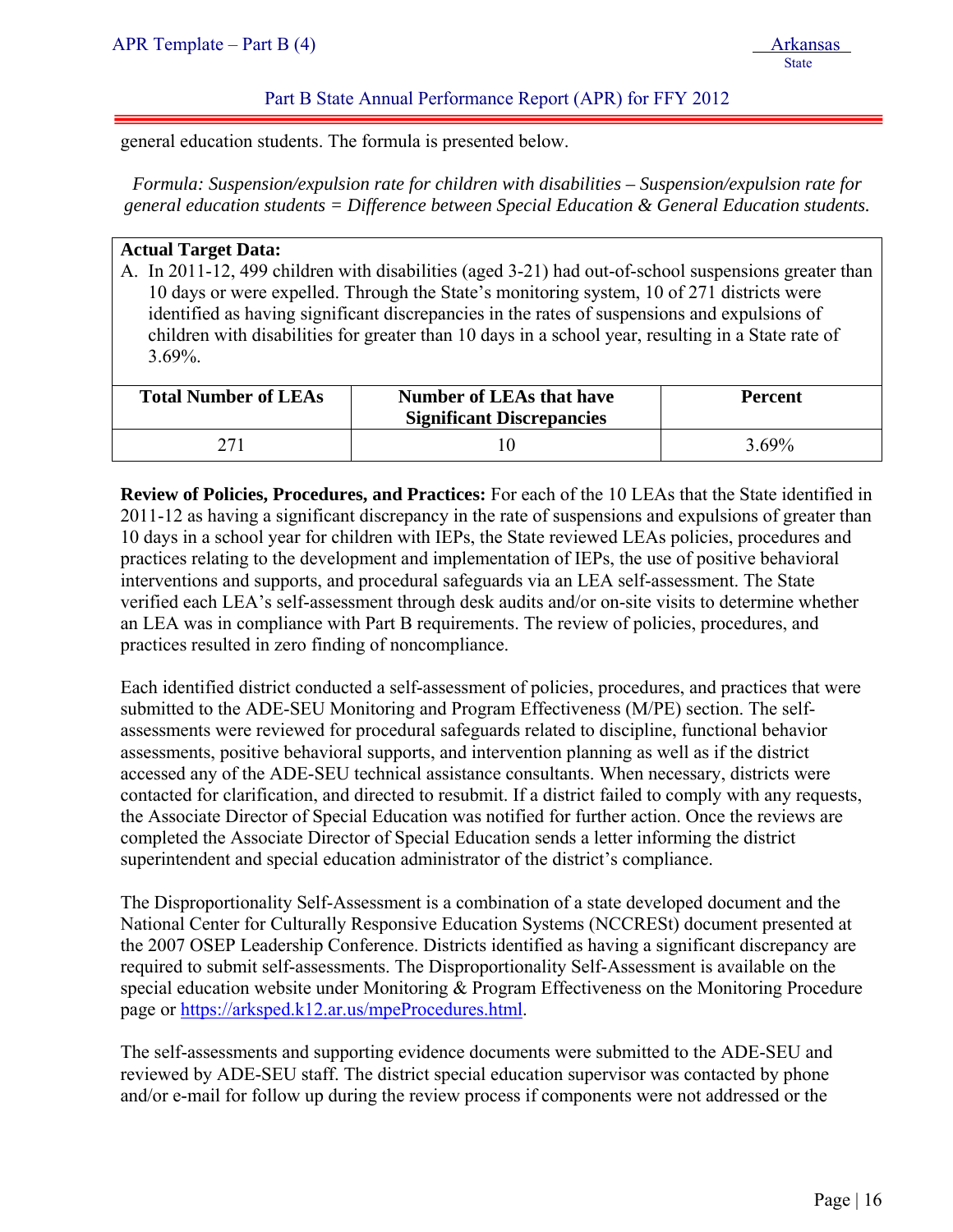# Part B State Annual Performance Report (APR) for FFY 2012

responses were deemed insufficient. The district was then required to submit written clarification addressing the component(s) in question before the self-assessment review was finalized. Once finalized, the Associate Director's office sent letters informing districts of their status.

# **Discussion of Improvement Activities Completed and Explanation of Progress or Slippage that Occurred during FFY 2012 for 4A:**

In 2011-12, the unduplicated count of students suspended or expelled for greater than 10 days decreased from 580 to 499; a difference of 81 students. The number of districts identified as having a significant difference also decreased from 28 in 2010-11 to 10 in 2011-12. This is the lowest number of districts Arkansas has seen. Arkansas met its target of 6.23% by 2.54 percentage points.

# **Correction of FFY 2011 Findings of Noncompliance**

| 1. Number of findings of noncompliance the State made during FFY 2011 (the period from<br>July 1, 2011 through June 30, 2012) using 2010-2011 data                | 0            |
|-------------------------------------------------------------------------------------------------------------------------------------------------------------------|--------------|
| 2. Number of FFY 2011 findings the State verified as timely corrected (corrected within one<br>year from the date of notification to the district of the finding) | $\mathbf{0}$ |
| 3. Number of FFY 2011 findings not verified as corrected within one year $[(1)$ minus (2)                                                                         | 0            |

#### **Correction of FFY 2011 Findings of Noncompliance Not Timely Corrected (corrected more than one year from identification of the noncompliance):**

| 4. Number of FFY 2011 findings not timely corrected (same as the number from (3) above)                                      | $\bf{0}$ |
|------------------------------------------------------------------------------------------------------------------------------|----------|
| 5. Number of FFY 2011 findings the State has verified as corrected beyond the one-year<br>timeline ("subsequent correction") | 0        |
| 6. Number of FFY 2011 findings not yet verified as corrected $[(4)$ minus $(5)]$                                             | O        |

**Actions Taken if Noncompliance Not Corrected:** Not Applicable

**Verification of Correction (either timely or subsequent):**  Not Applicable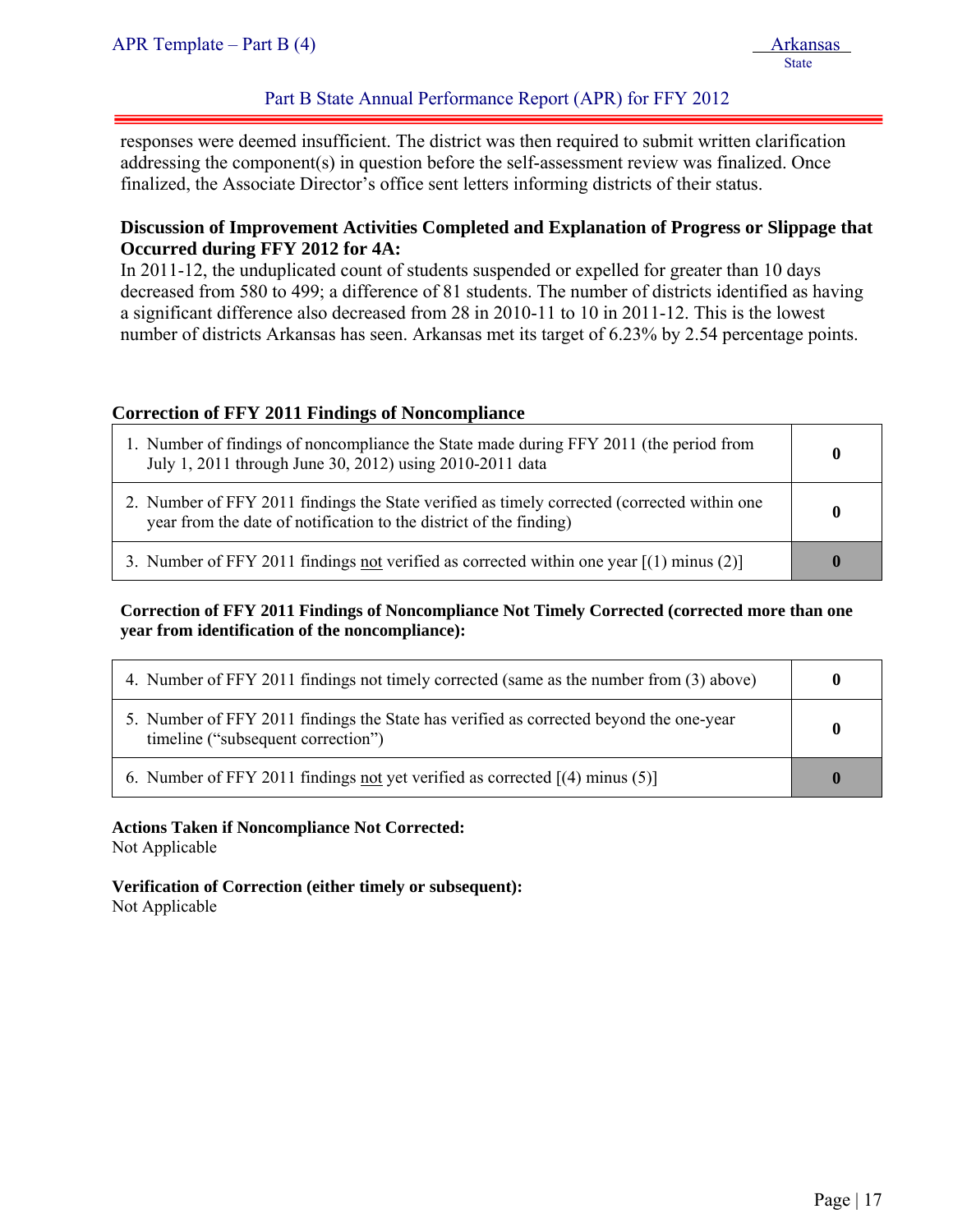# **Indicator 4B: Rates of Suspension and Expulsion by Race or Ethnicity**

B. Percent of districts that have: (a) a significant discrepancy, by race or ethnicity, in the rate of suspensions and expulsions of greater than 10 days in a school year for children with IEPs; and (b) policies, procedures or practices that contribute to the significant discrepancy and do not comply with requirements relating to the development and implementation of IEPs, the use of positive behavioral interventions and supports, and procedural safeguards.  $(20 \text{ U.S.C. } 1416(a)(3)(A); 1412(a)(22))$ 

#### **Measurement:**

ļ

Percent  $=$   $[$  (# of districts that have: (a) a significant discrepancy, by race or ethnicity, in the rates of suspensions and expulsions of greater than 10 days in a school year of children with IEPs; and (b) policies, procedures or practices that contribute to the significant discrepancy and do not comply with requirements relating to the development and implementation of IEPs, the use of positive behavioral interventions and supports, and procedural safeguards) divided by the (# of districts in the State)] times 100.

| FFY               | <b>Measurable and Rigorous Target</b> |
|-------------------|---------------------------------------|
| $FFY 2012$ (using | 0%                                    |
| 2011-2012 data)   |                                       |

# **Definition of Significant Discrepancy and Methodology**

The measurement for 4B uses a percent difference calculation within the LEA. The calculation is the difference of a specific race for SWD with suspension/expulsion exceeding 10 days minus the percent of all general education students with suspension/expulsion exceeding 10 days within the LEA. The following criteria are applied after the percent difference is calculated:

- Special Education Child Count must have more than 40 students
- Special Education Child Count must have more than 10 students in a particular race/ethnicity

In 2011-12, there were 15 districts excluded for identification because the child count did not exceed 40 students. Ten (10) districts were excluded for a particular race/ethnicity because the child count did not exceed 10 students in a particular race/ethnicity.

Any district identified as having a percentage point difference greater than 4 (special education suspension/expulsion rate for a specific race is more than four (4) percentage points higher than general education suspension/expulsion rate), and that is not excluded by the criteria above, will be required to submit a self-assessment for the review discipline policies, procedures, and practices.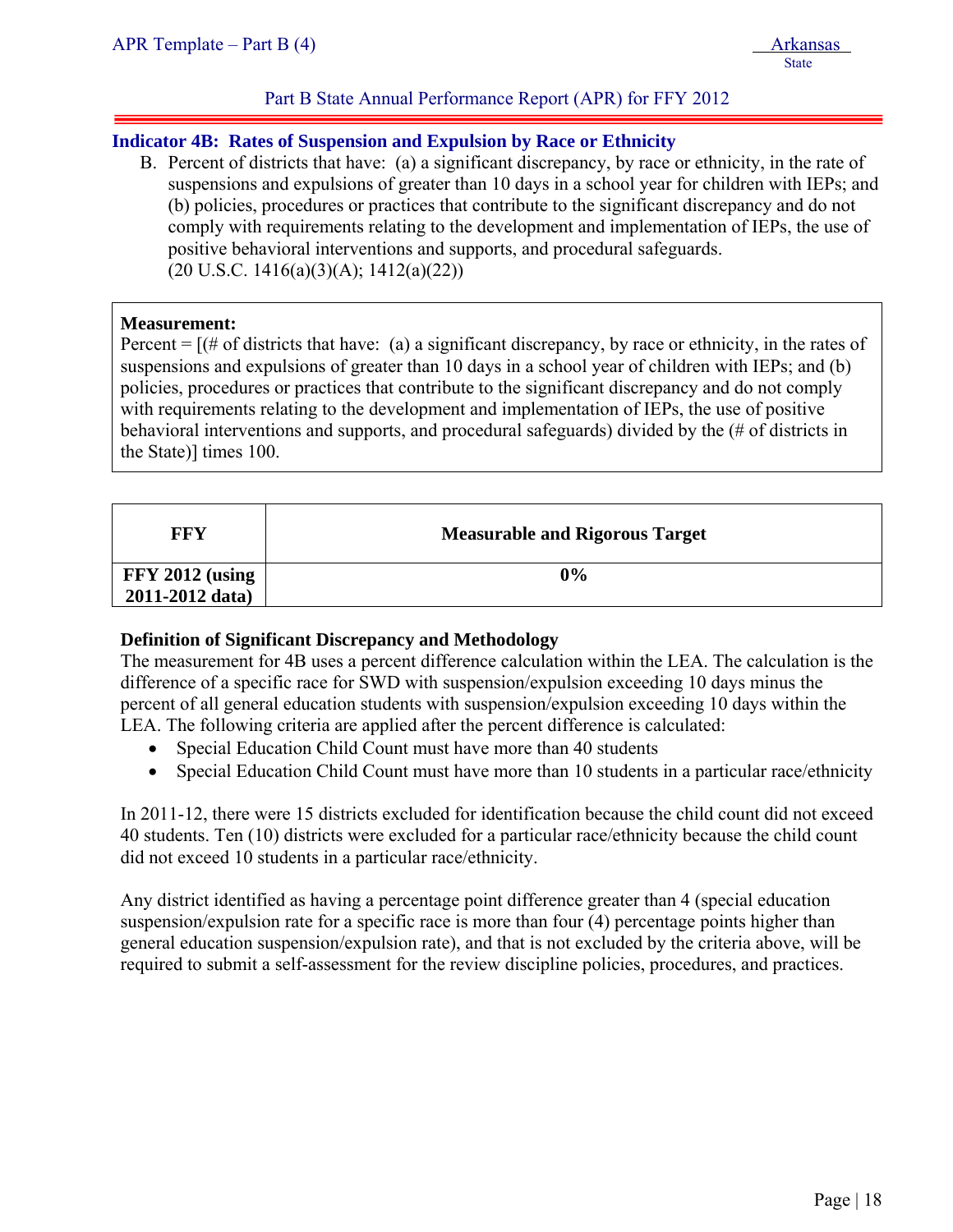# **Actual Target Data for 4B:**

ļ

4B (a). LEAs with Significant Discrepancy by Race or Ethnicity, in Rates of Suspension and Expulsion:

| Year                                 | Total Number of<br>LEA <sub>s</sub> | Number of LEAs that have Significant<br>Discrepancies by Race or Ethnicity | Percent |
|--------------------------------------|-------------------------------------|----------------------------------------------------------------------------|---------|
| $FFY 2012$ (using<br>2011-2012 data) | 271                                 |                                                                            | 1.11%   |

4B (b). LEAs with Significant Discrepancy by Race or Ethnicity, in Rates of Suspensions and Expulsions; and policies, procedures or practices that contribute to the significant discrepancy and do not comply with requirements relating to the development and implementation of IEPs, the use of positive behavioral interventions and supports, and procedural safeguards.

| Year                                 | <b>Total Number</b><br>of $LEAs*$ | Number of LEAs that have Significant<br>Discrepancies, by Race or Ethnicity, and policies,<br>procedures or practices that contribute to the<br>significant discrepancy and do not comply with<br>requirements relating to the development and<br>implementation of IEPs, the use of positive<br>behavioral interventions and supports, and<br>procedural safeguards. | Percent** |
|--------------------------------------|-----------------------------------|-----------------------------------------------------------------------------------------------------------------------------------------------------------------------------------------------------------------------------------------------------------------------------------------------------------------------------------------------------------------------|-----------|
| $FFY 2012$ (using<br>2011-2012 data) | 271                               |                                                                                                                                                                                                                                                                                                                                                                       | 0%        |

# **Review of Policies, Procedures, and Practices**

Each of the 3 LEAs that the State identified in 2011-12 as having a Significant Discrepancy by Race or Ethnicity completed a self–assessment of policies, procedures, and practices related to discipline. The State reviewed LEAs' self-assessments relating to the development and implementation of IEPs, the use of positive behavioral interventions and supports, and procedural safeguards. The State verified each LEA's self-assessment through desk audits and/or onsite visits to determine whether an LEA was in compliance with Part B requirements. The review of policies, procedures, and practices resulted in zero findings of noncompliance.

Each identified district conducted a self-assessment of policies, procedures, and practices that were submitted to the ADE-SEU Monitoring and Program Effectiveness (M/PE) section. The selfassessments were reviewed for procedural safeguards related to discipline, functional behavior assessments, positive behavioral supports, and intervention planning as well as if the district accessed any of the ADE-SEU technical assistance consultants. When necessary, districts were contacted for clarification, and directed to resubmit. If a district failed to comply with any requests, the Associate Director of Special Education was notified for further action. Once the reviews are completed the Associate Director of Special Education sends a letter informing the district superintendent and special education administrator of the district's compliance.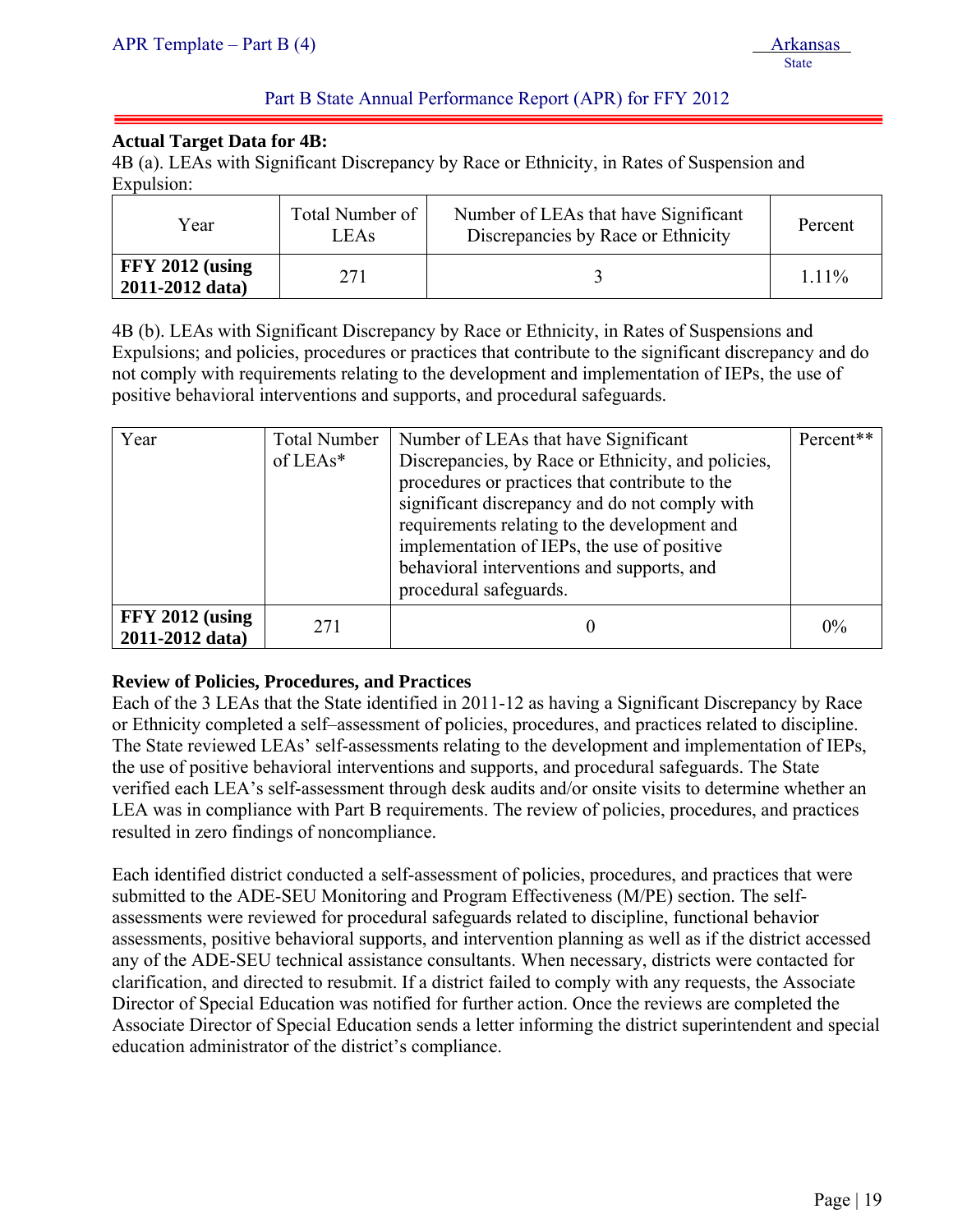ļ The Disproportionality Self-Assessment is a combination of a state developed document and the National Center for Culturally Responsive Education Systems (NCCRESt) document presented at the 2007 OSEP Leadership Conference. Districts identified as having a significant discrepancy are required to submit self-assessments. The Disproportionality Self-Assessment is available on the special education website under Monitoring & Program Effectiveness on the Monitoring Procedure page or https://arksped.k12.ar.us/documents/data\_n\_research/SelfAssessmentAugust2013FINAL.doc.

The self-assessments and supporting evidence documents were submitted to the ADE-SEU and reviewed by ADE-SEU staff. The district special education supervisor was contacted by phone and/or e-mail for follow up during the review process if components were not addressed or the responses were deemed insufficient. The district was then required to submit written clarification addressing the component(s) in question before the self-assessment review was finalized. Once finalized, the Associate Director's office sent letters informing districts of their status.

# **Discussion of Improvement Activities Completed and Explanation of Progress or Slippage that Occurred during FFY 2012 for 4B:**

Three (3) LEAs were identified as having a Significant Discrepancy by Race or Ethnicity, in rates of suspension and expulsion, and the review of policies, procedures, and practices resulted in zero findings of noncompliance. Arkansas met the compliance target of 0%.

#### **Correction of FFY 2011 Findings of Noncompliance**

| Number of findings of noncompliance the State made during FFY 2011 (the period<br>from July 1, 2011 through June 30, 2012) using 2010-2011 data                   |  |
|-------------------------------------------------------------------------------------------------------------------------------------------------------------------|--|
| 2. Number of FFY 2011 findings the State verified as timely corrected (corrected within<br>one year from the date of notification to the district of the finding) |  |
| 3. Number of FFY 2011 findings not verified as corrected within one year $[(1)$ minus (2)]                                                                        |  |

# **Correction of FFY 2011 Findings of Noncompliance Not Timely Corrected (corrected more than one year from identification of the noncompliance):**

| 4. Number of FFY 2011 findings not timely corrected (same as the number from (3)<br>above)                                   |  |
|------------------------------------------------------------------------------------------------------------------------------|--|
| 5. Number of FFY 2011 findings the State has verified as corrected beyond the one-year<br>timeline ("subsequent correction") |  |
| 6. Number of FFY 2011 findings not yet verified as corrected $[(4)$ minus (5)                                                |  |

# **Actions Taken if Noncompliance Not Corrected:**

Not Applicable

**Verification of Correction (either timely or subsequent):**  Not Applicable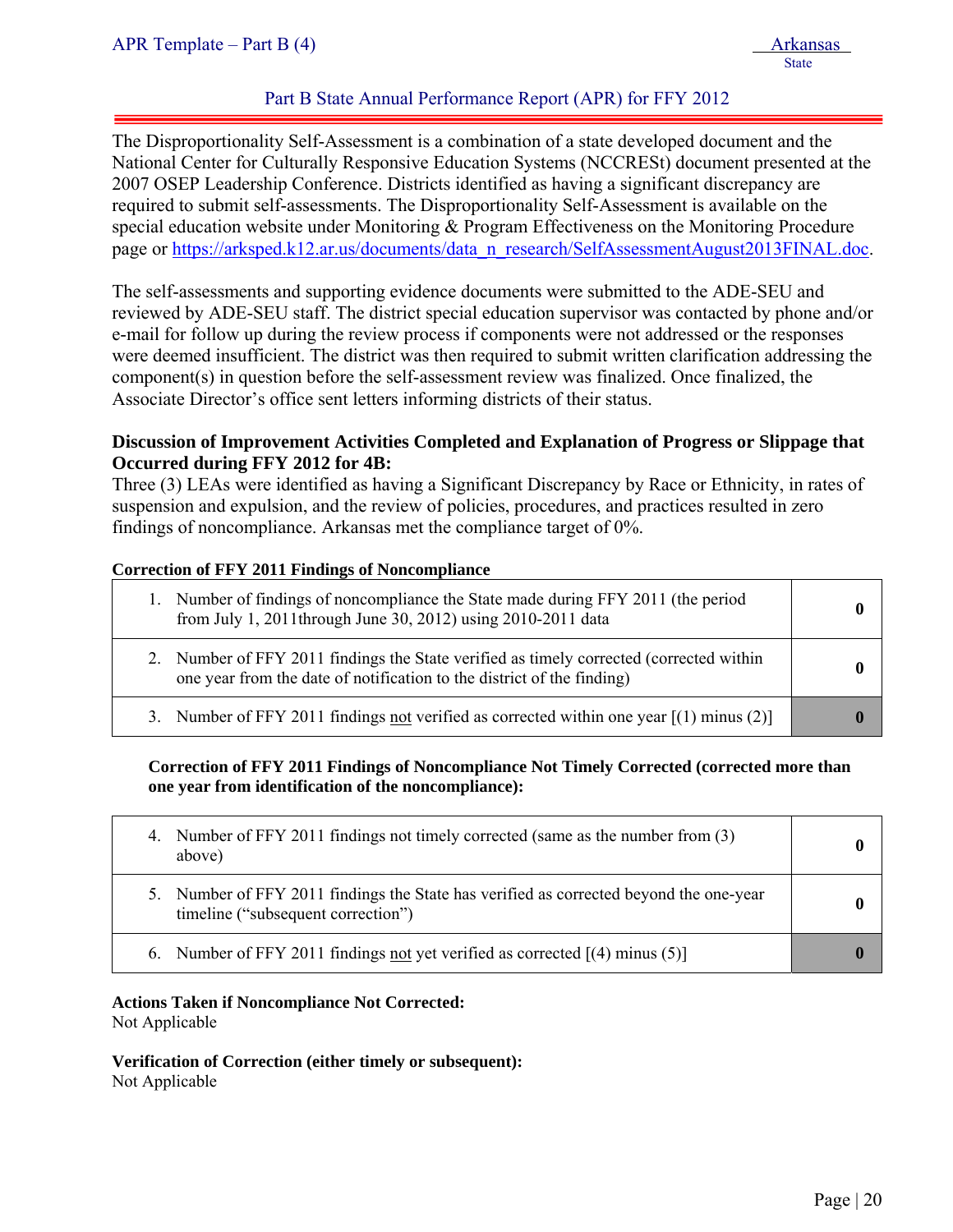# Part B State Annual Performance Report (APR) for FFY 2012

#### **Targeted Activities for 4A and 4B:**

Please see the Improvement Activities Index beginning on page 73. A quick reference excel file is posted on the ADE-SEU website under Public Reporting on the Data & Research webpage The website can be accessed at https:\\arksped.k12.ar.us.

#### **Revisions, with Justification, to Proposed Targets/Improvement Activities/Timelines/Resources for FFY 2012:**

Reporting of the indicator is a year in arrears. No revisions were made to the proposed target or improvement activities.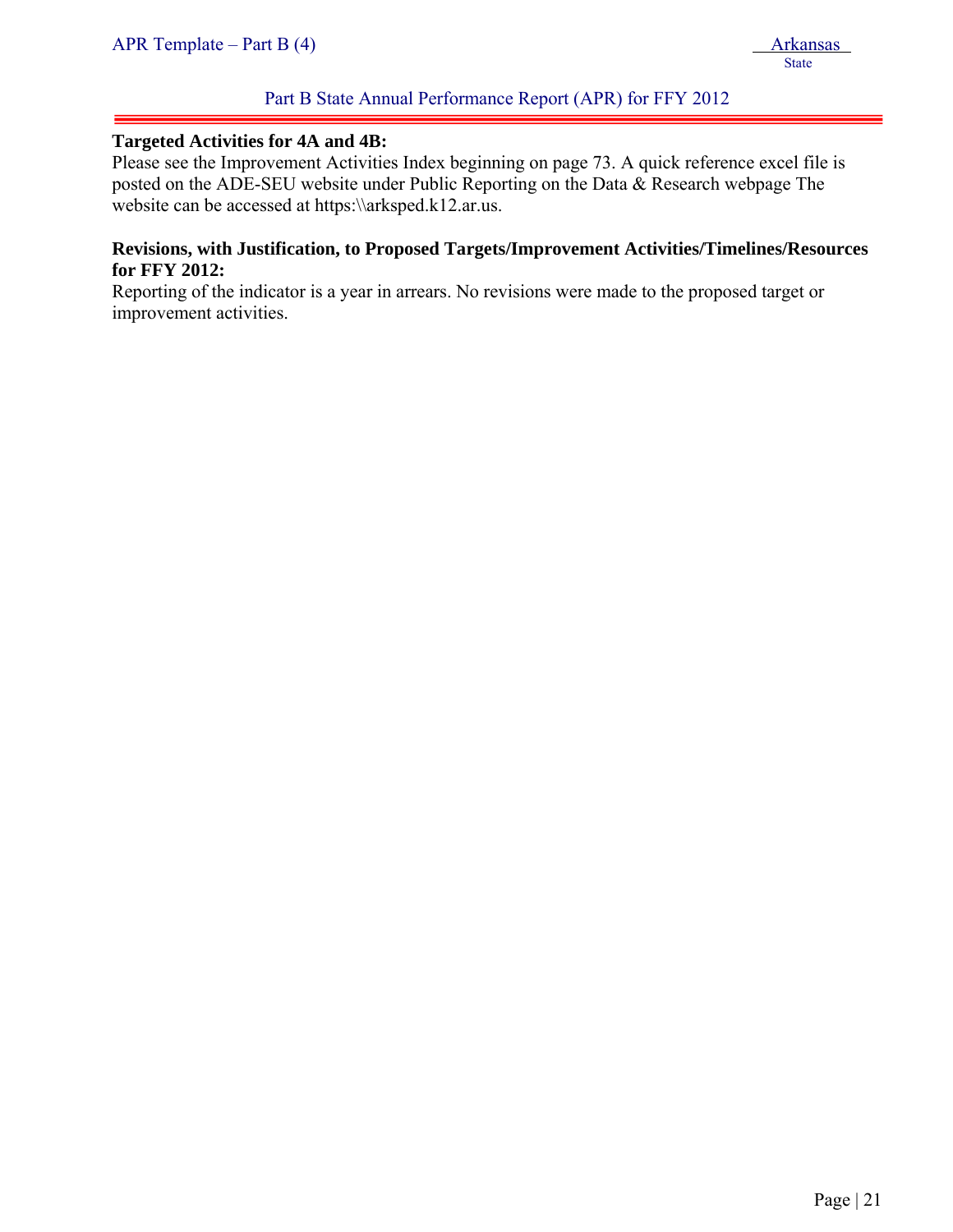Part B State Annual Performance Report (APR) for FFY 2012

# **Monitoring Priority: FAPE in the LRE**

# **Indicator 05: Percent of children with IEPs aged 6 through 21**

- A. Inside the regular class 80% or more of the day;
- B. Inside the regular class less than 40% of the day;
- C. In separate schools, residential facilities, or homebound/hospital placements. (20 U.S.C.  $1416(a)(3)(A))$

#### **Measurement:**

- A. Percent  $=$   $[(# of children with IEPs served inside the regular class 80% or more of the$ day) divided by the (total # of students aged 6 through 21 with IEPs)] times 100.
- B. Percent  $=$   $[(# of children with IEPs served inside the regular class less than 40% of$ the day) divided by the (total  $\#$  of students aged 6 through 21 with IEPs)] times 100.
- C. Percent  $=$   $[(# of children with IEPs served in separate schools, residual facilities, or$ homebound/hospital placements) divided by the (total # of students aged 6 through 21 with IEPs)] times 100.

| <b>FFY</b>                                                                                                                           |                                                                                                                                                                                                                                                                                                                                                                                                                                                                                                                                                                                                                                                                |                                                         |                |  |
|--------------------------------------------------------------------------------------------------------------------------------------|----------------------------------------------------------------------------------------------------------------------------------------------------------------------------------------------------------------------------------------------------------------------------------------------------------------------------------------------------------------------------------------------------------------------------------------------------------------------------------------------------------------------------------------------------------------------------------------------------------------------------------------------------------------|---------------------------------------------------------|----------------|--|
| <b>FFY 2012</b>                                                                                                                      | <b>Measurable and Rigorous Target</b><br>A. Percent = $[(# of children with IEPs served inside the regular class 80% or more of$<br>the day) divided by the (total # of students aged 6 through 21 with IEPs)] times<br>100:59.77%<br>B. Percent = $[(# of children with IEPs served inside the regular class less than 40%$<br>of the day) divided by the (total # of students aged 6 through 21 with IEPs)] times<br>100: 12.51%<br>C. Percent = $[(# of children with IEPs served in separate schools, residual]$<br>facilities, or homebound/hospital placements) divided by the (total $#$ of students<br>aged 6 through 21 with IEPs)] times 100: 02.56% |                                                         |                |  |
| <b>Actual Target Data for FFY 2012:</b><br>A. 52.88% of children with IEPs were inside the regular classroom 80% or more of the day. |                                                                                                                                                                                                                                                                                                                                                                                                                                                                                                                                                                                                                                                                |                                                         |                |  |
|                                                                                                                                      | Number of children with IEPs inside the<br>Total number of students aged 6<br><b>Percent</b><br>through 21 with IEPs<br>regular class 80% or more of the day                                                                                                                                                                                                                                                                                                                                                                                                                                                                                                   |                                                         |                |  |
| 27,447                                                                                                                               |                                                                                                                                                                                                                                                                                                                                                                                                                                                                                                                                                                                                                                                                | 51,909                                                  | 52.88          |  |
| B. 13.18% of children with IEPs were inside the regular classroom less than 40% of the day                                           |                                                                                                                                                                                                                                                                                                                                                                                                                                                                                                                                                                                                                                                                |                                                         |                |  |
| Number of children with IEPs inside the<br>regular class less than 40% of the day                                                    |                                                                                                                                                                                                                                                                                                                                                                                                                                                                                                                                                                                                                                                                | Total number of students aged 6<br>through 21 with IEPs | <b>Percent</b> |  |
| 6,843                                                                                                                                |                                                                                                                                                                                                                                                                                                                                                                                                                                                                                                                                                                                                                                                                | 51,909                                                  | 13.18          |  |
| C. 2.57% of children with IEPs served in separate schools, residential facilities, or homebound/<br>hospital placements.             |                                                                                                                                                                                                                                                                                                                                                                                                                                                                                                                                                                                                                                                                |                                                         |                |  |
| Number of children with IEPs served in                                                                                               |                                                                                                                                                                                                                                                                                                                                                                                                                                                                                                                                                                                                                                                                | Total number of students aged 6                         | <b>Percent</b> |  |
|                                                                                                                                      | separate schools, residential facilities, or                                                                                                                                                                                                                                                                                                                                                                                                                                                                                                                                                                                                                   | through 21 with IEPs                                    |                |  |
| homebound/hospital placements.                                                                                                       |                                                                                                                                                                                                                                                                                                                                                                                                                                                                                                                                                                                                                                                                |                                                         |                |  |
|                                                                                                                                      | 1,332                                                                                                                                                                                                                                                                                                                                                                                                                                                                                                                                                                                                                                                          | 51,909                                                  | 2.57%          |  |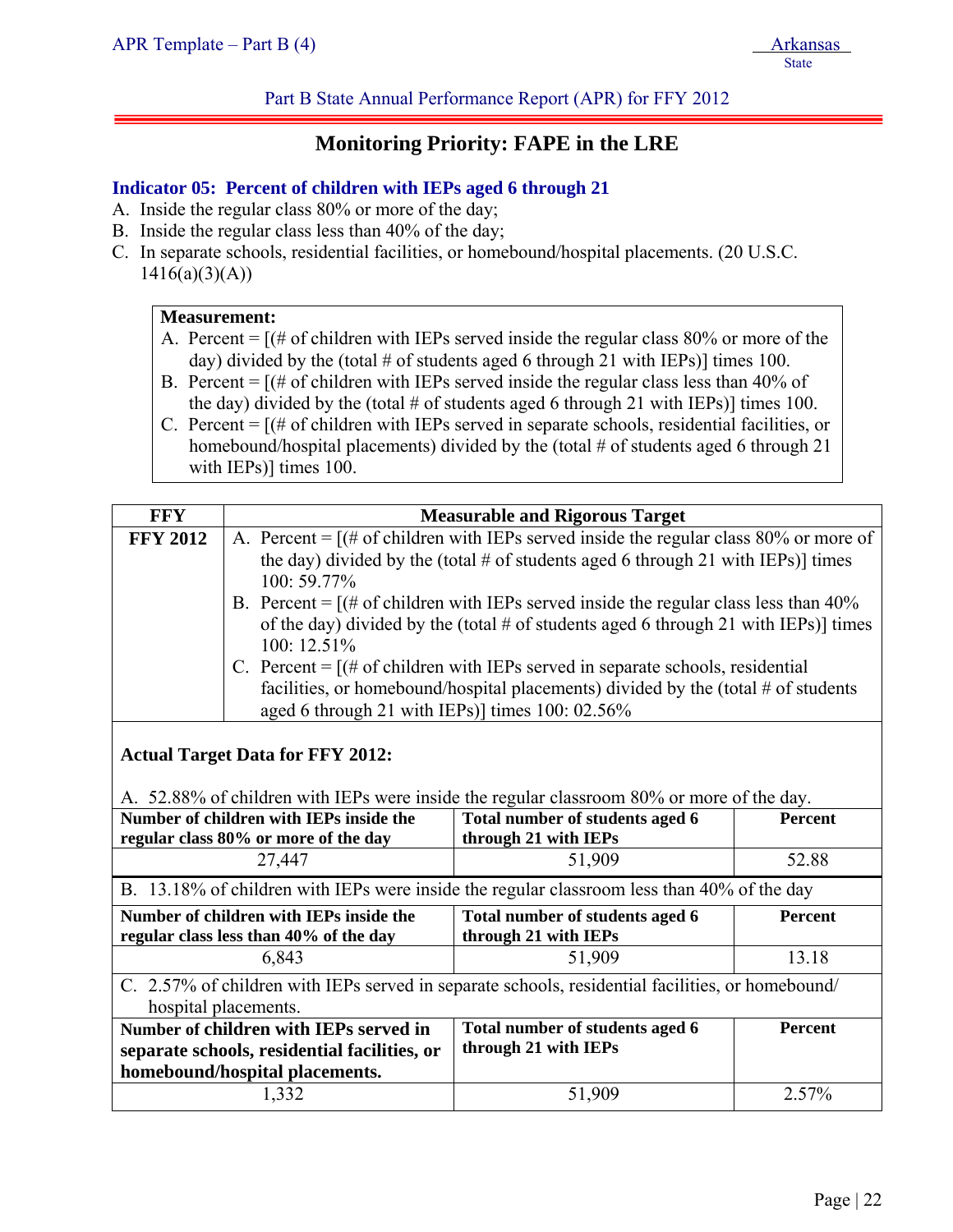#### Part B State Annual Performance Report (APR) for FFY 2012

# **Discussion of Improvement Activities Completed and Explanation of Progress or Slippage that Occurred for FFY 2012:**

#### **Regular Classroom 80% or More of the Day**

In 2012-12, 52.88% of children with IEPs were served in the regular classroom 80% or more of the day; thus, falling short of the proposed target of 59.77% by 6.89 percentage points as seen in Exhibit I-5.1. For the second year in a row since the baseline year of the APR, the percentage of children with IEPs served in the regular classroom 80% or more of the day declined slightly (53.3% in 2011-12).



Arkansas did not meet the proposed target and had a slippage of 0.42 percentage points for the percentage of students receiving services in the regular classroom 80% or more of the day. The decrease may be a continuing leveling off after six-years of increases. Additionally, the rate has increased by 9.48% since the 2005-06 school year. The stability of the rate can in part be attributed to schools implementing co-teaching. In addition, the LEAs have increased their accuracy in calculating the LRE percentage rate. Throughout the year, the IDEA Data & Research Office provided technical assistance to LEAs on how to calculate LRE. LEAs were having difficulty with how to include time in a co-taught classroom in the calculation and how to address block scheduling. The ADE-SEU anticipates that the rate will remain relatively unchanged.

# **Regular Classroom <40% of the Day**

The percentage of children with IEPs who were in the regular class less than 40% of the day increased to 13.18%, an increase of 0.66 percentage points from the 2011-12 rate of 12.52%. Besides having slippage, Arkansas missed the target of 12.51% by 0.67 percentage points. The ADE-SEU staff and LEA supervisors continue to be mindful of the previous increases and continue to monitor the previously identified influencing factors. The predominate factors identified were:

1. Districts are fully embracing early intervening and/or response to instruction strategies, especially at the lower grade levels (K-5). The use of these strategies has resulted in the referral and placement of students who have the greatest need for more intensive special education and related services that cannot always be provided effectively in the regular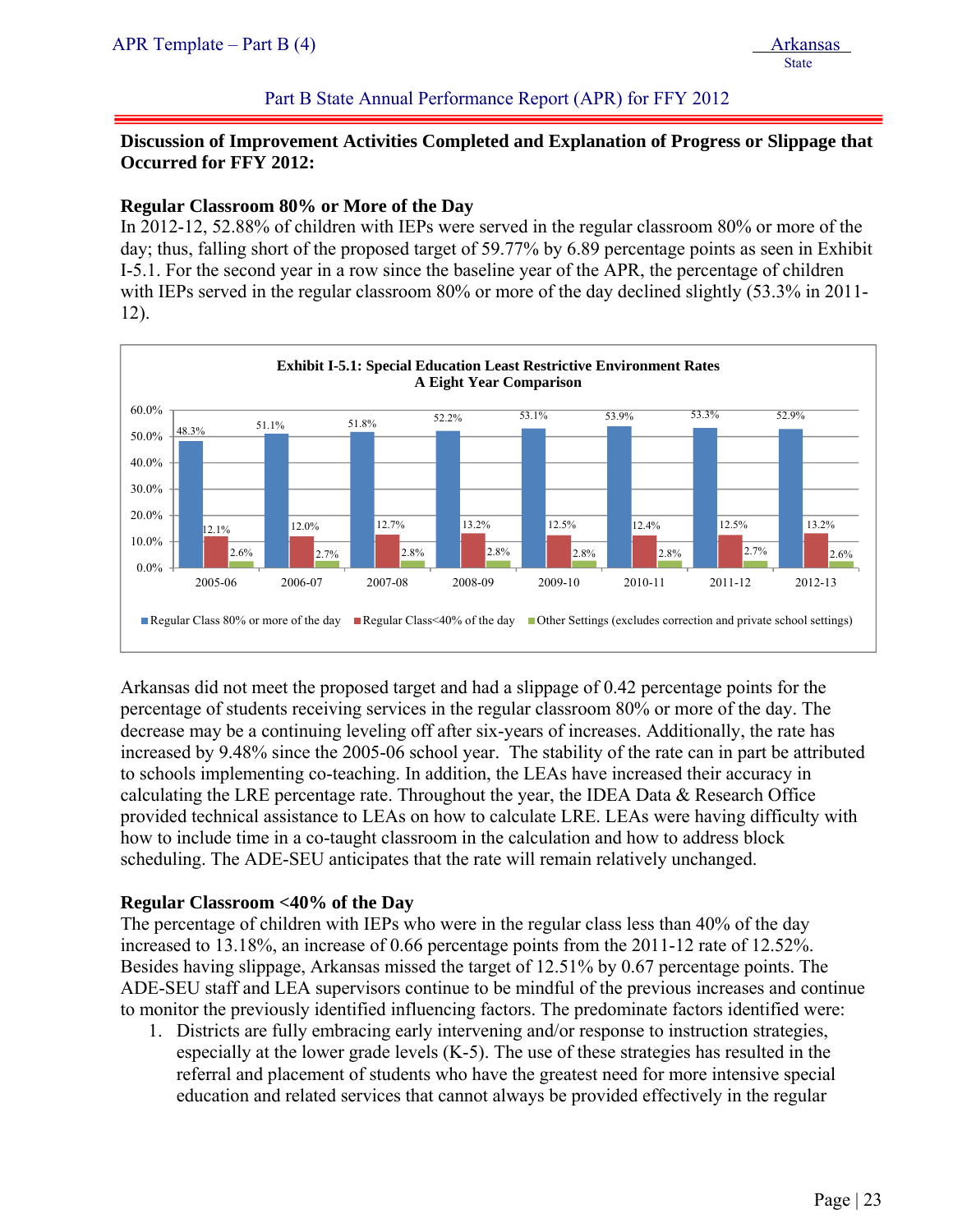<u>State</u>

# Part B State Annual Performance Report (APR) for FFY 2012

education setting.

2. The delivery of secondary instruction necessitates the offering of an array of core special education courses to support some students with disabilities in meeting the high curricular standards. Additionally, as districts develop elective courses to address needs of students with disabilities transitioning to post-school life, these students may spend more instructional time away from their nondisabled peers.

It appears that these latter initiatives may be resulting in unintended and unexpected adverse consequences relative to LRE.

#### **Other Settings**

ļ

The percentage of students with IEPs who were served in public/private residential facilities, public/private day schools, or hospital/homebound decreased to 2.57%. This decline brings the rate below the 2005-06 baseline rate of 2.6%, but it misses the target of 2.56% by 0.01 percentage points. This is a difficult target to meet since a vast majority of students served in private residential treatment facilities are not placed by the school districts to meet the educational needs of a child with an IEP. Although the State monitors the special education programs in approved residential treatment facilities to ensure a free and appropriate public education is provided, the placement of the students in private residential treatment facilities is usually from a non-education source such as the courts or parent/guardian.

#### **Targeted Activities:**

Please see the Improvement Activities Index beginning on page 73. A quick reference excel file is posted on the ADE-SEU website under Public Reporting on the Data & Research webpage. The website can be accessed at https:\\arksped.k12.ar.us.

# **Revisions, with Justification, to Proposed Targets/Improvement Activities/Timelines/ Resources for FFY 2012:**

There were no revisions to the proposed targets, improvement activities, timelines, or resources. Students in correctional facilities or private schools (parentally placed) are part of the denominator; they are not included in any numerator counts.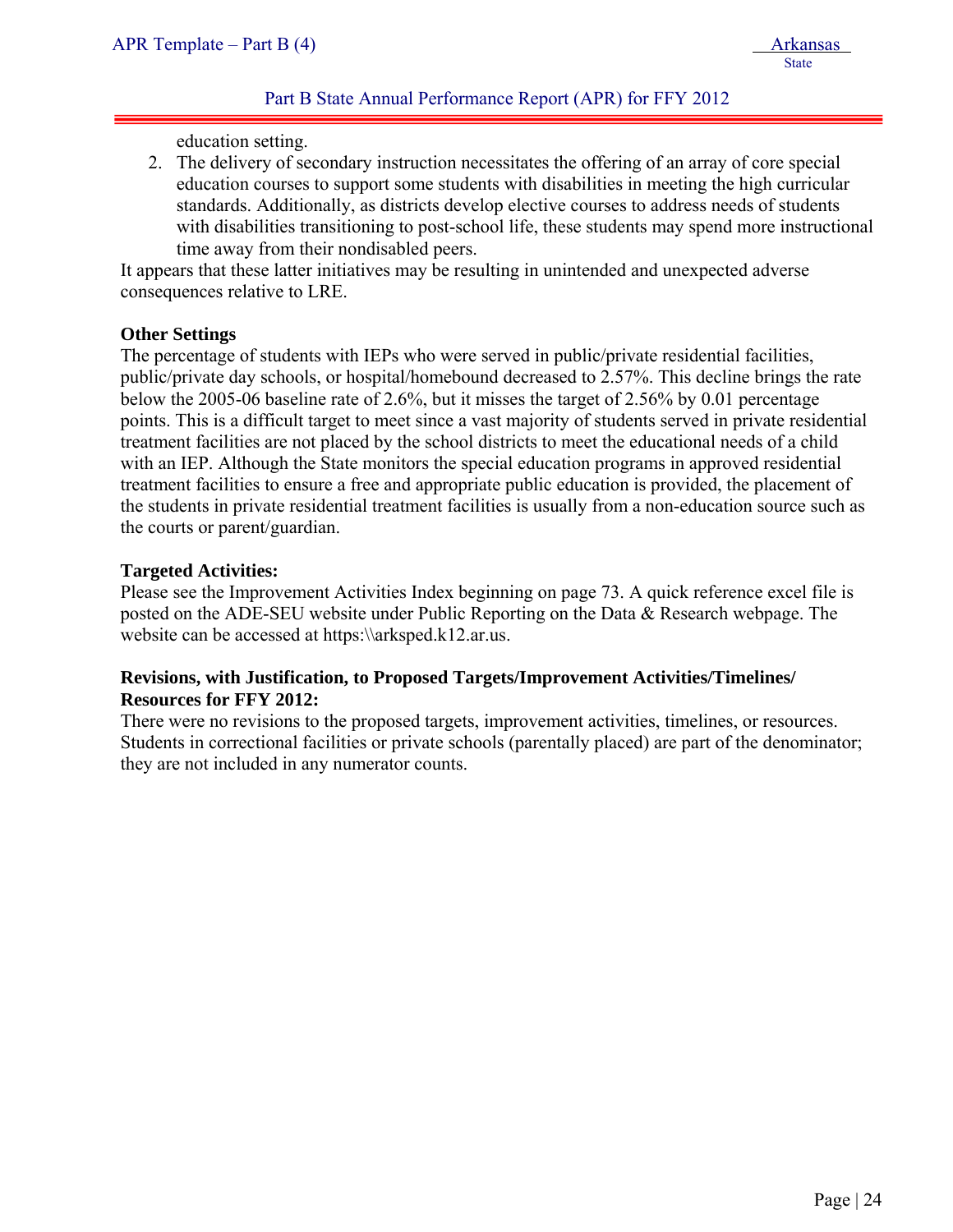Part B State Annual Performance Report (APR) for FFY 2012

# **Monitoring Priority: FAPE in the LRE**

# **Indicator 06: Percent of preschool children with IEPs aged 3 through 5**

- A. Regular early childhood program and receiving the majority of special education and related services in the regular early childhood program; and
- B. Separate special education class, separate school or residential facility. (20 U.S.C. 1416(a)(3)(A))

| <b>Measurement:</b><br>A. Percent = $[(# of children aged 3 through 5 with IEPs attending a regular early]$<br>childhood program and receiving the majority of special education and related<br>services in the regular early childhood program) divided by the (total # of<br>children aged 3 through 5 with IEPs)] times 100.<br>B. Percent = $[(# of children aged 3 through 5 with IEPs attending a separate special]$<br>education class, separate school or residential facility) divided by the (total $#$ of<br>children aged 3 through 5 with IEPs)] times 100.   |                                       |                                                             |                |  |
|----------------------------------------------------------------------------------------------------------------------------------------------------------------------------------------------------------------------------------------------------------------------------------------------------------------------------------------------------------------------------------------------------------------------------------------------------------------------------------------------------------------------------------------------------------------------------|---------------------------------------|-------------------------------------------------------------|----------------|--|
| <b>FFY</b>                                                                                                                                                                                                                                                                                                                                                                                                                                                                                                                                                                 | <b>Measurable and Rigorous Target</b> |                                                             |                |  |
| <b>FFY 2012</b><br>A. $31.50\% = (\# of children aged 3 through 5 with IEPs attending a regular early)$<br>childhood program and receiving the majority of special education and related<br>services in the regular early childhood program) divided by (# children aged 3<br>through 5 with IEPs) $x$ 100.<br>B. $27.13\% = (\# of children aged 3 through 5 with IEPs attending a separate special$<br>education class, separate school or residential facility) divided by (# children aged<br>3 through 5 with IEPs)] x 100<br><b>Actual Target Data for FFY 2012:</b> |                                       |                                                             |                |  |
| A. 30.03% of children aged 3 through 5 with IEPs attending a regular early childhood program and<br>received the majority of special education and related services in the regular early childhood                                                                                                                                                                                                                                                                                                                                                                         |                                       |                                                             |                |  |
| program                                                                                                                                                                                                                                                                                                                                                                                                                                                                                                                                                                    |                                       |                                                             |                |  |
| Number of children aged 3 through 5 with IEPs attending a<br><b>Total number of</b><br>Percent<br>regular early childhood program and receiving the<br>students aged 3 to 5<br>majority of special education and related services in the<br>with IEPs<br>regular early childhood program                                                                                                                                                                                                                                                                                   |                                       |                                                             |                |  |
|                                                                                                                                                                                                                                                                                                                                                                                                                                                                                                                                                                            | 3,841                                 | 12,789                                                      | 30.03%         |  |
| B. 28.82% of children aged 3 through 5 with IEPs attended a separate special education class,<br>separate school or residential facility                                                                                                                                                                                                                                                                                                                                                                                                                                   |                                       |                                                             |                |  |
| Number of children aged 3 through 5 with IEPs attending a<br>separate special education class, separate school or<br>residential facility                                                                                                                                                                                                                                                                                                                                                                                                                                  |                                       | <b>Total number of</b><br>students aged 3 to 5<br>with IEPs | <b>Percent</b> |  |
|                                                                                                                                                                                                                                                                                                                                                                                                                                                                                                                                                                            | 3,686                                 | 12,789                                                      | 28.82%         |  |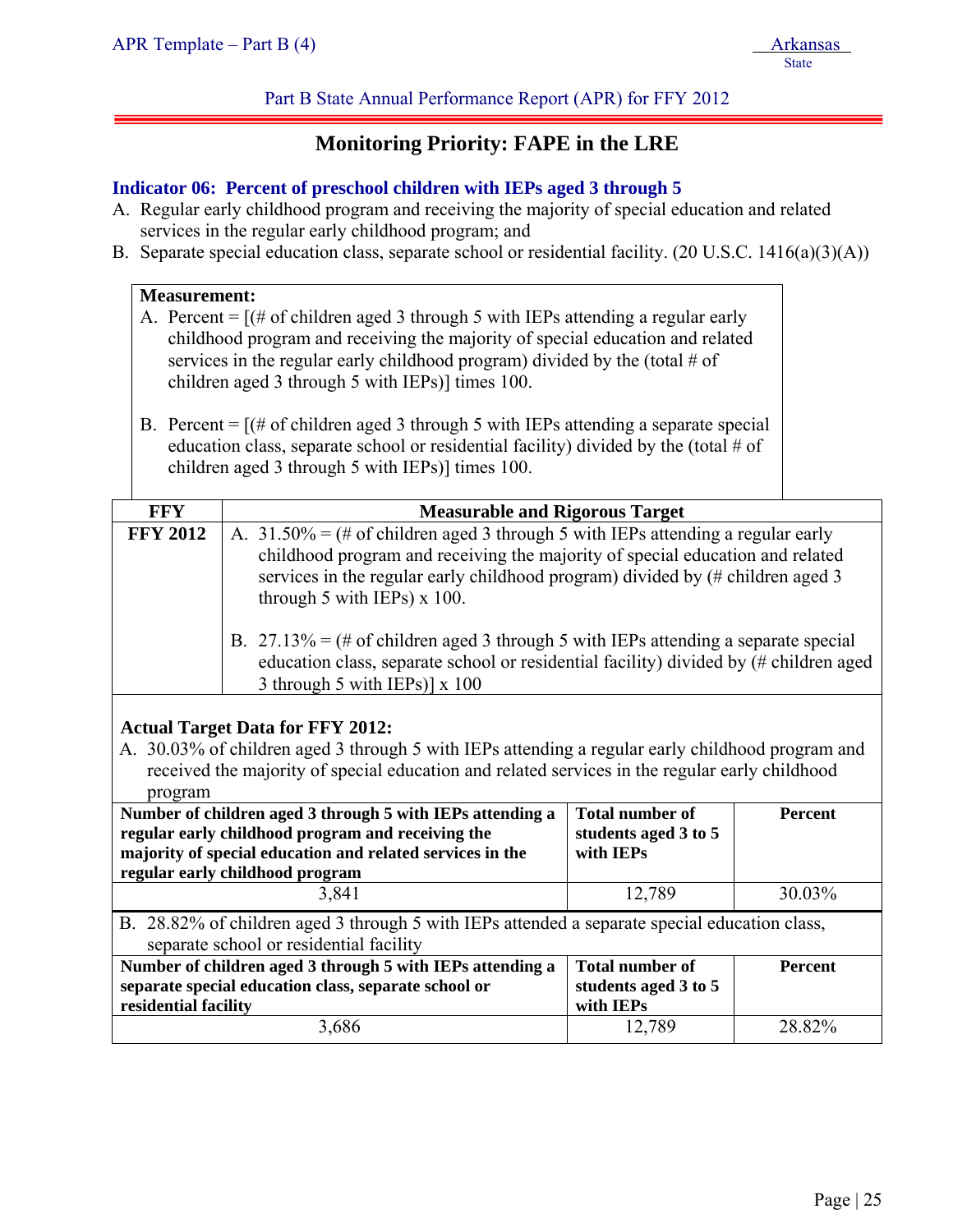# Part B State Annual Performance Report (APR) for FFY 2012

Discussion of Improvement Activities Completed and Explanation of Progress or Slippage that Occurred for FFY 2012:

FFY 2012 is the first year to report progress or slippage for this indicator. Thirty percent (30.03%) of Arkansas' children with disabilities (CWD) aged 3-5 attend a regular preschool and receive the majority of their special education and related services in the regular preschool program. This is a slight slippage from the baseline year rate of 31.00%. Children with disabilities ages 3-5 attending a regular preschool program but receiving their services in a location away from their non-disabled peers represent 37.28% of Arkansas' early childhood special education population.

Additionally, 28.82% children with disabilities aged 3-5 attend a separate special education class, separate school, or residential facility. Of these three settings, the majority of the children receive services in separate schools (3,227 students) through an inter-agency agreement with the Arkansas Department of Human Services Division of Developmental Disability Services (DHS-DDS) Children Services Section.

#### **Targeted Activities:**

Please see the Improvement Activities Index beginning on page 73. A quick reference excel file is posted on the ADE-SEU website under Public Reporting on the Data & Research webpage. The website can be accessed at https:\\arksped.k12.ar.us.

# **Revisions, with Justification, to Proposed Targets/Improvement Activities/Timelines/ Resources for FFY 2012:**

No revisions were made.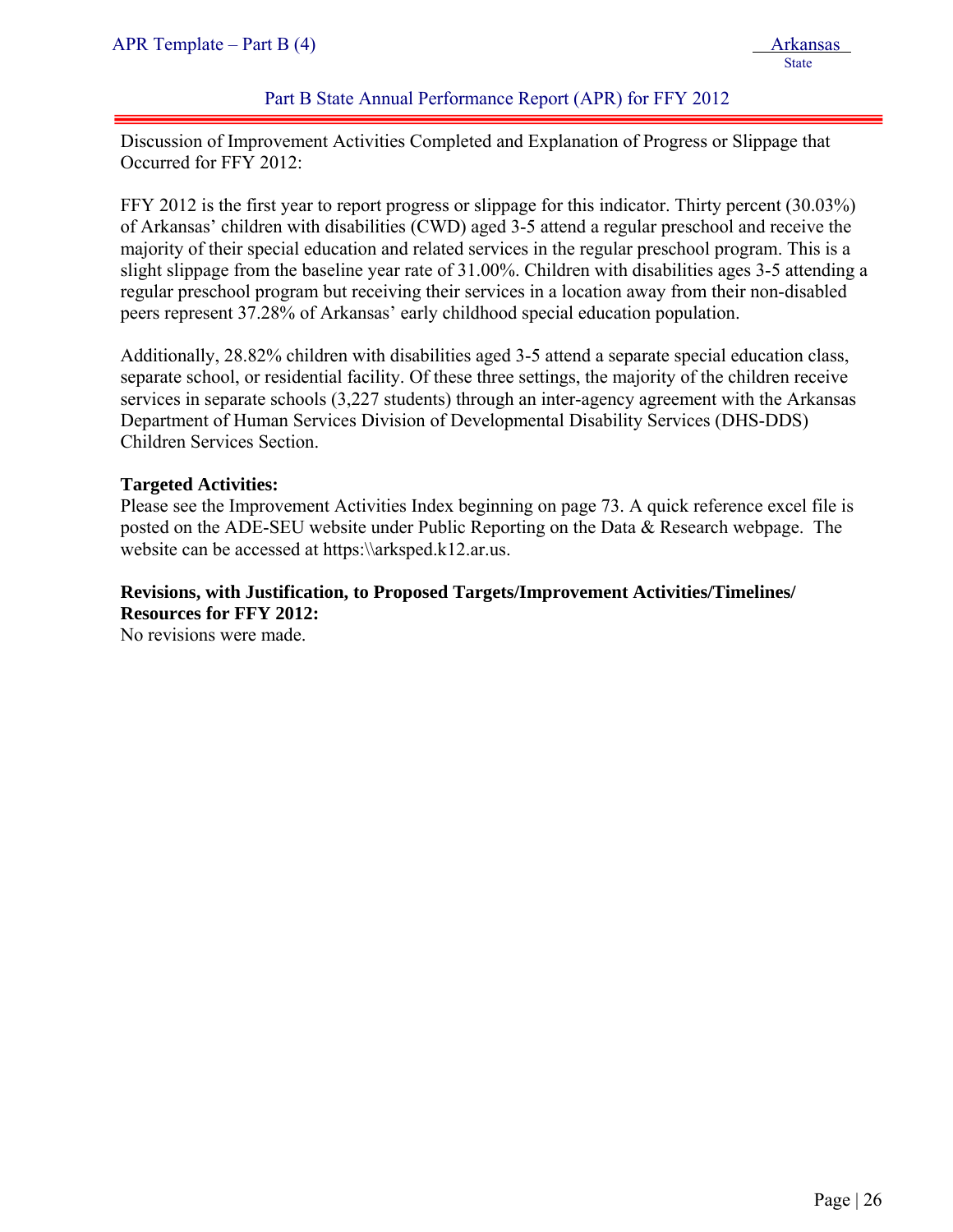# **Monitoring Priority: FAPE in the LRE**

#### **Indicator 07: Preschool Outcomes**

Percent of preschool children aged 3 through 5 with IEPs who demonstrate improved:

- A. Positive social-emotional skills (including social relationships);
- B. Acquisition and use of knowledge and skills (including early language/communication and early literacy); and
- C. Use of appropriate behaviors to meet their needs.  $(20 \text{ U.S.C. } 1416(a)(3)(\text{A}))$

#### **Measurement:**

ļ

- A. Positive social-emotional skills (including social relationships):
	- a. Percent of preschool children who did not improve functioning = number of preschool children who did not improve functioning divided by the number of preschool children with IEPs assessed times 100.
	- b. Percent of preschool children who improved functioning but not sufficient to move nearer to functioning comparable to same-aged peers = number of preschool children who improved functioning but not sufficient to move nearer to functioning comparable to same-aged peers divided by the number of preschool children with IEPs assessed times 100.
	- c. Percent of preschool children who improved functioning to a level nearer to same-aged peers but did not reach it = number of preschool children who improved functioning to a level nearer same-aged peers but did not reach it divided by the number of preschool children with IEPs assessed times 100.
	- d. Percent of preschool children who improved functioning to reach a level comparable to same-aged peers = number of preschool children who improved functioning to reach a level comparable to same-aged peers divided by the number of preschool children with IEPs assessed times 100.
	- e. Percent of preschool children who maintained functioning at a level comparable to sameaged peers = number of preschool children who maintained functioning at a level comparable to same-aged peers divided by the number of preschool children with IEPs assessed times 100.

If  $a + b + c + d + e$  does not sum to 100% explain the difference.

- B. Acquisition and use of knowledge and skills (including early language/ communication and early literacy):
	- a. Percent of preschool children who did not improve functioning = number of preschool children who did not improve functioning divided by the number of preschool children with IEPs assessed times 100.
	- b. Percent of preschool children who improved functioning but not sufficient to move nearer to functioning comparable to same-aged peers = number of preschool children who improved functioning but not sufficient to move nearer to functioning comparable to same-aged peers divided by the number of preschool children with IEPs assessed times 100.
	- c. Percent of preschool children who improved functioning to a level nearer to same-aged peers but did not reach it = number of preschool children who improved functioning to a level nearer same-aged peers but did not reach it divided by the number of preschool children with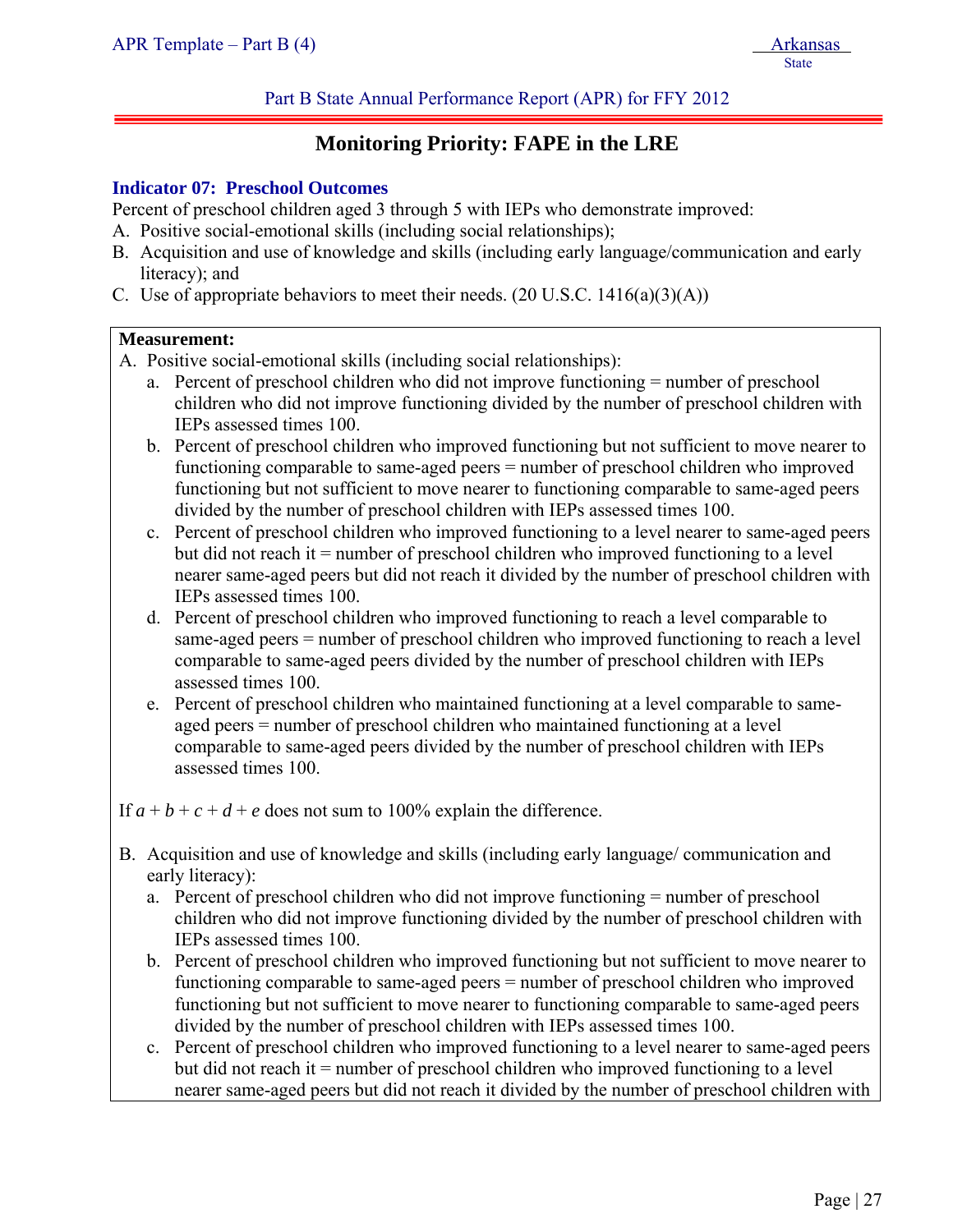# Part B State Annual Performance Report (APR) for FFY 2012

IEPs assessed times 100.

- d. Percent of preschool children who improved functioning to reach a level comparable to same- aged peers = number of preschool children who improved functioning to reach a level comparable to same-aged peers divided by the number of preschool children with IEPs assessed times 100.
- e. Percent of preschool children who maintained functioning at a level comparable to sameaged peers = number of preschool children who maintained functioning at a level comparable to same-aged peers divided by the number of preschool children with IEPs assessed times 100.

If  $a + b + c + d + e$  does not sum to 100% explain the difference.

- C. Use of appropriate behaviors to meet their needs:
	- a. Percent of preschool children who did not improve functioning = number of preschool children who did not improve functioning divided by the number of preschool children with IEPs assessed times 100.
	- b. Percent of preschool children who improved functioning but not sufficient to move nearer to functioning comparable to same-aged peers = number of preschool children who improved functioning but not sufficient to move nearer to functioning comparable to same-aged peers divided by the number of preschool children with IEPs assessed times 100.
	- c. Percent of preschool children who improved functioning to a level nearer to same-aged peers but did not reach it = number of preschool children who improved functioning to a level nearer same-aged peers but did not reach it divided by the number of preschool children with IEPs assessed times 100.
	- d. Percent of preschool children who improved functioning to reach a level comparable to same- aged peers = number of preschool children who improved functioning to reach a level comparable to same-aged peers divided by the number of preschool children with IEPs assessed times 100.
	- e. Percent of preschool children who maintained functioning at a level comparable to sameaged peers = number of preschool children who maintained functioning at a level comparable to same-aged peers divided by the number of preschool children with IEPs assessed times 100.

If  $a + b + c + d + e$  does not sum to 100% explain the difference.

# **Summary Statements**

**Outcome A**: Positive social-emotional skills (including social relationships)

1. Of those children who entered or exited the program below age expectations in Outcome A, the percent who substantially increased their rate of growth by the time they **turned 6 years of age or** exited the program

Percent  $=$  # of preschool children reported in progress category (c) plus # of preschool children reported in category (d) divided by [# of preschool children reported in progress category (a) plus # of preschool children reported in progress category (b) plus # of preschool children reported in progress category (c) plus # of preschool children reported in progress category (d)] times 100.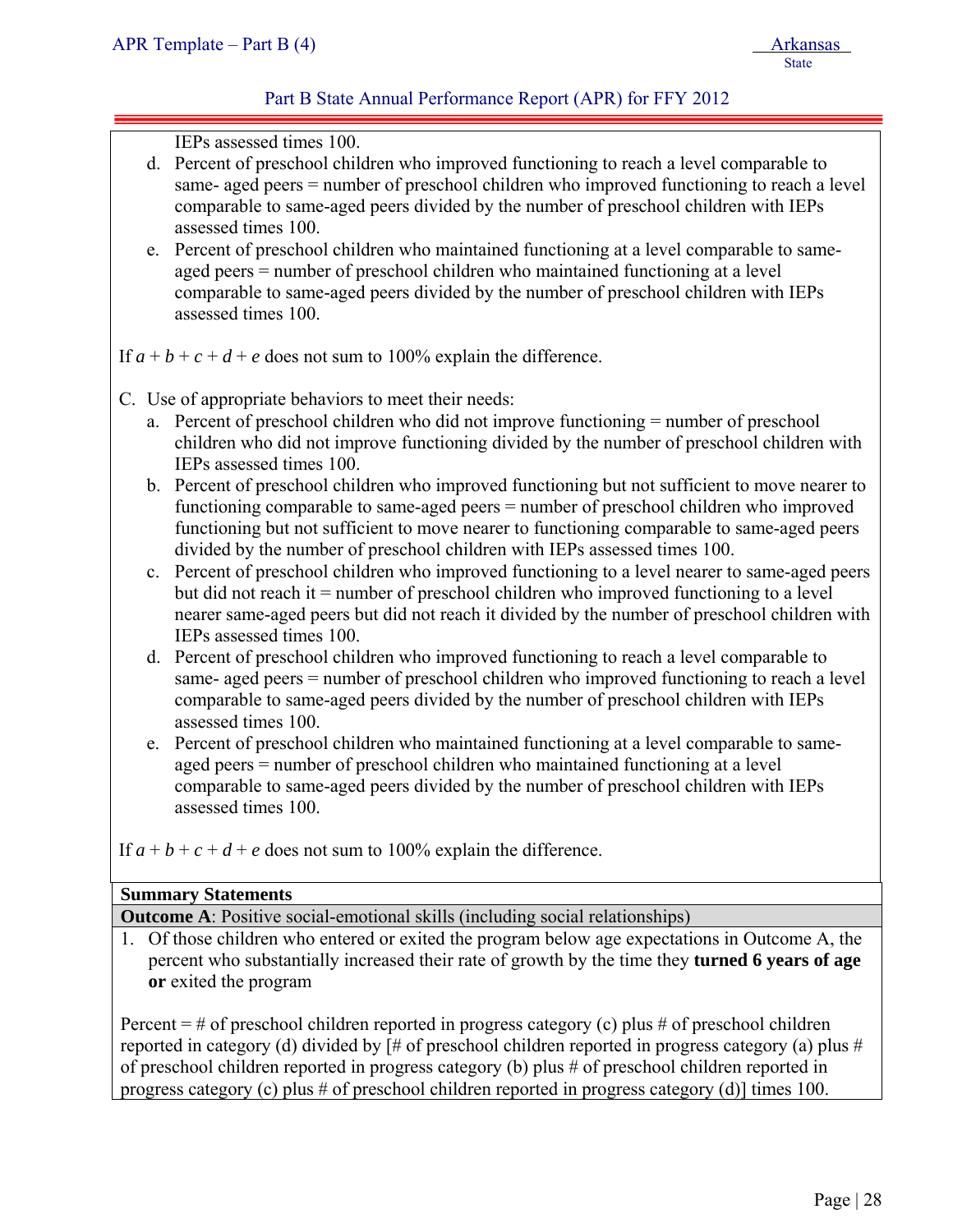# Part B State Annual Performance Report (APR) for FFY 2012

2. The percent of children who were functioning within age expectations in Outcome A by the time they **turned 6 years of age or** exited the program

Percent  $=$  # of preschool children reported in progress category (d) plus # of preschool children reported in progress category (e) divided by [the total # of preschool children reported in progress categories (a) + (b) + (c) + (d) + (e)] times 100.

**Outcome B**: Acquisition and use of knowledge and skills (including early language/communication and early literacy)

1. Of those children who entered or exited the program below age expectations in Outcome B, the percent who substantially increased their rate of growth by the time they **turned 6 years of age or** exited the program

Percent  $=$  # of preschool children reported in progress category (c) plus # of preschool children reported in category (d) divided by [# of preschool children reported in progress category (a) plus # of preschool children reported in progress category (b) plus # of preschool children reported in progress category (c) plus # of preschool children reported in progress category (d)] times 100.

2. The percent of children who were functioning within age expectations in Outcome B by the time they **turned 6 years of age or** exited the program

Percent  $=$  # of preschool children reported in progress category (d) plus # of preschool children reported in progress category (e) divided by [the total # of preschool children reported in progress categories (a) + (b) + (c) + (d) + (e)] times 100.

**Outcome C**: Use of appropriate behaviors to meet their needs

1. Of those children who entered or exited the program below age expectations in Outcome C, the percent who substantially increased their rate of growth by the time they **turned 6 years of age or** exited the program

Percent  $=$  # of preschool children reported in progress category (c) plus # of preschool children reported in category (d) divided by [# of preschool children reported in progress category (a) plus # of preschool children reported in progress category (b) plus # of preschool children reported in progress category (c) plus # of preschool children reported in progress category (d)] times 100.

2. The percent of children who were functioning within age expectations in Outcome C by the time they **turned 6 years of age or** exited the program

Percent  $=$  # of preschool children reported in progress category (d) plus # of preschool children reported in progress category (e) divided by [the total # of preschool children reported in progress categories (a) + (b) + (c) + (d) + (e)] times 100.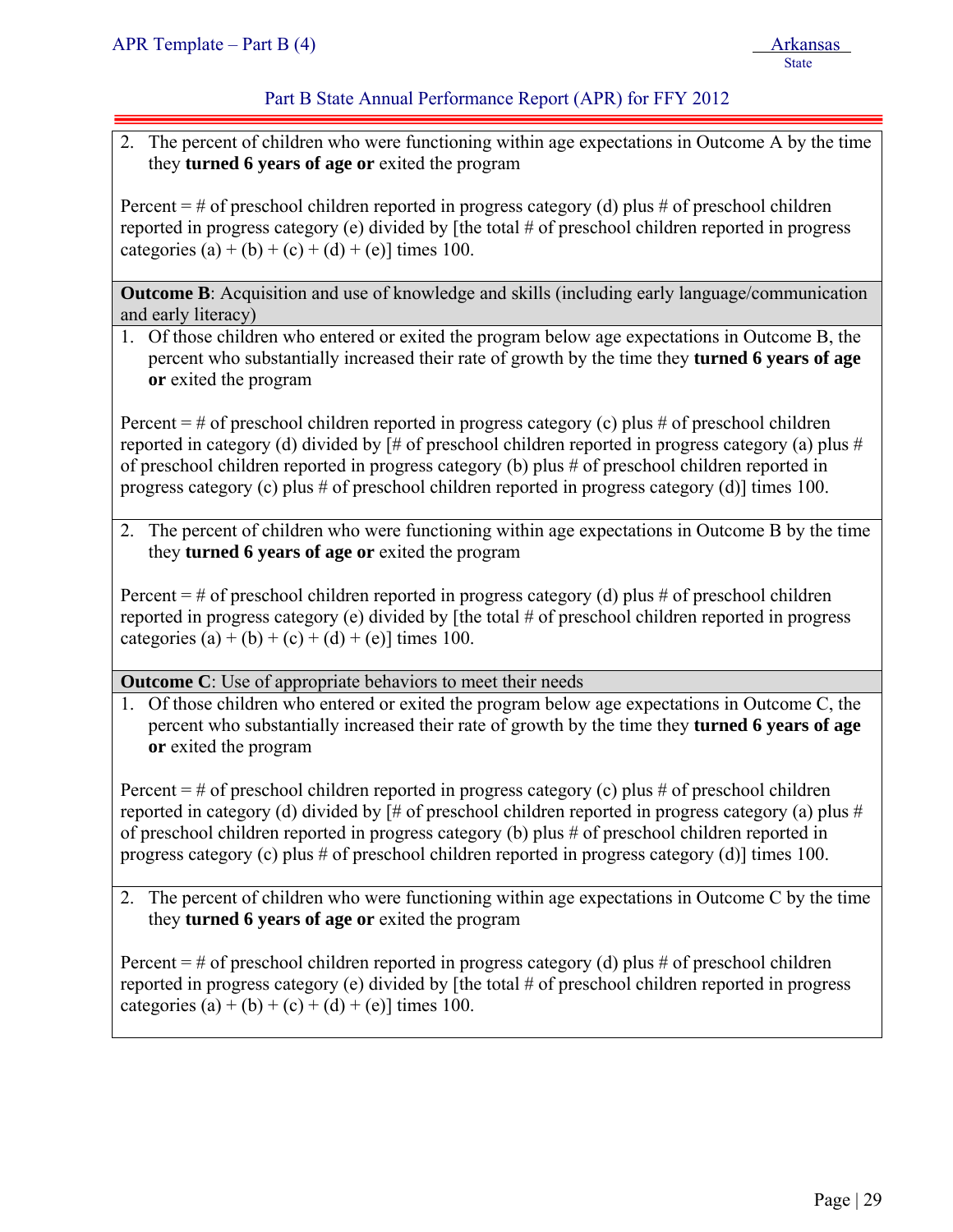| <b>FFY</b>         | <b>Measurable and Rigorous Target</b>                                                                                                                                                                                                     |        |  |
|--------------------|-------------------------------------------------------------------------------------------------------------------------------------------------------------------------------------------------------------------------------------------|--------|--|
| <b>FFY</b><br>2012 | A. Positive social-emotional skills (including social relationships):                                                                                                                                                                     |        |  |
|                    | 1. Of those preschool children who entered the preschool program below age<br>expectations in each Outcome, the percent who substantially increased their<br>rate of growth by the time they turned 6 years of age or exited the program. | 90.50% |  |
|                    | 2. The percent of preschool children who were functioning within age<br>expectations in each Outcome by the time they turned 6 years of age or exited<br>the program.                                                                     | 69.50% |  |
|                    | B. Acquisition and use of knowledge and skills (including early                                                                                                                                                                           | $%$ of |  |
|                    | language/communication and early literacy):                                                                                                                                                                                               |        |  |
|                    | 1. Of those preschool children who entered the preschool program below age<br>expectations in each Outcome, the percent who substantially increased their<br>rate of growth by the time they turned 6 years of age or exited the program. | 90.50% |  |
|                    | 2. The percent of preschool children who were functioning within age<br>expectations in each Outcome by the time they turned 6 years of age or exited<br>the program.                                                                     | 60.50% |  |
|                    | C. Use of appropriate behaviors to meet their needs:                                                                                                                                                                                      |        |  |
|                    | 1. Of those preschool children who entered the preschool program below age<br>expectations in each Outcome, the percent who substantially increased their<br>rate of growth by the time they turned 6 years of age or exited the program. | 92.50% |  |
|                    | 2. The percent of preschool children who were functioning within age<br>expectations in each Outcome by the time they turned 6 years of age or exited<br>the program.                                                                     | 78.50% |  |

# **Actual Data for FFY 2012:**

In 2012-13, 5,026 children who received at least six months of services exited early childhood special education with both entry and exit COSF scores and met the Indicator criteria because they no longer required services, were kindergarten eligible, or parent revoked services. This is a decrease of 543 children from 2011-12.

| А.    | Positive social-emotional skills (including social relationships):                                                                          | Number of<br>children | $%$ of<br>children* |
|-------|---------------------------------------------------------------------------------------------------------------------------------------------|-----------------------|---------------------|
|       | a. Percent of preschool children who did not improve functioning                                                                            | <b>100</b>            | 1.99%               |
|       | b. Percent of preschool children who improved functioning but not sufficient to<br>move nearer to functioning comparable to same-aged peers | 258                   | 5.13%               |
|       | c. Percent of preschool children who improved functioning to a level nearer to same-<br>aged peers but did not reach it                     | 1,423                 | 28.31%              |
|       | d. Percent of preschool children who improved functioning to reach a level<br>comparable to same-aged peers                                 | 1,861                 | 37.03%              |
|       | Percent of preschool children who maintained functioning at a level comparable<br>e.<br>to same-aged peers                                  | 1,384                 | 27.54%              |
| Total |                                                                                                                                             | $N = 5,026$           | $100\%$             |
|       |                                                                                                                                             |                       |                     |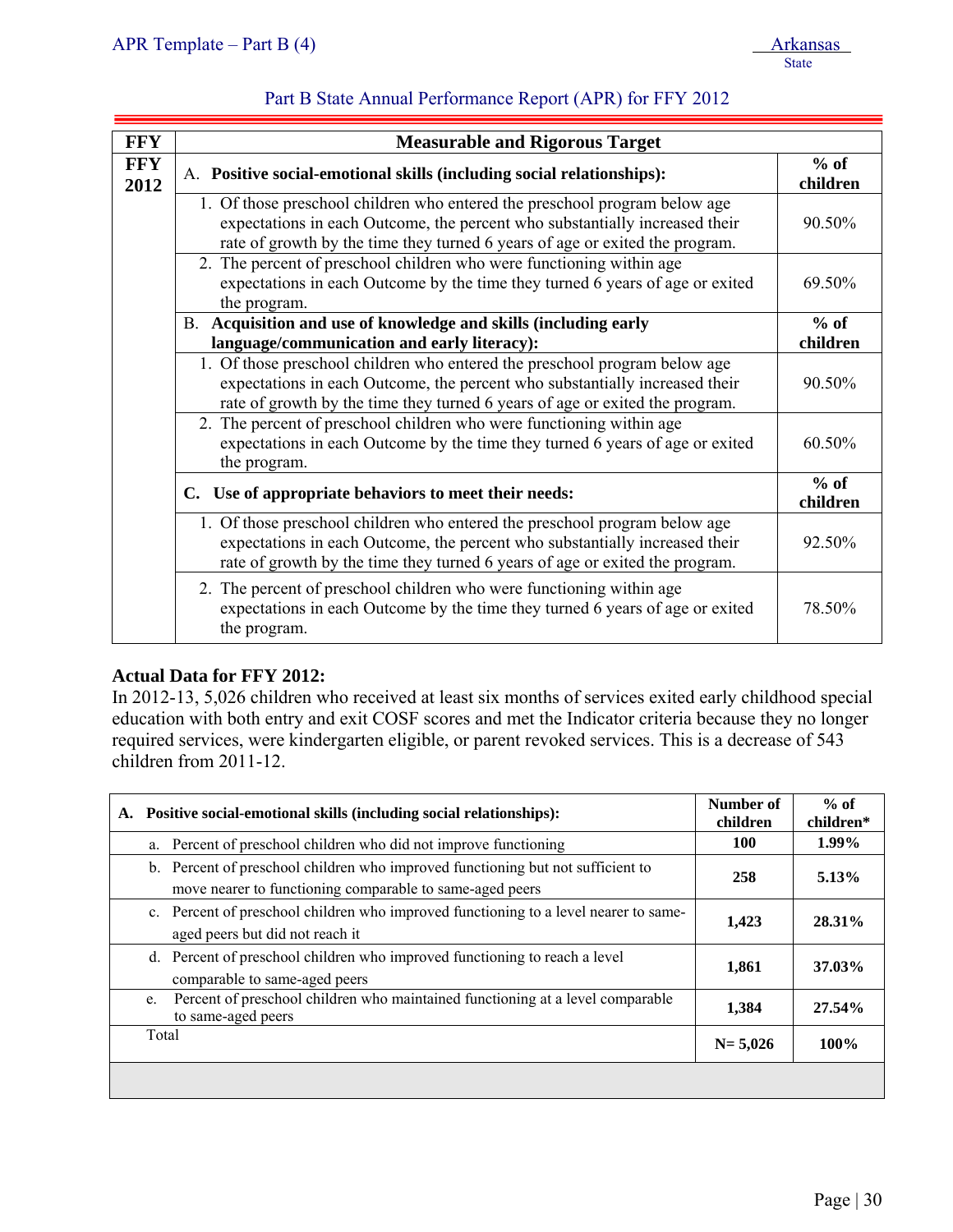# Part B State Annual Performance Report (APR) for FFY 2012

|                                                                                                                                                                                                                                                        | B. Acquisition and use of knowledge and skills (including early<br>language/communication and early literacy):                                                                                                                                         | Number of<br>children | $%$ of<br>children*                     |
|--------------------------------------------------------------------------------------------------------------------------------------------------------------------------------------------------------------------------------------------------------|--------------------------------------------------------------------------------------------------------------------------------------------------------------------------------------------------------------------------------------------------------|-----------------------|-----------------------------------------|
|                                                                                                                                                                                                                                                        | a. Percent of preschool children who did not improve functioning                                                                                                                                                                                       | 97                    | 1.93%                                   |
|                                                                                                                                                                                                                                                        | b. Percent of preschool children who improved functioning but not sufficient to                                                                                                                                                                        | 307                   | 6.11%                                   |
|                                                                                                                                                                                                                                                        | move nearer to functioning comparable to same-aged peers                                                                                                                                                                                               |                       |                                         |
|                                                                                                                                                                                                                                                        | c. Percent of preschool children who improved functioning to a level nearer to same-<br>aged peers but did not reach it                                                                                                                                | 1,814                 | 36.09%                                  |
|                                                                                                                                                                                                                                                        | d. Percent of preschool children who improved functioning to reach a level<br>comparable to same-aged peers                                                                                                                                            | 2,175                 | 43.28%                                  |
|                                                                                                                                                                                                                                                        | Percent of preschool children who maintained functioning at a level comparable<br>e.<br>to same-aged peers                                                                                                                                             | 633                   | 12.59%                                  |
|                                                                                                                                                                                                                                                        | Total                                                                                                                                                                                                                                                  | $N = 5,026$           | 100%                                    |
|                                                                                                                                                                                                                                                        |                                                                                                                                                                                                                                                        |                       |                                         |
|                                                                                                                                                                                                                                                        | C. Use of appropriate behaviors to meet their needs:                                                                                                                                                                                                   | Number of<br>children | $%$ of<br>children*                     |
|                                                                                                                                                                                                                                                        | a. Percent of preschool children who did not improve functioning                                                                                                                                                                                       | 71                    | 1.41%                                   |
|                                                                                                                                                                                                                                                        | b. Percent of preschool children who improved functioning but not sufficient to                                                                                                                                                                        |                       |                                         |
|                                                                                                                                                                                                                                                        | move nearer to functioning comparable to same-aged peers                                                                                                                                                                                               | 216                   | 4.30%                                   |
|                                                                                                                                                                                                                                                        | c. Percent of preschool children who improved functioning to a level nearer to same-                                                                                                                                                                   |                       |                                         |
|                                                                                                                                                                                                                                                        | aged peers but did not reach it                                                                                                                                                                                                                        | 1,015                 | 20.19%                                  |
|                                                                                                                                                                                                                                                        | d. Percent of preschool children who improved functioning to reach a level                                                                                                                                                                             | 2,035                 | 40.49%                                  |
|                                                                                                                                                                                                                                                        | comparable to same-aged peers                                                                                                                                                                                                                          |                       |                                         |
|                                                                                                                                                                                                                                                        | Percent of preschool children who maintained functioning at a level comparable<br>e.<br>to same-aged peers                                                                                                                                             | 1,689                 | 33.61%                                  |
|                                                                                                                                                                                                                                                        | Total                                                                                                                                                                                                                                                  | $N = 5,026$           | 100%                                    |
|                                                                                                                                                                                                                                                        | <b>Summary Statements: Targets</b>                                                                                                                                                                                                                     |                       |                                         |
|                                                                                                                                                                                                                                                        | A. Positive social-emotional skills (including social relationships):                                                                                                                                                                                  |                       | $\overline{\frac{9}{6}}$ of<br>children |
|                                                                                                                                                                                                                                                        | Of those preschool children who entered or exited the preschool program below age<br>1.<br>expectations in each Outcome, the percent who substantially increased their rate of growth by<br>the time they turned 6 years of age or exited the program. |                       | 90.17%                                  |
|                                                                                                                                                                                                                                                        | The percent of preschool children who were functioning within age expectations in each<br>2.<br>Outcome by the time they turned 6 years of age or exited the program.                                                                                  |                       |                                         |
| Acquisition and use of knowledge and skills (including early language/ communication and<br>B.<br>early literacy):                                                                                                                                     |                                                                                                                                                                                                                                                        |                       | $%$ of<br>children                      |
|                                                                                                                                                                                                                                                        | Of those preschool children who entered or exited the preschool program below age<br>1.<br>expectations in each Outcome, the percent who substantially increased their rate of growth by<br>the time they turned 6 years of age or exited the program. |                       | 90.80%                                  |
|                                                                                                                                                                                                                                                        | The percent of preschool children who were functioning within age expectations in each<br>2.<br>Outcome by the time they turned 6 years of age or exited the program.                                                                                  |                       | 55.87%                                  |
| Use of appropriate behaviors to meet their needs:<br>C.                                                                                                                                                                                                |                                                                                                                                                                                                                                                        |                       | $%$ of<br>children                      |
|                                                                                                                                                                                                                                                        |                                                                                                                                                                                                                                                        |                       |                                         |
| Of those preschool children who entered or exited the preschool program below age<br>1.<br>expectations in each Outcome, the percent who substantially increased their rate of growth by<br>the time they turned 6 years of age or exited the program. |                                                                                                                                                                                                                                                        |                       | 91.40%                                  |
|                                                                                                                                                                                                                                                        | The percent of preschool children who were functioning within age expectations in each<br>2.<br>Outcome by the time they turned 6 years of age or exited the program.                                                                                  |                       | 74.09%                                  |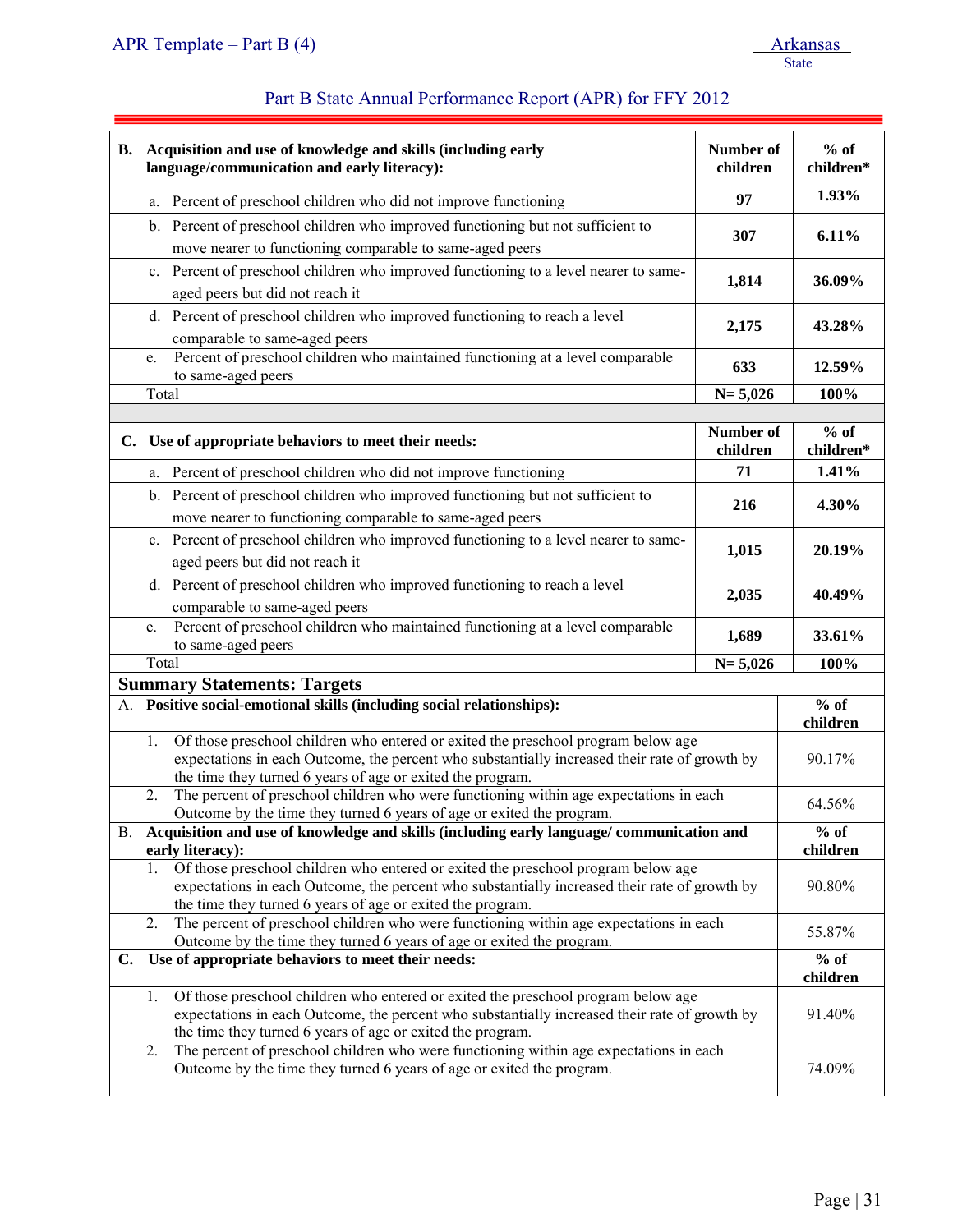#### Part B State Annual Performance Report (APR) for FFY 2012

# **Discussion of Improvement Activities Completed and Explanation of Progress or Slippage that occurred for FFY 2012:**

#### **Positive social-emotional skills (including social relationships)**

There were 5,026 children with entry and exit assessment data. Of those that entered or exited the preschool program functioning below level of same-aged peers, 90.17% substantially increased their rate of growth by the time they turned 6 years of age or exited the program. This is an increase from the FFY 2011 year of 89.21%, but falls short of the 90.50% target by 0.33 percentage points.

Of the 5,026 children with entry and exit assessment data, 64.56% of children were functioning within age level by the time they turned six or exited the program. This represents slippage with a decrease of 3.69 percentage points. Arkansas missed the target of 69.50% by 4.94 percentage points.

Overall, 64.57% reached or maintained functioning at a level comparable to same-age peers. Additionally, 28.31% of children improved functioning nearer to same-age peers, an increase of 4.10 percentage points and an increase in the number of children. The percentage of children making personal gains but failing to improve functioning nearer to same-age peers declined to 5.13%, and children who did not improve functioning increased to 1.99% from its 1.31% rate in 2011-12.

# **Acquisition and use of knowledge and skills (including early language/communication and early literacy)**

There were 5,026 children with entry and exit assessment data. Of those that entered or exited the preschool program functioning below level of same-aged peers, 90.80% substantially increased their rate of growth by the time they turned 6 years of age or exited the program. This is an increase of 1.19 percentage points from the FFY 2011rate. This represents progress from the FFY 2011 and exceeds the target of 90.50% by 0.30 percentage points.

Of the 5,026 children with entry and exit assessment data, 55.87% of children were functioning within age level by the time they turned six or exited the program. This represents slippage from the FFY 2011 rate of 57.68% and fails to me the target of 60.50% by 4.63 percentage points.

Overall, 55.87% reached or maintained functioning at a level comparable to same-age peers. Additionally, 36.09% of children improved functioning nearer to same-age peers, an increase of 2.67 percentage points. Although the rate has increased, the number of children who improved functioning to a level nearer to same age peers declined by 48 children. The percentage of children making personal gains but failing to improve functioning nearer to same-age peers fell to 6.11% from 7.65% in 2011-12. In 2012-13, the rate of children who did not improve functioning rose to 1.93% from 1.26% in 2011-12.

# **Use of appropriate behaviors to meet their needs**

There were 5,026 children with entry and exit assessment data. Of those that entered or exited the preschool program functioning below level of same-aged peers, 91.40% substantially increased their rate of growth by the time they turned 6 years of age or exited the program. This is a slight increase from the FFY 2011 rate of 91.00%, but falls short of the 92.50% target by 1.10 percentage points.

Of the 5,026 children with entry and exit assessment data, 74.09% of children were functioning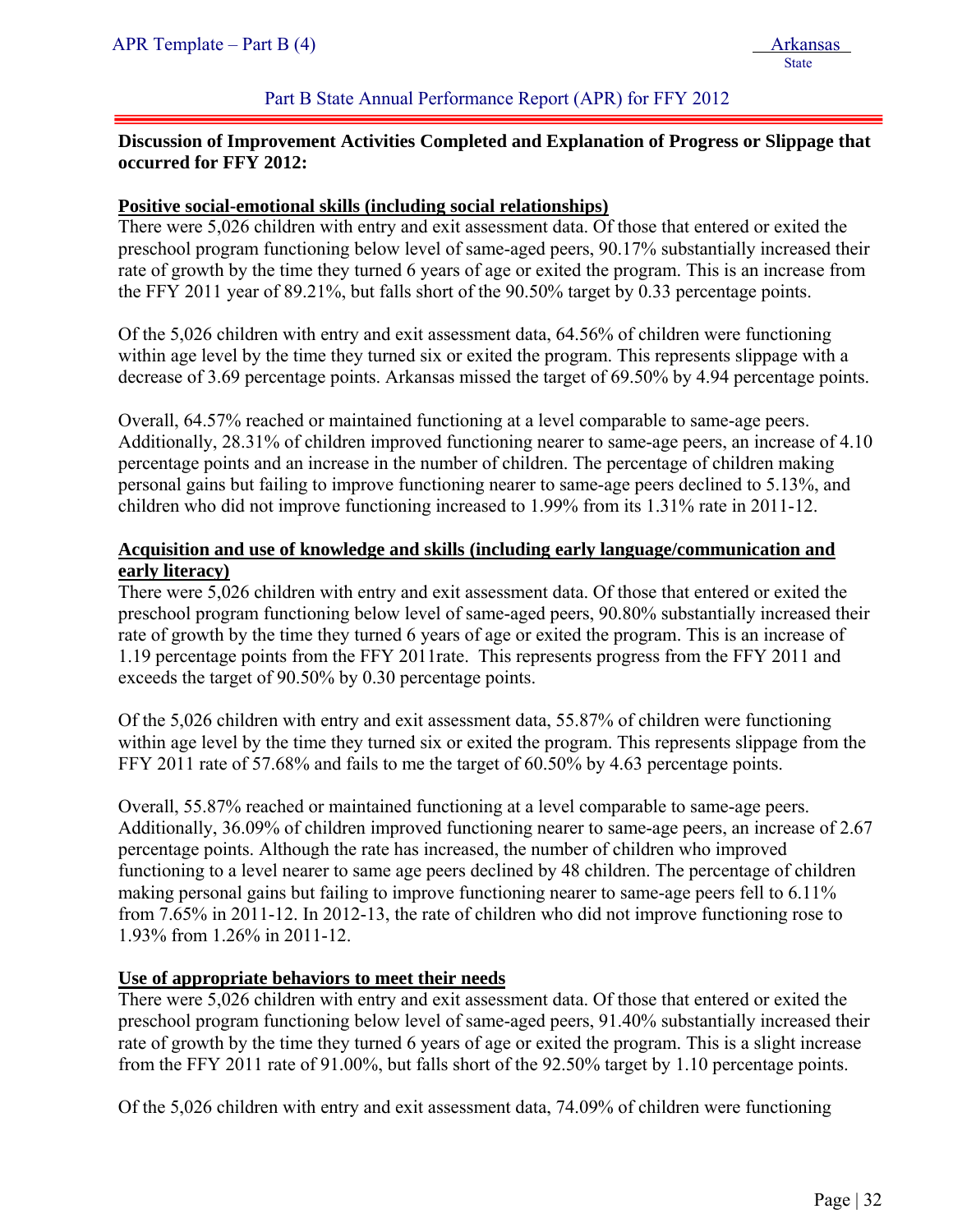# Part B State Annual Performance Report (APR) for FFY 2012

within age level by the time they turned six or exited the program. This represents a decline from the FFY 2011 rate of 78.03%.

Overall, 74.10% reached or maintained functioning at a level comparable to same-age peers. Additionally, 20.19% of children improved functioning nearer to same-age peers, an increase of 3.82 percentage points. The percentage of children making personal gains but failing to improve functioning nearer to same-age peers fell slightly to 4.30% from 4.77% and children who did not improve functioning increased to 1.41% from 0.83% in 2011-12.

#### **Targeted Activities:**

Please see the Improvement Activities Index beginning on page 73. A quick reference excel file is posted on the ADE-SEU website under Public Reporting on the Data & Research webpage. The website can be accessed at https:\\arksped.k12.ar.us.

# **Revisions, with Justification, to Proposed Targets/Improvement Activities/Timelines/ Resources for FFY 2012:**

No revisions were made.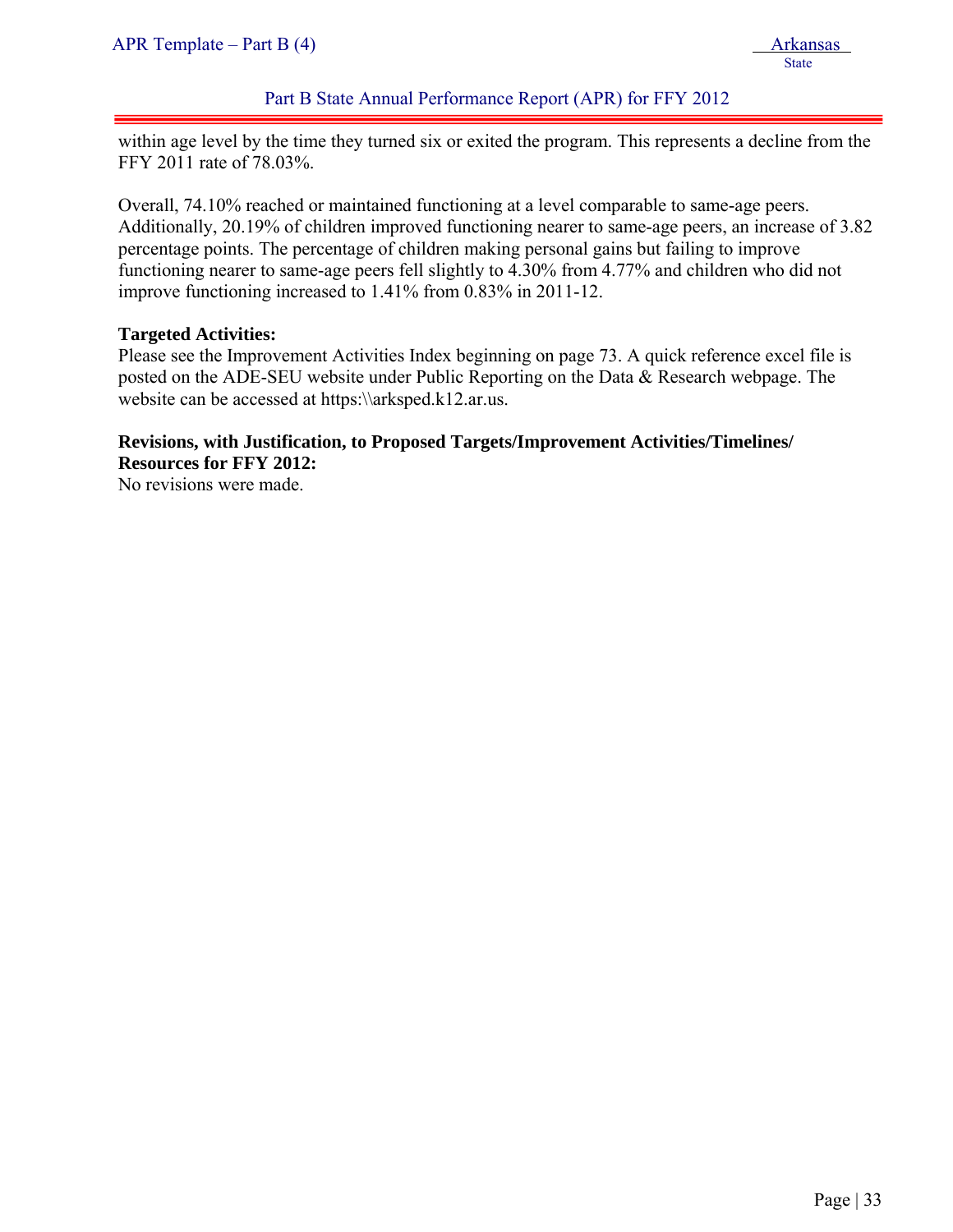Part B State Annual Performance Report (APR) for FFY 2012

# **Monitoring Priority: FAPE in the LRE**

# **Indicator 08: Parent Involvement**

Percent of parents with a child receiving special education services who report that schools facilitated parent involvement as a means of improving services and results for children with disabilities (20 U.S.C.  $1416(a)(3)(A)$ 

|                                                                                                                                                                                                                                                                                                                                                                                                                                                                                                                                                                                                                                                                                                         | <b>Measurement:</b><br>disabilities times 100. | Percent = Number of respondent parents who report school facilitated parent<br>involvement as a means of improving services and results for children with<br>disabilities divided by the total number of respondent parents of children with |        |        |
|---------------------------------------------------------------------------------------------------------------------------------------------------------------------------------------------------------------------------------------------------------------------------------------------------------------------------------------------------------------------------------------------------------------------------------------------------------------------------------------------------------------------------------------------------------------------------------------------------------------------------------------------------------------------------------------------------------|------------------------------------------------|----------------------------------------------------------------------------------------------------------------------------------------------------------------------------------------------------------------------------------------------|--------|--------|
| <b>FFY</b>                                                                                                                                                                                                                                                                                                                                                                                                                                                                                                                                                                                                                                                                                              |                                                |                                                                                                                                                                                                                                              |        |        |
| <b>Measurable and Rigorous Target</b><br><b>FFY 2012</b><br>Percent = $[(# of respondent parents who report schools facilitated parent involvement$<br>as a means of improving services and results for children with disabilities) divided by<br>the (total $\#$ of respondent parents of children with disabilities)] times 100.<br>Early Childhood: 88.00%<br>School Age: 96.00%<br><b>Actual Target Data for FFY 2012:</b><br>Percent = $[(# of respondent parents who report schools facilitated parent involvement as a means of$<br>improving services and results for children with disabilities) divided by the (total $#$ of respondent<br>parents of children with disabilities)] times 100. |                                                |                                                                                                                                                                                                                                              |        |        |
| <b>Total number of</b><br>Number of respondent parents who report school<br>facilitated parent involvement as a means of improving<br><b>Percent</b><br>respondent parents of<br>children with disabilities<br>services and results for children with disabilities                                                                                                                                                                                                                                                                                                                                                                                                                                      |                                                |                                                                                                                                                                                                                                              |        |        |
|                                                                                                                                                                                                                                                                                                                                                                                                                                                                                                                                                                                                                                                                                                         | Early Childhood                                | 3,165                                                                                                                                                                                                                                        | 3,419  | 92.57% |
| School Age                                                                                                                                                                                                                                                                                                                                                                                                                                                                                                                                                                                                                                                                                              |                                                | 16,097                                                                                                                                                                                                                                       | 16,944 | 95.00% |

# **Discussion of Improvement Activities Completed and Explanation of Progress or Slippage that Occurred for FFY 2012:**

# **Early Childhood**

Local education agencies and DHS-DDS sub-grantees with early childhood programs conducted family outcome surveys for the 2012-13 school year. Overall, 3,419 surveys were collected, of which 3,165 respondents (92.57%), reported the school facilitated parent involvement as a means for improving services and results for children with disabilities, exceeding the target rate of 88.00% by 4.57 percentage points.

# **School Age**

Local education agencies with special education school age programs conducted family outcome surveys for the 2012-13 school year. Overall, 16,944 surveys were collected. Of those surveys, 16,097 respondents (95.00%), reported the school facilitated parent involvement as a means for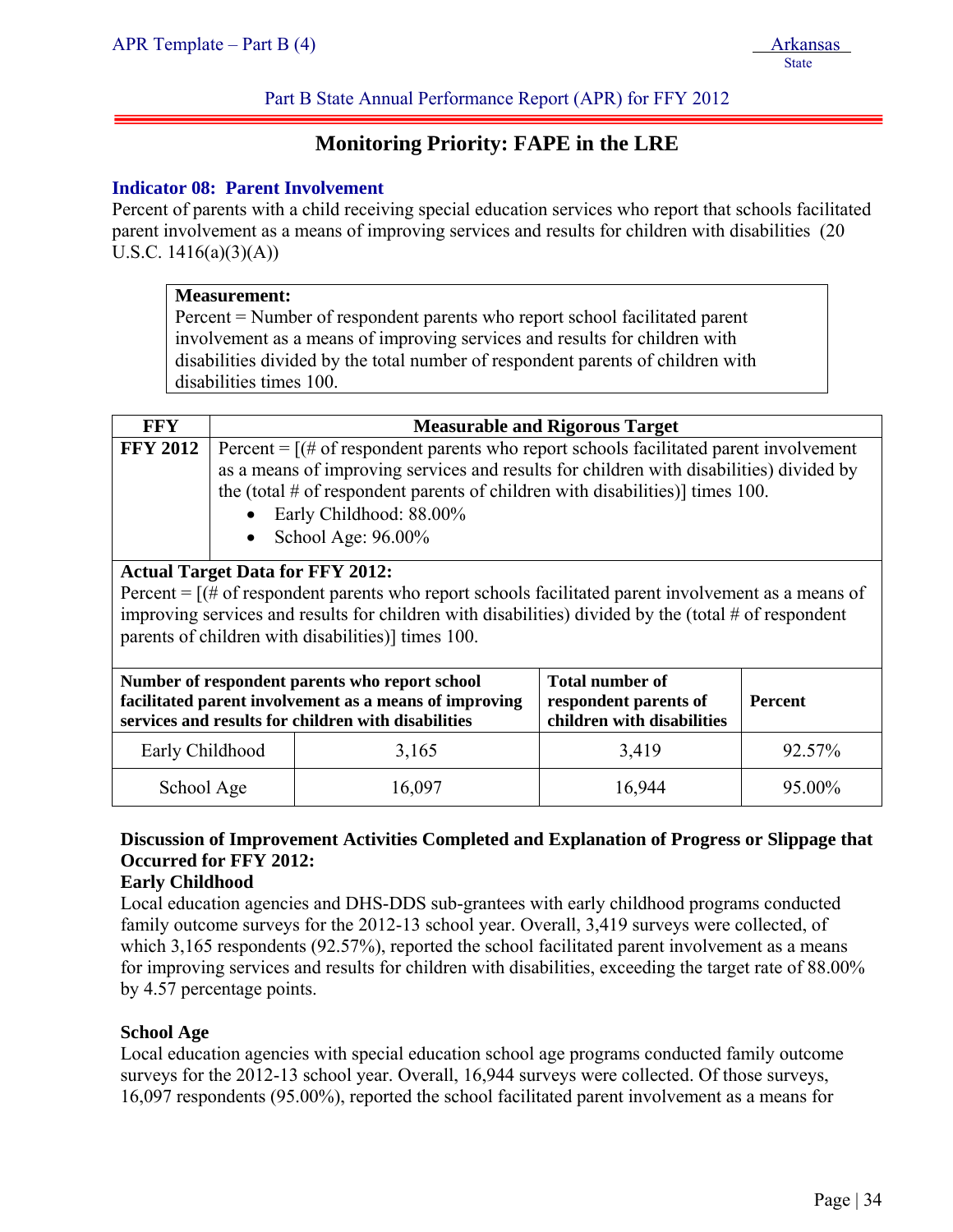Part B State Annual Performance Report (APR) for FFY 2012

improving services and results for children with disabilities, falling short of the target rate of 96.00% by 1.00 percentage points.

The ADE-SEU continues to take steps to ensure that LEAs are offering parents the opportunity to participate. Each Spring the IDEA Data & Research Office, in its monthly newsletter, reminds LEAs that they are required to (1) offer every child's parent/guardian the opportunity to participate in the survey; and (2) submit the survey data to the ADE-SEU no later than July  $15<sup>th</sup>$ . The surveys can be completed online via the secured website or by mailing all completed scan forms to the IDEA Data & Research Office for scanning.

#### **Representativeness of Respondents**

The number of responding parents/guardians declined in 2012-13 for early childhood and school age programs. Representativeness of the respondents shows many racial/ethnic groups and disabilities remain under-represented when compared to December 1, 2012 child count. Part of the underrepresentation is associated with race/ethnic group and/or disability category not being marked on the surveys by the respondents.

As evident in Table I-8.1, families of children with disabilities (CWD) ages 3-21, who responded to the survey, is not representative of the December 1 child count for 2012-13. Using  $a +/- 3\%$  as the criteria to identify over- or under-representativeness, families of CWD in early childhood programs are under-represented in three racial groups and over-represented in two racial groups as well as the ethnic group Hispanic. A noted change from 2011-12 is the shift of Hispanics from being underrepresented to over represented. Families of CWD in school age programs are under-represented in all racial and ethnic groups. In the previous year the racial group of white had been overrepresented; however, in 2012-13 whites are slightly under-represented.

|                    | Asian      | Black      | <b>Hispanic</b> | <b>Native American/</b><br><b>Alaska Native</b> | Native Hawaiian/<br>Pacific Islander | Two or<br>more races | White    |
|--------------------|------------|------------|-----------------|-------------------------------------------------|--------------------------------------|----------------------|----------|
| Early<br>Childhood | $-16.28\%$ | $-26.74\%$ | 5.61%           | 82.86%                                          | $-100.00\%$                          | 23.78%               | 5.45%    |
| <b>School Age</b>  | $-30.25%$  | $-28.60\%$ | $-35.44\%$      | $-20.18%$                                       | $-63.00\%$                           | $-32.55\%$           | $-0.55%$ |

**Table I-8.1 Percentage Difference in Racial and Ethnic groups in December 2012 Child Count and 2012-13 Family Survey Respondents by Program Type** 

All special education programs that had a "zero return" on the Family Survey for 2011-2012 were required to complete a Response Table to address Indicator 8, Parent Involvement. The Response Table is a tool to assist the LEA in determining if the issues related to a "zero response" on the Family Outcomes Survey were isolated or more systemic in nature and to identify any follow-up corrective action. The Monitoring/Program Effectiveness section provided technical assistance and support for the implementation any identified corrective actions, and the district was responsible for assuring the completion of these actions.

#### **Early Childhood**

The 2012-13 representativeness by race and disability reflects a marked improvement; however, using the +/- 3% criteria, only one category is under-represented, Black and one category is slightly over-represented, white (excluding not reported). The relative difference of child count demographics to early childhood respondents shows some improvement from the previous years.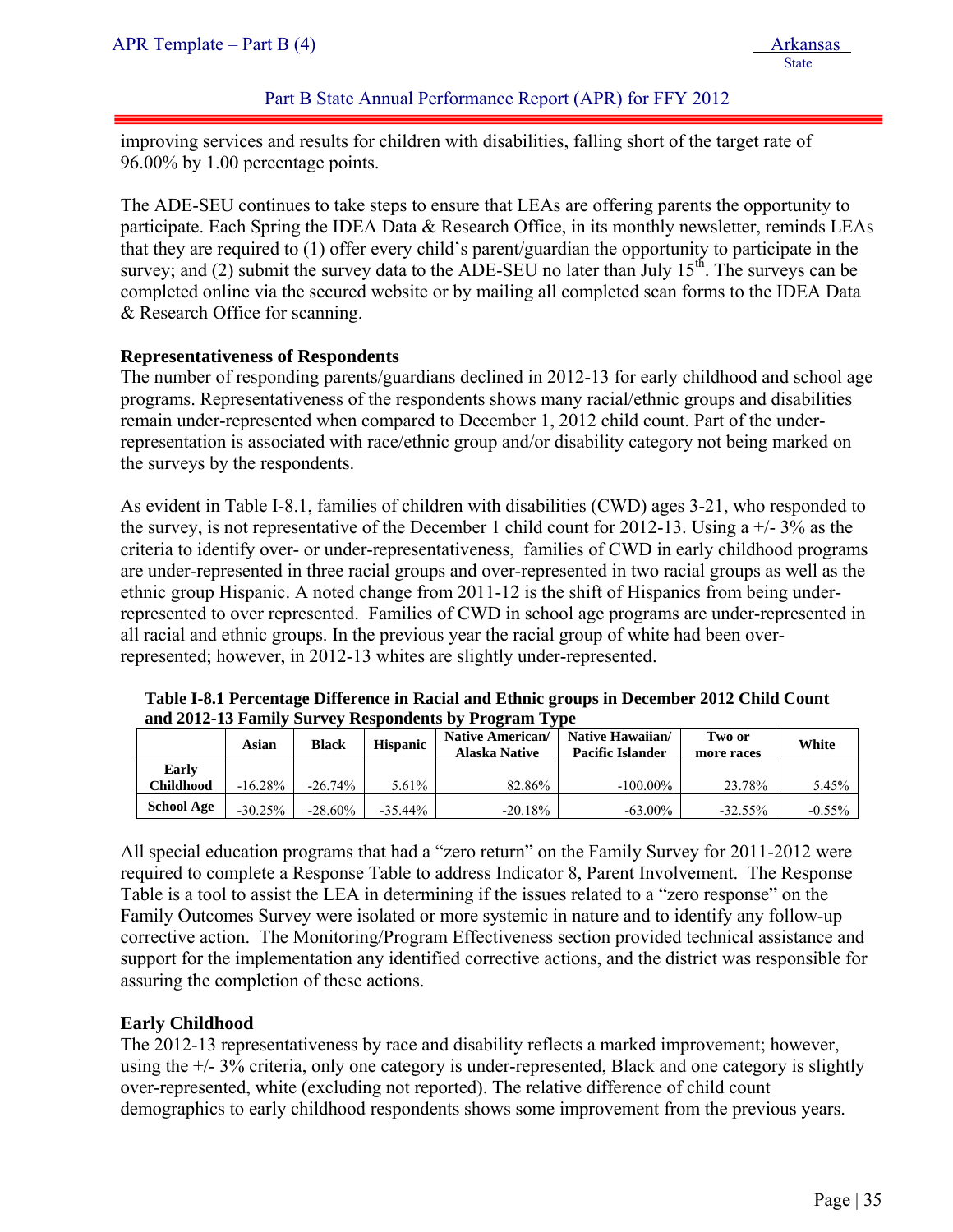State State State State State State State State State State State State State State State State State State State State State State State State State State State State State State State State State State State State State

#### Part B State Annual Performance Report (APR) for FFY 2012

Even with improved representativeness, there is a need for continual training on the preparation, collection, and submission of the family surveys. A breakdown of early childhood demographics for child count and survey respondents is presented in Exhibit I-8.2

|                                | <b>Not Reported</b> |                               |          | Asian    |                                         |          | <b>Black</b> |                   | Hispanic  |          |            |           |
|--------------------------------|---------------------|-------------------------------|----------|----------|-----------------------------------------|----------|--------------|-------------------|-----------|----------|------------|-----------|
|                                | cc                  | SR                            | D        | cc       | SR                                      | D        | cc           | SR                | D         | cc       | SR         | D         |
| <b>Not Reported</b>            | $0.00\%$            | 2.30%                         | 2.30%    | $0.00\%$ | $0.00\%$                                | $0.00\%$ | $0.00\%$     | 1.16%             | 1.16%     | $0.00\%$ | 0.76%      | 0.76%     |
| Autism                         | $0.00\%$            | 0.03%                         | 0.03%    | 0.01%    | 0.03%                                   | 0.02%    | 0.16%        | 0.20%             | 0.04%     | 0.10%    | 0.17%      | 0.08%     |
| Deaf/Blind                     | $0.00\%$            | $0.00\%$                      | $0.00\%$ | $0.00\%$ | $0.00\%$                                | $0.00\%$ | $0.00\%$     | $0.00\%$          | $0.00\%$  | 0.01%    | $0.03\%$   | 0.02%     |
| <b>Hearing Impaired</b>        | $0.00\%$            | $0.00\%$                      | $0.00\%$ | $0.00\%$ | $0.00\%$                                | $0.00\%$ | 0.03%        | $0.00\%$          | $-0.03%$  | 0.02%    | 0.06%      | 0.04%     |
| <b>Multiple Disabilities</b>   | $0.00\%$            | 0.03%                         | 0.03%    | 0.01%    | 0.03%                                   | 0.02%    | 0.15%        | 0.03%             | $-0.13%$  | 0.03%    | 0.29%      | 0.26%     |
| <b>Other Health Impairment</b> | $0.00\%$            | $0.00\%$                      | $0.00\%$ | $0.00\%$ | $0.00\%$                                | $0.00\%$ | 0.05%        | 0.09%             | 0.04%     | 0.04%    | 0.06%      | 0.02%     |
| <b>Orthopedic Impaired</b>     | $0.00\%$            | $0.00\%$                      | $0.00\%$ | 0.01%    | $0.00\%$                                | $-0.01%$ | $0.00\%$     | $0.00\%$          | $0.00\%$  | $0.00\%$ | $0.03\%$   | 0.03%     |
| <b>Developmental Delay</b>     | $0.00\%$            | 0.79%                         | 0.79%    | 0.37%    | 0.20%                                   | $-0.16%$ | 24.84%       | 15.93%            | $-8.90\%$ | 7.85%    | 6.98%      | $-0.87%$  |
| <b>Speech Impaired</b>         | $0.00\%$            | 0.73%                         | 0.73%    | 0.19%    | 0.23%                                   | 0.04%    | 4.38%        | 4.27%             | $-0.10%$  | 0.99%    | 1.16%      | 0.18%     |
| <b>Traumatic Brain Injury</b>  | $0.00\%$            | $0.00\%$                      | $0.00\%$ | $0.00\%$ | $0.00\%$                                | $0.00\%$ | 0.01%        | $0.03\%$          | 0.02%     | $0.00\%$ | $0.00\%$   | $0.00\%$  |
| <b>Vision Impaired</b>         | $0.00\%$            | $0.00\%$                      | $0.00\%$ | $0.00\%$ | $0.00\%$                                | $0.00\%$ | 0.03%        | $0.00\%$          | $-0.03%$  | $0.00\%$ | $0.00\%$   | $0.00\%$  |
| Total*                         | $0.00\%$            | 3.87%                         | 3.87%    | 0.59%    | 0.49%                                   | $-0.10%$ | 29.65%       | 21.72%            | $-7.93%$  | 9.03%    | 9.54%      | 0.51%     |
|                                |                     | Native American/Alaska Native |          |          | <b>Native Hawaiian/Pacific Islander</b> |          |              | Two or more races |           |          | White      | D         |
|                                | cc                  | SR                            | D        | cc       | SR                                      | D        | $_{\rm CC}$  | SR                | D         | cc       | ${\bf SR}$ |           |
| <b>Not Reported</b>            | $0.00\%$            | 0.06%                         | 0.06%    | $0.00\%$ | $0.00\%$                                | $0.00\%$ | $0.00\%$     | 0.09%             | 0.09%     | $0.00\%$ | 2.44%      | 2.44%     |
| Autism                         | $0.00\%$            | $0.00\%$                      | $0.00\%$ | 0.01%    | $0.00\%$                                | $-0.01%$ | 0.01%        | 0.12%             | 0.11%     | 0.98%    | 1.86%      | 0.88%     |
| Deaf/Blind                     | $0.00\%$            | $0.00\%$                      | $0.00\%$ | $0.00\%$ | $0.00\%$                                | $0.00\%$ | $0.00\%$     | $0.00\%$          | $0.00\%$  | 0.02%    | 0.03%      | 0.01%     |
| <b>Hearing Impaired</b>        | $0.00\%$            | $0.00\%$                      | $0.00\%$ | $0.00\%$ | $0.00\%$                                | $0.00\%$ | $0.00\%$     | $0.00\%$          | $0.00\%$  | 0.22%    | 0.15%      | $-0.08%$  |
| <b>Multiple Disabilities</b>   | 0.01%               | 0.03%                         | 0.02%    | $0.00\%$ | $0.00\%$                                | $0.00\%$ | 0.01%        | $0.09\%$          | 0.08%     | 0.26%    | 0.38%      | 0.12%     |
| <b>Other Health Impairment</b> | $0.00\%$            | $0.00\%$                      | $0.00\%$ | $0.00\%$ | $0.00\%$                                | $0.00\%$ | 0.01%        | 0.03%             | 0.02%     | 0.17%    | 0.38%      | 0.20%     |
| <b>Orthopedic Impaired</b>     | $0.00\%$            | $0.00\%$                      | $0.00\%$ | $0.00\%$ | $0.00\%$                                | $0.00\%$ | $0.00\%$     | $0.00\%$          | $0.00\%$  | 0.07%    | 0.09%      | 0.02%     |
| <b>Developmental Delay</b>     | 0.15%               | 0.12%                         | $-0.03%$ | 0.14%    | $0.00\%$                                | $-0.14%$ | 1.47%        | 1.63%             | 0.16%     | 39.61%   | 33.93%     | $-5.67\%$ |
| <b>Speech Impaired</b>         | 0.07%               | 0.20%                         | 0.14%    | 0.05%    | $0.00\%$                                | $-0.05%$ | 0.57%        | 0.64%             | 0.07%     | 16.77%   | 21.98%     | 5.21%     |
| <b>Traumatic Brain Injury</b>  | $0.00\%$            | $0.00\%$                      | $0.00\%$ | $0.00\%$ | $0.00\%$                                | $0.00\%$ | $0.00\%$     | $0.00\%$          | $0.00\%$  | 0.04%    | $0.00\%$   | $-0.04%$  |
| <b>Vision Impaired</b>         | $0.00\%$            | $0.00\%$                      | $0.00\%$ | 0.01%    | $0.00\%$                                | $-0.01%$ | 0.02%        | $0.00\%$          | $-0.02%$  | 0.07%    | 0.15%      | 0.08%     |
| Total*                         | 0.22%               | 0.41%                         | 0.18%    | 0.20%    | $0.00\%$                                | $-0.20%$ | 2.09%        | 2.59%             | 0.50%     | 58.21%   | 61.38%     | 3.17%     |

|  | <b>Exhibit I-8.2: Early Childhood Family Survey Representativeness</b> |  |  |
|--|------------------------------------------------------------------------|--|--|
|--|------------------------------------------------------------------------|--|--|

Code CC – December 1 count; SR – Survey Respondents; D – Difference (SR-CC) : <sup>\*</sup>Total excludes not reported

### **School Age**

While school age respondents tend to be more under-represented than early childhood, there is improvement. The 2012-13 representativeness by race and disability using the  $+/-3\%$  criteria, reveals an under-representation in one category, Black. However, over 11% of the surveys returned did not indicate the race and/or disability. Even with improved representativeness, there is a need for continual training on the preparation, collection, and submission of the family surveys. A breakdown of school age demographics for child count and survey respondents is presented in Exhibit I-8.3.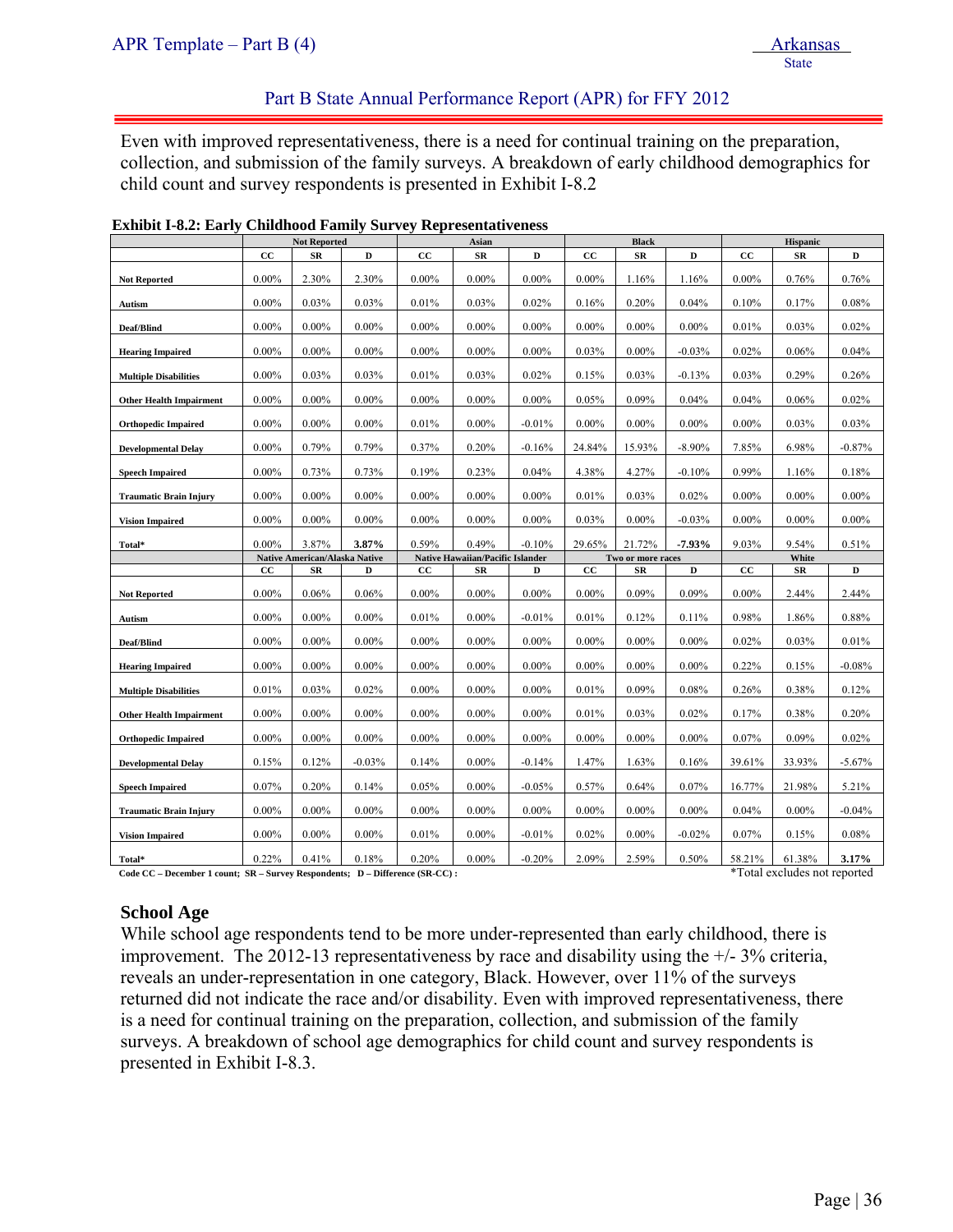#### Part B State Annual Performance Report (APR) for FFY 2012

#### **Exhibit I-8.3: School Age Family Survey Representativeness**

| ехнили 1-0.5. эсноог жес в аннгу эш vey кергезентан veness |          | <b>Not Reported</b>                  |             |             | Asian                                   |          |             | <b>Black</b>      |           |             | Hispanic   |           |
|------------------------------------------------------------|----------|--------------------------------------|-------------|-------------|-----------------------------------------|----------|-------------|-------------------|-----------|-------------|------------|-----------|
|                                                            | cc       | SR                                   | D           | СC          | SR                                      | D        | $_{\rm CC}$ | $_{\rm SR}$       | D         | CС          | SR         | D         |
| <b>Not Reported</b>                                        | $0.00\%$ | 5.25%                                | 5.25%       | $0.00\%$    | 0.04%                                   | 0.04%    | $0.00\%$    | 1.26%             | 1.26%     | $0.00\%$    | 0.42%      | 0.42%     |
| Autism                                                     | $0.00\%$ | 0.40%                                | 0.40%       | 0.12%       | 0.09%                                   | $-0.03%$ | 0.86%       | 0.68%             | $-0.17%$  | 0.42%       | 0.26%      | $-0.16%$  |
| Deaf/Blind                                                 | $0.00\%$ | $0.00\%$                             | $0.00\%$    | $0.00\%$    | $0.00\%$                                | $0.00\%$ | $0.00\%$    | 0.01%             | $0.00\%$  | $0.00\%$    | 0.01%      | $0.00\%$  |
| <b>Emotional Disturbance</b>                               | $0.00\%$ | 0.09%                                | 0.09%       | 0.01%       | $0.00\%$                                | $-0.01%$ | 0.22%       | 0.13%             | $-0.09%$  | 0.07%       | 0.03%      | $-0.04%$  |
| <b>Hearing Impaired</b>                                    | $0.00\%$ | 0.04%                                | 0.04%       | 0.02%       | $0.00\%$                                | $-0.02%$ | 0.15%       | 0.10%             | $-0.05%$  | 0.13%       | $0.06\%$   | $-0.07\%$ |
| <b>Multiple Disabilities</b>                               | $0.00\%$ | 0.17%                                | 0.17%       | 0.02%       | 0.03%                                   | 0.01%    | 0.60%       | 0.55%             | $-0.05%$  | 0.20%       | 0.14%      | $-0.06%$  |
| <b>Intellectual Disability</b>                             | $0.00\%$ | 0.59%                                | 0.59%       | 0.04%       | 0.04%                                   | $0.00\%$ | 3.83%       | 2.56%             | $-1.27%$  | 0.85%       | 0.55%      | $-0.30%$  |
| <b>Other Health Impairment</b>                             | $0.00\%$ | 1.05%                                | 1.05%       | 0.04%       | 0.02%                                   | $-0.02%$ | 3.95%       | 2.55%             | $-1.40%$  | 0.68%       | 0.44%      | $-0.24%$  |
| <b>Orthopedic Impaired</b>                                 | $0.00\%$ | 0.03%                                | 0.03%       | $0.00\%$    | $0.00\%$                                | $0.00\%$ | 0.06%       | 0.03%             | $-0.03%$  | 0.03%       | $0.00\%$   | $-0.03%$  |
| <b>Speech Impaired</b>                                     | $0.00\%$ | 1.44%                                | 1.44%       | 0.30%       | 0.15%                                   | $-0.15%$ | 5.83%       | 3.11%             | $-2.72%$  | 2.67%       | 1.32%      | $-1.35%$  |
| <b>Specific Learning Disability</b>                        | $0.00\%$ | 2.23%                                | 2.23%       | 0.15%       | 0.11%                                   | $-0.04%$ | 8.52%       | 6.14%             | $-2.38%$  | 3.03%       | 1.99%      | $-1.04%$  |
| <b>Traumatic Brain Injury</b>                              | $0.00\%$ | 0.01%                                | 0.01%       | $0.00\%$    | $0.00\%$                                | $0.00\%$ | 0.08%       | 0.06%             | $-0.02%$  | 0.02%       | 0.01%      | $-0.01%$  |
| <b>Vision Impaired</b>                                     | $0.00\%$ | 0.02%                                | 0.02%       | 0.01%       | 0.01%                                   | $0.00\%$ | 0.10%       | 0.09%             | $-0.01%$  | 0.02%       | 0.02%      | $0.00\%$  |
| Total*                                                     | $0.00\%$ | 11.31%                               | 11.31%      | 0.72%       | 0.50%                                   | $-0.22%$ | 24.19%      | 17.27%            | $-6.92\%$ | 8.12%       | 5.24%      | $-2.88%$  |
|                                                            |          | <b>Native American/Alaska Native</b> |             |             | <b>Native Hawaiian/Pacific Islander</b> |          |             | Two or more races |           |             | White      |           |
|                                                            | cc       | SR                                   | $\mathbf D$ | $_{\rm CC}$ | ${\bf SR}$                              | D        | cc          | $_{SR}$           | D         | $_{\rm CC}$ | ${\bf SR}$ | D         |
|                                                            |          |                                      |             |             |                                         |          |             |                   |           |             |            |           |
| <b>Not Reported</b>                                        | $0.00\%$ | 0.08%                                | 0.08%       | $0.00\%$    | 0.01%                                   | 0.01%    | $0.00\%$    | 0.13%             | 0.13%     | $0.00\%$    | 2.85%      | 2.85%     |
| Autism                                                     | 0.05%    | 0.05%                                | 0.01%       | 0.02%       | 0.01%                                   | $-0.01%$ | 0.14%       | 0.11%             | $-0.03%$  | 4.57%       | 4.40%      | $-0.18%$  |
| Deaf/Blind                                                 | $0.00\%$ | $0.00\%$                             | $0.00\%$    | $0.00\%$    | $0.00\%$                                | $0.00\%$ | $0.00\%$    | $0.00\%$          | $0.00\%$  | 0.01%       | 0.01%      | $0.00\%$  |
| <b>Emotional Disturbance</b>                               | 0.02%    | 0.01%                                | $-0.01%$    | $0.00\%$    | $0.00\%$                                | $0.00\%$ | 0.03%       | 0.01%             | $-0.02%$  | 1.03%       | 0.54%      | $-0.49%$  |
| <b>Hearing Impaired</b>                                    | $0.00\%$ | 0.01%                                | 0.01%       | $0.02\%$    | 0.01%                                   | $-0.01%$ | 0.01%       | 0.01%             | $0.00\%$  | 0.52%       | 0.38%      | $-0.14%$  |
| <b>Multiple Disabilities</b>                               | 0.01%    | $0.02\%$                             | 0.01%       | $0.00\%$    | 0.01%                                   | $0.00\%$ | 0.03%       | 0.06%             | 0.03%     | 1.66%       | 1.79%      | 0.13%     |
| <b>Intellectual Disability</b>                             | 0.06%    | 0.02%                                | $-0.03%$    | $0.06\%$    | 0.02%                                   | $-0.04%$ | 0.12%       | 0.04%             | $-0.07%$  | 5.37%       | 5.20%      | $-0.17%$  |
| <b>Other Health Impairment</b>                             | 0.15%    | 0.12%                                | $-0.03%$    | 0.02%       | 0.02%                                   | $0.00\%$ | 0.32%       | 0.22%             | $-0.10%$  | 12.15%      | 11.08%     | $-1.07%$  |
| <b>Orthopedic Impaired</b>                                 | $0.00\%$ | 0.01%                                | $0.00\%$    | $0.00\%$    | $0.00\%$                                | $0.00\%$ | 0.01%       | $0.00\%$          | $-0.01%$  | 0.26%       | 0.21%      | $-0.05%$  |
| <b>Speech Impaired</b>                                     | 0.17%    | 0.10%                                | $-0.07%$    | 0.09%       | 0.04%                                   | $-0.05%$ | 0.63%       | 0.28%             | $-0.35%$  | 17.23%      | 14.94%     | $-2.29%$  |
| <b>Specific Learning Disability</b>                        | 0.31%    | 0.19%                                | $-0.11%$    | 0.10%       | 0.02%                                   | $-0.09%$ | 0.51%       | 0.36%             | $-0.15%$  | 20.88%      | 21.93%     | 1.06%     |
| <b>Traumatic Brain Injury</b>                              | 0.01%    | 0.01%                                | $0.00\%$    | $0.00\%$    | $0.00\%$                                | $0.00\%$ | 0.01%       | $0.00\%$          | $-0.01%$  | 0.17%       | 0.18%      | 0.01%     |
| <b>Vision Impaired</b>                                     | $0.00\%$ | $0.00\%$                             | $0.00\%$    | $0.00\%$    | $0.00\%$                                | $0.00\%$ | $0.00\%$    | $0.00\%$          | $0.00\%$  | 0.22%       | 0.21%      | $-0.01%$  |

Code CC – December 1 count; SR – Survey Respondents; D – Difference (SR-CC) : \*\* Total excludes not reported

#### **Targeted Activities:**

Please see the Improvement Activities Index beginning on page 73. A quick reference excel file is posted on the ADE-SEU website under Public Reporting on the Data & Research webpage. The website can be accessed at https:\\arksped.k12.ar.us.

#### **Revisions, with Justification, to Proposed Targets/Improvement Activities/Timelines/ Resources for FFY 2012:**

No changes were made to the proposed targets, improvement activities, timelines, and resources.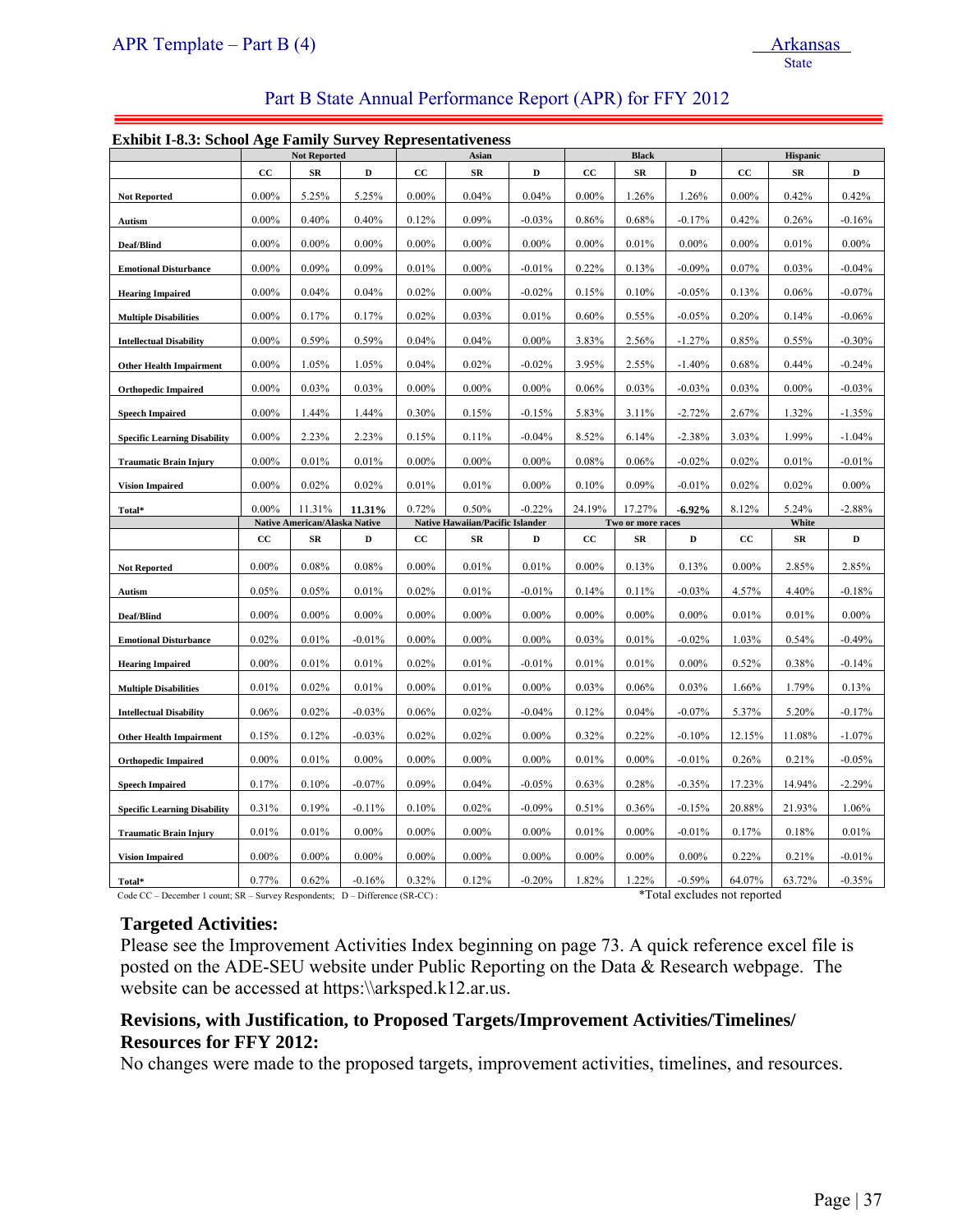# **Monitoring Priority: Disproportionality**

#### **Indicator 09: Disproportionality**

Percent of districts with disproportionate representation of racial and ethnic groups in special education and related services that is the result of inappropriate identification (20 U.S.C.  $1416(a)(3)(C)$ 

#### **Measurement:**

ļ

Percent  $=$   $[(# of \, \text{districts with} \, \text{disproportionate representation of \, \text{racial} \, \text{and} \, \text{ethnic groups} \, \text{in special} \, \text{or} \, \text{rightharpoonup \text{rightharpoonup} \, \text{or} \, \text{rightharpoonup \text{rightharpoonup} \, \text{or} \, \text{rightharpoonup \text{rightharpoonup} \, \text{or} \, \text{rightharpoonup \text{rightharpoonup} \, \text{or} \, \text{rightharpoonup \text{rightharpoonup} \, \text{or} \, \text{rightharpoonup \text{righth$ education and related services that is the result of inappropriate identification) divided by the (# of districts in the State)] times 100.

Include State's definition of "disproportionate representation."

Based on its review of the 618 data for FFY 2011, describe how the State made its annual determination that the disproportionate representation it identified (over- representation) of racial and ethnic groups in special education and related services was the result of inappropriate identification as required by  $\S 300.600(d)(3)$  and  $300.602(a)$ , e.g., using monitoring data; reviewing policies, practices and procedures, etc. In determining disproportionate representation, analyze data, for each district, for all racial and ethnic groups in the district, or all racial and ethnic groups in the district that meet a minimum 'n' size set by the State. Report on the percent of districts in which disproportionate representation of racial and ethnic groups in special education and related services is the result of inappropriate identification, even if the determination of inappropriate identification was made after the end of the FFY 2011 reporting period, i.e., after June 30, 2012. If inappropriate identification is identified, report on corrective actions taken.

#### Disproportionality/Over-Representation

#### **Identification –All Disabilities**

In order to demonstrate educational equity, relative to opportunity, services, and decision-making, the racial composition of students receiving special education services in a school district should be proportionally similar to the composition of students in the district. Thus, it is important to ensure that these students in a school district are not disproportionately represented in special education in contrast with other students in the district.

To identify disproportionate race/ethnic representation, Arkansas uses Westat's Risk Ratio application. However, the State also applies secondary criteria along with the risk ratio.

### **Over-Representation**

A risk ratio methodology was used to determine if a district has disproportionate representation. District enrollment and special education child count data were examined and adjusted according to the following criteria.

1. Students receiving services in a private residential treatment program were removed from the special education child count numbers and the district October 1 enrollment numbers for the selected year. The reason for excluding students in private residential treatment facilities is in the State rules governing private residential treatment facilities. These rules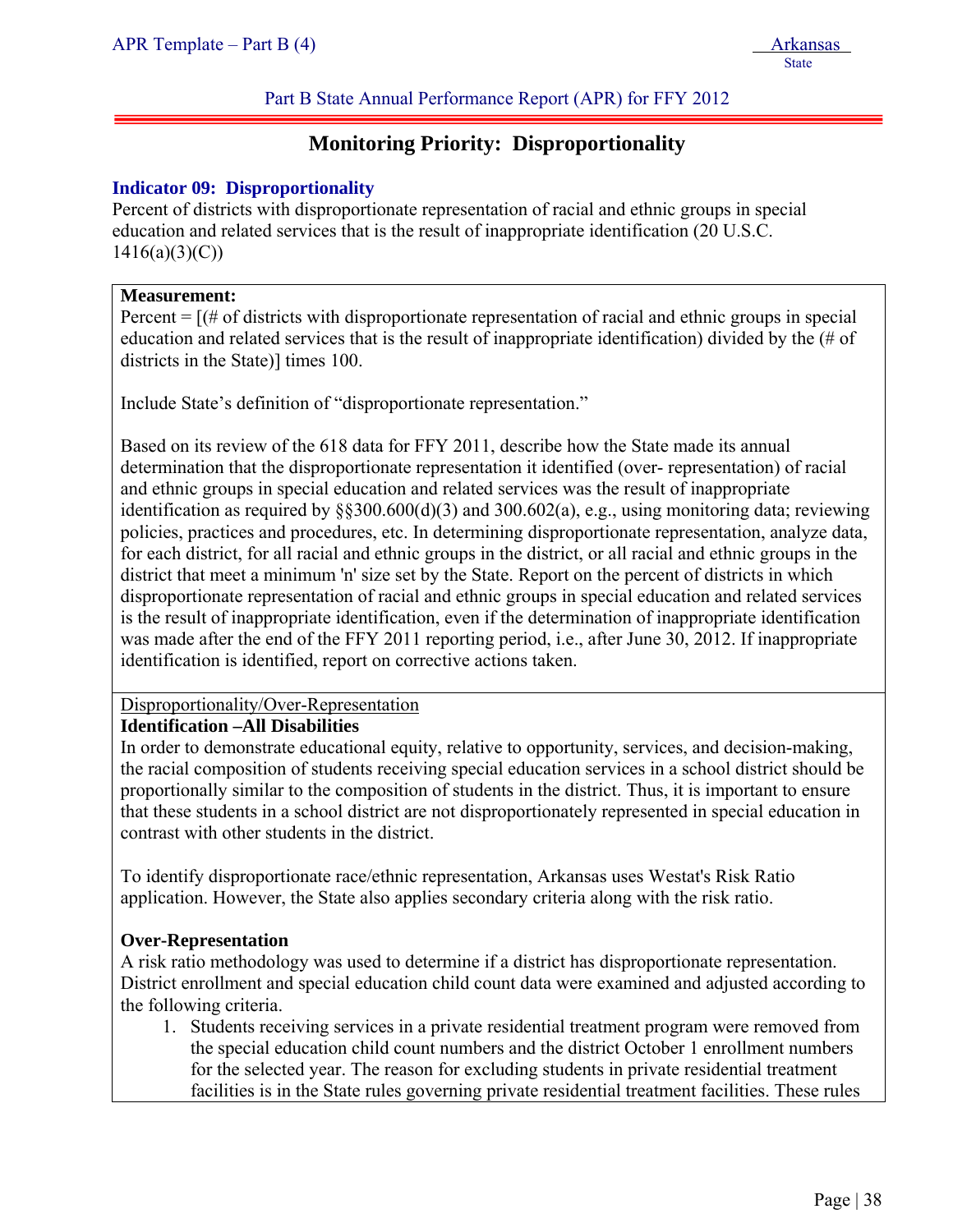#### Part B State Annual Performance Report (APR) for FFY 2012

state that a student belongs to the district where the facility is located; therefore, enrollment of such students artificially increases the district's special education child count and district wide enrollment.

- 2. After the October 1 enrollment and December 1 child count have been adjusted for private residential treatment students, weighted risk ratios were generated. Both risk ratios and weighted risk ratios are examined and the lowest value is selected as the districts risk for a particular race.
- 3. Some risk ratios are considered invalid if (1) the district enrollment of a racial/ethnic group is less than 5% or more than 95% of the district's enrollment or (2) the number of students in the district's child count is equal or less than 40.

Once adjusted, Disproportionate Representation is defined as a district that has risk ratios greater than 4.00 for over-representation.

In 2011-12, 16 districts with an "N" size less than 40 were excluded from being identified for this indicator. Additionally, numerous districts were excluded using the 5% or 95% criteria for specific racial or ethnic categories. Zero districts were excluded from all categories. Exhibit I-9.1 provides the count of districts excluded per racial/ethnic category.

| Exhibit I-9.1 Number of LEAs Excluded Based on the 5% and 95% of Enrollment Criteria |                       |         |         |              |         |                 |         |                         |         |         |         |         |                |
|--------------------------------------------------------------------------------------|-----------------------|---------|---------|--------------|---------|-----------------|---------|-------------------------|---------|---------|---------|---------|----------------|
|                                                                                      | American              |         |         |              |         |                 |         | <b>Native</b>           |         |         |         |         |                |
|                                                                                      | Indian/               |         |         |              |         |                 |         | Hawaiian/               |         |         |         |         |                |
|                                                                                      | <b>Alaskan Native</b> |         | Asian   | <b>Black</b> |         | <b>Hispanic</b> |         | <b>Pacific Islander</b> |         |         | White   |         | Two or More    |
| $< 5\%$                                                                              | $>95\%$               | $< 5\%$ | $>95\%$ | $< 5\%$      | $>95\%$ | $< 5\%$         | $>95\%$ | $< 5\%$                 | $>95\%$ | $< 5\%$ | $>95\%$ | $< 5\%$ | $>95\%$        |
| 252                                                                                  |                       | 247     |         | 142          |         | 169             |         | 254                     |         |         | 43      | 248     | $\overline{0}$ |

| <b>FFY</b>      | <b>Measurable and Rigorous Target</b>                                                                                       |                        |                |  |  |  |  |  |
|-----------------|-----------------------------------------------------------------------------------------------------------------------------|------------------------|----------------|--|--|--|--|--|
| <b>FFY 2012</b> | Zero (0) percent of districts will have disproportionate representation of racial and                                       |                        |                |  |  |  |  |  |
|                 | ethnic groups in special education and related services as a result of inappropriate                                        |                        |                |  |  |  |  |  |
|                 | identification.                                                                                                             |                        |                |  |  |  |  |  |
|                 | <b>Actual Target Data for FFY 2012:</b>                                                                                     |                        |                |  |  |  |  |  |
|                 | Zero (0) percent of districts were identified as having disproportionate representation of racial and                       |                        |                |  |  |  |  |  |
|                 | ethnic groups in special education and related services as a result of inappropriate identification.                        |                        |                |  |  |  |  |  |
|                 |                                                                                                                             |                        |                |  |  |  |  |  |
|                 | Number of districts with disproportionate representation of                                                                 | Total number of        |                |  |  |  |  |  |
|                 | racial and/or ethnic groups in special education and related<br>services that is the result of inappropriate identification | districts in the State | <b>Percent</b> |  |  |  |  |  |
|                 | 256                                                                                                                         | $0\%$                  |                |  |  |  |  |  |

#### **Discussion of Improvement Activities Completed and Explanation of Progress or Slippage that Occurred for FFY 2012**

In 2012-13, using the Westat Risk Ratio spreadsheet, applying the criteria outlined above Arkansas found zero (0) LEAs to have over-representation in any racial/ethnic category; therefore, zero districts had disproportionate representation of racial and/or ethnic groups in special education and related services that is the result of inappropriate identification.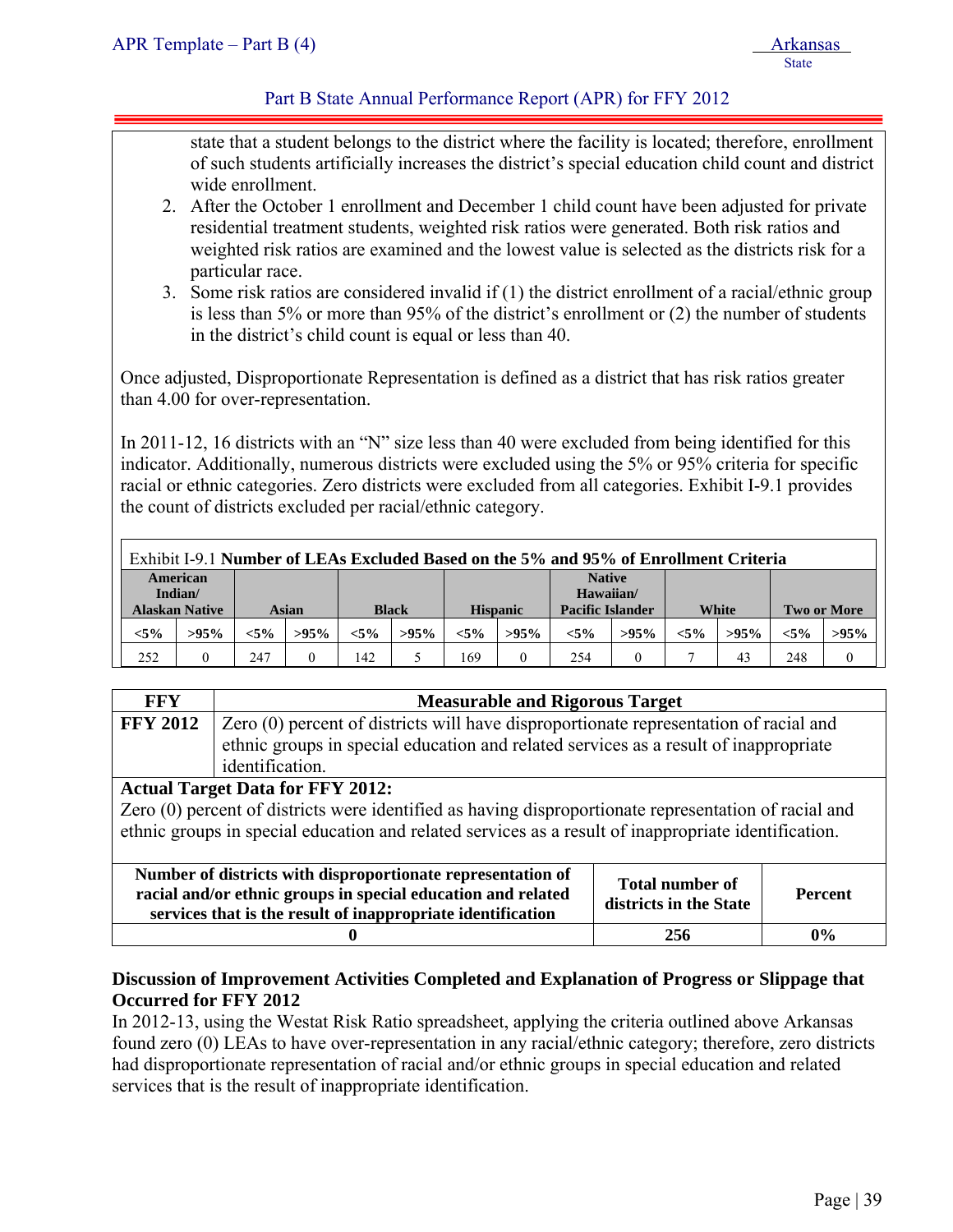#### **Targeted Activities:**

ļ

Arkansas met its FFY 2012 target for this result indicator and is not required to provide a discussion of targeted activities. However, identified activities have been included in the Improvement Activities Index beginning on page 73. A quick reference excel file is posted on the ADE-SEU website under Public Reporting on the Data & Research webpage. The website can be accessed at https:\\arksped.k12.ar.us.

#### **Revisions, with Justification, to Proposed Targets/Improvement Activities/Timelines/Resources for FFY 2012:**

No revisions were made to the proposed targets, improvement activities, timelines, or resources.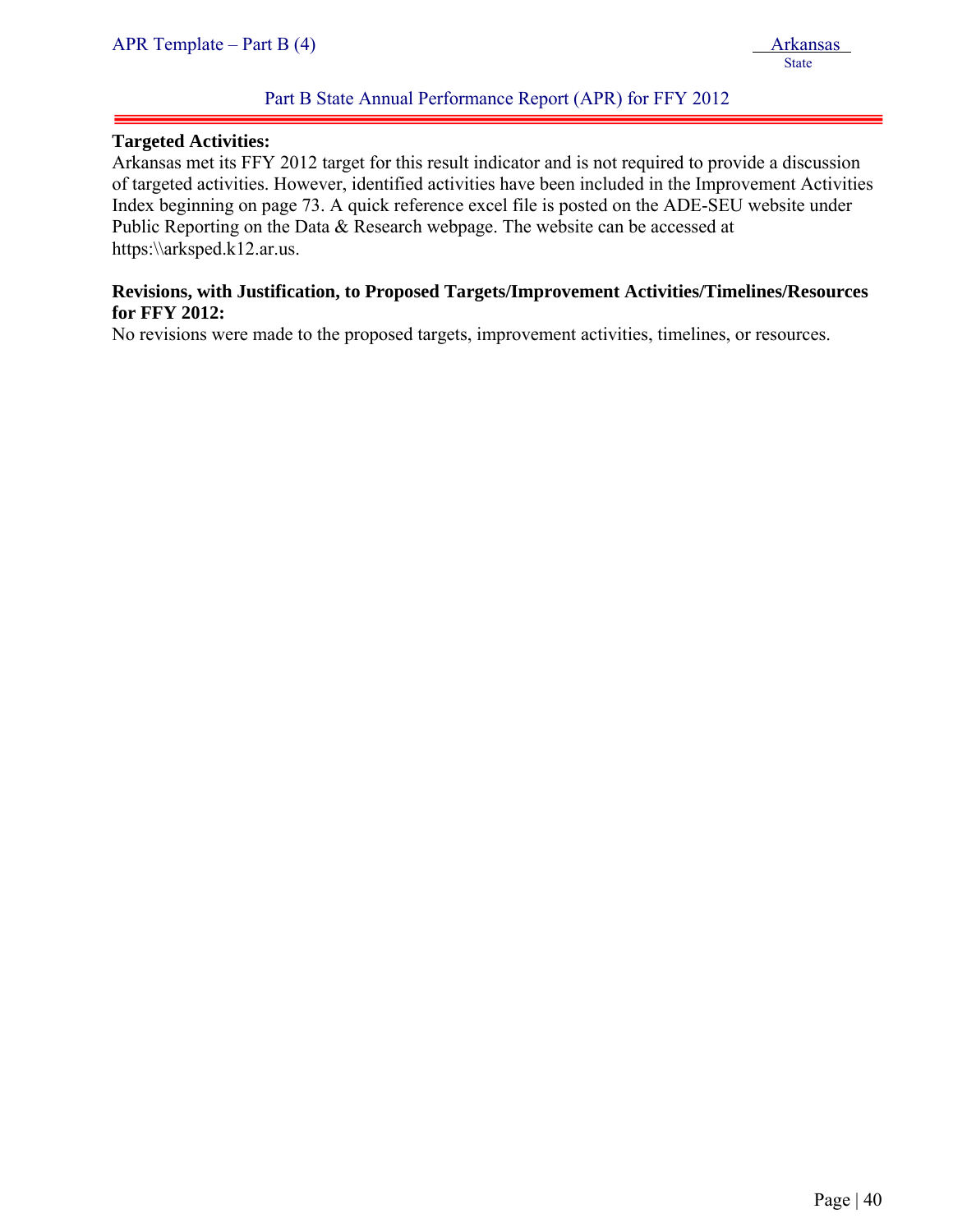## **Monitoring Priority: Disproportionality**

#### **Indicator 10: Disproportionality—Child with a Disability**

Percent of districts with disproportionate representation of racial and ethnic groups in specific disability categories that is the result of inappropriate identification  $(20 \text{ U.S.C. } 1416(a)(3)(C))$ 

#### **Measurement:**

ļ

Percent  $=$   $[(# of \, \text{districts with} \, \text{disproportionate representation of } \, \text{racial and} \, \text{ethnic groups in specific}]$ disability categories that is the result of inappropriate identification) divided by the (# of districts in the State)] times 100. Include State's definition of "disproportionate representation."

Based on its review of the 618 data for FFY 2012, describe how the State made its annual determination that the disproportionate representation it identified (over- representation) of racial and ethnic groups in specific disability categories was the result of inappropriate identification as required by §§300.600(d)(3) and 30.602(a), e.g., using monitoring data; reviewing policies, practices and procedures, etc. In determining disproportionate representation, analyze data, for each district, for all racial and ethnic groups in the district, or all racial and ethnic groups in the district that meet a minimum 'n' size set by the State. Report on the percent of districts in which disproportionate representation of racial and ethnic groups in specific disability categories is the result of inappropriate identification, even if the determination of inappropriate identification was made after the end of the FFY 2012, i.e., after June 30, 2013. If inappropriate identification is identified, report on corrective actions taken.

To identify disproportionate racial and/or ethnic representation by disability category, Arkansas uses Westat's Weighted Risk Ratio application. However, the State has applied its own criteria in applying the weighted risk ratio.

#### **Over-Representation in a Disability Category**

There are six disability categories that must be examined under Indicator 10: Autism, Emotional Disturbance, Mental Retardation, Other Health Impairments, Specific Learning Disabilities, and Speech Language Impairment. A risk ratio methodology was used to determine if a district has disproportionate representation within the six disabilities. However, the district enrollment and special education child count data were examined and adjusted according to the following criteria.

- 1. Students receiving services in a private residential treatment program were removed from the special education child count numbers and the district October 1 enrollment numbers for the selected year. The reason for excluding students in private residential treatment facilities is found in the State rules governing private residential treatment facilities. These rules state that a student belongs to the district where the facility is located; therefore, enrollment of such students artificially increases the district's special education child count and district wide enrollment.
- 2. After the October 1 enrollment and December 1 child count have been adjusted for private residential treatment students, risk ratios are generated for each of the six disability categories.
- 3. Further, risk ratios are considered invalid if (1) the district enrollment of a racial or ethnic group is less than 5% or (2) the number of students in a disability category is below 40.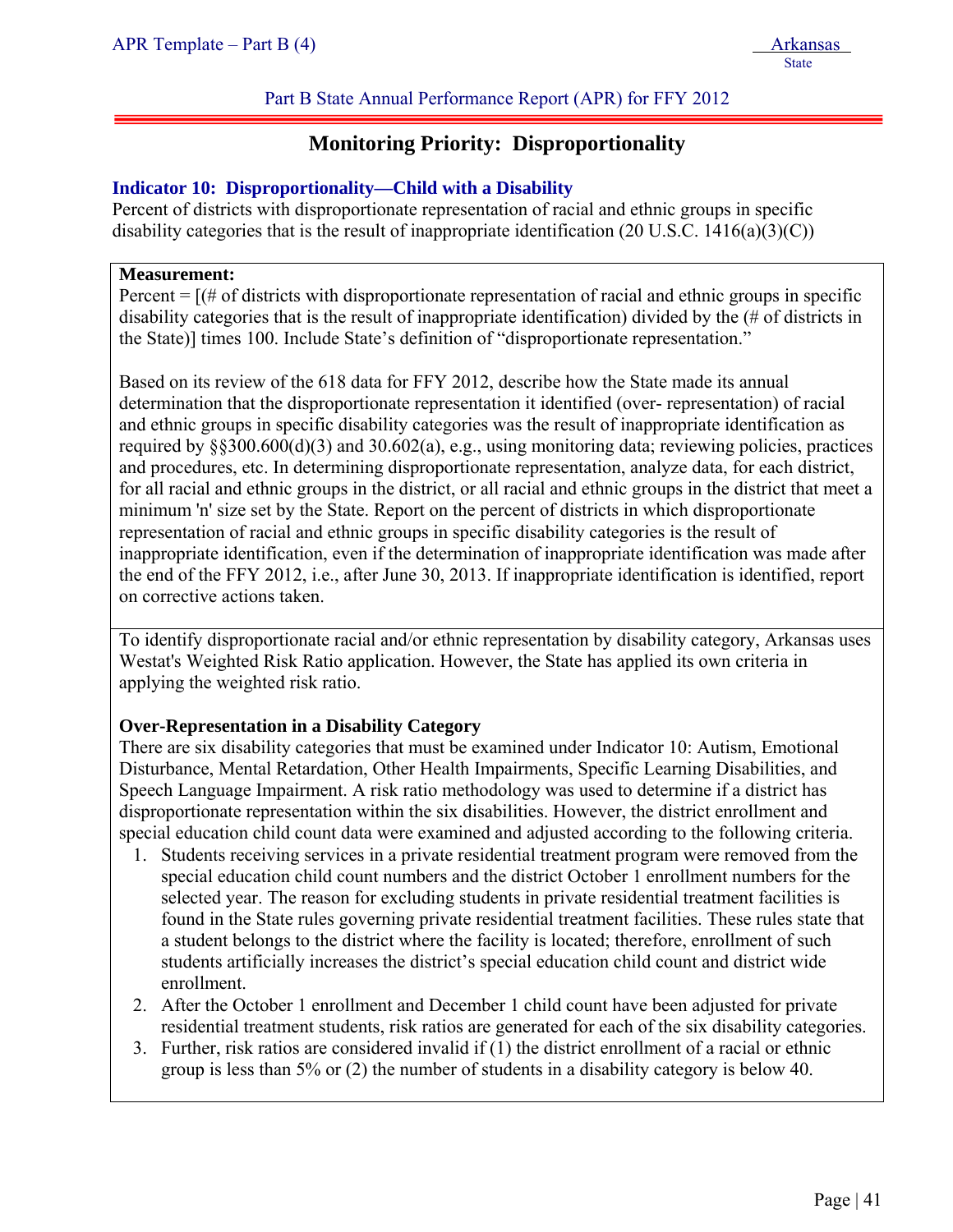#### Part B State Annual Performance Report (APR) for FFY 2012

Once adjusted with the above criteria, weighted risk ratios greater than 4.00 are considered an overrepresentation.

In 2011-12, 16 districts with an "N" size less than 40 were excluded from being identified for this indicator. Additionally, numerous districts were excluded using the 5% criteria for specific racial or ethnic categories. Zero districts were excluded from all categories. Exhibit I-10.1 provides the count of districts excluded per racial/ethnic category.

| <b>Exhibit I-10.1 Number of LEAs Excluded Based on the 5% of Enrollment Criteria</b> |       |              |                 |                                      |       |                    |  |  |
|--------------------------------------------------------------------------------------|-------|--------------|-----------------|--------------------------------------|-------|--------------------|--|--|
| American                                                                             |       |              |                 | <b>Native</b>                        |       |                    |  |  |
| Indian/<br><b>Alaskan Native</b>                                                     | Asian | <b>Black</b> | <b>Hispanic</b> | Hawaiian/<br><b>Pacific Islander</b> | White | <b>Two or More</b> |  |  |
| 252                                                                                  | 247   | 142          | 169             | 254                                  |       | 248                |  |  |

| FFY             | <b>Measurable and Rigorous Target</b>                                                                                                                                                    |
|-----------------|------------------------------------------------------------------------------------------------------------------------------------------------------------------------------------------|
| <b>FFY 2012</b> | Zero (0) percent of districts will have disproportionate representation of racial and<br>ethnic groups in specific disability categories as a result of inappropriate<br>identification. |
|                 |                                                                                                                                                                                          |

#### **Actual Target Data for FFY 2012:**

Zero (0) percent of districts were identified as having disproportionate representation of racial and ethnic groups in specific disability categories as a result of inappropriate identification.

| Number of districts identified as having disproportionate<br>representation of racial and ethnic groups in specific disability<br>categories as a result of inappropriate identification | Total number of<br>districts in the State | Percent |
|------------------------------------------------------------------------------------------------------------------------------------------------------------------------------------------|-------------------------------------------|---------|
|                                                                                                                                                                                          | 256                                       | $0\%$   |

#### **Discussion of Improvement Activities Completed and Explanation of Progress or Slippage that Occurred for FFY 2012:**

The Disproportionality Self-Assessment is a combination of a state developed document and the National Center for Culturally Responsive Education Systems (NCCRESt) document presented at the 2007 OSEP Leadership Conference. Districts identified for disproportionate representation are required to submit self-assessments. The Disproportionality Self-Assessment is available on the special education website at

https://arksped.k12.ar.us/documents/data\_n\_research/SelfAssesmentSeptember2012.doc.

The self-assessments and supporting evidence documents were submitted to the ADE-SEU and reviewed by ADE-SEU staff. The district special education supervisor was contacted by phone and/or e-mail for follow up during the review process if components were not addressed or the responses were deemed insufficient. The district was then required to submit written clarification addressing the component(s) in question before the self-assessment review was finalized. Once finalized, the Associate Director's office sent letters informing districts of their status.

For the 2012-13 school year, 10 of 256 districts were identified with over-representation of racial and ethnic groups in specific disability categories when applying the State's criteria to the risk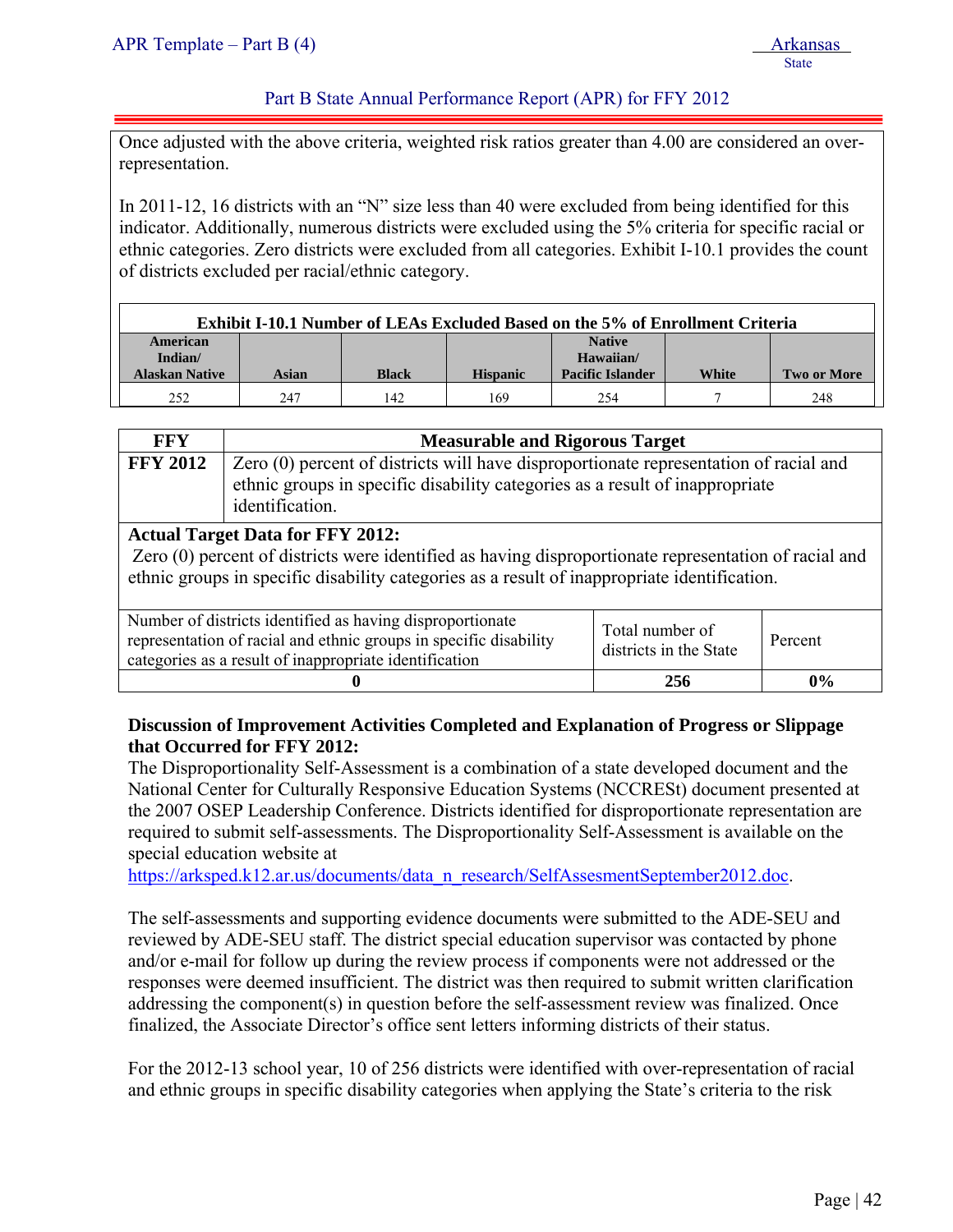#### Part B State Annual Performance Report (APR) for FFY 2012

ratios. Districts with risk ratios greater than 4.00 were identified as having over-representation. The variance in over-representation is widely dispersed, with a low of 4.203 and a high of 7.921.

Each of the 10 identified districts was required to conduct and submit a self-assessment. The ADE-SEU staff examined the district's Disproportionality Self-Assessment and supporting evidence documents on five procedural areas: intervention, referral, evaluation, placement, and procedural safeguards as well as policies, procedures, and practices specific to disproportionality. The review of policies, procedures, and practices resulted in zero findings of noncompliance.

As presented in Exhibit I-10.1, within the six primary disability categories reveals zero districts are identified as having over-representation in the racial groups of American Indian, Pacific Islander, Asian, two or more, or the ethic group Hispanic. The two dominant racial groups in the state, black and white, were found to have over-representation in two separate disability categories. Students in the racial group of black are over-represented in the category of Intellectual Disability in four districts. Students in the racial group of white are over-represented in the disability category of Other Health Impaired in two districts.

| <b>Disability Category</b>   |               | <b>Emotional</b>   | <b>Intellectual</b> | <b>Other Health</b> | <b>Specific</b><br><b>Learning</b> | <b>Speech</b>     |
|------------------------------|---------------|--------------------|---------------------|---------------------|------------------------------------|-------------------|
| <b>Racial/Ethnic Group</b>   | <b>Autism</b> | <b>Disturbance</b> | <b>Disability</b>   | <b>Impairment</b>   | <b>Disability</b>                  | <b>Impairment</b> |
| Hispanic                     |               |                    |                     |                     |                                    |                   |
| American Indian              |               |                    |                     |                     |                                    |                   |
| Asian                        |               |                    |                     |                     |                                    |                   |
| Black (non-Hispanic)         |               |                    |                     |                     |                                    |                   |
| Hawaiian/Pacific<br>Islander |               |                    |                     |                     |                                    |                   |
| White (non-Hispanic)         |               |                    |                     |                     |                                    |                   |
| Two or More                  |               |                    |                     |                     |                                    |                   |

**Exhibit I-10.1: District Count of Disproportionate Over-Representation for Specific Disability Categories by Racial and Ethnic Groups, FFY 2012** 

#### **Targeted Activities:**

Arkansas met its FFY 2012 target for this result indicator and is not required to provide a discussion of targeted activities. However, identified activities have been included in the Improvement Activities Index beginning on page 73. A quick reference excel file is posted on the ADE-SEU website under Public Reporting on the Data & Research webpage. The website can be accessed at https:\\arksped.k12.ar.us.

### **Revisions, with Justification, to Proposed Targets/Improvement Activities/Timelines/ Resources for FFY 2012:**

No revisions were made to the proposed targets, improvement activities, timelines, or resources.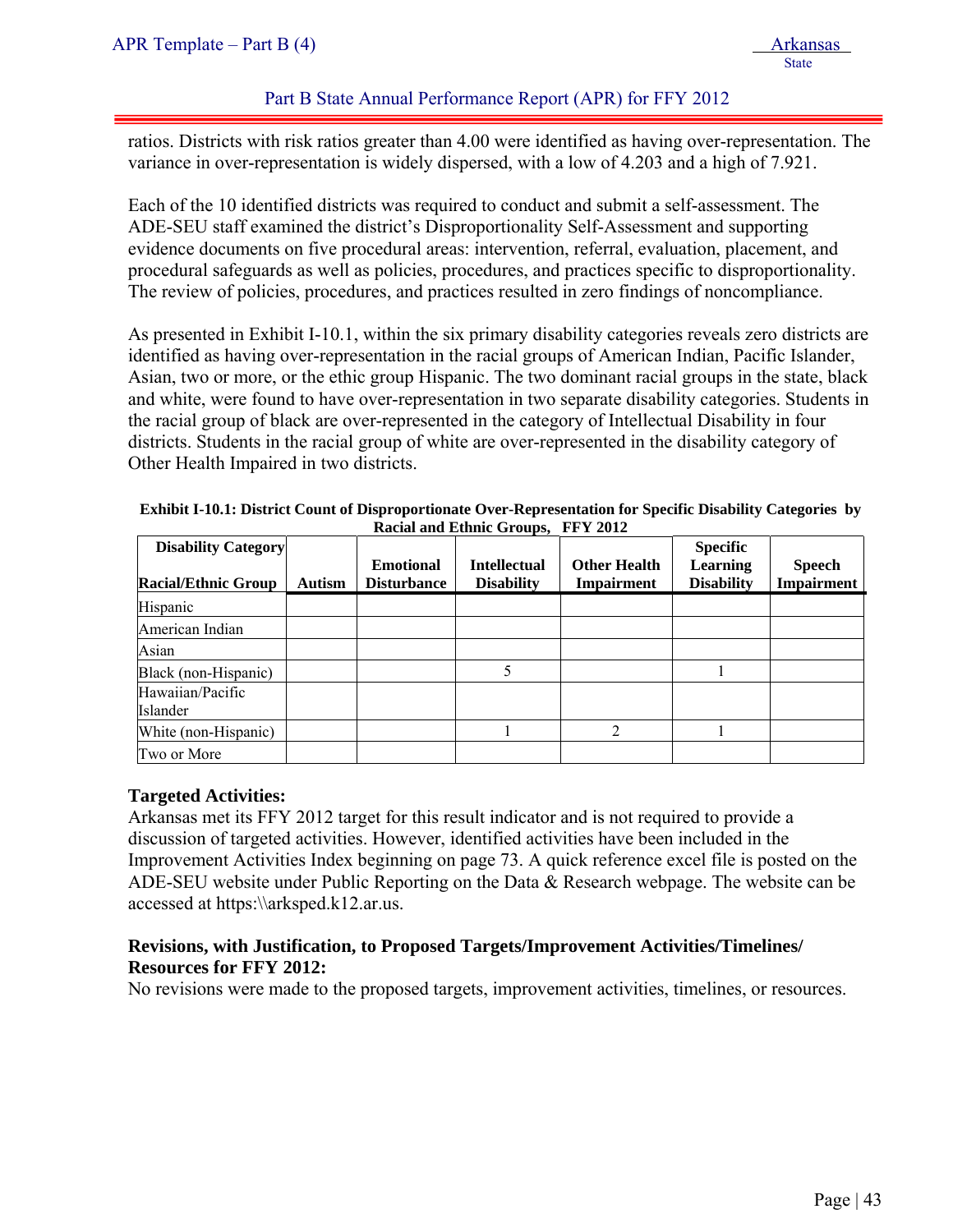Part B State Annual Performance Report (APR) for FFY 2012

# **Monitoring Priority: Effective General Supervision Part B Child Find**

### **Indicator 11: Effective General Supervision Part B/Child Find**

Percent of children who were evaluated within 60 days of receiving parental consent for initial evaluation or, if the State establishes a timeframe within which the evaluation must be conducted, within that timeframe.  $(20 \text{ U.S.C. } 1416(a)(3)(B))$ 

#### **Measurement:**

- a. # of children for whom parental consent to evaluate was received.
- b. # of children whose evaluations were completed within 60 days (or Stateestablished timeline).

Account for children included in "a" but not included in "b". Indicate the range of days beyond the timeline when the evaluation was completed and any reasons for the delays.

Percent =  $[(b)$  divided by (a)] times 100.

| FFY             | <b>Measurable and Rigorous Target</b>                                                                                                                 |
|-----------------|-------------------------------------------------------------------------------------------------------------------------------------------------------|
| <b>FFY 2012</b> | 100% of children with parental consent to evaluate are evaluated within the State<br>established timeline of 60 days (or State established timeline). |

#### **Actual Target Data for FFY 2012:**

In 2012-13, 99.60% of children with parental consent to evaluate were evaluated within the State established timeline of 60 days.

*Describe the method used to collect data:* The data for this indicator is collected through the special education referral tracking module in the statewide student management system and via MySped Resource on the special education website for non-education state agencies. The data is collected at the child/student level with specific dates and reasons for missing State established timelines.

| a. Number of children for whom parental consent to evaluate was received                                                                                                 | 17,744 |
|--------------------------------------------------------------------------------------------------------------------------------------------------------------------------|--------|
| b. Number of children whose evaluations were completed within 60 days (or State-<br>established timelines)                                                               | 17,673 |
| Percent of children with parental consent to evaluate, who were evaluated within 60 days<br>(or State-established timeline) (Percent = $[(b)$ divided by (a)] times 100) | 99.60% |

#### **Discussion of Improvement Activities Completed and Explanation of Progress or Slippage that Occurred for FFY 2012:**

In 2012-13, there were 17,744 children with parental consent to evaluate who were evaluated. The number of children evaluated within the State's 60-day timeline was 17,673 or 99.60%, an improvement from the 2011-12 rate of 99.42%. Of the 17,673 children, 5,378 or 30.43% were determined not eligible, while 12,295 or 69.57% were determined eligible. There were 70 children whose evaluations exceeded the 60 day timeline, a decrease from 103 children reported in 2011-12. A verification of the 22 LEAs which the 70 children represent revealed 61 (87.14%) were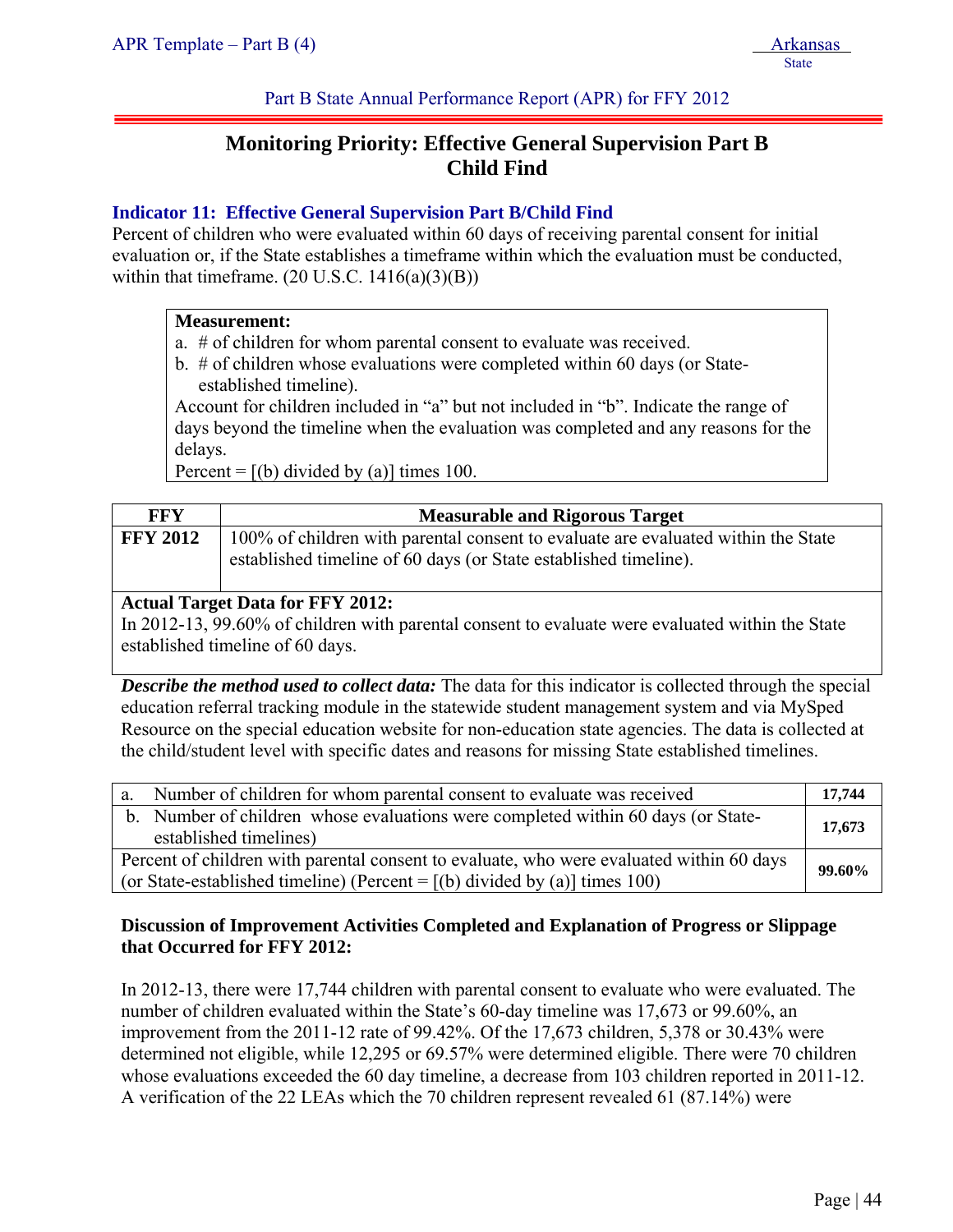#### Part B State Annual Performance Report (APR) for FFY 2012

determined eligible and 9 (12.86%) were found not eligible. The number of days beyond the 60-day timeline varied from 1 to 35 days for students who were later found not eligible and 1 to 70 days for students found eligible. Reasons for exceeding the 60-day timeline included team error and contractor availability.

A root cause analysis of this indicator identified two key issues: (1) LEA team errors such as timeline calculations, and (2) availability of contracted evaluators. Arkansas regulations do not provide any exceptions for weekends, holidays, or school breaks including summer. State timelines are based on calendar days, not business days. The root cause analysis reflects this difficulty of LEAs to meet timelines during these non-school periods. In addition, Arkansas has many small districts which utilize contracted services. In discussions with LEAs, the ADE-SEU has recommended a contractual statement which would address the contractor's responsibility related to timelines and the repercussions to the LEAs when timelines are missed.

Additionally, on of December 24, 2013 using current year data (statewide data system), verification of the correction of noncompliance for the 22 LEAs did not yield any evidence of continuing noncompliance.

#### **Targeted Activities:**

Please see the Improvement Activities Index beginning on page 73. A quick reference excel file is posted on the ADE-SEU website under Public Reporting on the Data & Research webpage. The website can be accessed at https:\\arksped.k12.ar.us.

#### **Correction of FFY 2011 Findings of Noncompliance (if State reported less than 100% compliance):**

Level of compliance (actual target data) State reported for FFY 2011 for this indicator: 99.42%

| 1. Number of findings of noncompliance the State made during FFY 2011<br>(the period from July 1, 2011 through June 30, 2012)                                   | 31 |
|-----------------------------------------------------------------------------------------------------------------------------------------------------------------|----|
| 2. Number of FFY 2011 findings the State verified as timely corrected<br>(corrected within one year from the date of notification to the LEA of the<br>finding) | 31 |
| 3. Number of FFY 2011 findings not verified as corrected within one year<br>$[(1)$ minus $(2)]$                                                                 |    |

**Correction of FFY 2011 Findings of Noncompliance Not Timely Corrected (corrected more than one year from identification of the noncompliance):** 

| 4. Number of FFY 2011 findings not timely corrected (same as the number   |  |
|---------------------------------------------------------------------------|--|
| from $(3)$ above)                                                         |  |
| 5. Number of FFY 2011 findings the State has verified as corrected beyond |  |
| the one-year timeline ("subsequent correction")                           |  |
| 6. Number of FFY 2011 findings not verified as corrected $[(4)$ minus (5) |  |

#### **Actions Taken if Noncompliance Not Corrected:**

No action necessary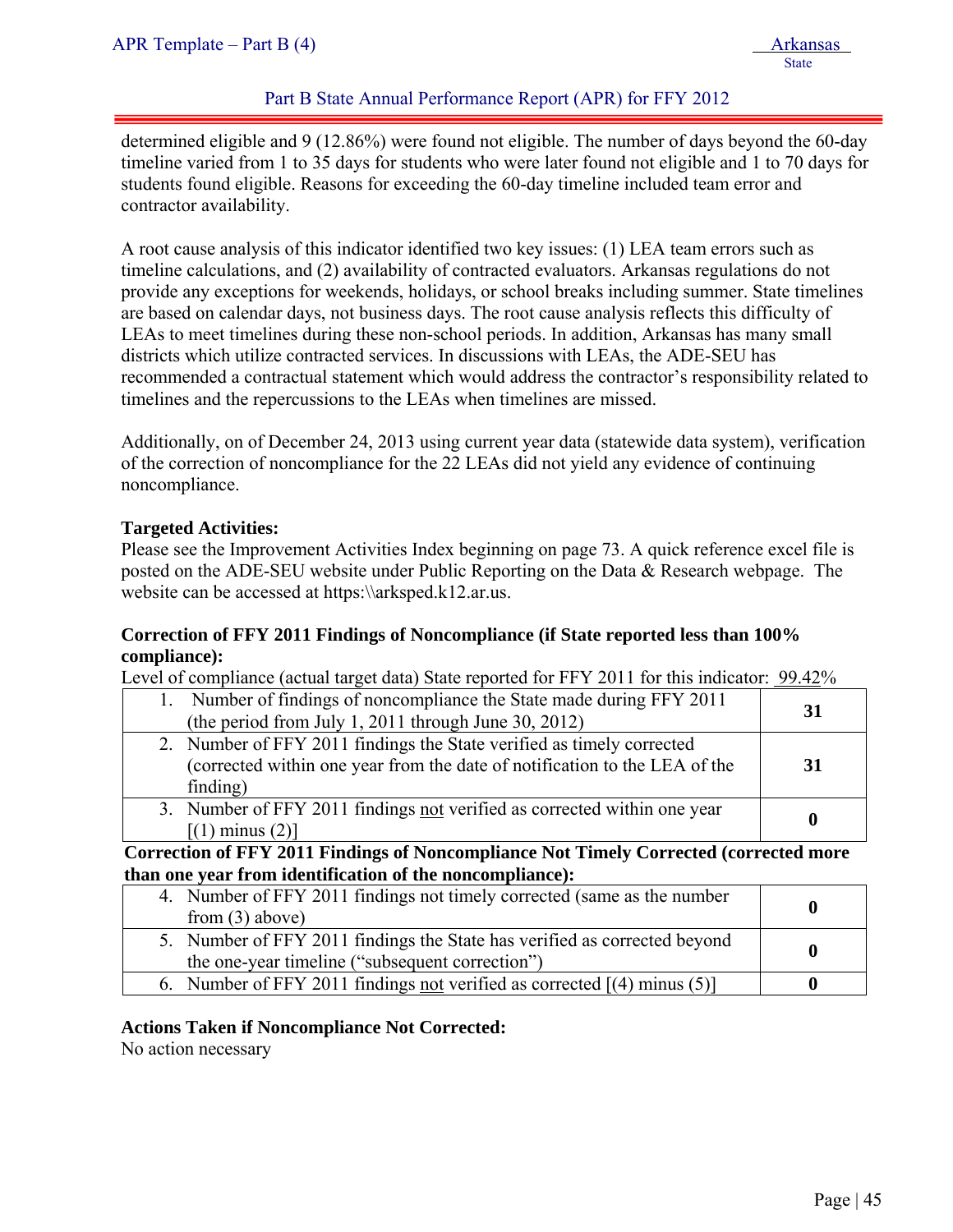$\overline{a}$ 

#### Part B State Annual Performance Report (APR) for FFY 2012

#### **Verification of Correction (either timely or subsequent):**

The ADE-SEU verified that each of the 31 LEAs with findings in FFY 2011 is correctly implementing the specific regulatory requirements. The verification process included on-site monitoring and the review of the special education modules of the student management system. Through the student management system and on-site monitoring, late initial evaluations were verified to have been completed and an IEP implemented if the child was eligible, unless the child is no longer within the jurisdiction of the LEA. Further review of the student management system examined current year referrals to verify if a systemic issue existed. The records reviewed in November and December 2012 by the IDEA Data & Research Office found no further evidence of noncompliance.

|                                                         | <b>State's Response</b>                                 |
|---------------------------------------------------------|---------------------------------------------------------|
| Because the State reported less than 100%               | The State has verified, by reviewing the special        |
| compliance for FFY 2011, the State must report on       | education modules of the student management             |
| the status of correction of noncompliance identified    | system, that each of the 31 LEAs with findings in       |
| in FFY 2011 for this indicator. When reporting on       | FFY 2011 is correctly implementing the specific         |
| the correction of noncompliance, the State must         | The State has verified through the student              |
| regulatory requirements.                                | management system initial evaluations, although late,   |
| report, in its FFY 2012 APR, that it has verified       | were completed and an IEP implemented if the child      |
| that each LEA with noncompliance identified in          | was eligible, unless the child was no longer within     |
| FFY 2011 for this indicator: (1) is correctly           | the jurisdiction of the LEA.                            |
| implementing the specific regulatory requirements       | Further review of the student management system         |
| (i.e., achieved 100% compliance) based on a             | examined current year referrals to verify if a systemic |
| review of updated data such as data subsequently        | issue existed. The records reviewed in November and     |
| collected through on-site monitoring or a State data    | December 2012 by the staff of the IDEA Data $\&$        |
| system; and (2) has corrected each individual case      | Research Office via the student management system       |
| of noncompliance, unless the child is no longer         | found no further noncompliance.                         |
| within the jurisdiction of the LEA, consistent with     | The State will continue to implement and refine         |
| OSEP Memo $09-02$ <sup>1</sup> In the FFY 2012 APR, the | verification protocols to ensure LEA compliance         |
| State must describe the specific actions that were      | with the requirements in 34 CFR $\S 300.301(c)(1)$ ,    |
| taken to verify the correction.                         | including correction of noncompliance.                  |

#### **Additional Information Required by the OSEP APR Response Table for this Indicator:**

#### **Revisions, with Justification, to Proposed Targets/Improvement Activities/Timelines/ Resources for 2012-13:**

No revisions were made to the proposed targets, improvement activities, timelines, or resources.

<sup>&</sup>lt;sup>1</sup> OSEP Memorandum 09-02 (OSEP Memo 09-02), dated October 17, 2008, requires that the State report that it verified that each LEA with noncompliance: (1) is correctly implementing the specific regulatory requirements (i.e., achieved 100% compliance) based on a review of updated data such as data subsequently collected through on-site monitoring or a State data system; and (2) has corrected each individual case of noncompliance, unless the child is no longer within the jurisdiction of the LEA.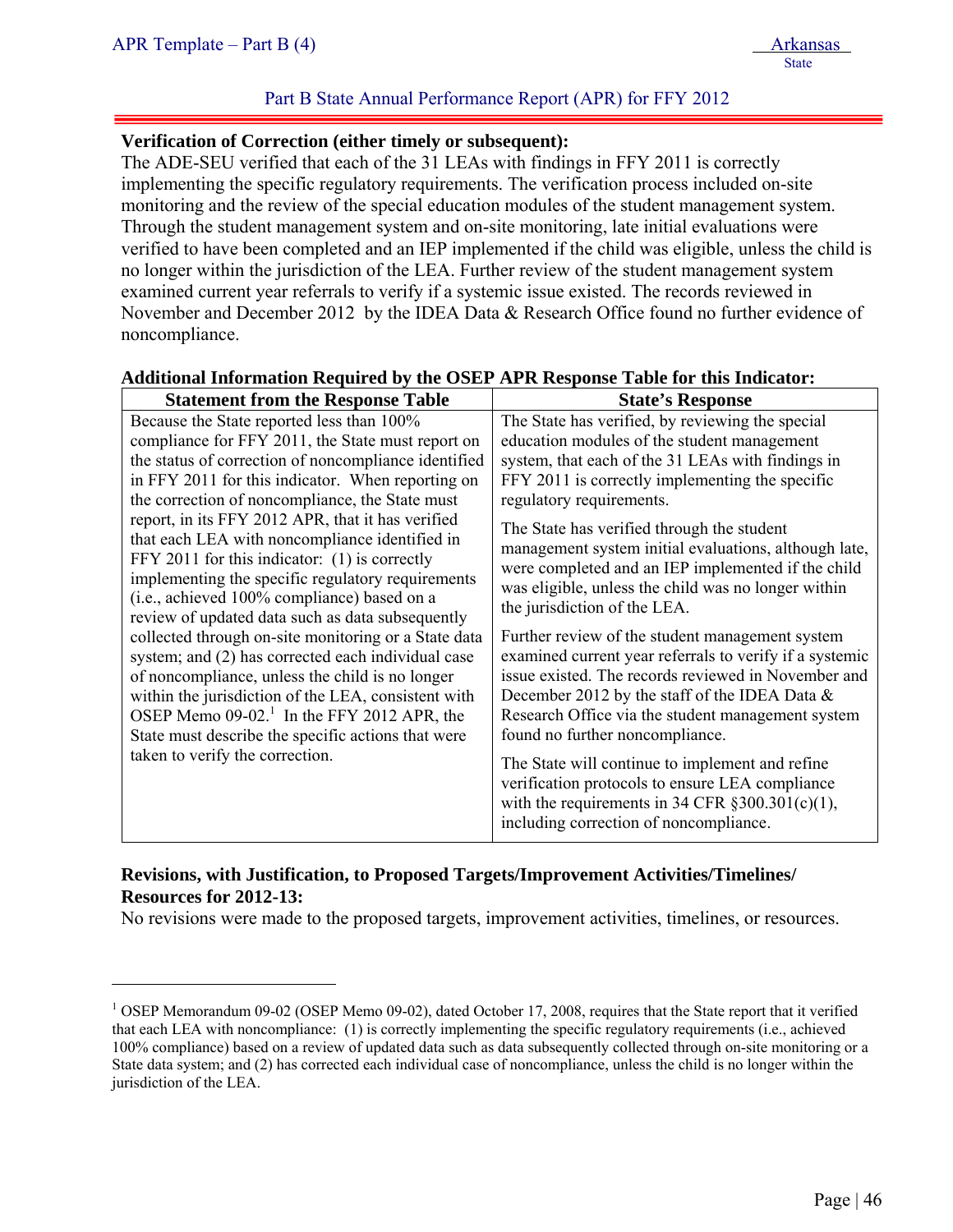Part B State Annual Performance Report (APR) for FFY 2012

# **Monitoring Priority: Effective General Supervision Part B Effective Transition**

### **Indicator 12: Early Childhood Transition**

Percent of children referred by Part C prior to age 3, who are found eligible for Part B, and who have an IEP developed and implemented by their third birthdays (20 U.S.C. 1416(a)(3)(B))

#### **Measurement:**

- a. Number of children who have been served in Part C and referred to Part B for eligibility determination
- b. Number of those referred determined to be not eligible and whose eligibility was determined prior to their third birthdays
- c. Number of those found eligible who have an IEP developed and implemented by their third birthdays
- d. Number of children for whom parent refusal to provide consent caused delays in evaluation or initial services or to whom exceptions under §34 CFR 300.301(d) applied
- e. # of children determined to be eligible for early intervention services under Part C less than 90 days before their third birthdays.

Account for children included in *a* but not included in *b*, *c, d* or *e*. Indicate the range of days beyond the third birthday when eligibility was determined and the IEP was developed, and the reasons for the delay.

Percent = *c* divided by  $(a - b - d - e)$  times 100.

| FFY | <b>Measurable and Rigorous Target</b>                                                         |  |
|-----|-----------------------------------------------------------------------------------------------|--|
|     | FFY 2012 The percent of children referred by Part C prior to age 3 who are found eligible for |  |
|     | Part B and who have an IEP developed and implemented by their third birthday was              |  |
|     | $100\%$ .                                                                                     |  |
|     | <b>Actual Target Data for FFY 2012:</b>                                                       |  |

The percent of children referred by Part C prior to age 3 who are found eligible for Part B, and who have an IEP developed and implemented by their third birthday was **99.15%**.

*Describe the method used to collect data:* The data for this indicator is collected through the special education referral tracking module in the statewide student management system and MySped Resource on the special education website for non-education state agencies. The data is collected at the child/student level with specific demographics including date of birth, eligibility determination date, and reasons for missing the third birthday requirement.

| a. # of children who have been served in Part C and referred to Part B (LEA notified     | 890 |
|------------------------------------------------------------------------------------------|-----|
| pursuant to IDEA.                                                                        |     |
| b. # of those referred determined to be NOT eligible and whose eligibility was           | 146 |
| determined prior to third birthday                                                       |     |
| c. $\#$ of those found eligible who have an IEP developed and implemented by their third | 702 |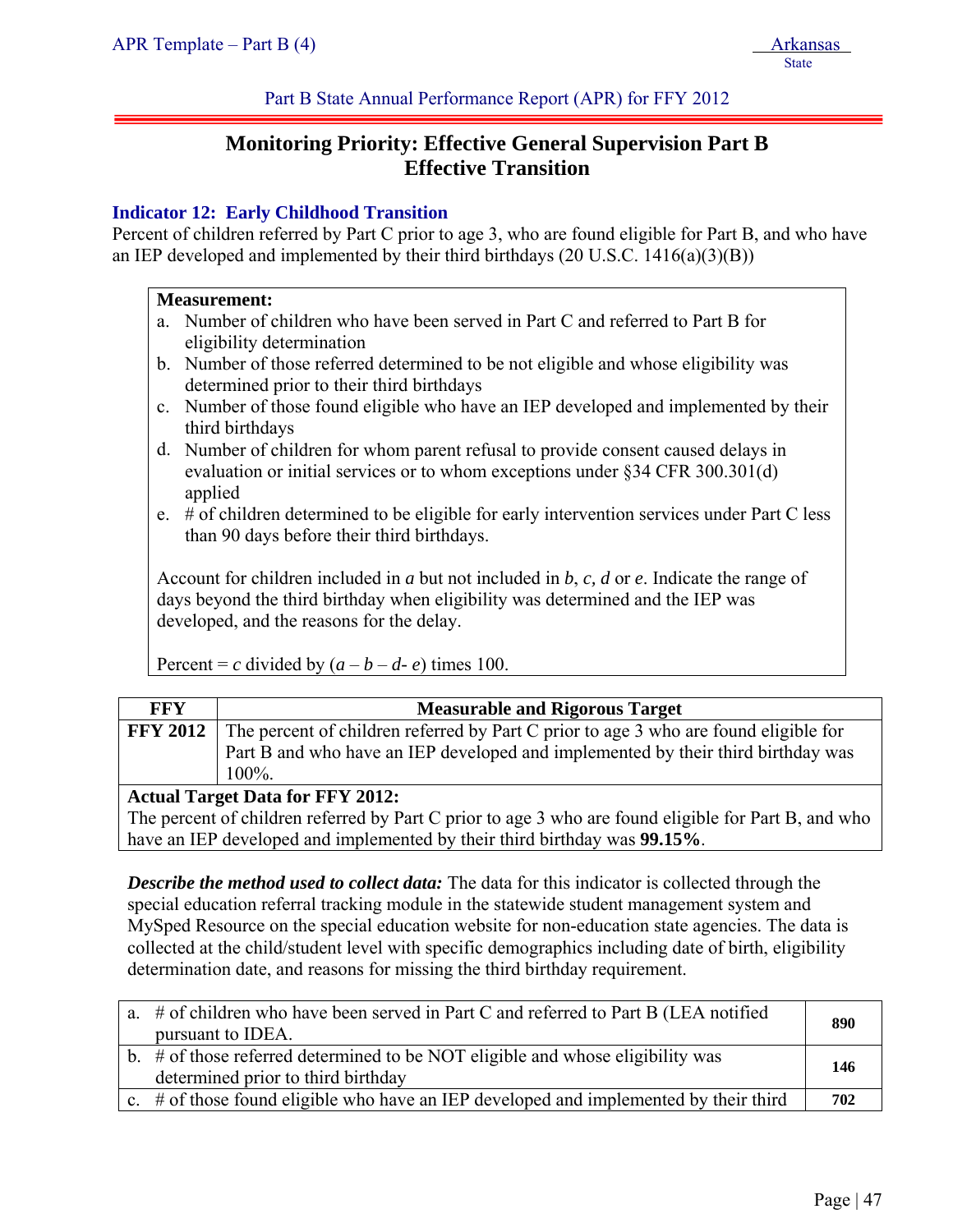#### Part B State Annual Performance Report (APR) for FFY 2012

| birthdays                                                                                                                                                                     |           |
|-------------------------------------------------------------------------------------------------------------------------------------------------------------------------------|-----------|
| $d.$ # of children for whom parent refusals to provide consent caused delays in evaluation<br>or initial services or to whom exceptions under $\S 34$ CFR 300.301(d) applied. | <b>20</b> |
| e. # of children determined to be eligible for early intervention services under Part C<br>less than 90 before their third birthday.                                          | -16       |
| # in a but not in b, c, d, or e.                                                                                                                                              | -6        |
| Percent of children referred by Part C prior to age 3 who are found eligible for Part B,                                                                                      |           |
| and who have an IEP developed and implemented by their third birthdays                                                                                                        | 99.15%    |
| Percent = $[(c) / (a-b-d-e)] * 100$                                                                                                                                           |           |

Account for children included in *a* but not included in *b*, *c,* or *d*. Indicate the range of days beyond the third birthday when eligibility was determined and the IEP was developed and the reasons for the delay.

#### **Discussion of Improvement Activities Completed and Explanation of Progress or Slippage that Occurred for FFY 2012:**

Arkansas, although substantially compliant with a rate of 99.15%, saw a decrease from the 2011-12 rate of 99.53%; thus resulting in a slippage of 0.38 percentage points.

In 2012-13, 890 children being served in Part C were referred to Part B for eligibility determination. There were 848 children with eligibility determined by their third birthday:

- 146 children were determined not eligible, including 5 children for whom the parents and referral team decided not to test, and
- 702 children were found eligible.

Twenty (20) children had delays in evaluation or initial consent due to parental refusals to provide consent. Although late, all 20 children had eligibility determined. The reasons for the delays included:

- 18 children's evaluations were delayed due to child/family illness making the child unavailable;
- 1 child transferred between programs during the transition process causing a delay in evaluations.
- 1 child had refusal of initial consent by parent.

Additionally, 16 children had concurrent referrals for Part C and B.

Six (6) of the Part C to B referrals did not have eligibility determined prior to the third birthday, of which all six (6) were found eligible. The number of days beyond the third birthday ranged from one (1) to Twenty One (21).

A root cause analysis found that the eligibility determination delays were due to LEA error. All six (6) children had eligibility determined, IEPs implemented and received services under the Arkansas Department of Human Services' Division of Developmental Disabilities Services.

### **Targeted Activities:**

Please see the Improvement Activities Index beginning on page 73. A quick reference excel file is posted on the ADE-SEU website under Public Reporting on the Data & Research webpage. The website can be accessed at https:\\arksped.k12.ar.us.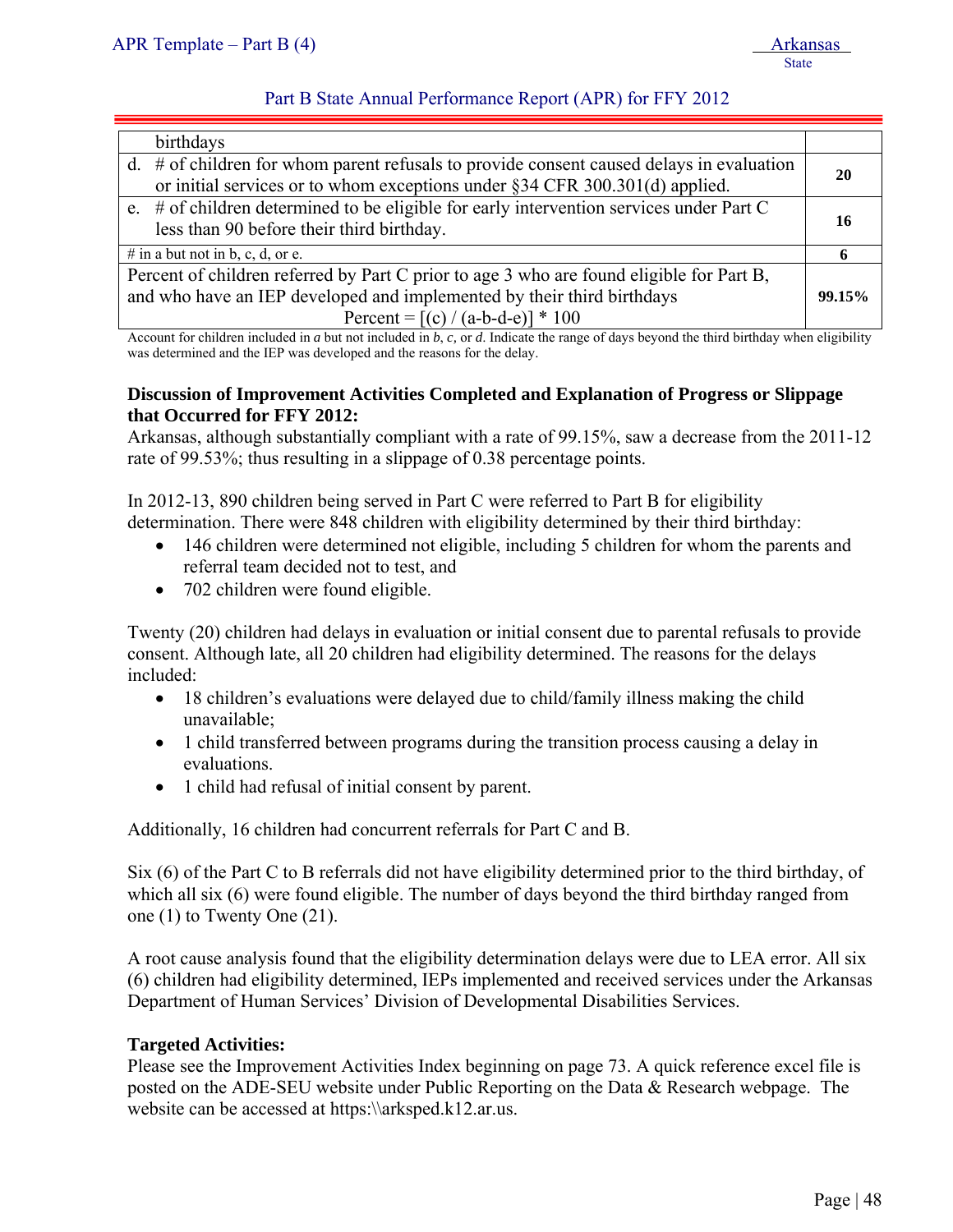Part B State Annual Performance Report (APR) for FFY 2012

#### **Correction of FFY 2011 Findings of Noncompliance (if State reported less than 100% compliance)**

Level of compliance (actual target data) State reported for FFY 2011 for this indicator: 99.53%

| 1. Number of findings of noncompliance the State made during FFY 2011 (the<br>period from July 1, 2011 through June 30, 2012)                                   |  |
|-----------------------------------------------------------------------------------------------------------------------------------------------------------------|--|
| 2. Number of FFY 2011 findings the State verified as timely corrected<br>(corrected within one year from the date of notification to the LEA of the<br>finding) |  |
| 3. Number of FFY 2011 findings not verified as corrected within one year $[(1)$<br>minus $(2)$ ]                                                                |  |

#### **Correction of FFY 2011 Findings of Noncompliance Not Timely Corrected (corrected more than one year from identification of the noncompliance):**

| 4. Number of FFY 2011 findings not timely corrected (same as the number from<br>$(3)$ above)                                 |  |
|------------------------------------------------------------------------------------------------------------------------------|--|
| 5. Number of FFY 2011 findings the State has verified as corrected beyond the<br>one-year timeline ("subsequent correction") |  |
| 6. Number of FFY 2011 findings not yet verified as corrected $[(4)$ minus (5)]                                               |  |

#### **Actions taken if Noncompliance Not Corrected**

No action was taken by the SEA; all noncompliance was corrected.

#### **Verification of Correction (either timely or subsequent)**

Through the student management system, children identified as not having eligibility determined by their  $3^{rd}$  birthday were verified to have (1) had eligibility determined; and (2) an IEP implemented if the child was eligible, unless the child was no longer within the jurisdiction of the LEA.

The ADE-SEU requested that the IDEA Data & Research Office verify the correction of noncompliance via the student management system. A review of subsequent data showed that subgrantees noncompliant in FFY 2011 corrected their noncompliance within one year and continued to be in compliance with the Part C to B requirements in FFY 2012. Additionally, through the student management system it was verified that the LEA developed and implemented the IEPs, although late, unless the child was no longer within the jurisdiction of the LEA.

Technical assistance was provided by M/PE section on the regulatory requirements to ensure the LEA and sub grantees are correctly implementing the specific regulatory requirements. Trainings continue to be held in conjunction with Part C to ensure all parties understand their responsibilities in implementing the requirements of 34 CFR §300.124, including correction of noncompliance.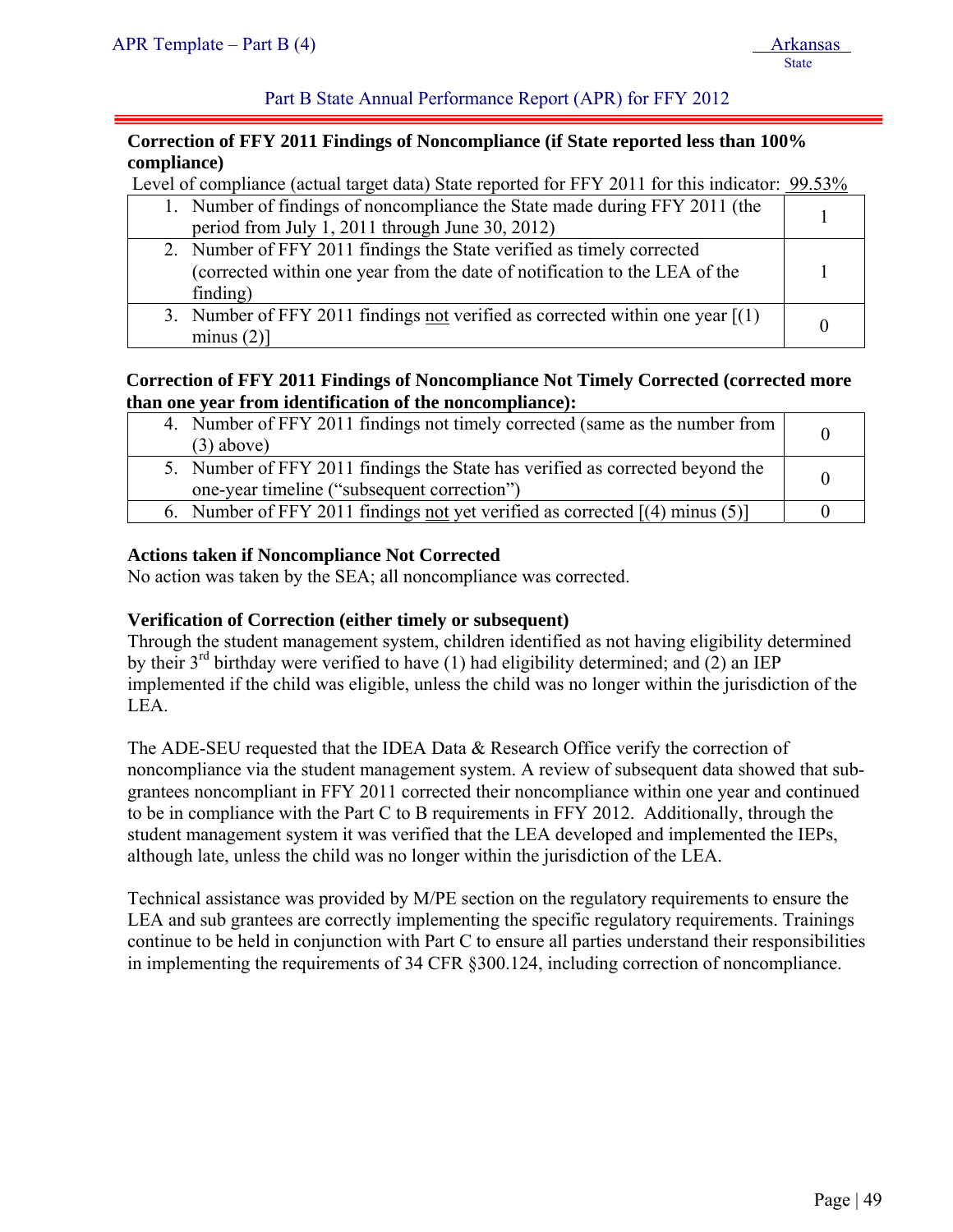## Part B State Annual Performance Report (APR) for FFY 2012

| Additional Information Required by the OSEP APR Response Table (if applicable) |  |  |
|--------------------------------------------------------------------------------|--|--|
|                                                                                |  |  |

| <b>Statement from the Response Table</b>           | <b>State's Response</b>                                   |
|----------------------------------------------------|-----------------------------------------------------------|
| Because the State reported less than 100%          | Through the student management system, children           |
| compliance for FFY 2011, the State must report     | identified as not having eligibility determined by their  |
| on the status of correction of noncompliance       | $3rd$ birthday were verified to have (1) had eligibility  |
| identified in FFY 2011 for this indicator. When    | determined; and (2) an IEP implemented if the child       |
| reporting on the correction of noncompliance,      | was eligible, unless the child was no longer within the   |
| the State must report, in its FFY 2012 APR, that   | jurisdiction of the LEA.                                  |
| it has verified that each LEA with                 |                                                           |
| noncompliance identified in FFY 2011 for this      | The ADE-SEU provided technical assistance on              |
| indicator: (1) is correctly implementing the       | regulatory requirements to ensure that each LEA with      |
| specific regulatory requirements (i.e., achieved   | findings in FFY 2011 is correctly implementing the        |
| 100% compliance) based on a review of updated      | specific regulatory requirements of 34 CFR                |
| data such as data subsequently collected through   | §300.124(b), including correction of noncompliance.       |
| on-site monitoring or a State data system; and (2) |                                                           |
| has corrected each individual case of              | Further review of the student management system           |
| noncompliance, unless the child is no longer       | examined subsequent year referrals to determine if a      |
| within the jurisdiction of the LEA, consistent     | systemic issue existed. The records reviewed in           |
| with OSEP Memo 09-02. In the FFY 2012 APR,         | November and December 2012 by the IDEA Data $\&$          |
| the State must describe the specific actions that  | Research Office found no further noncompliance.           |
| were taken to verify the correction.               |                                                           |
|                                                    | The State will continue to refine and implement the       |
|                                                    | verification protocols to ensure LEA compliance with      |
|                                                    | the requirements in 34 CFR $\S 300.301(c)(1)$ , including |
|                                                    | correction of noncompliance.                              |

#### **Revisions, with Justification, to Proposed Targets/Improvement Activities/Timelines/ Resources for FFY 2012:**

No revisions were made to the proposed targets, improvement activities, timelines, or resources.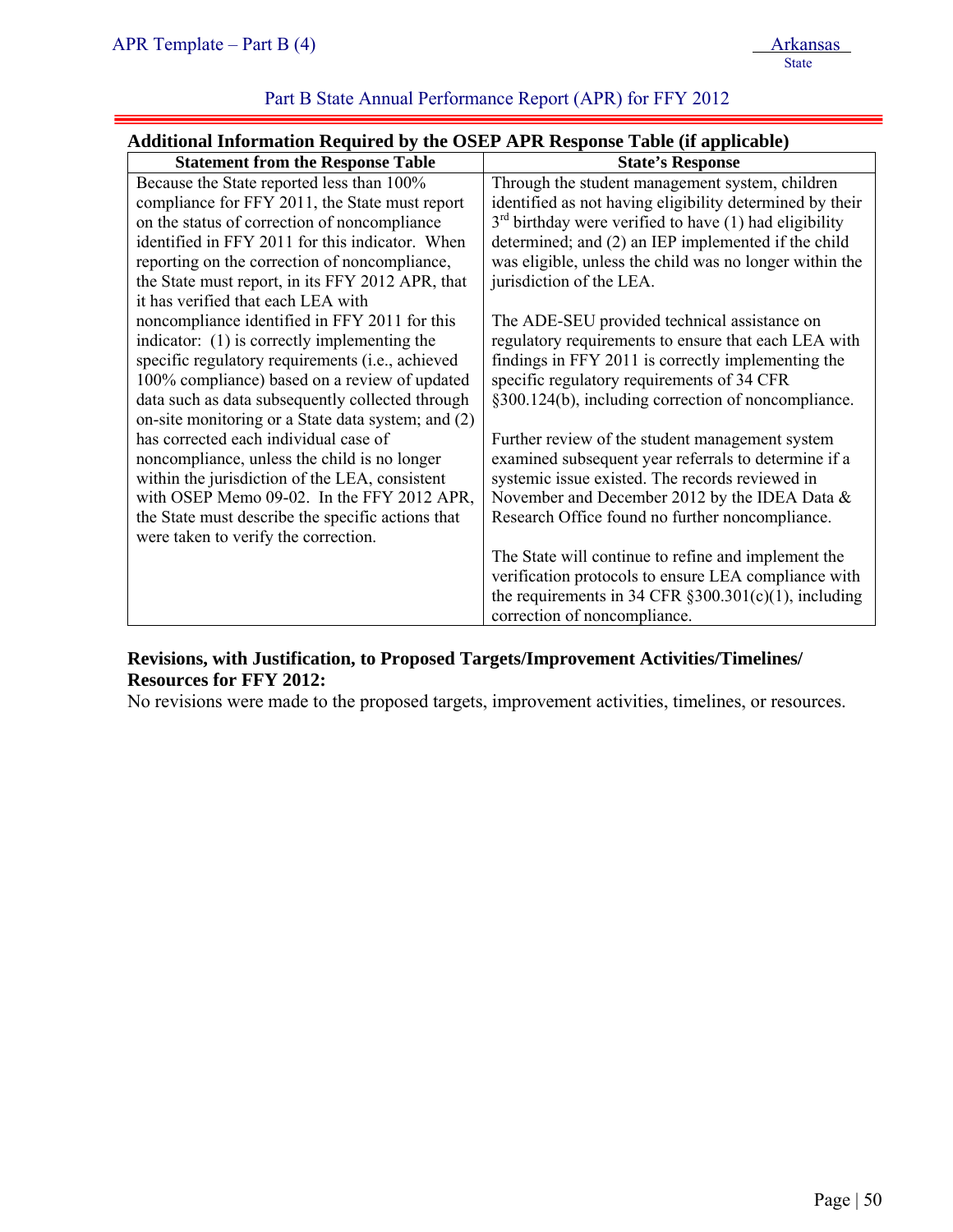Part B State Annual Performance Report (APR) for FFY 2012

# **Monitoring Priority: Effective General Supervision Part B Effective Transition**

### **Indicator 13: Secondary Transition**

Percent of youth with IEPs aged 16 and above with an IEP that includes appropriate measurable postsecondary goals that are annually updated and based upon an age appropriate transition assessment, transition services, including courses of study, that will reasonably enable the student to meet those postsecondary goals, and annual IEP goals related to the student's transition service needs. There also must be evidence that the student was invited to the IEP Team meeting where transition services are to be discussed and evidence that, if appropriate, a representative of any participating agency was invited to the IEP Team meeting with the prior consent of the parent or student who has reached the age of majority.  $(20 \text{ U.S.C. } 1416(a)(3)(B))$ 

**Measurement:** Percent  $=$   $[(# of youth with IEPs aged 16 and above with an IEP that$ includes appropriate measurable postsecondary goals that are annually updated and based upon an age appropriate transition assessment, transition services, including courses of study, that will reasonably enable the student to meet those postsecondary goals, and annual IEP goals related to the student's transition service needs. There also must be evidence that the student was invited to the IEP Team meeting where transition services are to be discussed and evidence that, if appropriate, a representative of any participating agency was invited to the IEP Team meeting with the prior consent of the parent or student who has reached the age of majority) divided by the (# of youth with an IEP age 16 and above)] times 100.

| <b>FFY</b>                                                                                                                                                                                                                                                                                                                                                                                     | <b>Measurable and Rigorous Target</b>                                                                                                                                                                                                                                                                                                                                                                                                                                                                                                                                                                                                                                                                                                                                                                                                                         |    |         |
|------------------------------------------------------------------------------------------------------------------------------------------------------------------------------------------------------------------------------------------------------------------------------------------------------------------------------------------------------------------------------------------------|---------------------------------------------------------------------------------------------------------------------------------------------------------------------------------------------------------------------------------------------------------------------------------------------------------------------------------------------------------------------------------------------------------------------------------------------------------------------------------------------------------------------------------------------------------------------------------------------------------------------------------------------------------------------------------------------------------------------------------------------------------------------------------------------------------------------------------------------------------------|----|---------|
| <b>FFY 2012</b>                                                                                                                                                                                                                                                                                                                                                                                | Percent = $[(# of youth with IEPs aged 16 and above with an IEP that includes$<br>appropriate measurable postsecondary goals that are annually updated and based upon<br>an age appropriate transition assessment, transition services, including courses of study,<br>that will reasonably enable the student to meet those postsecondary goals, and annual<br>IEP goals related to the student's transition service needs. There also must be evidence<br>that the student was invited to the IEP Team meeting where transition services are to be<br>discussed and evidence that, if appropriate, a representative of any participating agency<br>was invited to the IEP Team meeting with the prior consent of the parent or student who<br>has reached the age of majority) divided by the (# of youth with an IEP age 16 and<br>above)] times 100. 100% |    |         |
|                                                                                                                                                                                                                                                                                                                                                                                                | <b>Actual Target Data for FFY 2012:</b>                                                                                                                                                                                                                                                                                                                                                                                                                                                                                                                                                                                                                                                                                                                                                                                                                       |    |         |
| $\#$ of youth with IEPs aged 16 and above with an IEP that<br>$#$ of youth with IEPs<br>includes appropriate measurable postsecondary goals that are<br>aged 16 and above<br>annually updated and based upon an age appropriate transition<br>whose IEPs were<br>assessment, transition services, including courses of study that<br>reviewed during on-<br>will reasonably<br>site monitoring |                                                                                                                                                                                                                                                                                                                                                                                                                                                                                                                                                                                                                                                                                                                                                                                                                                                               |    | Percent |
|                                                                                                                                                                                                                                                                                                                                                                                                | 183                                                                                                                                                                                                                                                                                                                                                                                                                                                                                                                                                                                                                                                                                                                                                                                                                                                           | 20 | 89.07%  |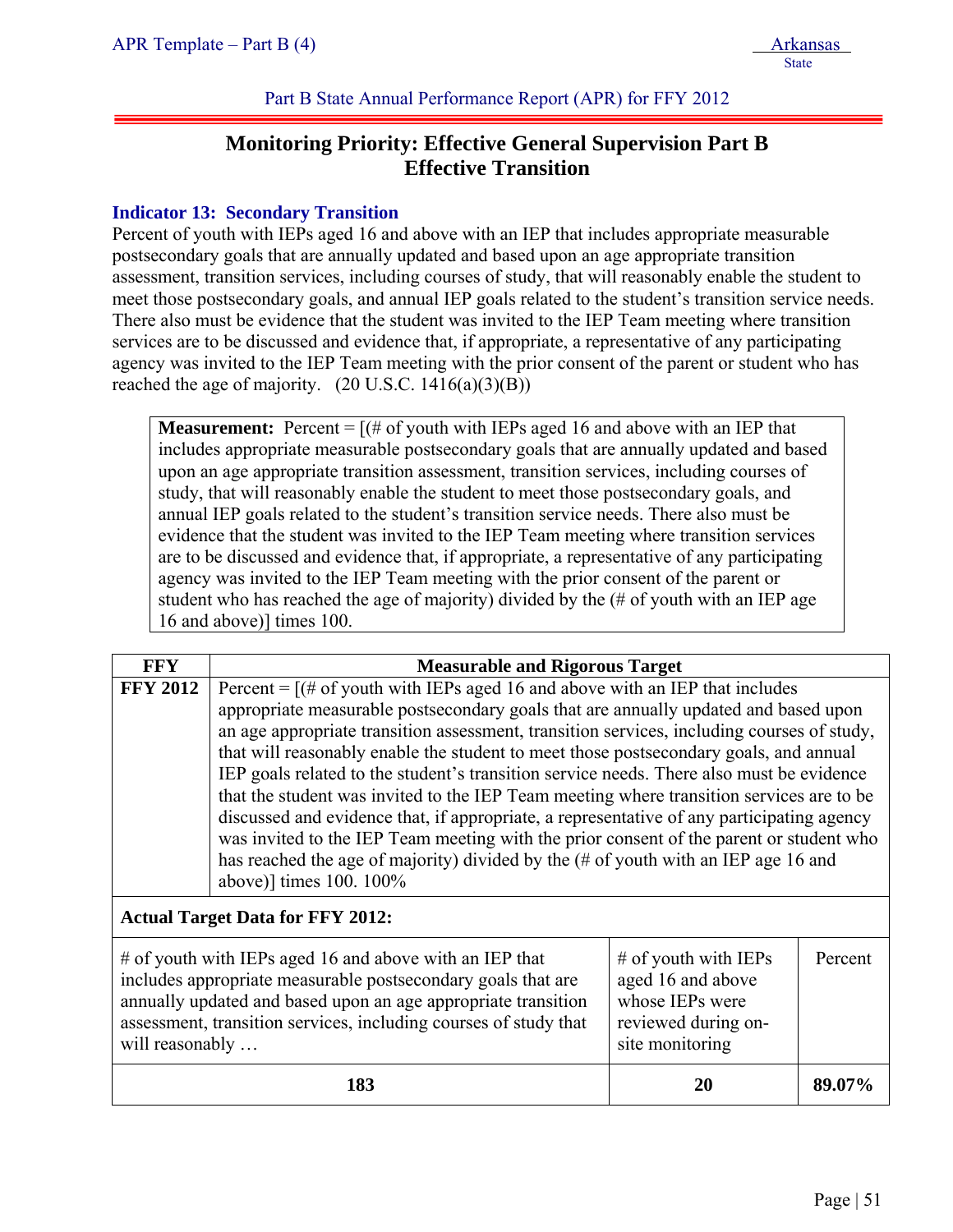#### Part B State Annual Performance Report (APR) for FFY 2012

#### **Discussion of Improvement Activities Completed and Explanation of Progress or Slippage that Occurred for FFY 2012:**

During the 2012-13 monitoring cycle, 183 IEPs were reviewed for compliance in 40 school districts. There were 20 IEPs found to be out of compliance in relation to secondary transition in three school districts; resulting in significant slippage from 96.51% to 89.07%.

As of January 15, 2014, all three districts had corrected the non-compliance and onsite verification of current IEPs in the district found no evidence of continued non-compliance.

Through the SEA monitoring process, secondary transition goals and services are reviewed. In 2012- 13, there were 40 districts monitored and 183 IEPs examined for secondary transition requirements. Thirty-seven districts were found to be 100% compliant in the area of secondary transition. The three districts found to be out of compliance were issued corrective action plans (CAPS) addressing this issue. One of these three districts accounted for 14 of the 20 IEPs found to be out of compliance in the area of transition which equated to 70% of the noncompliant IEPs. This district has had serious concerns system wide for some time. The school board for this district was disbanded and the superintendent was removed in June, 2011. The decision was based on numerous irregularities, including the failing of the district's leadership and board to follow its own policies. The district is still operating under the state's direct supervision.

Technical assistance (TA) was provided to the district on several occasions prior to the on-site monitoring, but due to the nature and severity of the programmatic concerns, the district did not implement policies and procedures necessary to impact systemic change in the area of special education regulatory requirements necessary to ensure compliant procedures and practices. Soon after the on-site monitoring occurred, a change in leadership in the special education department was made by the district, and since that time there has been significant improvement in the district's special education program. The Associate Director for Special Education and the Administrator for Monitoring and Program Effectiveness have assisted the district in analyzing its special education program data to improve outcomes for students with disabilities. In addition, the Administrator for Curriculum and Assessment and the Administrator for Monitoring and Program Effectiveness have provided targeted professional development and TA to assist in developing standards-based IEPs. The SEA Area Supervisor continues to provide onsite TA across all areas of compliance and program effectiveness including transition at a minimum of one time per month.

All three districts continue to receive substantial technical assistance from the State Transition Consultants as well as the special education monitoring supervisors to ensure the implementation of the CAP, and site visits are conducted to confirm implementation and compliance.

The ADE is mindful of the close interrelationship of State Performance Plan Indicators centering on graduation rates, dropout rates, coordinated and measurable IEP goals, and post-school success. Arkansas has a history of technical assistance and direct service models designed to demonstrate to school districts the importance of effective early Transition strategic planning in the areas of training, education, employment, and independent living designed to increase educational benefit and improve post-school outcomes for SWDs.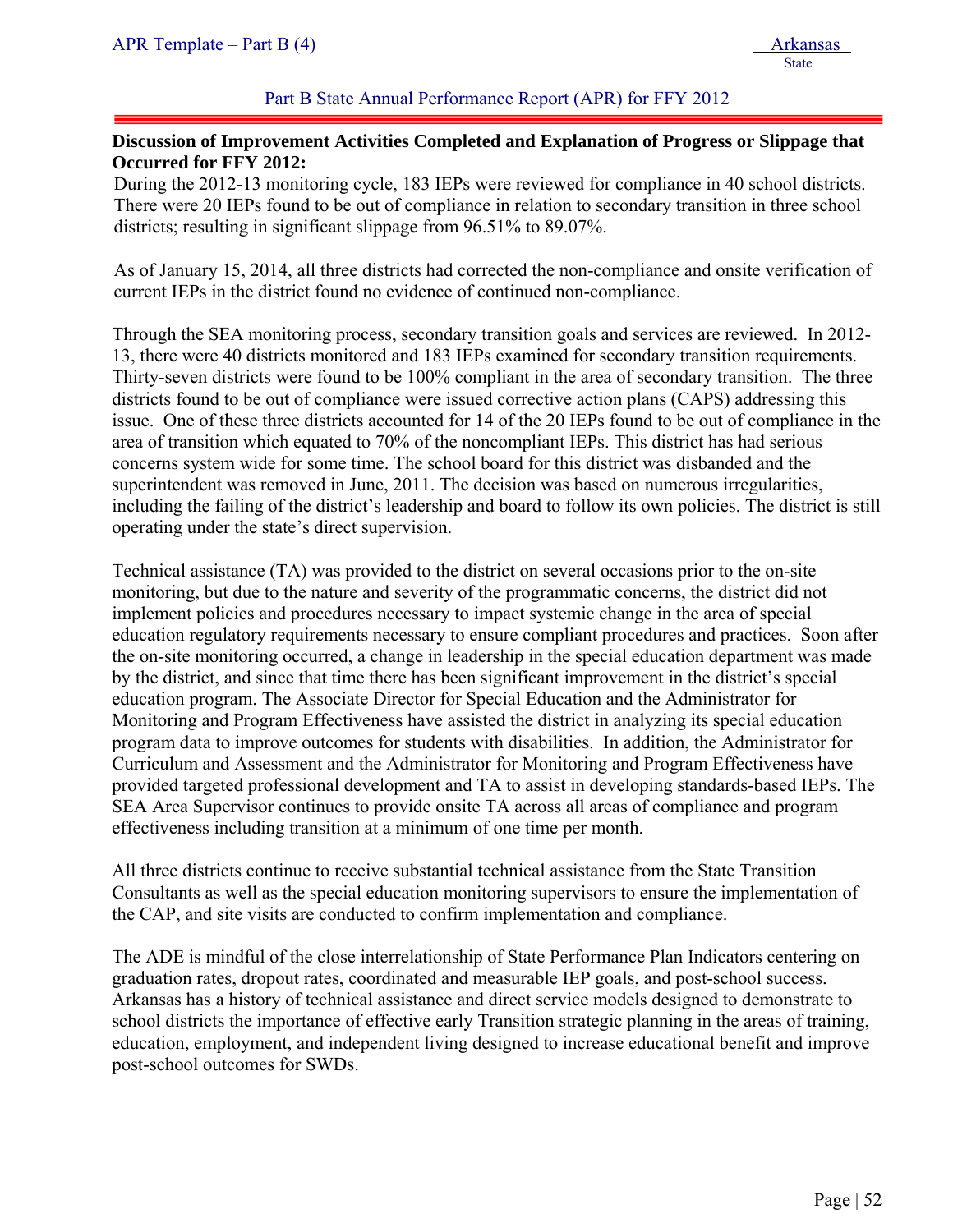#### **Correction of FFY 2011 Noncompliance**

The State verified that the 11 findings of noncompliance from FFY 2011 were corrected as soon as possible, but in no case later than one year from identification. A review of policy, procedures, and practices for each LEA with identified noncompliance was conducted to ensure that the specific regulatory requirements were being correctly implemented. The ADE-SEU Monitoring/ Program Effectiveness Section (M/PE) verified the correction of noncompliance via desk audits of LEA submitted documentation and/or on-site visits to the LEAs in question.

#### **Targeted Activities**:

ļ

Please see the Improvement Activities Index beginning on page 73. A quick reference excel file is posted on the ADE-SEU website under Public Reporting on the Data & Research webpage. The website can be accessed at https:\\arksped.k12.ar.us.

#### **Correction of FFY 2011 Findings of Noncompliance:**

Level of compliance (actual target data) State reported for FFY 2011 for this indicator: 96.51%

| 1. Number of findings of noncompliance the State made during FFY 2011 (the period<br>from July 1, 2011 through June 30, 2012)                                |  |
|--------------------------------------------------------------------------------------------------------------------------------------------------------------|--|
| 2. Number of FFY 2011 findings the State verified as timely corrected (corrected within<br>one year from the date of notification to the LEA of the finding) |  |
| 3. Number of FFY 2011 findings not verified as corrected within one year $[(1)$ minus                                                                        |  |

Correction of FFY 2011 Findings of Noncompliance Not Timely Corrected (corrected more than one year from identification of the noncompliance):

| 4. Number of FFY 2011 findings not timely corrected (same as the number from (3)       |  |
|----------------------------------------------------------------------------------------|--|
| above)                                                                                 |  |
| 5. Number of FFY 2011 findings the State has verified as corrected beyond the one-year |  |
| timeline ("subsequent correction")                                                     |  |
| 6. Number of FFY 2011 findings not yet verified as corrected $[(4)$ minus (5)          |  |

#### **Actions Taken if Noncompliance Not Corrected:**

No action required

#### **Verification of Correction (either timely or subsequent):**

The State verified that the 11 findings of noncompliance from FFY 2011 were corrected as soon as possible, but in no case later than one year from identification. A review of policy, procedures, and practices for each LEA with identified noncompliance was conducted to insure that the specific regulatory requirements were being correctly implemented.

The ADE-SEU Monitoring/ Program Effectiveness Section (M/PE) verified the correction of noncompliance via desk audits of LEA submitted documentation and/or on-site visits to the LEAs in question. Documentation obtained from on-site monitoring visits and/or desk audits confirmed that all individual student files had been corrected in less than one year unless the student was no longer within the jurisdiction of the LEA. The M/PE staff verified compliance through the review of additional student records during on-site visits. Therefore, based on desk audits of documentation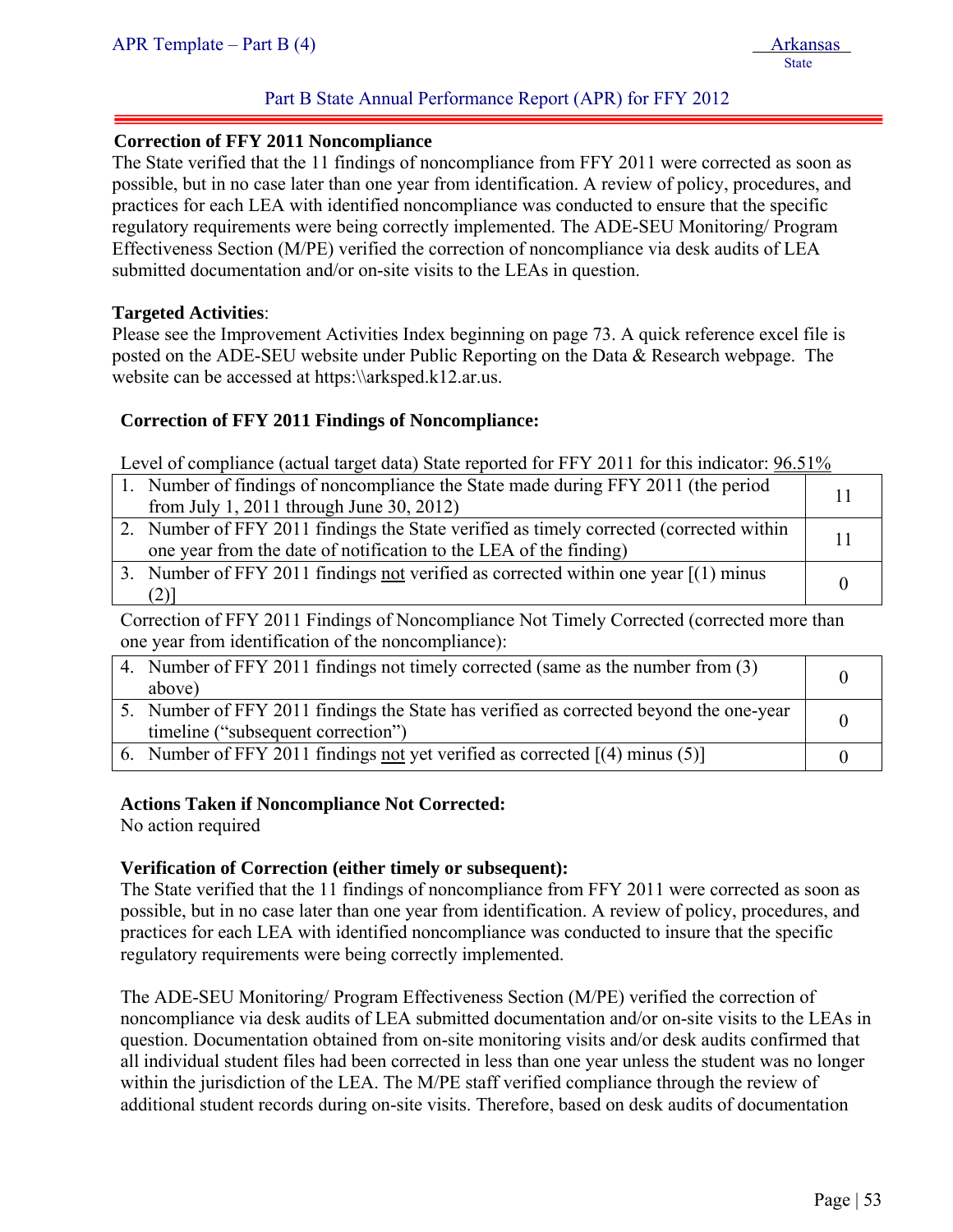### Part B State Annual Performance Report (APR) for FFY 2012

submitted by the LEA, and/or on-site visits to the LEAs, it was determined that the 11 findings of noncompliance had been corrected within the one year timeline and the review of updated data verified 100% compliance.

#### **Additional Information Required by the OSEP APR Response Table for this Indicator:**

| <b>Statement from the Response Table</b>                                                                                                                                                                                                                                                                                                                                                                                                                                                                                                                                                                                                                                                                                                                                                                                                                                                                                                             | <b>State's Response</b>                                                                                                                                                                                                                                                                                                                                                                                                                                                                                                                                                                                                                                                                                                                                                                                                                                                                                                                                                                                                                                                                                                                                                                                                                                                                                                                                                                                                                                                |
|------------------------------------------------------------------------------------------------------------------------------------------------------------------------------------------------------------------------------------------------------------------------------------------------------------------------------------------------------------------------------------------------------------------------------------------------------------------------------------------------------------------------------------------------------------------------------------------------------------------------------------------------------------------------------------------------------------------------------------------------------------------------------------------------------------------------------------------------------------------------------------------------------------------------------------------------------|------------------------------------------------------------------------------------------------------------------------------------------------------------------------------------------------------------------------------------------------------------------------------------------------------------------------------------------------------------------------------------------------------------------------------------------------------------------------------------------------------------------------------------------------------------------------------------------------------------------------------------------------------------------------------------------------------------------------------------------------------------------------------------------------------------------------------------------------------------------------------------------------------------------------------------------------------------------------------------------------------------------------------------------------------------------------------------------------------------------------------------------------------------------------------------------------------------------------------------------------------------------------------------------------------------------------------------------------------------------------------------------------------------------------------------------------------------------------|
| Because the State reported less than 100%<br>compliance for FFY 2011, the State must<br>report on the status of correction of<br>noncompliance identified in FFY 2011 for this<br>indicator. When reporting on the correction of<br>noncompliance, the State must report, in its<br>FFY 2012 APR, that it has verified that each<br>LEA with noncompliance identified in FFY<br>$2011$ for this indicator: (1) is correctly<br>implementing the specific regulatory<br>requirements (i.e., achieved 100% compliance)<br>based on a review of updated data such as data<br>subsequently collected through on-site<br>monitoring or a State data system; and (2) has<br>corrected each individual case of<br>noncompliance, unless the child is no longer<br>within the jurisdiction of the LEA, consistent<br>with OSEP Memo 09-02. In the FFY 2012<br>APR, the State must describe the specific<br>actions that were taken to verify the correction. | The State verified that the 11 findings of noncompliance<br>from FFY 2011 were corrected as soon as possible but in no<br>case later than one year from identification. A review of<br>policy, procedures, and practices for each LEA with<br>identified noncompliance was conducted to insure that the<br>specific regulatory requirements were being correctly<br>implemented.<br>The ADE-SEU Monitoring/ Program Effectiveness Section<br>(M/PE) verified the correction of noncompliance via desk<br>audits of LEA submitted documentation and/or on-site<br>visits to the LEAs in question. Documentation obtained<br>from on-site monitoring visits and/or desk audits confirmed<br>that all individual student files had been corrected in less<br>than one year unless the student was no longer within the<br>jurisdiction of the LEA. The M/PE staff verified<br>compliance through the review of additional student records<br>during on-site visits. Therefore, based on desk audits of<br>documentation submitted by the LEA, and/or on-site visits<br>to the LEAs, it was determined that the 11 findings of<br>noncompliance had been corrected within the one year<br>timeline and the review of updated data verified 100%<br>compliance.<br>The State will continue to refine and implement the<br>verification protocols to ensure LEA compliance with the<br>requirements in 34 CFR $\S 300.301(c)(1)$ , including<br>correction of noncompliance. |

#### **Revisions, with Justification, to Proposed Targets/Improvement Activities/Timelines/ Resources for 2012-13:**

No changes were made to the target, improvement activities, timelines, or resources.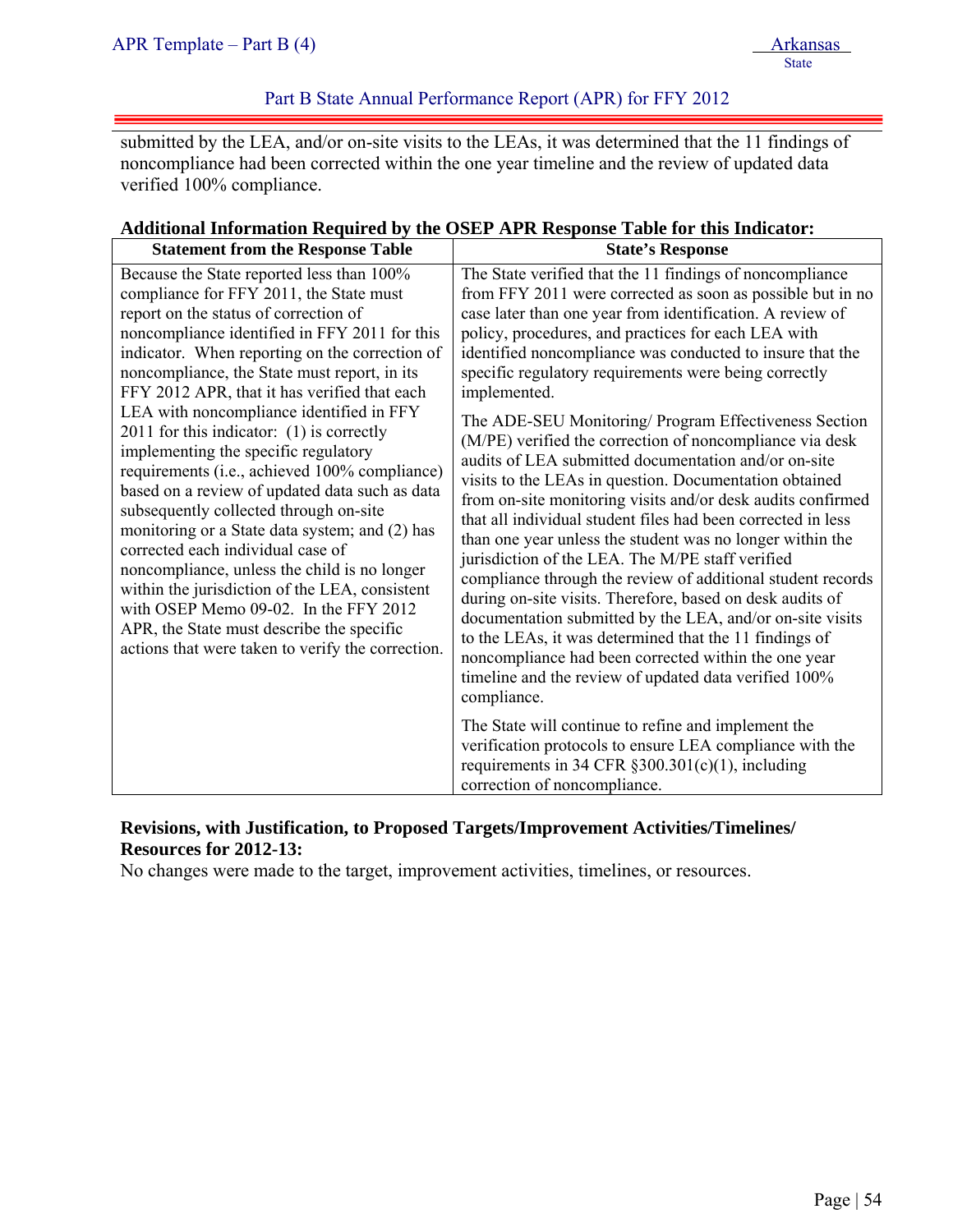Part B State Annual Performance Report (APR) for FFY 2012

# **Monitoring Priority: Effective General Supervision Part B Effective Transition**

#### **Indicator 14: Post-school Outcomes**

Percent of youth who are no longer in secondary school, had IEPs in effect at the time they left school, and were:

- A. Enrolled in higher education within one year of leaving high school.
- B. Enrolled in higher education or competitively employed within one year of leaving high school.
- C. Enrolled in higher education or in some other postsecondary education or training program; or competitively employed or in some other employment within one year of leaving high school.  $(20 \text{ U.S.C. } 1416(a)(3)(B))$

#### **Measurement:**

- A. Percent enrolled in higher education  $=$  [(# of youth who are no longer in secondary school, had IEPs in effect at the time they left school and were enrolled in higher education within one year of leaving high school) divided by the (# of respondent youth who are no longer in secondary school and had IEPs in effect at the time they left school)] times 100.
- B. Percent enrolled in higher education or competitively employed within one year of leaving high school =  $[(# of$  youth who are no longer in secondary school, had IEPs in effect at the time they left school and were enrolled in higher education or competitively employed within one year of leaving high school) divided by the (# of respondent youth who are no longer in secondary school and had IEPs in effect at the time they left school)] times 100.
- C. Percent enrolled in higher education, or in some other postsecondary education or training program; or competitively employed or in some other employment =  $[(#$ of youth who are no longer in secondary school, had IEPs in effect at the time they left school and were enrolled in higher education, or in some other postsecondary education or training program; or competitively employed or in some other employment) divided by the (# of respondent youth who are no longer in secondary school and had IEPs in effect at the time they left school)] times 100.

| <b>FFY</b>      | <b>Measurable and Rigorous Target</b>                                                                                                                                                                                                                                                                                                                                                                     |  |  |  |
|-----------------|-----------------------------------------------------------------------------------------------------------------------------------------------------------------------------------------------------------------------------------------------------------------------------------------------------------------------------------------------------------------------------------------------------------|--|--|--|
| <b>FFY 2012</b> | A. 13.15% will be enrolled in higher education = $[(# of youth who are no longer in$<br>secondary school, had IEPs in effect at the time they left school and were enrolled<br>in higher education within one year of leaving high school) divided by the $(\# \text{ of }$<br>respondent youth who are no longer in secondary school and had IEPs in effect at<br>the time they left school)] times 100. |  |  |  |
|                 | B. 49.15% will be enrolled in higher education or competitively employed within one<br>year of leaving high school = $[(# of youth who are no longer in secondary school,$                                                                                                                                                                                                                                |  |  |  |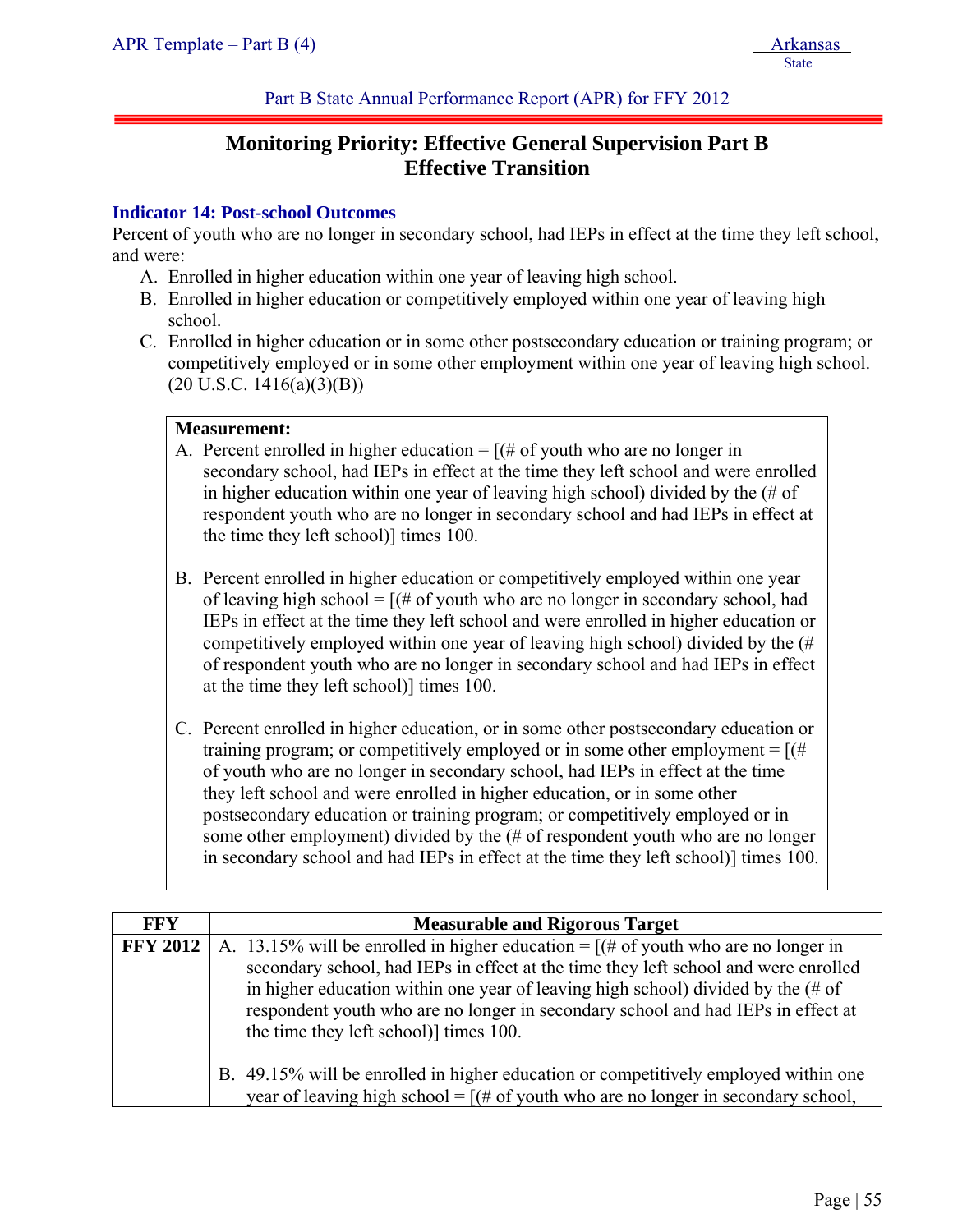| had IEPs in effect at the time they left school and were enrolled in higher education<br>or competitively employed within one year of leaving high school) divided by the<br>(# of respondent youth who are no longer in secondary school and had IEPs in<br>effect at the time they left school)] times 100.<br>C. 60.15% will be enrolled in higher education, or in some other postsecondary<br>education or training program; or competitively employed or in some other<br>employment = $[(# of youth who are no longer in secondary school, had IEPs in]$<br>effect at the time they left school and were enrolled in higher education, or in some |
|----------------------------------------------------------------------------------------------------------------------------------------------------------------------------------------------------------------------------------------------------------------------------------------------------------------------------------------------------------------------------------------------------------------------------------------------------------------------------------------------------------------------------------------------------------------------------------------------------------------------------------------------------------|
| other postsecondary education or training program; or competitively employed or<br>in some other employment) divided by the $#$ of respondent youth who are no<br>longer in secondary school and had IEPs in effect at the time they left school)<br>times 100.                                                                                                                                                                                                                                                                                                                                                                                          |
|                                                                                                                                                                                                                                                                                                                                                                                                                                                                                                                                                                                                                                                          |

#### **Actual Target Data for FFY 2012:**

- A. Percent enrolled in higher education  $=$   $[(# of youth who are no longer in secondary school, had$ IEPs in effect at the time they left school and were enrolled in higher education within one year of leaving high school) divided by the (# of respondent youth who are no longer in secondary school and had IEPs in effect at the time they left school)] times 100.  $128/695 = 18.42\%$
- B. Percent enrolled in higher education or competitively employed within one year of leaving high school  $=$   $[(# of youth who are no longer in secondary school, had IEPs in effect at the time they$ left school and were enrolled in higher education or competitively employed within one year of leaving high school) divided by the (# of respondent youth who are no longer in secondary school and had IEPs in effect at the time they left school)] times  $100. 305/695 = 43.88\%$
- C. Percent enrolled in higher education, or in some other postsecondary education or training program; or competitively employed or in some other employment  $=$  [ $#$  of youth who are no longer in secondary school, had IEPs in effect at the time they left school and were enrolled in higher education, or in some other postsecondary education or training program; or competitively employed or in some other employment) divided by the (# of respondent youth who are no longer in secondary school and had IEPs in effect at the time they left school) times 100.  $404/695 = 58.13\%$

### **Discussion of Improvement Activities Completed and Explanation of Progress or Slippage that Occurred for FFY 2012:**

Of the 695 leavers in 2011-12, 276 former students completed the phone survey. Information was located for another 234 students through an administrative data mine, bringing the total number of students with post-school outcomes information to 510. The analysis showed that 18.42% of former students were enrolled in higher education and had completed one semester, which is above the state target of 13.15%. Additionally, 1.15% of respondents were enrolled in other post-secondary education and 25.47% indicated that they were competitively employed. The combination of other post-secondary education and competitive employment resulted in a rate of 43.88%. This represents increase from the previous rate of 42.95% but the rate is below the target of 49.15%. Former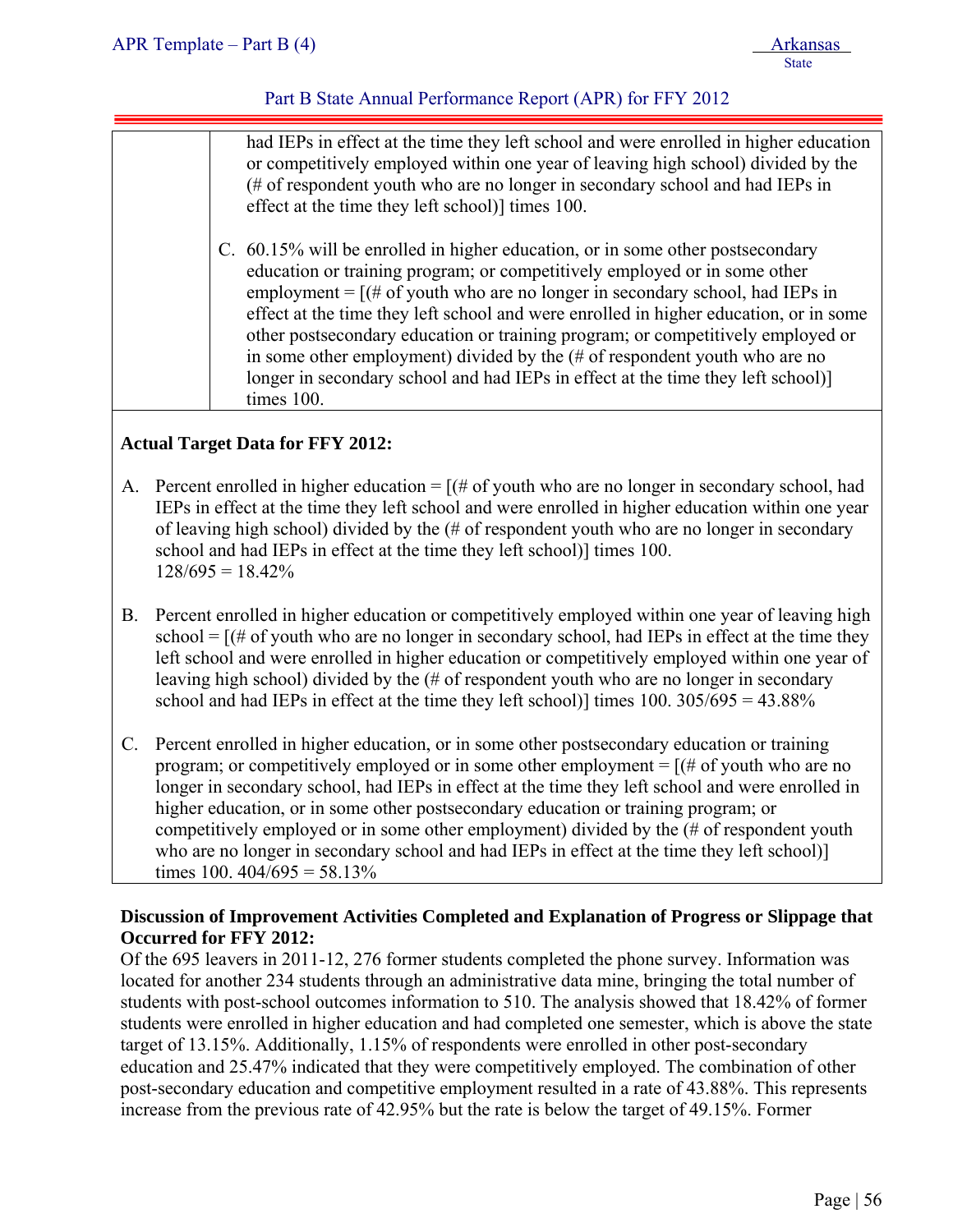#### Part B State Annual Performance Report (APR) for FFY 2012

students enrolled in higher education, enrolled in other post-secondary education, competitively employed, or otherwise employed represent 58.13% of respondents. This represents increase from the previous rate of 55.92% but the rate is below the target of 60.15%.

The remaining 41.87% were otherwise engaged or not engaged. Exhibit I-14.1 provides the numbers and rate for each category of postsecondary education and employment.

| 1. Enrolled in<br><b>Higher Education</b> | 2. Competitively<br><b>Employed</b> | 3. Post-secondary<br><b>Education or</b><br>Training | 4. Other<br><b>Employed</b> | 5. Other or not<br><b>Engaged</b> | <b>Total</b> |
|-------------------------------------------|-------------------------------------|------------------------------------------------------|-----------------------------|-----------------------------------|--------------|
| 128                                       | 177                                 |                                                      |                             | 291                               | 695          |
| $18.42\%)$                                | (25.47%)                            | $1.15\%)$                                            | $13.09\%$                   | (41.87%)                          | $100\%$      |

|  |  | <b>Exhibit I-14.1: The Number and Rate of Responses by Post-Secondary Activity</b> |  |
|--|--|------------------------------------------------------------------------------------|--|
|  |  |                                                                                    |  |

Of the five (5) categories presented above, the first four (4) are used to calculate the Indicator measurements. The calculation with baseline data is presented below.

> A:  $(128/695)*100 = 18.42%$ B:  $((128+177)/695)*100 = 43.88\%$ C:  $((128+177+8+91)/695)*100 = 58.13%$

LifeTrack began contacting former students in May 2013 and continued with phone surveys through July 2013. Although steps were taken to verify contact information, 66.33% (461/695) of telephone numbers were either disconnected or had changed resulting in wrong numbers. Contact information was valid for 234 of the 695 records or 33.67% of leavers. Additional information was located for 261 students via an administrative data mine bringing the overall response rate to 71.22% (495/695). Exhibit I-14.2 provides an overview of the outcome of student contact information.

|                                                                          | LAMAVIV A A INST O WEVOLILE OF DEMOGRAFI COMERNE AMAVITANCHI |                              |                                                       |                                |                                                    |  |  |  |  |  |  |
|--------------------------------------------------------------------------|--------------------------------------------------------------|------------------------------|-------------------------------------------------------|--------------------------------|----------------------------------------------------|--|--|--|--|--|--|
| <b>Invalid Contact/</b><br>Number of<br>No Information<br><b>Leavers</b> |                                                              | Data Collected<br>via Survey | Data Collected via<br><b>Administrative Data Mine</b> | <b>Total</b><br><b>Records</b> | <b>Response Rate Based</b><br>on Number of Leavers |  |  |  |  |  |  |
| 695                                                                      | 200                                                          | 234                          | 261                                                   | 495                            | 71.22%                                             |  |  |  |  |  |  |
|                                                                          |                                                              |                              |                                                       |                                |                                                    |  |  |  |  |  |  |

**Exhibit I-14.2: Outcome of Student Contact Information** 

An analysis of representativeness was conducted by the IDEA Data  $\&$  Research Office on the characteristics of disability type, ethnicity, and exit code on the respondent group to determine whether the youth who responded to the surveys were similar to or different from the total population of youth with an IEP who exited school in 2011-12.

A significant difference between the respondent group and the target leaver group is measured by a difference of  $\pm 3\%$ . The rate of difference was adopted from the National Post-School Outcomes Center calculator. The negative differences indicate an under-representativeness of the group and positive differences indicate over-representativeness.

The analysis revealed that no responders were under or over-represented in the racial/ethnic groups. An analysis of disability representativeness found Intellectual Disability to be slightly under-represented. Responders were over-represented in the exit category *graduating with a regular diploma* but under-represented for *dropped out*. These findings are presented in Exhibit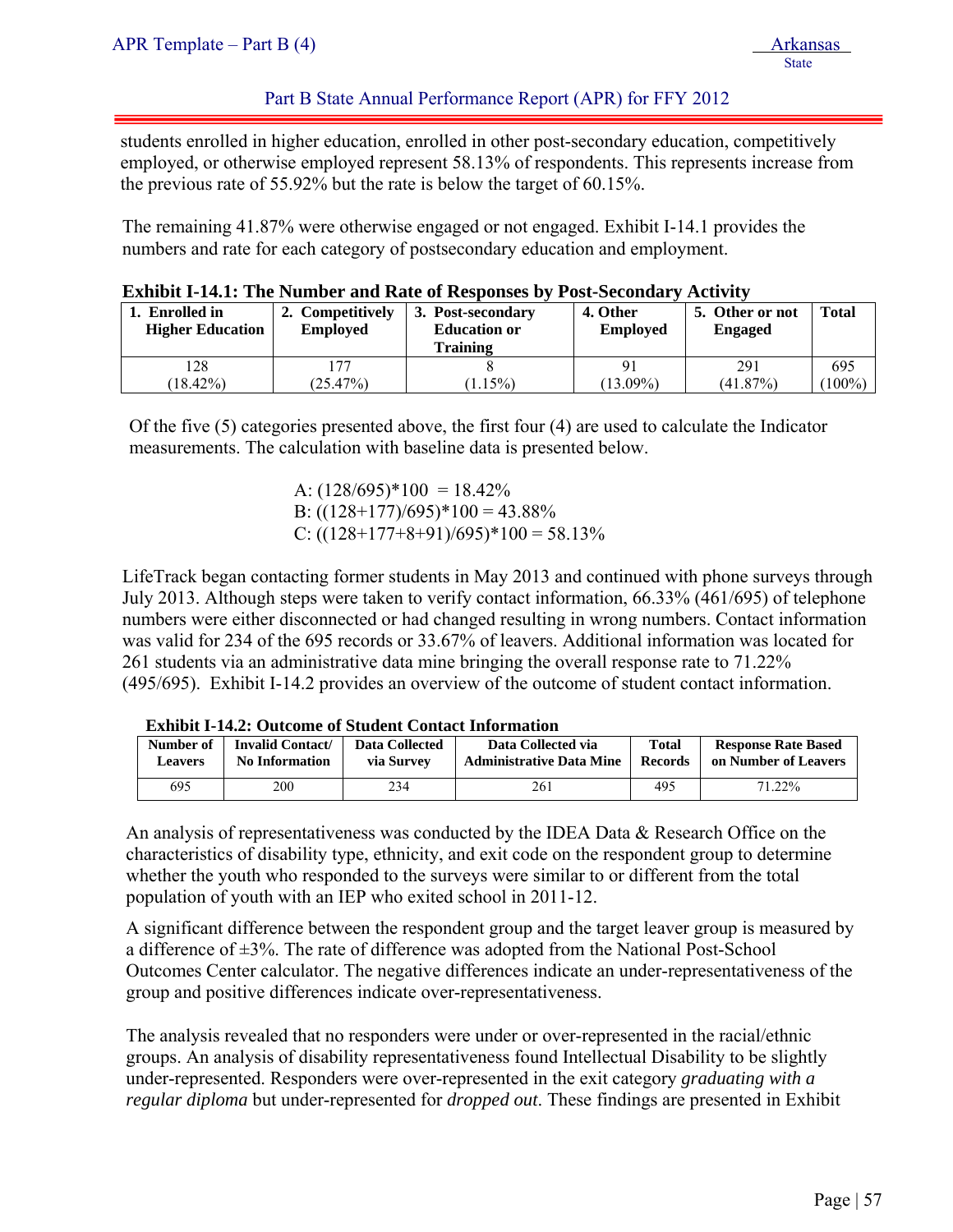#### Part B State Annual Performance Report (APR) for FFY 2012

I-14.3, Exhibit I-14.4, and Exhibit I-14.5 and the categories with a ±3% difference are in red.

|                   |                                    |          |                                | -               |                                            |                         |                |
|-------------------|------------------------------------|----------|--------------------------------|-----------------|--------------------------------------------|-------------------------|----------------|
|                   | American Indian/<br>Alaskan Native | Asian    | <b>Black</b><br>(non-Hispanic) | <b>Hispanic</b> | <b>Hawaiian Pacific</b><br><b>Islander</b> | White<br>(non-Hispanic) | Two or<br>More |
| Leavers           | 2.01%                              | 0.29%    | 34.96%                         | 4.17%           | $0.29\%$                                   | 57.12%                  | .15%           |
| <b>Responders</b> | 2.22%                              | 0.20%    | 32.12%                         | 3.84%           | $0.40\%$                                   | 59.80%                  | .41%           |
| <b>Difference</b> | 0.21%                              | $-0.09%$ | $-2.84%$                       | $-0.33%$        | $0.12\%$                                   | 2.68%                   | 0.26%          |

#### **Exhibit I-14.3: Racial/Ethnic Representativeness of Survey Responders by Percentage**

#### **Exhibit I-14.4: Disability Representativeness of Survey Responders by Percentages**

| Autism   | <b>Emotional</b><br><b>Disturbance</b> | <b>Deaf Blindness</b> | <b>Hearing Impaired</b> | <b>Multiple Disabilities</b> | <b>Intellectual Disability</b> |
|----------|----------------------------------------|-----------------------|-------------------------|------------------------------|--------------------------------|
| 4.75%    | .73%                                   | $0.00\%$              | $0.58\%$                | 2.88%                        | 17.12%                         |
| 3.43%    | .41%                                   | $0.00\%$              | $0.40\%$                | 2.83%                        | 13.94%                         |
| $-1.31%$ | $-0.31\%$                              | $0.00\%$              | $-0.17\%$               | $-0.05%$                     | $-3.18%$                       |
|          |                                        |                       |                         |                              |                                |

|                   | <b>Other Health</b><br><b>Impairment</b> | Orthopedic<br>Impairment | <b>Speech</b><br>Language<br><b>Impairment</b> | <b>Specific Learning</b><br><b>Disability</b> | <b>Traumatic Brain</b><br>Injury | <b>Visual Impairment</b> |
|-------------------|------------------------------------------|--------------------------|------------------------------------------------|-----------------------------------------------|----------------------------------|--------------------------|
| <b>Leavers</b>    | 16.40%                                   | 0.14%                    | 2.16%                                          | 53.09%                                        | $0.72\%$                         | 0.43%                    |
| <b>Responders</b> | 18.79%                                   | 0.20%                    | $2.22\%$                                       | 55.76%                                        | 0.61%                            | $0.40\%$                 |
| <b>Difference</b> | 2.39%                                    | 0.06%                    | $0.06\%$                                       | 2.66%                                         | $-0.11%$                         | $-0.03\%$                |

#### **Exhibit I-14.5: Reason of Exit Representativeness of Survey Responders by Percentage**

|                   | <b>Graduated with a Regular Diploma</b> | <b>Graduated with a Certificate</b> | <b>Dropped Out</b> | <b>Reached</b><br><b>Maximum Age</b> |
|-------------------|-----------------------------------------|-------------------------------------|--------------------|--------------------------------------|
| <b>Leavers</b>    | 81.87%                                  | 2.16%                               | 15.83%             | 0.14%                                |
| <b>Responders</b> | 86.46%                                  | 2.83%                               | $10.51\%$          | $0.20\%$                             |
| <b>Difference</b> | 4.59%                                   | 0.67%                               | $-5.32\%$          | $0.06\%$                             |

#### **Selection Bias**

Arkansas is slightly under-represented in the disability category of intellectual disability, but the percent difference is smaller than the previous year's difference of -5.12%. Additionally, there is underrepresentation in the exit categories of graduated with a regular diploma and dropout with both categories having larger percentage point differences than reported in FFY 2011. For a second year the response rate is representative of all racial/ethnic group.

#### **Missing Data**

The overall response rate was 71.22%, which means out of 695 students who left school last year, the state is missing post-school outcome information for  $28.78\%$  (n = 200) of former students in the sample. The contractor reported that student contact information was invalid for the majority of these youth, and therefore these youth could not be located. An analysis of the missing data was conducted to determine any patterns relative to the missing information (i.e., across districts and disability categories).

For a third year, Arkansas conducted a dual collection: phone survey and administrative data mine. This is the second year that Arkansas combined the two collections for reporting post-school outcomes. This combination resulted in post-school outcomes being identified for an additional 261 students; however, 200 students were not found by either methodology.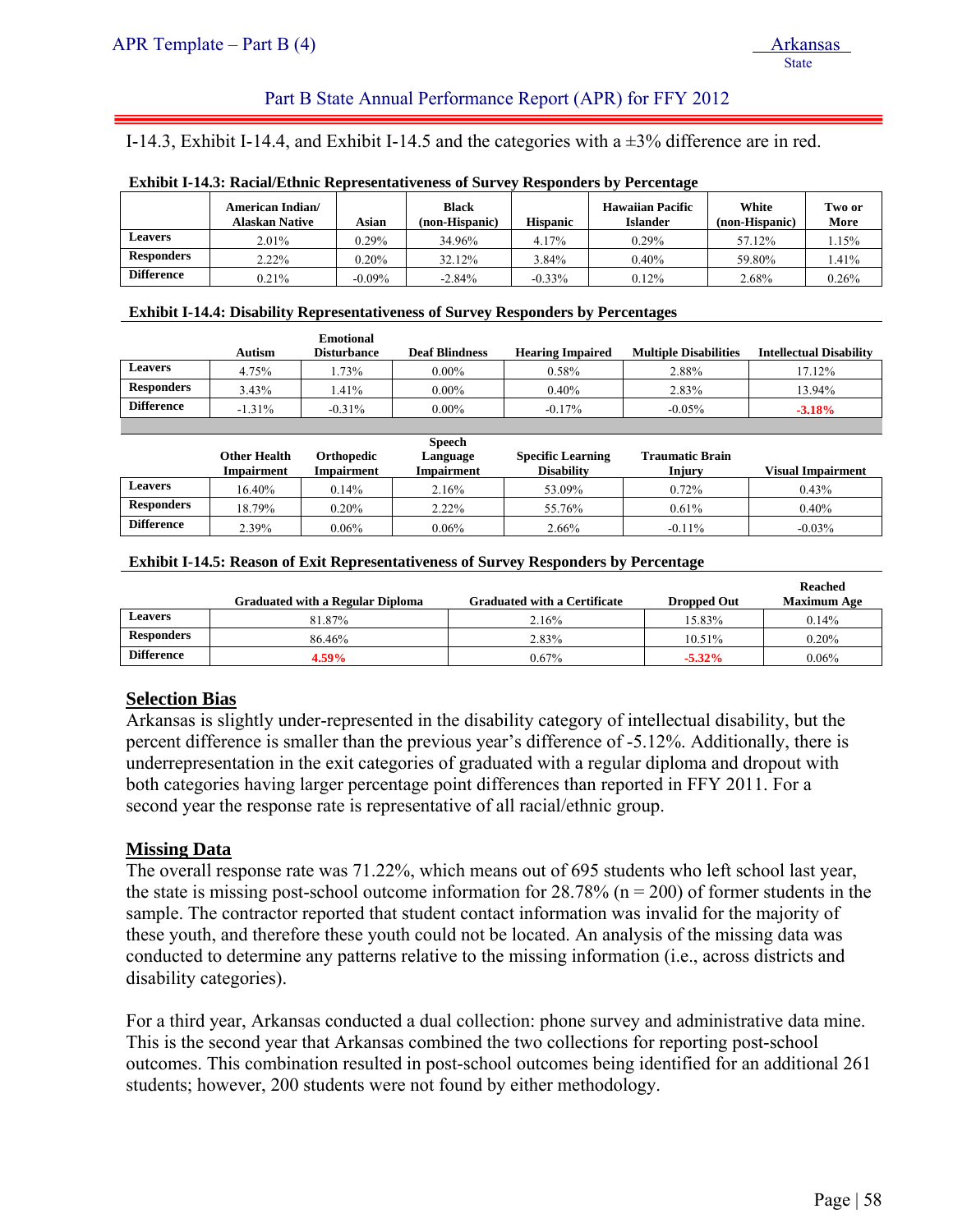The SEU will continue to conduct a dual collection for the FFY 2013 reporting cycle. Further, the IDEA Data & Research Office will continue working with the Arkansas Research Center to identify other federal, state, and local agencies that may have additional post-school outcomes data which could increase the response rate resulting in improved representativeness.

#### **Targeted Activities:**

ļ

Please see the Improvement Activities Index beginning on page 73. A quick reference excel file is posted on the ADE-SEU website under Public Reporting on the Data & Research webpage. The website can be accessed at https:\\arksped.k12.ar.us.

#### **Revisions, with Justification, to Proposed Targets/Improvement Activities/Timelines/ Resources for FFY 2012:**

No changes were made to the targets, improvement activities, timelines, or resources.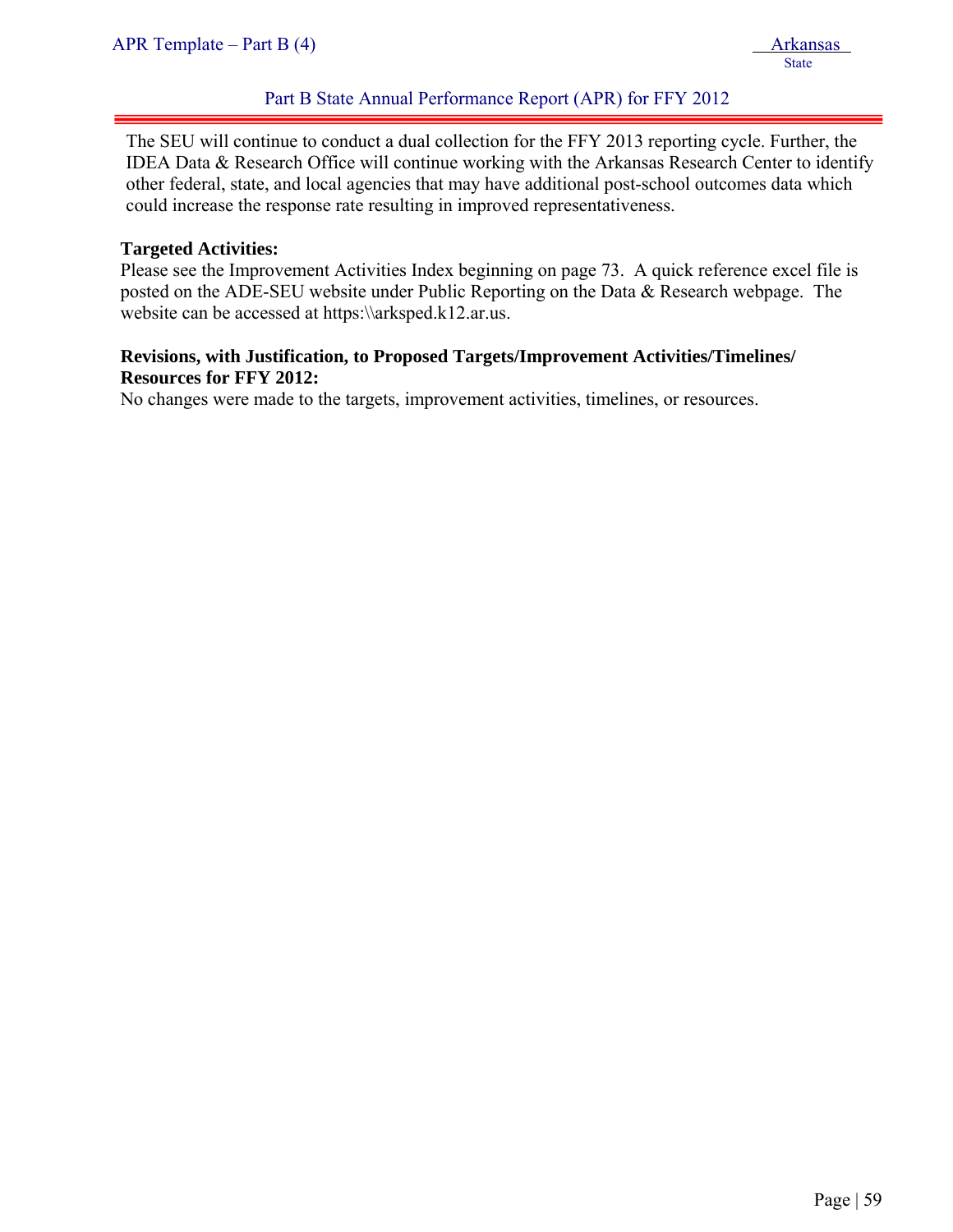Part B State Annual Performance Report (APR) for FFY 2012

# **Monitoring Priority: Effective General Supervision Part B General Supervision**

#### **Indicator 15: Identification and Correction of Noncompliance**

General supervision system (including monitoring, complaints, hearings, etc.) identifies and corrects noncompliance as soon as possible but in no case later than one year from identification.  $(20 U.S.C. 1416(a)(3)(B))$ 

#### **Measurement:**

Percent of noncompliance corrected within one year:

- a. Number of findings of noncompliance
- b. Number of corrections completed as soon as possible but in no case later than one year from identification

Percent =  $[(b)$  divided by  $(a)$ ] times 100.

For any noncompliance not corrected within one year of identification, describe what actions, including technical assistance and or enforcement that the State has taken.

| <b>FFY</b>      | <b>Measurable and Rigorous Target</b>                                                                                                                              |     |         |  |  |  |  |
|-----------------|--------------------------------------------------------------------------------------------------------------------------------------------------------------------|-----|---------|--|--|--|--|
| <b>FFY 2012</b> | Percent of noncompliance corrected within one year: 100%                                                                                                           |     |         |  |  |  |  |
|                 | <b>Actual Target Data for FFY 2012:</b><br>Percent of noncompliance corrected within one year                                                                      |     |         |  |  |  |  |
|                 | Number of corrections completed as soon as possible but<br>Number of Findings of<br>in no case later than one year from identification<br>noncompliance<br>Percent |     |         |  |  |  |  |
| 149             |                                                                                                                                                                    | 149 | $100\%$ |  |  |  |  |

#### **Discussion of Improvement Activities Completed and Explanation of Progress or Slippage that Occurred for FFY 2012:**

The target for FFY 2012 (2011-12) was 100%. Overall there were 149 findings of noncompliance identified through monitoring, dispute resolution, APR, and data reviews in 2011-12. All corrections were completed as soon as possible but in no case later than one year from identification. The LEA count of findings may be duplicated for LEAs found noncompliant in more than one General Supervision System Component (On-site visits, selfassessment, local APR, desk audit, etc.).

The ADE-SEU Monitoring/Program Effectiveness Section (M/PE), Dispute Resolution Section, Grants/Data Management Section, and the IDEA Data & Research Office verified the correction of noncompliance via desk audits of LEA submitted documentation, on-site visits and review through the student management system. This evidence confirmed that all noncompliance had been corrected as soon as possible but no later than one year. Subsequent data reviewed demonstrated the correction of noncompliance. The areas of noncompliance identified in 2011- 12 and cleared within one year are presented in Exhibit I-15.1.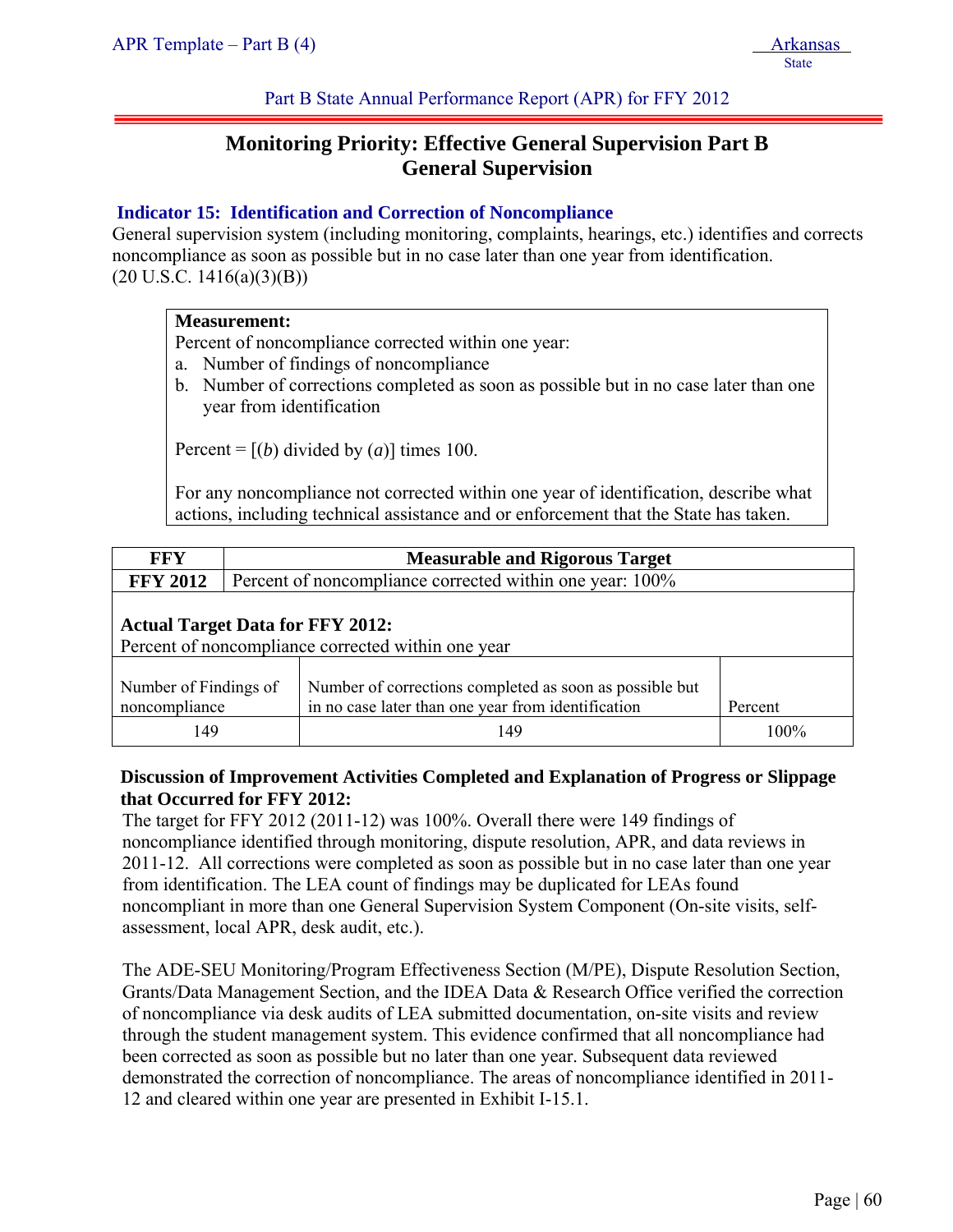ī

# Part B State Annual Performance Report (APR) for FFY 2012

| <b>Exhibit I-15.1: Part B Indicator 15 Worksheet</b>                                                                                                                                                                                                                                                                                                                                                                                                                                                         |                                                                                                               |                                                                                   |                                                                                            |                                                                                                                                        |
|--------------------------------------------------------------------------------------------------------------------------------------------------------------------------------------------------------------------------------------------------------------------------------------------------------------------------------------------------------------------------------------------------------------------------------------------------------------------------------------------------------------|---------------------------------------------------------------------------------------------------------------|-----------------------------------------------------------------------------------|--------------------------------------------------------------------------------------------|----------------------------------------------------------------------------------------------------------------------------------------|
| <b>Indicator/Indicator Clusters</b>                                                                                                                                                                                                                                                                                                                                                                                                                                                                          | <b>General Supervision</b><br><b>System Components</b>                                                        | # of $LEAs$<br><b>Issued Findings</b><br>in FFY 2011<br>$(7/1/11)$ to<br>6/30/122 | $(a)$ # of Findings<br>of noncompliance<br>identified in FFY<br>2011 (7/1/11 to<br>6/30/12 | (b) $#$ of Findings of<br>noncompliance from (a)<br>for which correction was<br>verified no later than one<br>year from identification |
| 1. Percent of youth with IEPs graduating<br>from high school with a regular diploma.<br>2. Percent of youth with IEPs dropping out<br>of high school.                                                                                                                                                                                                                                                                                                                                                        | Monitoring Activities: Self-<br>Assessment/Local APR,<br>Data Review, Desk Audit,<br>On-Site Visits, or Other | $\boldsymbol{0}$                                                                  | $\boldsymbol{0}$                                                                           | $\mathbf{0}$                                                                                                                           |
| 14. Percent of youth who had IEPs, are no<br>longer in secondary school and who have<br>been competitively employed, enrolled in<br>some type of postsecondary school or<br>training program, or both, within one year of<br>leaving high school.                                                                                                                                                                                                                                                            | Dispute Resolution:<br>Complaints, Hearings                                                                   | $\boldsymbol{0}$                                                                  | $\boldsymbol{0}$                                                                           | $\overline{0}$                                                                                                                         |
| 3. Participation and performance of children<br>with disabilities on statewide assessments.<br>7. Percent of preschool children with IEPs                                                                                                                                                                                                                                                                                                                                                                    | Monitoring Activities: Self-<br>Assessment/Local APR,<br>Data Review, Desk Audit,                             | $\mathbf{0}$                                                                      | $\boldsymbol{0}$                                                                           | $\mathbf{0}$                                                                                                                           |
| who demonstrated improved outcomes.                                                                                                                                                                                                                                                                                                                                                                                                                                                                          | On-Site Visits, or Other<br>Dispute Resolution:<br>Complaints, Hearings                                       | $\boldsymbol{0}$                                                                  | $\boldsymbol{0}$                                                                           | $\mathbf{0}$                                                                                                                           |
| 4A. Percent of districts identified as having a<br>significant discrepancy in the rates of<br>suspensions and expulsions of children with<br>disabilities for greater than 10 days in a<br>school year.                                                                                                                                                                                                                                                                                                      | Monitoring Activities: Self-<br>Assessment/Local APR,<br>Data Review, Desk Audit,<br>On-Site Visits, or Other | $\boldsymbol{0}$                                                                  | $\boldsymbol{0}$                                                                           | $\boldsymbol{0}$                                                                                                                       |
| 4B. Percent of districts that have: (a) a<br>significant discrepancy, by race or ethnicity,<br>in the rate of suspensions and expulsions of<br>greater than 10 days in a school year for<br>children with IEPs; and (b) policies,<br>procedures or practices that contribute to the<br>significant discrepancy and do not comply<br>with requirements relating to the<br>development and implementation of IEPs,<br>the use of positive behavioral interventions<br>and supports, and procedural safeguards. | Dispute Resolution:<br>Complaints, Hearings                                                                   | $\mathbf{0}$                                                                      | $\mathbf{0}$                                                                               | $\overline{0}$                                                                                                                         |
| 5. Percent of children with IEPs aged 6<br>through 21 -educational placements.<br>6. Percent of preschool children aged 3                                                                                                                                                                                                                                                                                                                                                                                    | Monitoring Activities: Self-<br>Assessment/Local APR,<br>Data Review, Desk Audit,<br>On-Site Visits, or Other | 2                                                                                 | 3                                                                                          | 3                                                                                                                                      |
| through $5$ – early childhood placement.                                                                                                                                                                                                                                                                                                                                                                                                                                                                     | Dispute Resolution:<br>Complaints, Hearings                                                                   | $\mathbf{0}$                                                                      | $\mathbf{0}$                                                                               | $\boldsymbol{0}$                                                                                                                       |
| 8. Percent of parents with a child receiving<br>special education services who report that<br>schools facilitated parent involvement as a<br>means of improving services and results for                                                                                                                                                                                                                                                                                                                     | Monitoring Activities: Self-<br>Assessment/Local APR,<br>Data Review, Desk Audit,<br>On-Site Visits, or Other | 2                                                                                 | 5                                                                                          | 5                                                                                                                                      |
| children with disabilities.                                                                                                                                                                                                                                                                                                                                                                                                                                                                                  | Dispute Resolution:<br>Complaints, Hearings                                                                   | $\boldsymbol{0}$                                                                  | $\boldsymbol{0}$                                                                           | $\mathbf{0}$                                                                                                                           |
| 9. Percent of districts with disproportionate<br>representation of racial and ethnic groups in<br>special education that is the result of<br>inappropriate identification.                                                                                                                                                                                                                                                                                                                                   | Monitoring Activities: Self-<br>Assessment/Local APR,<br>Data Review, Desk Audit,<br>On-Site Visits, or Other | $\boldsymbol{0}$                                                                  | $\boldsymbol{0}$                                                                           | $\mathbf{0}$                                                                                                                           |
| 10. Percent of districts with disproportionate<br>representation of racial and ethnic groups in<br>specific disability categories that is the result<br>of inappropriate identification.                                                                                                                                                                                                                                                                                                                     | Dispute Resolution:<br>Complaints, Hearings                                                                   | $\boldsymbol{0}$                                                                  | $\boldsymbol{0}$                                                                           | $\overline{0}$                                                                                                                         |
| 11. Percent of children who were evaluated<br>within 60 days of receiving parental consent<br>for initial evaluation or, if the State<br>establishes a timeframe within which the<br>evaluation must be conducted, within that                                                                                                                                                                                                                                                                               | Monitoring Activities: Self-<br>Assessment/Local APR.<br>Data Review, Desk Audit,<br>On-Site Visits, or Other | 39                                                                                | 86                                                                                         | 86                                                                                                                                     |
| timeframe.                                                                                                                                                                                                                                                                                                                                                                                                                                                                                                   | Dispute Resolution:<br>Complaints, Hearings                                                                   | $\boldsymbol{0}$                                                                  | $\boldsymbol{0}$                                                                           | $\boldsymbol{0}$                                                                                                                       |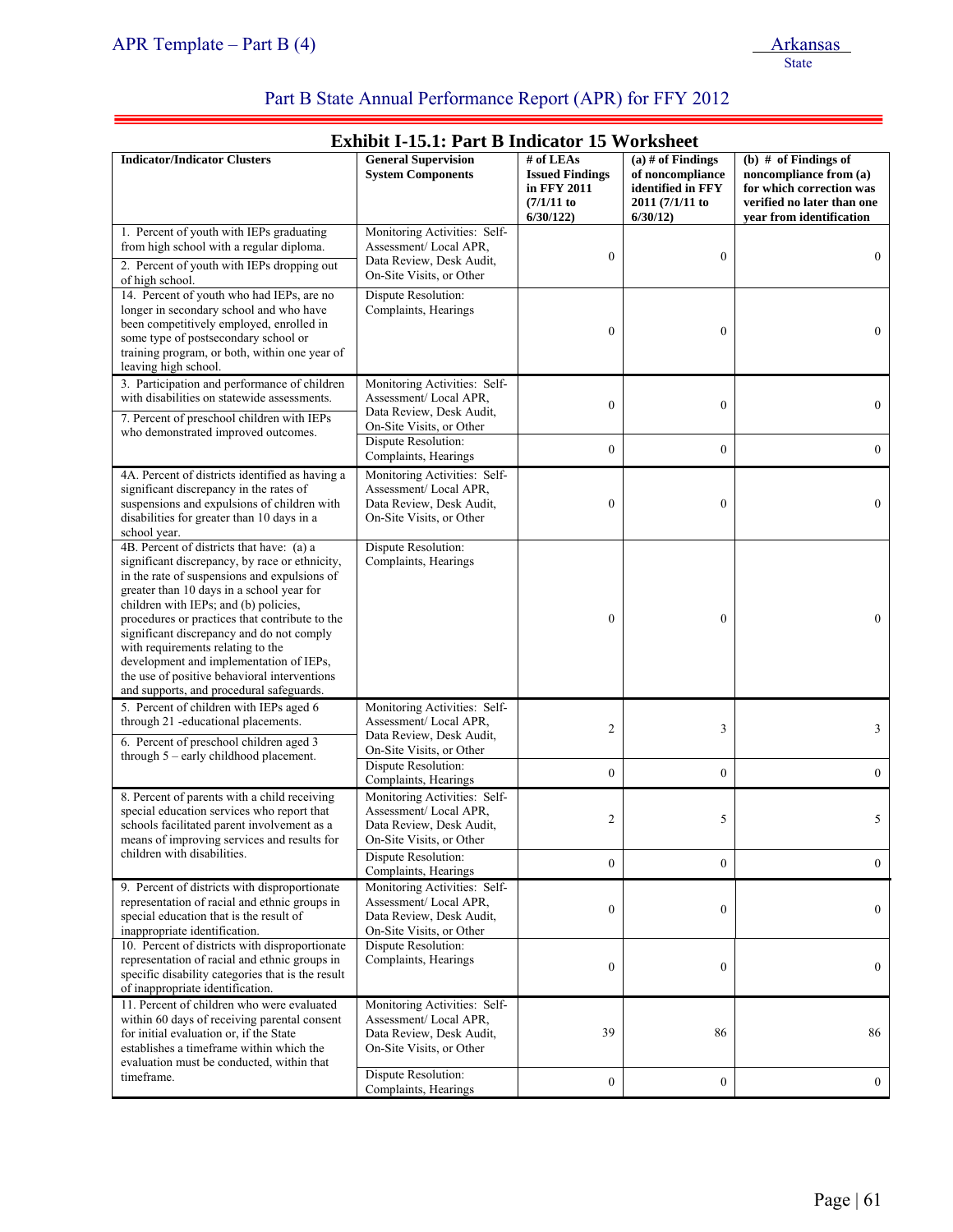| 12. Percent of children referred by Part C<br>prior to age 3, who are found eligible for Part<br>B, and who have an IEP developed and<br>implemented by their third birthdays.                                               | Monitoring Activities: Self-<br>Assessment/Local APR,<br>Data Review, Desk Audit,<br>On-Site Visits, or Other   | 1                | 1                   | $\mathbf{1}$   |
|------------------------------------------------------------------------------------------------------------------------------------------------------------------------------------------------------------------------------|-----------------------------------------------------------------------------------------------------------------|------------------|---------------------|----------------|
|                                                                                                                                                                                                                              | Dispute Resolution:<br>Complaints, Hearings                                                                     | $\boldsymbol{0}$ | $\overline{0}$      | $\overline{0}$ |
| 13. Percent of youth aged 16 and above with<br>IEP that includes appropriate measurable<br>postsecondary goals that are annually<br>updated and based upon an age appropriate<br>transition assessment, transition services, | Monitoring Activities: Self-<br>Assessment/Local APR.<br>Data Review, Desk Audit,<br>On-Site Visits, or Other   | 5                | 9                   | 9              |
| including courses of study, that will<br>reasonably enable the student to meet those<br>postsecondary goals, and annual IEP goals<br>related to the student's transition service<br>needs.                                   | Dispute Resolution:<br>Complaints, Hearings                                                                     | $\boldsymbol{0}$ | $\boldsymbol{0}$    | $\overline{0}$ |
| Other areas of noncompliance:<br>Child Find                                                                                                                                                                                  | Monitoring Activities: Self-<br>Assessment/Local APR,<br>Data Review, Desk Audit,<br>On-Site Visits, or Other   | $\mathbf{0}$     | $\mathbf{0}$        | $\overline{0}$ |
|                                                                                                                                                                                                                              | Dispute Resolution:<br>Complaints, Hearings                                                                     | $\overline{c}$   | $\overline{c}$      | $\overline{2}$ |
| Other areas of noncompliance:<br>Due Process                                                                                                                                                                                 | Monitoring Activities: Self-<br>Assessment/Local APR.<br>Data Review, Desk Audit,<br>On-Site Visits, or Other   | 1                | 1                   | $\mathbf{1}$   |
|                                                                                                                                                                                                                              | Dispute Resolution:<br>Complaints, Hearings                                                                     | 4                | 4                   | 4              |
| Other areas of noncompliance:<br>Evaluation Procedures and Procedures for<br>Evaluation of SLD                                                                                                                               | Monitoring Activities: Self-<br>Assessment/Local APR,<br>Data Review, Desk Audit,<br>On-Site Visits, or Other   | $\mathfrak{2}$   | 3                   | 3              |
|                                                                                                                                                                                                                              | Dispute Resolution:<br>Complaints, Hearings                                                                     | $\overline{0}$   | $\theta$            | $\overline{0}$ |
| Other areas of noncompliance: FAPE and<br>Individualized Education Programs                                                                                                                                                  | Monitoring Activities:<br>Self-Assessment/Local<br>APR, Data Review, Desk<br>Audit, On-Site Visits, or<br>Other | 1                | 2                   | 2              |
|                                                                                                                                                                                                                              | Dispute Resolution:<br>Complaints, Hearings                                                                     | 15               | 28                  | 28             |
| Other areas of noncompliance: and LRE                                                                                                                                                                                        | Monitoring Activities:<br>Self-Assessment/Local<br>APR, Data Review, Desk<br>Audit, On-Site Visits, or<br>Other | 2                | 3                   | 3              |
|                                                                                                                                                                                                                              | Dispute Resolution:<br>Complaints, Hearings                                                                     |                  |                     |                |
| Other areas of noncompliance:<br>Confidentiality and Personnel Development                                                                                                                                                   | Monitoring Activities:<br>Self-Assessment/Local<br>APR, Data Review, Desk<br>Audit, On-Site Visits, or<br>Other | 2                | 2                   | $\overline{2}$ |
|                                                                                                                                                                                                                              | Dispute Resolution:<br>Complaints, Hearings                                                                     | $\boldsymbol{0}$ | $\mathbf{0}$        | $\mathbf{0}$   |
| Sum the numbers down Column a and Column b                                                                                                                                                                                   |                                                                                                                 |                  | 149                 | 149            |
| Percent of noncompliance corrected within one year of identification =<br>(column (b) sum divided by column (a) sum) times 100.                                                                                              |                                                                                                                 |                  | (b) $/$ (a) X 100 = | 100.00%        |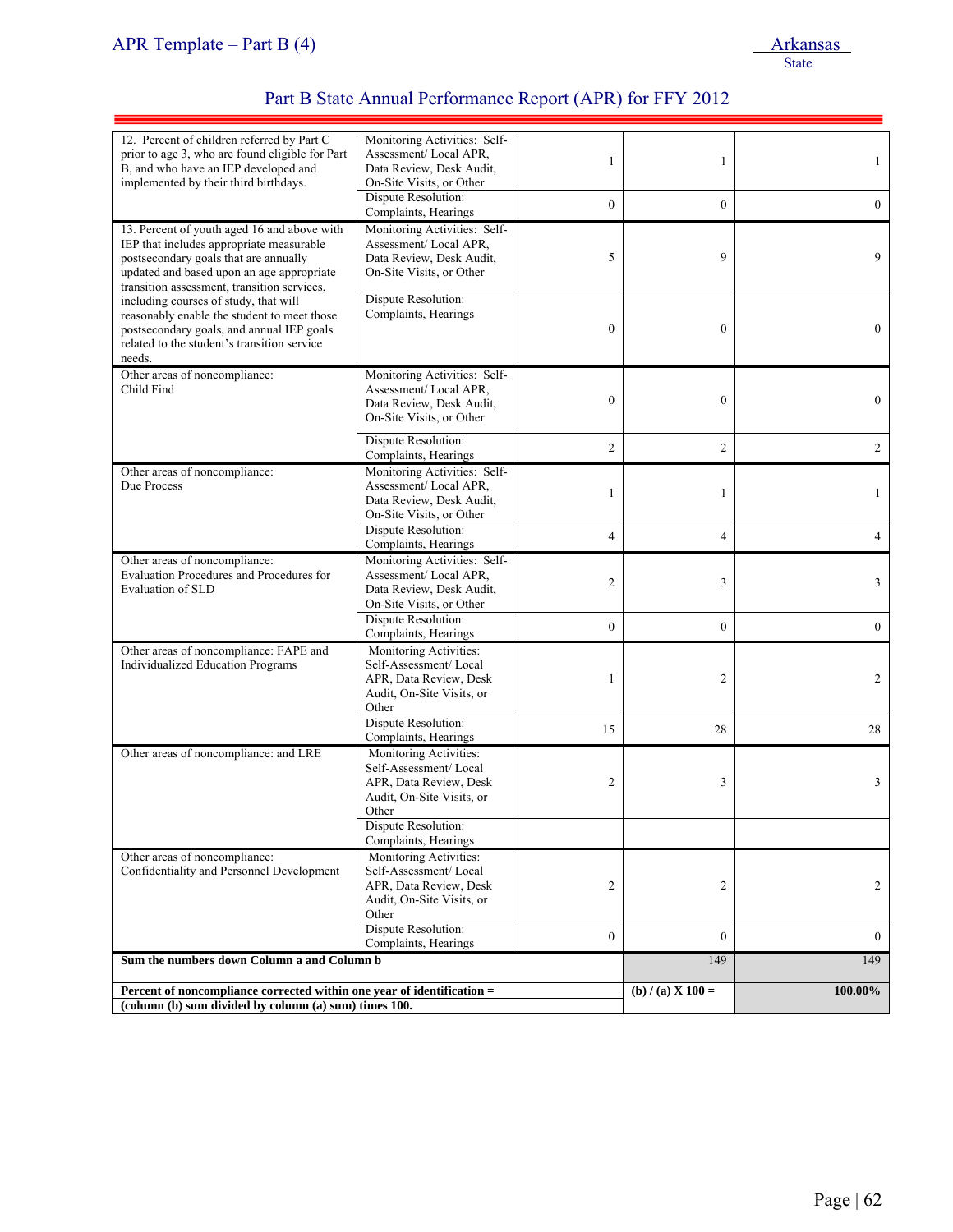### Part B State Annual Performance Report (APR) for FFY 2012

#### **Correction of FFY 2011 Findings of Noncompliance:**

Level of compliance (actual target data) State reported for FFY 2011 for this indicator:

| 1. Number of findings of noncompliance the State made during FFY 2011 (the period     |     |
|---------------------------------------------------------------------------------------|-----|
| from July 1, 2011 through June 30, 2012) (Sum of Column a on the Indicator B15        | 149 |
| Worksheet)                                                                            |     |
| 2. Number of FFY 2011 findings the State verified as timely corrected (corrected)     |     |
| within one year from the date of notification to the LEA of the finding) (Sum of      | 149 |
| Column a on the Indicator B15 Worksheet)                                              |     |
| 3. Number of FFY 2011 findings not verified as corrected within one year $[(1)$ minus |     |
| $(2)$ ]                                                                               |     |

Correction of FFY 2011 Findings of Noncompliance Not Timely Corrected (corrected more than one year from identification of the noncompliance):

| 4. Number of FFY 2011 findings not timely corrected (same as the number from (3)   |  |
|------------------------------------------------------------------------------------|--|
| above)                                                                             |  |
| 5. Number of FFY 2011 findings the State has verified as corrected beyond the one- |  |
| year timeline ("subsequent correction")                                            |  |
| 6. Number of FFY 2011 findings not yet verified as corrected $[(4)$ minus (5)      |  |

#### **Actions Taken if Noncompliance Not Corrected:**

No action was required; all noncompliance was corrected

#### **Verification of Correction (either timely or subsequent):**

There were 149 findings of noncompliance identified through monitoring, dispute resolution, APR, and data reviews in the 2011-12 school year. In accordance with OSEP Memo 09-02, the State verified that all findings of noncompliance were corrected as soon as possible but in no case later than one year from identification, ensuring that regulatory requirements were met. In addition, based on a review of updated data acquired through onsite monitoring, student management system, financial management system, dispute resolution and submitted documentation, the State verified 100% compliance with specific regulatory requirements.

#### **Additional Information Required by the OSEP APR Response Table for this Indicator:**

|                                                                                                                                                                                                                                                                                                                                                                                                                                              | <b>State's Response</b>                                                                                                                                                                                                                                                                                                                                                                                                                                                                                                                                  |
|----------------------------------------------------------------------------------------------------------------------------------------------------------------------------------------------------------------------------------------------------------------------------------------------------------------------------------------------------------------------------------------------------------------------------------------------|----------------------------------------------------------------------------------------------------------------------------------------------------------------------------------------------------------------------------------------------------------------------------------------------------------------------------------------------------------------------------------------------------------------------------------------------------------------------------------------------------------------------------------------------------------|
| <b>Statement from the Response Table</b><br>When reporting in the FFY 2012 APR on the<br>correction of findings of noncompliance, the<br>State must report that it verified that each<br>LEA with findings of noncompliance<br>identified in FFY 2011: (1) is correctly<br>implementing the specific regulatory<br>requirements (i.e., achieved 100%<br>compliance) based on a review of updated<br>data such as data subsequently collected | There were 149 findings of noncompliance identified<br>through monitoring, dispute resolution, APR, and data<br>reviews in the 2011-12 school year. In accordance with<br>OSEP Memo 09-02, the State has verified that all findings<br>of noncompliance were corrected as soon as possible but in<br>no case later than one year from identification, ensuring that<br>regulatory requirements were met. In addition, based on a<br>review of updated data acquired through onsite monitoring,<br>student management system, financial management system |
| through on-site monitoring or a State data                                                                                                                                                                                                                                                                                                                                                                                                   | and submitted documentation, the State verified 100%<br>compliance with specific regulatory requirements.                                                                                                                                                                                                                                                                                                                                                                                                                                                |
| system; and (2) has corrected each individual<br>case of noncompliance, unless the child is no<br>longer within the jurisdiction of the LEA,<br>consistent with OSEP Memo 09-02. In the                                                                                                                                                                                                                                                      | The ADE-SEU sections contributing to the review and<br>verification of correction include:                                                                                                                                                                                                                                                                                                                                                                                                                                                               |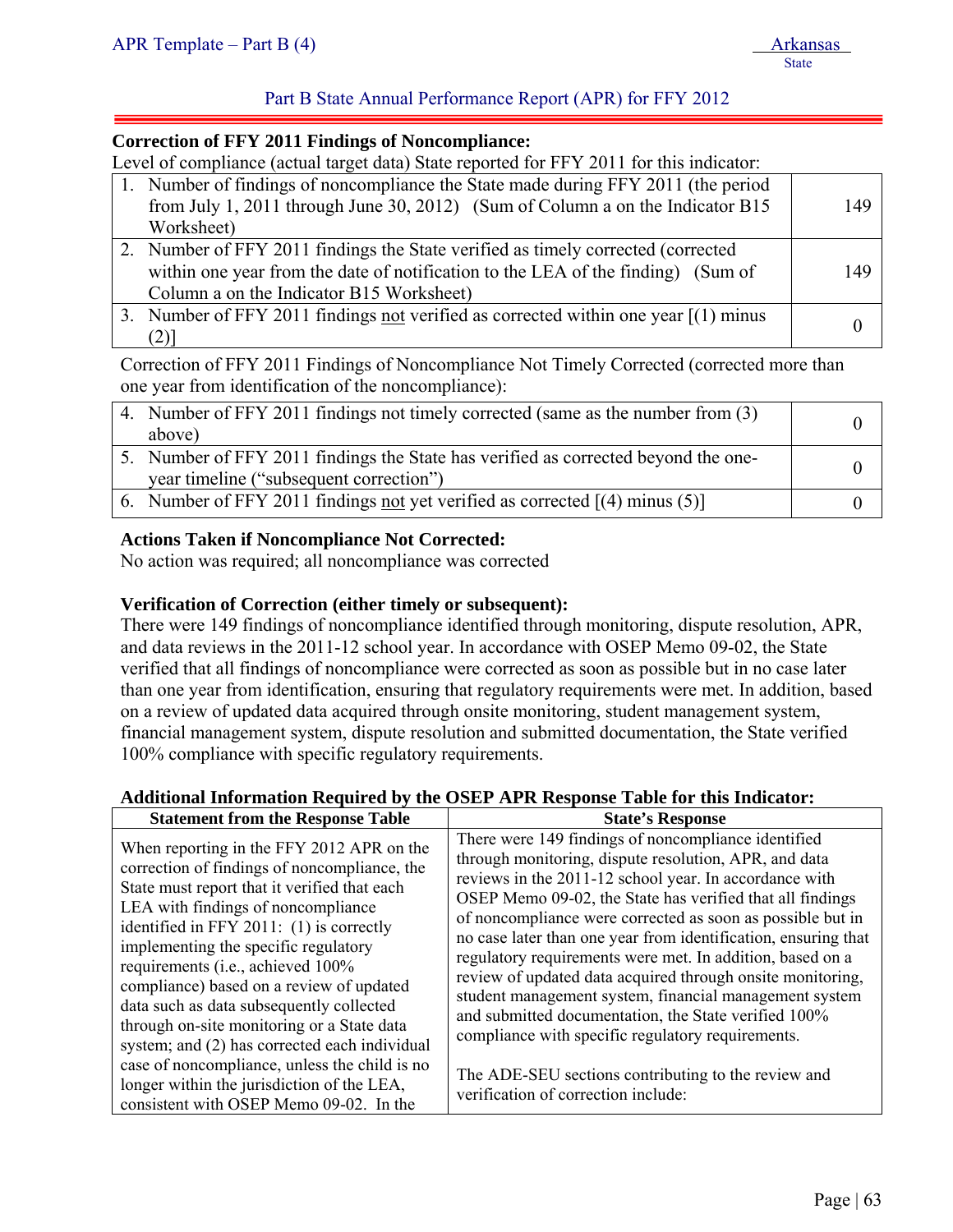| FFY 2012 APR, the State must describe the<br>specific actions that were taken to verify the<br>correction. In addition, in reporting on<br>Indicator 15 in the FFY 2012 APR, the State<br>must use and submit the Indicator 15<br>Worksheet. | Dispute Resolution Section (DRS) verifies the correction of<br>noncompliance via desk audits of submitted documentation<br>and/or on-site visits. Any continual findings of<br>noncompliance are reported to the Associate Director of<br>Special Education for additional review and action.                                                                                                                                                                                                                                                                                                                                                                                                                                                                                                                                                                                                                                                                                                                                                                                                                                                                                                                                                                                                                                                                                                                                                              |
|----------------------------------------------------------------------------------------------------------------------------------------------------------------------------------------------------------------------------------------------|------------------------------------------------------------------------------------------------------------------------------------------------------------------------------------------------------------------------------------------------------------------------------------------------------------------------------------------------------------------------------------------------------------------------------------------------------------------------------------------------------------------------------------------------------------------------------------------------------------------------------------------------------------------------------------------------------------------------------------------------------------------------------------------------------------------------------------------------------------------------------------------------------------------------------------------------------------------------------------------------------------------------------------------------------------------------------------------------------------------------------------------------------------------------------------------------------------------------------------------------------------------------------------------------------------------------------------------------------------------------------------------------------------------------------------------------------------|
| In addition, in responding to Indicators 11, 12,<br>and 13 in the FFY 2012 APR, the State must<br>report on correction of the noncompliance<br>described in this table under those indicators                                                | Grants and Data Management Section (G/DM), which<br>includes finance, verifies the correction of noncompliance<br>via financial audits, financial management system, student<br>management system, desk audits of documentation<br>submitted by the LEAs, the LEAs ACSIP, and/or on-site<br>visits to the LEAs. Any continual findings of noncompliance<br>are reported to the Associate Director of Special Education<br>for additional review and action.                                                                                                                                                                                                                                                                                                                                                                                                                                                                                                                                                                                                                                                                                                                                                                                                                                                                                                                                                                                                |
|                                                                                                                                                                                                                                              | Monitoring and Program Effectiveness Section (M/PE) staff<br>conducts verification of correction through desk audits of<br>documentation submitted by the LEA, the LEAs' ACSIP,<br>and/or on-site visits. LEAs with findings of noncompliance<br>under the State's monitoring system were required to submit<br>a corrective action plan (CAP) to ensure correct<br>implementation and compliance with specific regulatory<br>requirements as soon as possible but no later than one year<br>from identification. The M/PE staff reviewed individual<br>student files for evidence of compliance related to the<br>general supervision of required components for students<br>with IEPs for the provision of special education services,<br>including compliance with corrective action plans as the<br>result of the state complaint system. For each individual<br>student that noncompliance was found, the LEA was<br>required to correct it as soon as possible but no later than<br>one year from identification. The M/PE staff verified 100%<br>compliance through the review of additional student records<br>during on-site visits by reviewing (1) the folders that<br>resulted in the noncompliance and (2) additional files of<br>individual students to substantiate compliance were<br>ongoing. Any continual findings of noncompliance are<br>reported to the Associate Director of Special Education for<br>additional review and action. |
|                                                                                                                                                                                                                                              | The IDEA Data & Research Office examines data in the<br>student management system to identify areas of<br>noncompliance considered systemic and child specific.<br>Correction of noncompliance was verified through periodic<br>reviews of student data in the system. Any continual<br>findings of noncompliance are reported to the Associate<br>Director of Special Education for additional review and<br>action.                                                                                                                                                                                                                                                                                                                                                                                                                                                                                                                                                                                                                                                                                                                                                                                                                                                                                                                                                                                                                                      |
|                                                                                                                                                                                                                                              | Correction of noncompliance related to other indicators as                                                                                                                                                                                                                                                                                                                                                                                                                                                                                                                                                                                                                                                                                                                                                                                                                                                                                                                                                                                                                                                                                                                                                                                                                                                                                                                                                                                                 |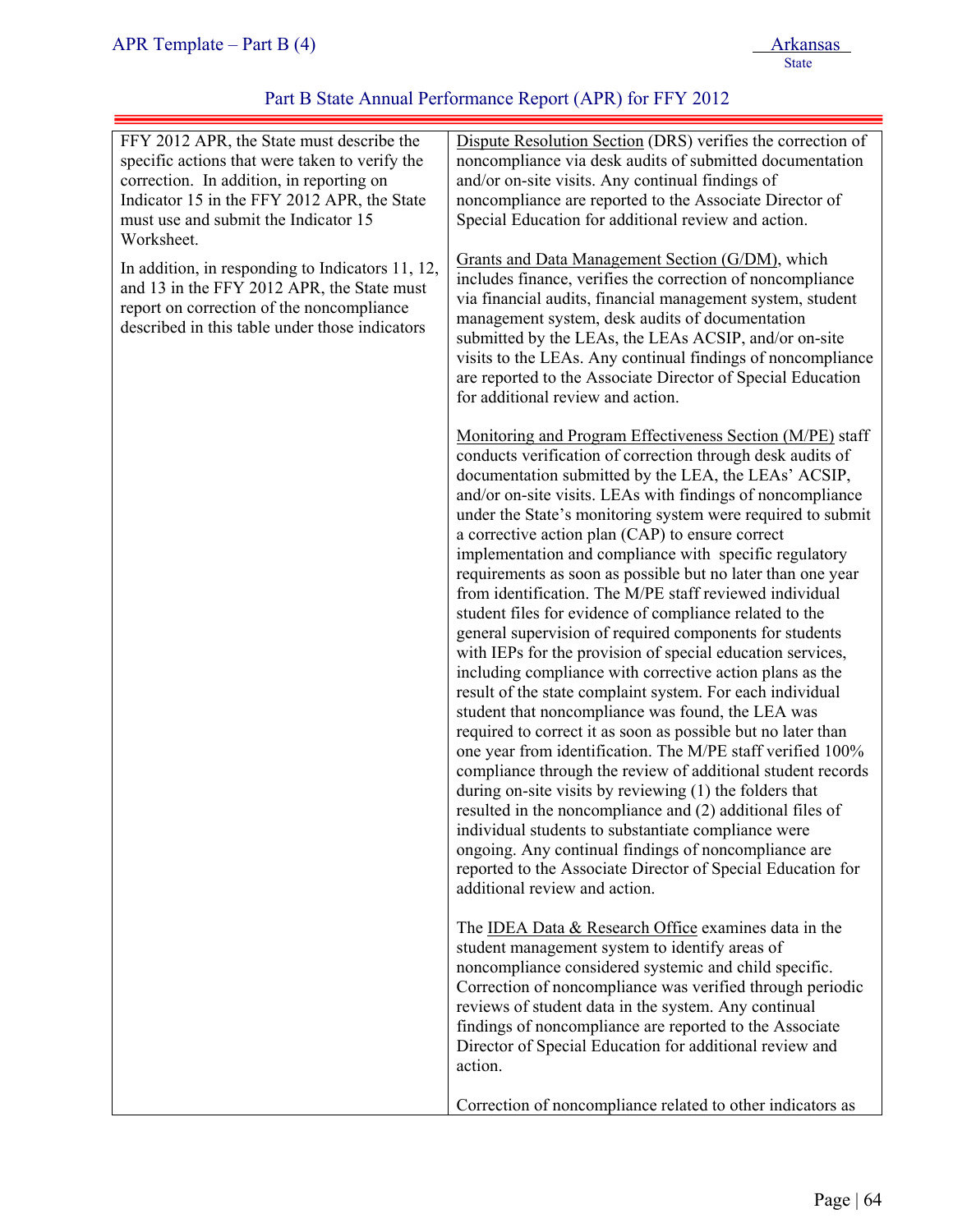| reported in Indicator 15 was addressed under the |
|--------------------------------------------------|
|                                                  |
| corresponding indicators.                        |

#### **Targeted Activities:**

Arkansas met its FFY 2012 target for this result indicator and is not required to provide a discussion of targeted activities. However, identified activities have been included in the Improvement Activities Index beginning on page 73. A quick reference excel file is posted on the ADE-SEU website under Public Reporting on the Data & Research webpage. The website can be accessed at https:\\arksped.k12.ar.us.

### **Revisions, with Justification, to Proposed Targets/Improvement Activities/Timelines/ Resources for FFY 2012:**

No changes were made to targets, improvement activities, timelines, or resources.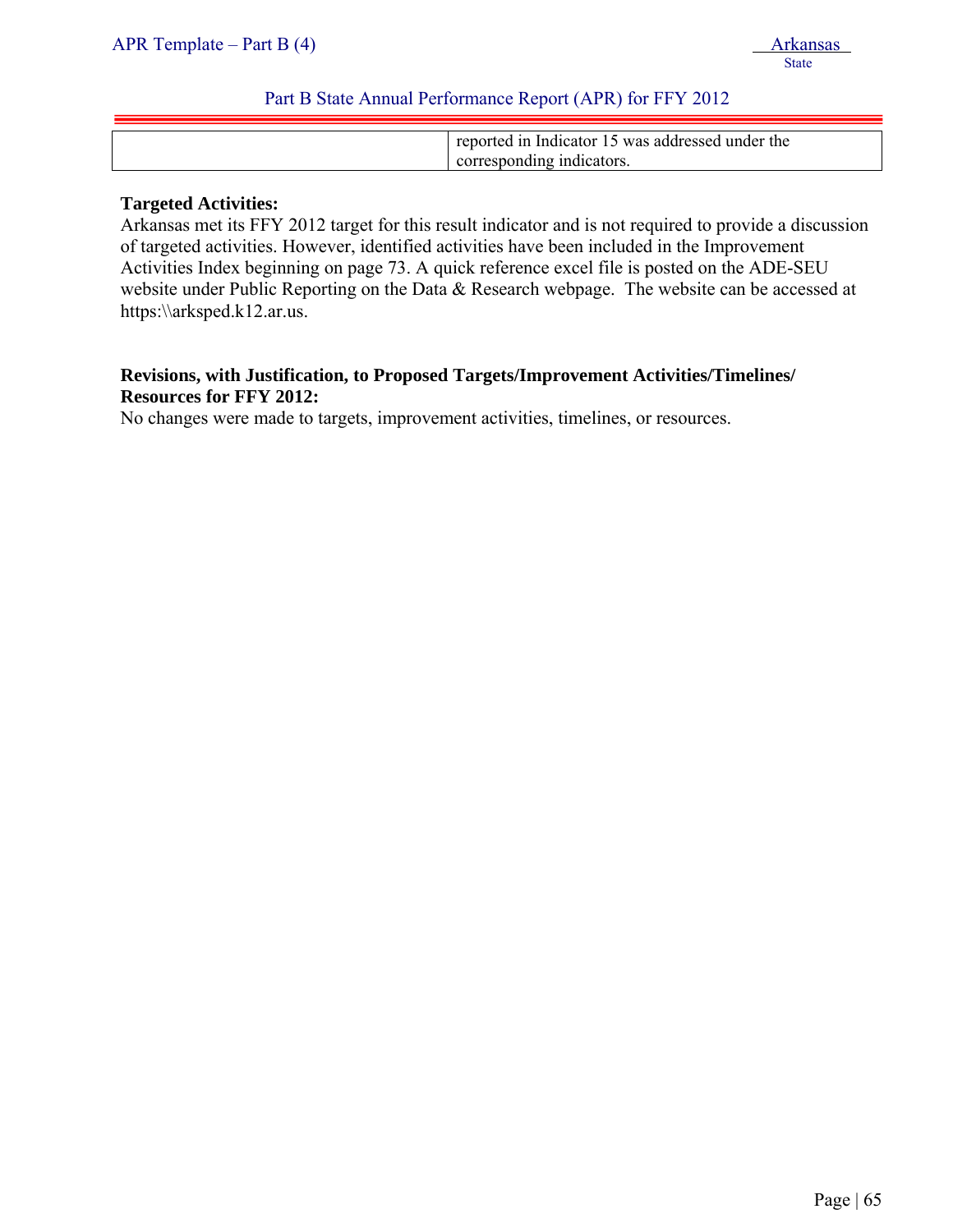Part B State Annual Performance Report (APR) for FFY 2012

# **Monitoring Priority: Effective General Supervision Part B — General Supervision**

## **Indicator 16: Complaint Timelines**

This Indicator is no longer being reported in the APR.

#### **Indicator 17: Due Process Timelines**

This Indicator is no longer being reported in the APR.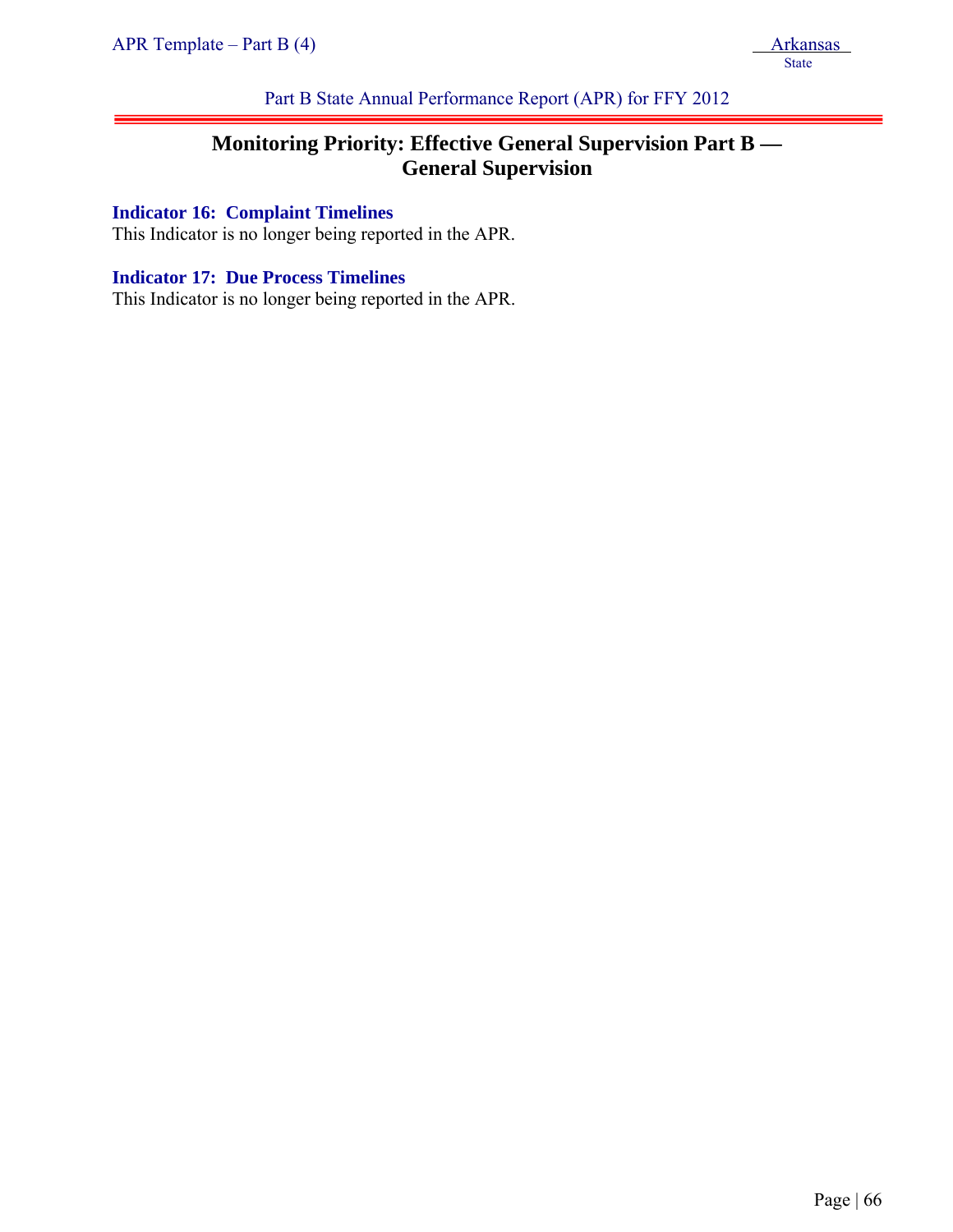#### Part B State Annual Performance Report (APR) for FFY 2012

# Monitoring Priority: Effective General Supervision Part B **General Supervision**

#### **Indicator 18: Hearing Requests Resolved by Resolution Sessions**

Percent of hearing requests that went to resolution sessions that were resolved through resolution session settlement agreements (20 U.S.C. 1416(a)(3)(B))

#### **Measurement:**

Percent of hearing requests that went to resolution sessions that were resolved through resolution session settlement agreements.

Percent =  $[3.1(a)]$  divided by  $(3.1)$  times 100.

| <b>FFY</b>                                                                                                                                                                    | <b>Measurable and Rigorous Target</b>                                                                                                    |                         |  |
|-------------------------------------------------------------------------------------------------------------------------------------------------------------------------------|------------------------------------------------------------------------------------------------------------------------------------------|-------------------------|--|
| <b>FFY 2012</b>                                                                                                                                                               | Percent of hearing requests that went to resolution sessions that were resolved<br>through resolution session settlement agreements: 55% |                         |  |
| <b>Actual Target Data for:</b><br>Percent of hearing requests that went to resolution sessions that were<br>resolved through resolution session settlement agreements: 80.00% |                                                                                                                                          | $(24/30)*100 = 80.00\%$ |  |

#### **Discussion of Improvement Activities Completed and Explanation of Progress or Slippage that Occurred for FFY 2012:**

Arkansas had 30 hearing requests throughout 2012-13. Thirty (30) of the hearing requests went to resolution sessions with 24 resulting in settlement agreements. The resolution session settlement agreement rate of 80.00% exceeds the target of 55.00%. Of the remaining six (6) hearing requests two (2) were fully adjudicated and four (4) were pending.

#### **Targeted Activities:**

Arkansas met its FFY 2012 target for this result indicator and is not required to provide a discussion of targeted activities. However, identified activities have been included in the Improvement Activities Index beginning on page 73. A quick reference excel file is posted on the ADE-SEU website under Public Reporting on the Data & Research webpage. The website can be accessed at https:\\arksped.k12.ar.us.

#### **Revisions, with Justification, to Proposed Targets/Improvement Activities/Timelines/ Resources for FFY 2012:**

No revisions were made to the proposed targets, improvement activities, timelines, or resources.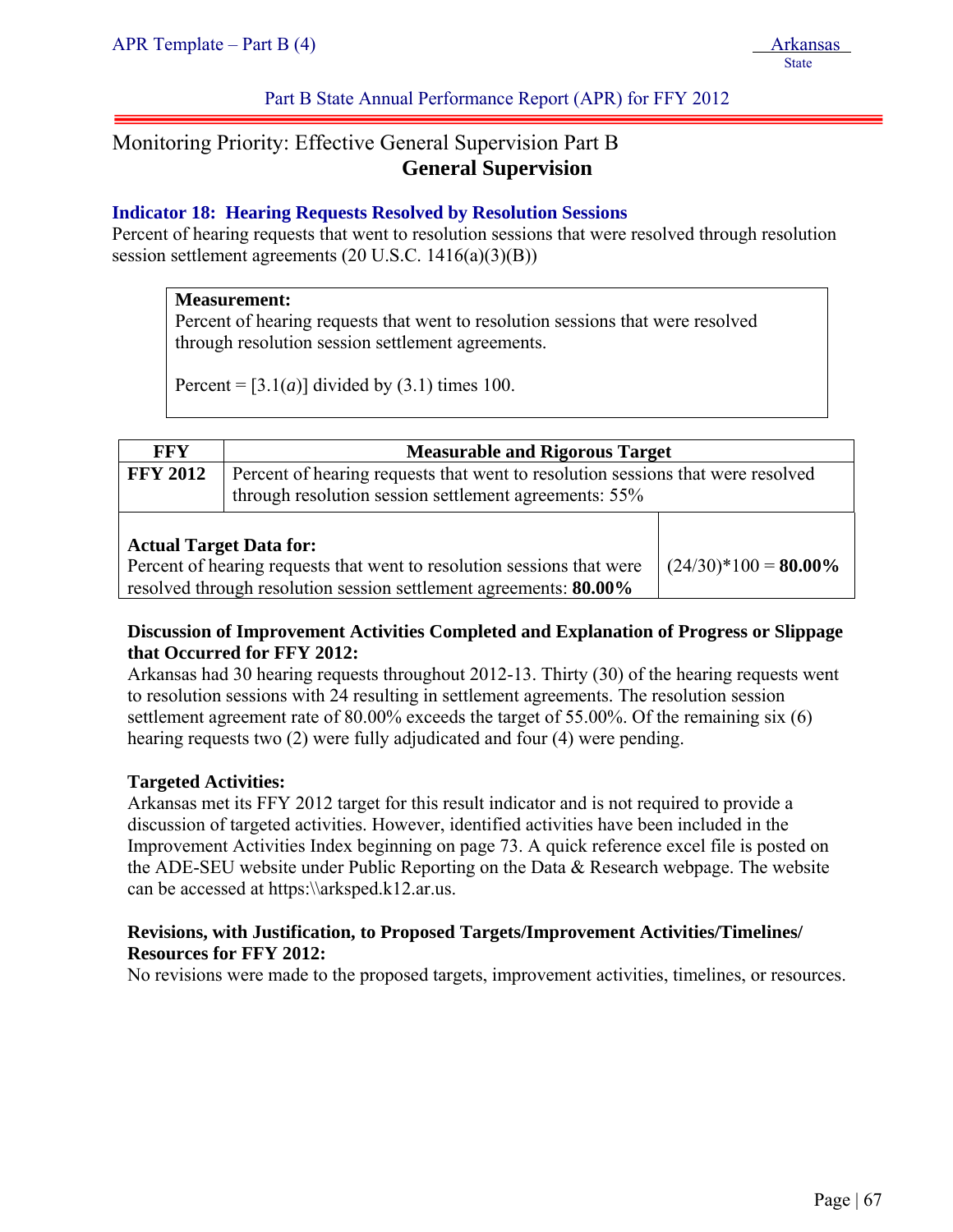<u>State</u>

Part B State Annual Performance Report (APR) for FFY 2012

# **Monitoring Priority: Effective General Supervision Part B General Supervision**

#### **Indicator 19: Mediation Agreements**

Percent of mediations held that resulted in mediation agreements (20 U.S.C. 1416(a)(3)(B))

#### **Measurement:**

Percent =  $[2.1(a)(i) + 2.1(b)(i)]$  divided by (2.1) times 100

| <b>FFY</b>                                                                                                                     | <b>Measurable and Rigorous Target</b>                                    |                             |  |
|--------------------------------------------------------------------------------------------------------------------------------|--------------------------------------------------------------------------|-----------------------------|--|
| <b>FFY 2012</b>                                                                                                                | Percent of mediations held that resulted in mediation agreements: 75.00% |                             |  |
| <b>Actual Target Data for FFY 2012:</b><br>The percentage of mediations requested resulting mediation<br>agreements was 83.33% |                                                                          | $((0+30)/36)*100 = 83.33\%$ |  |

**Discussion of Improvement Activities Completed and Explanation of Progress or Slippage that Occurred for FFY 2012:** The ADE and the University of Arkansas at Little Rock Bowen School of Law Mediation Project had 57 mediation requests in 2012-13, none of which were related to due process. Twenty-one (21) mediations were withdrawn or not held. Of the 36 mediations held, thirty reached agreements. No mediation sessions were pending as of June 30, 2013. The mediation agreement rate of 83.33% exceeds the target of 75% by 8.33 percentage points. Exhibit I-19.1 illustrates the mediation agreement rates since FFY2002.



#### **Targeted Activities:**

Please see the Improvement Activities Index beginning on page 73. A quick reference excel file is posted on the ADE-SEU website under Public Reporting on the Data & Research webpage. The website can be accessed at https:\\arksped.k12.ar.us.

#### **Revisions, with Justification, to Proposed Targets/Improvement Activities/ Timelines/ Resources for FFY 2012:**

No revisions were made to the proposed targets, improvement activities, timelines, or resources.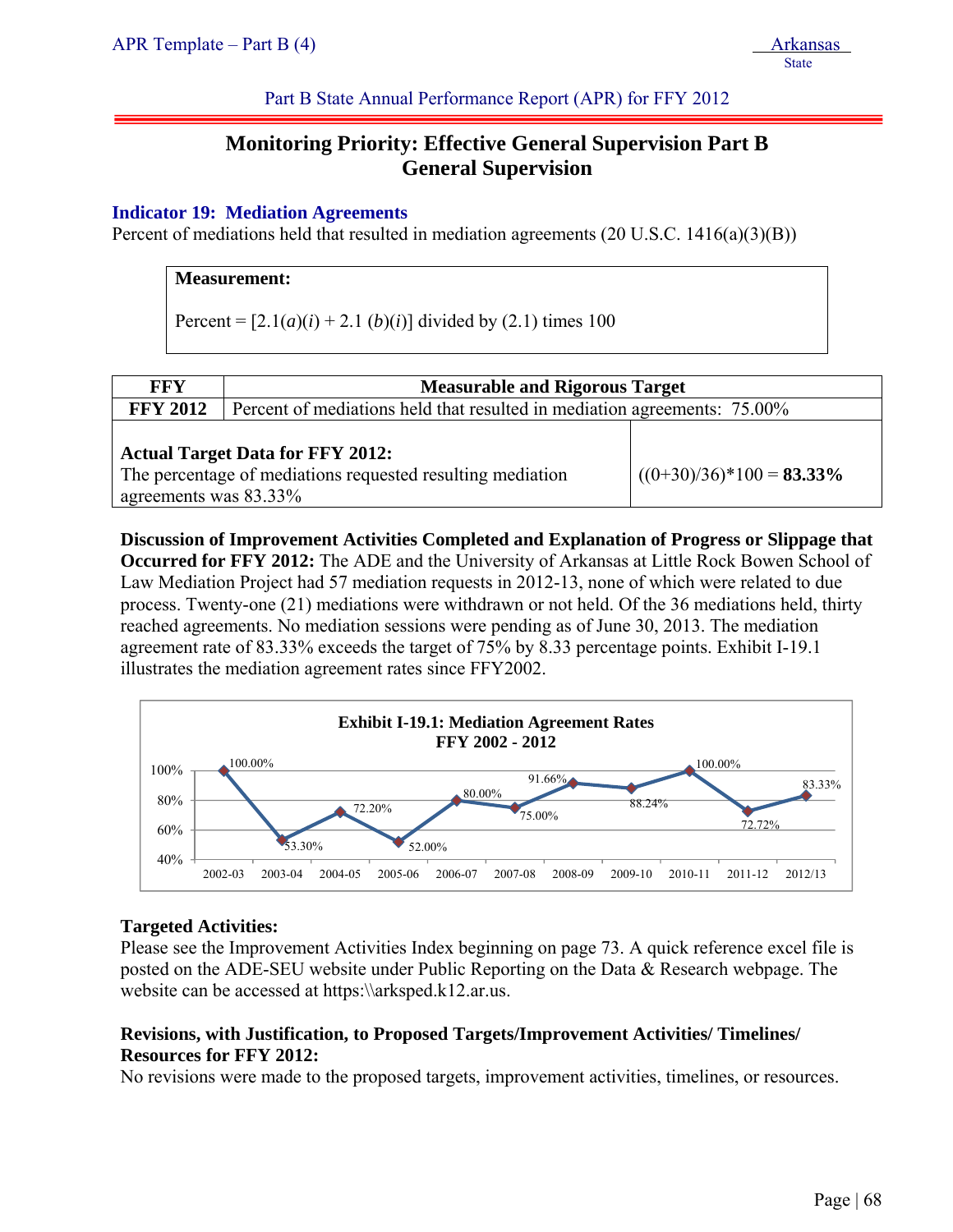Part B State Annual Performance Report (APR) for FFY 2012

# **Monitoring Priority: Effective General Supervision Part B General Supervision**

#### **Indicator 20: State Reported Data**

State reported data (618 and State Performance Plan and Annual Performance Report) are timely and accurate. (20 U.S.C. 1416(a)(3)(B))

#### **Measurement:**

State reported data, including 618 data, State Performance Plan, and Annual Performance Reports, are:

- A. Submitted on or before due dates (February 1 for child count, including race and ethnicity; placement; November 1 for exiting, discipline, personnel and dispute resolution; and February 1 for Annual Performance Reports and assessment); and
- B. Accurate, including covering the correct year and following the correct measurement.

States are required to use the "Indicator 20 Scoring Rubric" for reporting data for this indicator (see Attachment B).

| FFY             | <b>Measurable and Rigorous Target</b>                                                                                                                                                                                                                                      |
|-----------------|----------------------------------------------------------------------------------------------------------------------------------------------------------------------------------------------------------------------------------------------------------------------------|
| <b>FFY 2012</b> | Submitted on or before due dates (February 1 for child count, including race and<br>Α.<br>ethnicity; placement; November 1 for exiting, discipline, personnel and dispute<br>resolution; and February 1 for Annual Performance Reports and assessment):<br>100% compliance |
|                 | B. Accurate, including covering the correct year and following the correct<br>measurement: 100% compliance.                                                                                                                                                                |

#### **Actual Target Data for FFY 2012:**

In 2012-13, Arkansas was 100% compliant with timely and accurate data reporting. All reports were submitted to OSEP on or before the due dates.

Arkansas submits data via EDFacts for six of six reports: child count, environment, exiting, personnel, discipline, and Assessment. Dispute Resolution and the MOE/CEIS tables were submitted to the EMAPS system.

The data tables loaded into EDFacts system with no errors. Requests for data notes were submitted as requested.

The SPP/APR was submitted electronically and hard copy sent to OSEP on or before the due date. The data used in the SPP/APR were examined for validity and reliability at the time of the submission. Calculations and directions were reviewed to ensure proper application.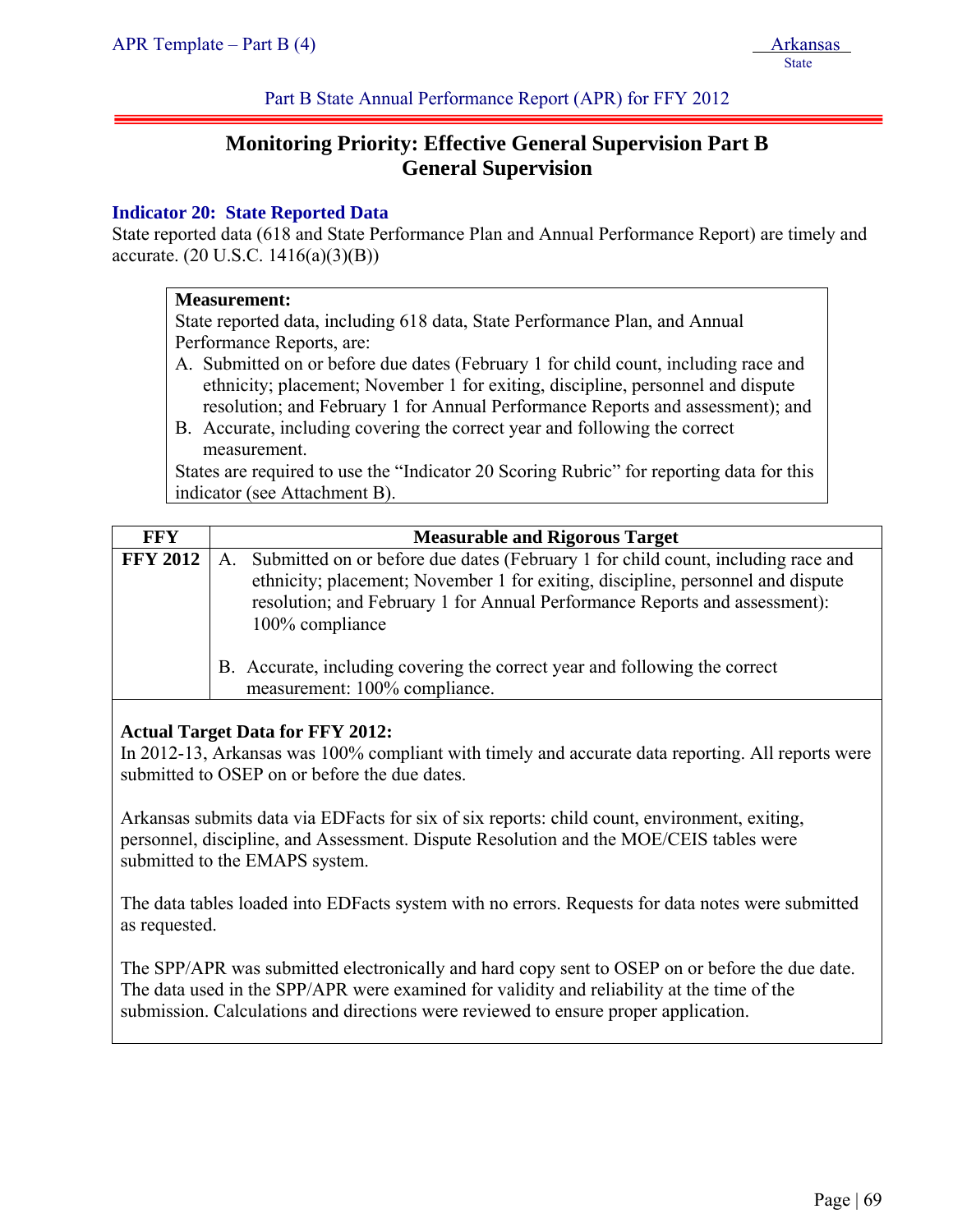#### **Part B Indicator 20 Data Rubric**

ļ

| <b>SPP/APR Data - Indicator 20</b> |                                                                                                                          |                            |                |
|------------------------------------|--------------------------------------------------------------------------------------------------------------------------|----------------------------|----------------|
| <b>APR</b> Indicator               | <b>Valid and Reliable</b>                                                                                                | <b>Correct Calculation</b> | <b>Total</b>   |
| 1                                  | 1                                                                                                                        |                            | $\mathbf{1}$   |
| $\overline{2}$                     | 1                                                                                                                        |                            | $\mathbf{1}$   |
| 3A                                 | 1                                                                                                                        | 1                          | $\overline{2}$ |
| 3B                                 | 1                                                                                                                        | 1                          | $\overline{2}$ |
| 3C                                 | 1                                                                                                                        | 1                          | $\overline{2}$ |
| 4A                                 | 1                                                                                                                        | 1                          | $\overline{2}$ |
| 4B                                 | 1                                                                                                                        | 1                          | $\overline{2}$ |
| $\overline{\mathbf{5}}$            | 1                                                                                                                        | 1                          | $\overline{2}$ |
| $\overline{7}$                     | 1                                                                                                                        | 1                          | $\overline{2}$ |
| $\boldsymbol{8}$                   | 1                                                                                                                        | 1                          | $\overline{2}$ |
| $\boldsymbol{9}$                   | 1                                                                                                                        | 1                          | $\overline{2}$ |
| 10                                 | 1                                                                                                                        | 1                          | $\overline{2}$ |
| 11                                 | 1                                                                                                                        | 1                          | $\overline{2}$ |
| 12                                 | 1                                                                                                                        | 1                          | $\overline{2}$ |
| 13                                 | 1                                                                                                                        | 1                          | $\overline{2}$ |
| 14                                 | 1                                                                                                                        | 1                          | $\overline{2}$ |
| 15                                 | 1                                                                                                                        | 1                          | $\overline{2}$ |
| 16                                 | 1                                                                                                                        | 1                          | $\overline{2}$ |
| 17                                 | 1                                                                                                                        |                            | $\overline{2}$ |
| 18                                 | 1                                                                                                                        |                            | $\overline{2}$ |
| 19                                 | 1                                                                                                                        | 1                          | $\overline{2}$ |
|                                    | <b>Subtotal</b>                                                                                                          |                            | 40             |
| <b>APR Score Calculation</b>       | Timely Submission Points - If the FFY 2010<br>APR was submitted on-time, place the<br>number 5 in the cell on the right. |                            | 5              |
|                                    | <b>Grand Total - (Sum of subtotal and Timely</b><br>Submission Points) =                                                 |                            | 45.00          |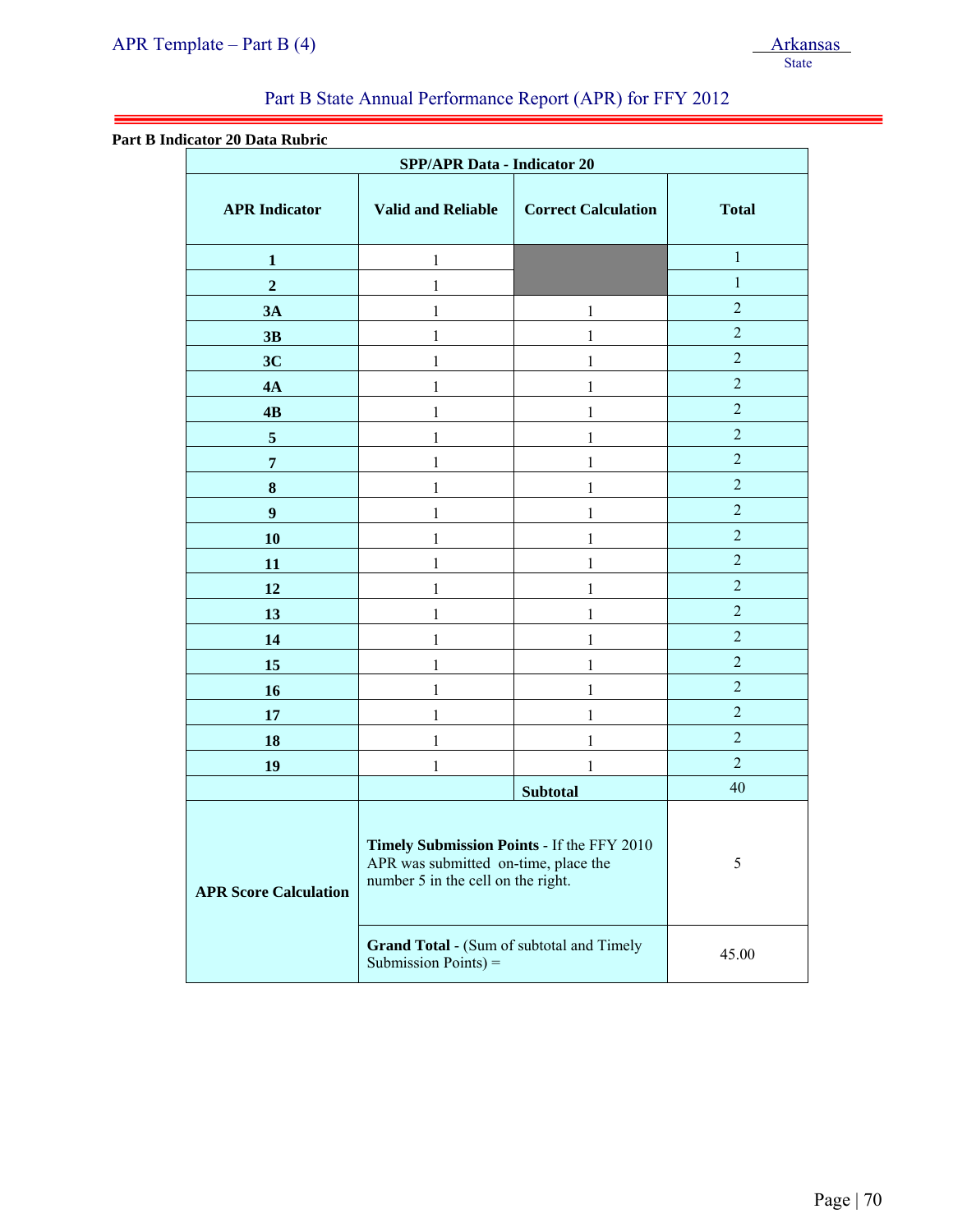| 618 Data - Indicator 20                                         |               |                         |                                                |                                                  |                |
|-----------------------------------------------------------------|---------------|-------------------------|------------------------------------------------|--------------------------------------------------|----------------|
| <b>Table</b>                                                    | <b>Timely</b> | <b>Complete</b><br>Data | <b>Passed Edit</b><br><b>Check</b>             | <b>Responded to Data</b><br><b>Note Requests</b> | <b>Total</b>   |
| <b>Table 1 - Child Count</b><br><b>Due Date: 2/2/11</b>         | $\mathbf{1}$  | 1                       | 1                                              | 1                                                | $\overline{4}$ |
| <b>Table 2 - Personnel</b><br>Due Date: 11/2/11                 | $\mathbf{1}$  | 1                       |                                                | N/A                                              | $\overline{3}$ |
| <b>Table 3 - Ed. Environments</b><br><b>Due Date: 2/2/11</b>    | 1             | 1                       | 1                                              | 1                                                | $\overline{4}$ |
| Table 4 - Exiting<br><b>Due Date: 11/2/11</b>                   | 1             | 1                       |                                                | N/A                                              | 3              |
| <b>Table 5 - Discipline</b><br><b>Due Date: 11/2/11</b>         |               |                         |                                                | N/A                                              | $\overline{3}$ |
| <b>Table 6 - State Assessment</b><br><b>Due Date: 12/15/11</b>  |               | N/A                     | N/A                                            | N/A                                              | $\mathbf{1}$   |
| <b>Table 7 - Dispute Resolution</b><br><b>Due Date: 11/2/11</b> | $\mathbf{1}$  | 1                       | 1                                              | N/A                                              | $\overline{3}$ |
| <b>Table 8 - MOE/CEIS Due Date:</b><br>5/1/11                   |               | N/A                     | N/A                                            | N/A                                              | 1              |
|                                                                 |               |                         |                                                | <b>Subtotal</b>                                  | 22             |
| <b>618 Score Calculation</b>                                    |               |                         | <b>Grand Total</b><br>(Subtotal X<br>$2.045 =$ |                                                  | 45.00          |

| <b>Indicator #20 Calculation</b>                   |        |  |  |
|----------------------------------------------------|--------|--|--|
| A. APR Grand Total                                 | 45.00  |  |  |
| B. 618 Grand Total                                 | 45.00  |  |  |
| C. APR Grand Total $(A)$ + 618 Grand Total $(B)$ = | 90.00  |  |  |
| Total N/A in APR                                   |        |  |  |
| Total $N/A$ in 618                                 |        |  |  |
| <b>Base</b>                                        | 90.00  |  |  |
| D. Subtotal (C divided by Base*) $=$               | 1.000  |  |  |
| E. Indicator Score (Subtotal D x $100$ ) =         | 100.00 |  |  |

\* Note any cell marked as N/A will decrease the denominator by 1 for APR and 2.045 for 618

#### **Discussion of Improvement Activities Completed and Explanation of Progress or Slippage that Occurred for FFY 2012:**

The ADE-SEU goes to great lengths to ensure the data are timely and accurate. Districts have the opportunity to review and correct their data after submitting to APSCN via the special education website application known as MySped Resource. Reports are generated directly from the special education SQL server using Crystal Reports. The staff then cross-references each report looking for inconsistencies within the data set prior to using the data for federal and state reporting.

The ADE-SEU continues the development of a seamless and public data environment for the purpose of increasing the accuracy, validity, and timeliness of data used in general supervision activities. The primary vehicle for public and restricted reviews of special education data will continue to be the Special Education website at http://arksped.k12.ar.us/.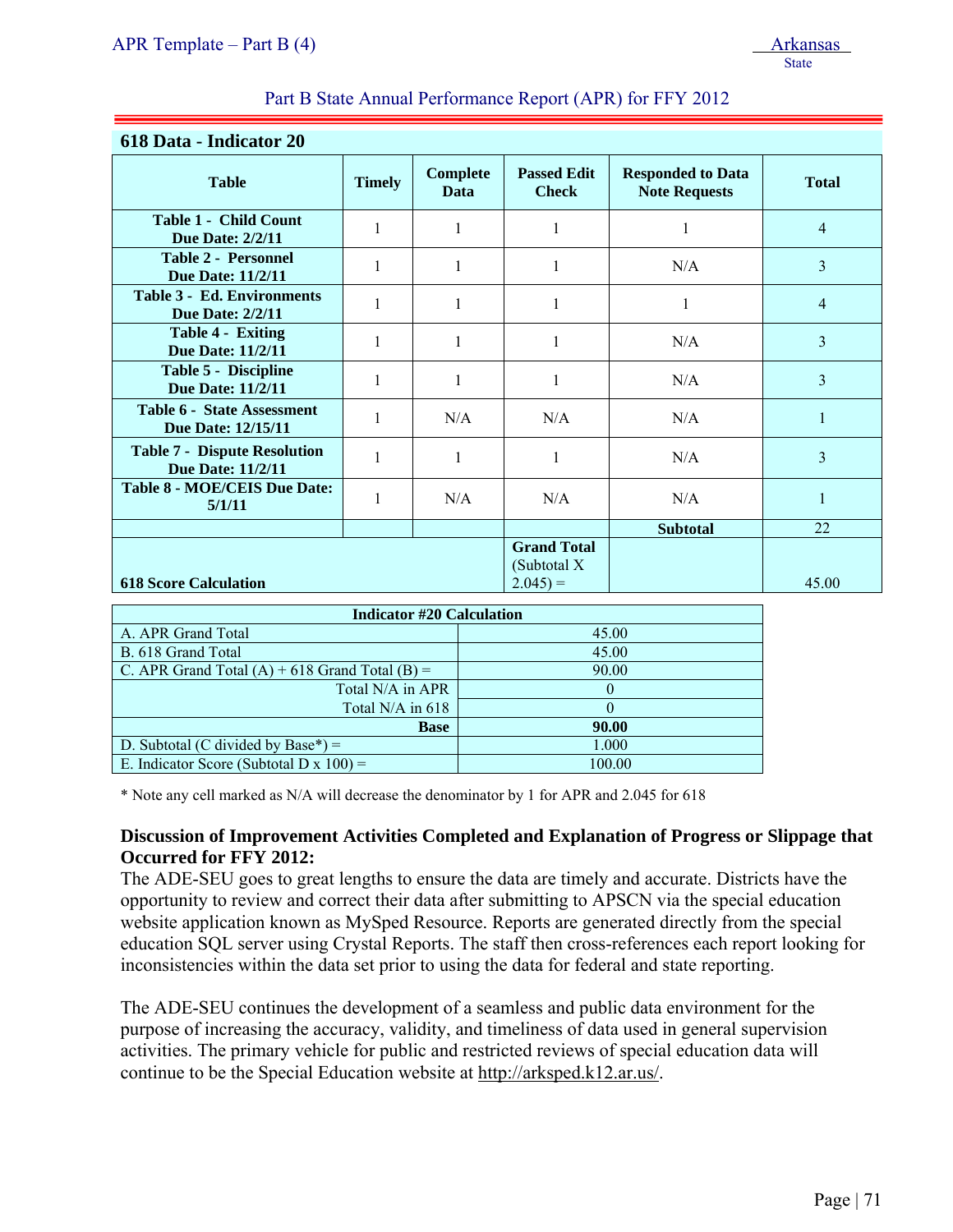#### **Targeted Activities:**

ļ

Arkansas met its FFY 2012 target for this result indicator and is not required to provide a discussion of targeted activities. However, identified activities have been included in the Improvement Activities Index beginning on page 73. A quick reference excel file is posted on the ADE-SEU website under Public Reporting on the Data & Research webpage. The website can be accessed at https:\\arksped.k12.ar.us.

#### **Revisions, with Justification, to Proposed Targets/Improvement Activities/Timelines/ Resources for FFY 2012:**

No revisions were made to the proposed targets, improvement activities, timelines, or resources.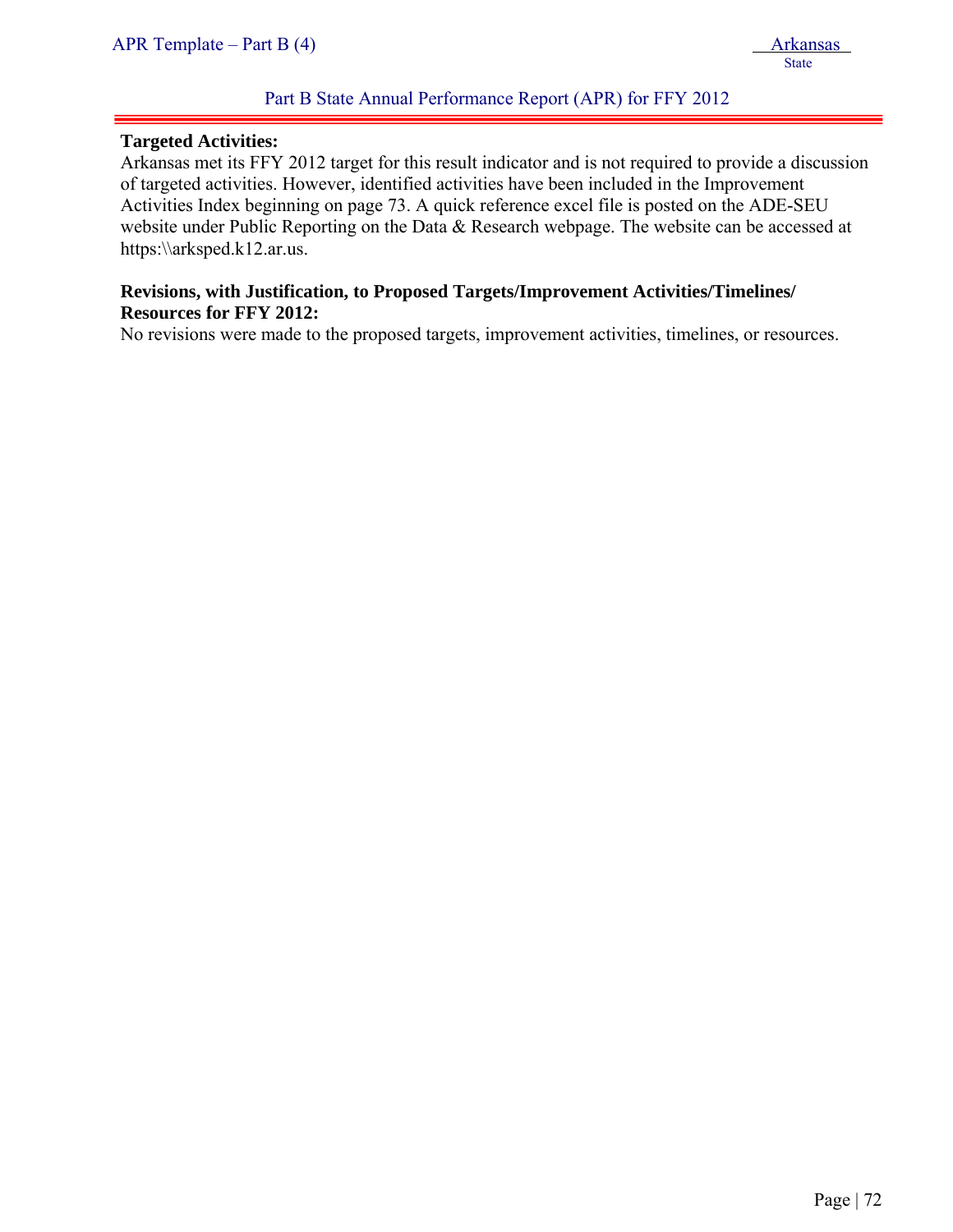ļ

Part B State Annual Performance Report (APR) for FFY 2012

# **Improvement Activities Index**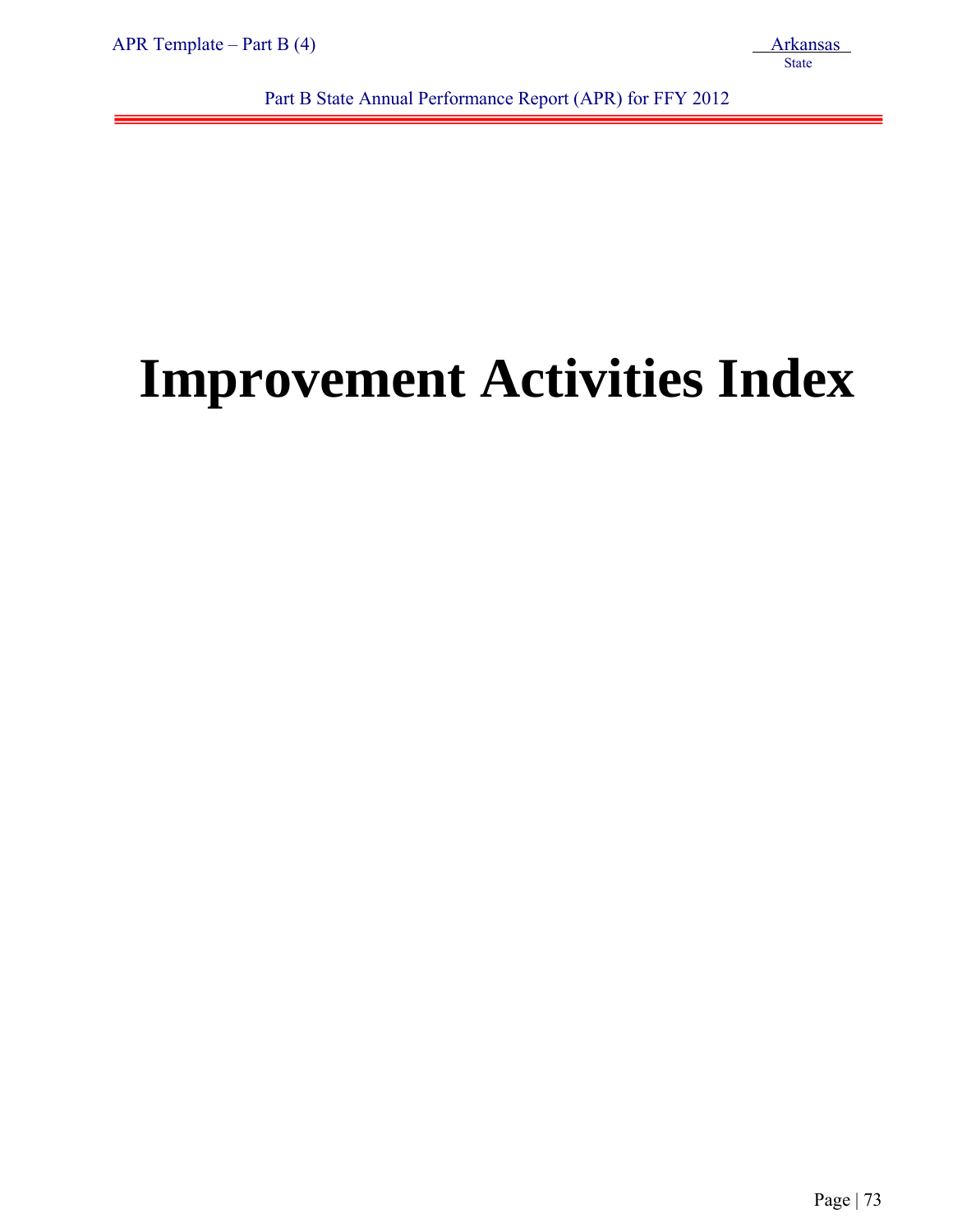ļ

## Part B State Annual Performance Report (APR) for FFY 2012

## **Improvement Activities Index**

|                 |                                                                                                                                                                                                                                                                                                                                                                                                                                                              |                                                                                                                                                                                                                                                                                                                                                                                                                                                                                                                                                                                                                                                              |                                                 |  |                          |                    | <b>Related</b>    |
|-----------------|--------------------------------------------------------------------------------------------------------------------------------------------------------------------------------------------------------------------------------------------------------------------------------------------------------------------------------------------------------------------------------------------------------------------------------------------------------------|--------------------------------------------------------------------------------------------------------------------------------------------------------------------------------------------------------------------------------------------------------------------------------------------------------------------------------------------------------------------------------------------------------------------------------------------------------------------------------------------------------------------------------------------------------------------------------------------------------------------------------------------------------------|-------------------------------------------------|--|--------------------------|--------------------|-------------------|
| <b>Activity</b> |                                                                                                                                                                                                                                                                                                                                                                                                                                                              | <b>Description</b>                                                                                                                                                                                                                                                                                                                                                                                                                                                                                                                                                                                                                                           |                                                 |  |                          |                    | <b>Indicators</b> |
|                 | Arkansas Local Education Agency Resource Network (ARLEARN): ARLEARN is a broker of professional development<br>resources to support special education programs in the state. The mission is to promote sound research-based educational<br>practices that lead to improved educational results and functional outcomes for students with disabilities. ARLEARN is<br>designed to build the capacity of local special education programs and their personnel. |                                                                                                                                                                                                                                                                                                                                                                                                                                                                                                                                                                                                                                                              |                                                 |  |                          |                    |                   |
|                 | Activities Index.                                                                                                                                                                                                                                                                                                                                                                                                                                            | ARLEARN served as a clearinghouse for many of the professional development activities outlined in the Improvement                                                                                                                                                                                                                                                                                                                                                                                                                                                                                                                                            |                                                 |  |                          |                    |                   |
|                 | autism spectrum disorders.                                                                                                                                                                                                                                                                                                                                                                                                                                   | Centralized Intake and Referral/ Consultant Unified Intervention Team (CIRCUIT): The Individuals with Disabilities<br>Education Act (IDEA) of 2004 (Public Law 108-446) authorizes State activities to Local Education Agencies, including direct<br>and supportive service activities, to improve results for children with disabilities, ages 3 to 21, by ensuring a free, appropriate<br>public education in the least restrictive environment. For this purpose, a regional cadre of special education consultants is<br>available who can assist in interventions for students with sensory disabilities, multiple physical disabilities, behavior, and |                                                 |  |                          |                    |                   |
|                 |                                                                                                                                                                                                                                                                                                                                                                                                                                                              | CIRCUIT Services can be requested by parents, guardians, caregivers, school personnel, or any other concerned party.<br>• Request for services will automatically generate a confirmation that the request has been received.                                                                                                                                                                                                                                                                                                                                                                                                                                |                                                 |  |                          |                    |                   |
|                 | CIRCUIT Unit.                                                                                                                                                                                                                                                                                                                                                                                                                                                | • Service requests warranting the involvement of state consultant resources will generate a service referral to the appropriate                                                                                                                                                                                                                                                                                                                                                                                                                                                                                                                              |                                                 |  |                          |                    |                   |
|                 |                                                                                                                                                                                                                                                                                                                                                                                                                                                              | Request for services will result in a follow-up telephone call or email from a CIRCUIT resource within 2 weeks. Depending on<br>the results for the follow up, additional information may be required.                                                                                                                                                                                                                                                                                                                                                                                                                                                       |                                                 |  |                          |                    |                   |
| <b>CIRCUIT</b>  |                                                                                                                                                                                                                                                                                                                                                                                                                                                              | A breakdown of CIRCUIT referrals for the 2012-13 school year is presented below.                                                                                                                                                                                                                                                                                                                                                                                                                                                                                                                                                                             |                                                 |  |                          |                    | $1 - 14$          |
|                 |                                                                                                                                                                                                                                                                                                                                                                                                                                                              |                                                                                                                                                                                                                                                                                                                                                                                                                                                                                                                                                                                                                                                              |                                                 |  |                          |                    |                   |
|                 |                                                                                                                                                                                                                                                                                                                                                                                                                                                              | <b>Consulting Group</b>                                                                                                                                                                                                                                                                                                                                                                                                                                                                                                                                                                                                                                      |                                                 |  | <b>CIRCUIT Referrals</b> |                    |                   |
|                 |                                                                                                                                                                                                                                                                                                                                                                                                                                                              | Easter Seals Arkansas Outreach Program                                                                                                                                                                                                                                                                                                                                                                                                                                                                                                                                                                                                                       |                                                 |  | 390                      |                    |                   |
|                 |                                                                                                                                                                                                                                                                                                                                                                                                                                                              | <b>Behavioral Consultants</b>                                                                                                                                                                                                                                                                                                                                                                                                                                                                                                                                                                                                                                |                                                 |  | 376                      |                    |                   |
|                 |                                                                                                                                                                                                                                                                                                                                                                                                                                                              |                                                                                                                                                                                                                                                                                                                                                                                                                                                                                                                                                                                                                                                              | Educational Audiology Resources Services (EARS) |  | 5                        |                    |                   |
|                 |                                                                                                                                                                                                                                                                                                                                                                                                                                                              |                                                                                                                                                                                                                                                                                                                                                                                                                                                                                                                                                                                                                                                              | Educational Services for the Visually Impaired  |  | 143                      |                    |                   |
|                 |                                                                                                                                                                                                                                                                                                                                                                                                                                                              | <b>TBI</b> Consultant                                                                                                                                                                                                                                                                                                                                                                                                                                                                                                                                                                                                                                        |                                                 |  | 53                       |                    |                   |
|                 |                                                                                                                                                                                                                                                                                                                                                                                                                                                              | <b>Grand Total</b>                                                                                                                                                                                                                                                                                                                                                                                                                                                                                                                                                                                                                                           |                                                 |  | 967                      |                    |                   |
|                 |                                                                                                                                                                                                                                                                                                                                                                                                                                                              |                                                                                                                                                                                                                                                                                                                                                                                                                                                                                                                                                                                                                                                              |                                                 |  |                          |                    |                   |
|                 |                                                                                                                                                                                                                                                                                                                                                                                                                                                              | Arkansas Transition Services Summary: In 2012-2013, Arkansas Transition Services (ATS) provided professional                                                                                                                                                                                                                                                                                                                                                                                                                                                                                                                                                 |                                                 |  |                          |                    |                   |
|                 |                                                                                                                                                                                                                                                                                                                                                                                                                                                              | development opportunities to more than 1,400 participants, over 200 general consultations and at least 52 transition plan                                                                                                                                                                                                                                                                                                                                                                                                                                                                                                                                    |                                                 |  |                          |                    |                   |
|                 |                                                                                                                                                                                                                                                                                                                                                                                                                                                              | review sessions to school districts around the State. The following is a partial list of trainings with outcomes measures where                                                                                                                                                                                                                                                                                                                                                                                                                                                                                                                              |                                                 |  |                          |                    |                   |
|                 |                                                                                                                                                                                                                                                                                                                                                                                                                                                              |                                                                                                                                                                                                                                                                                                                                                                                                                                                                                                                                                                                                                                                              |                                                 |  |                          |                    |                   |
|                 |                                                                                                                                                                                                                                                                                                                                                                                                                                                              | available — the percent change in knowledge and skills as a result of the training. The percentages below are based on                                                                                                                                                                                                                                                                                                                                                                                                                                                                                                                                       |                                                 |  |                          |                    |                   |
|                 |                                                                                                                                                                                                                                                                                                                                                                                                                                                              | attendees who completed pre and post-test for trainings they attended.                                                                                                                                                                                                                                                                                                                                                                                                                                                                                                                                                                                       |                                                 |  |                          |                    |                   |
|                 |                                                                                                                                                                                                                                                                                                                                                                                                                                                              |                                                                                                                                                                                                                                                                                                                                                                                                                                                                                                                                                                                                                                                              |                                                 |  |                          |                    |                   |
|                 | $\#$ of                                                                                                                                                                                                                                                                                                                                                                                                                                                      |                                                                                                                                                                                                                                                                                                                                                                                                                                                                                                                                                                                                                                                              |                                                 |  | # of Participating       | % improvement from |                   |
|                 | <b>Trainings</b>                                                                                                                                                                                                                                                                                                                                                                                                                                             | <b>Name of Activity</b>                                                                                                                                                                                                                                                                                                                                                                                                                                                                                                                                                                                                                                      | <b>Participants</b>                             |  | <b>Districts</b>         | pre- and post-test |                   |
|                 |                                                                                                                                                                                                                                                                                                                                                                                                                                                              | Person Centered Planning                                                                                                                                                                                                                                                                                                                                                                                                                                                                                                                                                                                                                                     | 10                                              |  | 6                        | 22%                |                   |
|                 | $\overline{c}$                                                                                                                                                                                                                                                                                                                                                                                                                                               | <b>Transition Class: Getting Started</b>                                                                                                                                                                                                                                                                                                                                                                                                                                                                                                                                                                                                                     | 49                                              |  | $\overline{31}$          | 5%                 |                   |
|                 | $\mathbf{1}$                                                                                                                                                                                                                                                                                                                                                                                                                                                 | Transition Class: Getting the Job                                                                                                                                                                                                                                                                                                                                                                                                                                                                                                                                                                                                                            | 15                                              |  | 11                       | 25%                |                   |
|                 | $\overline{45}$                                                                                                                                                                                                                                                                                                                                                                                                                                              | <b>Transition Toolkit 1</b>                                                                                                                                                                                                                                                                                                                                                                                                                                                                                                                                                                                                                                  | 347                                             |  | 73                       | 20%                |                   |
|                 | $\overline{11}$                                                                                                                                                                                                                                                                                                                                                                                                                                              | <b>Transition Toolkit 2</b>                                                                                                                                                                                                                                                                                                                                                                                                                                                                                                                                                                                                                                  | 108                                             |  | 42                       | 8%                 |                   |
|                 | 1                                                                                                                                                                                                                                                                                                                                                                                                                                                            | ME! and Student Directed Transition<br>Planning                                                                                                                                                                                                                                                                                                                                                                                                                                                                                                                                                                                                              | 8                                               |  | 5                        | $---$              |                   |
|                 | $\tau$                                                                                                                                                                                                                                                                                                                                                                                                                                                       | Yes Including Parent Participation Is<br>Essential (YIPPIE)                                                                                                                                                                                                                                                                                                                                                                                                                                                                                                                                                                                                  | $\overline{58}$                                 |  | 30                       | 16%                |                   |
|                 |                                                                                                                                                                                                                                                                                                                                                                                                                                                              |                                                                                                                                                                                                                                                                                                                                                                                                                                                                                                                                                                                                                                                              |                                                 |  |                          |                    |                   |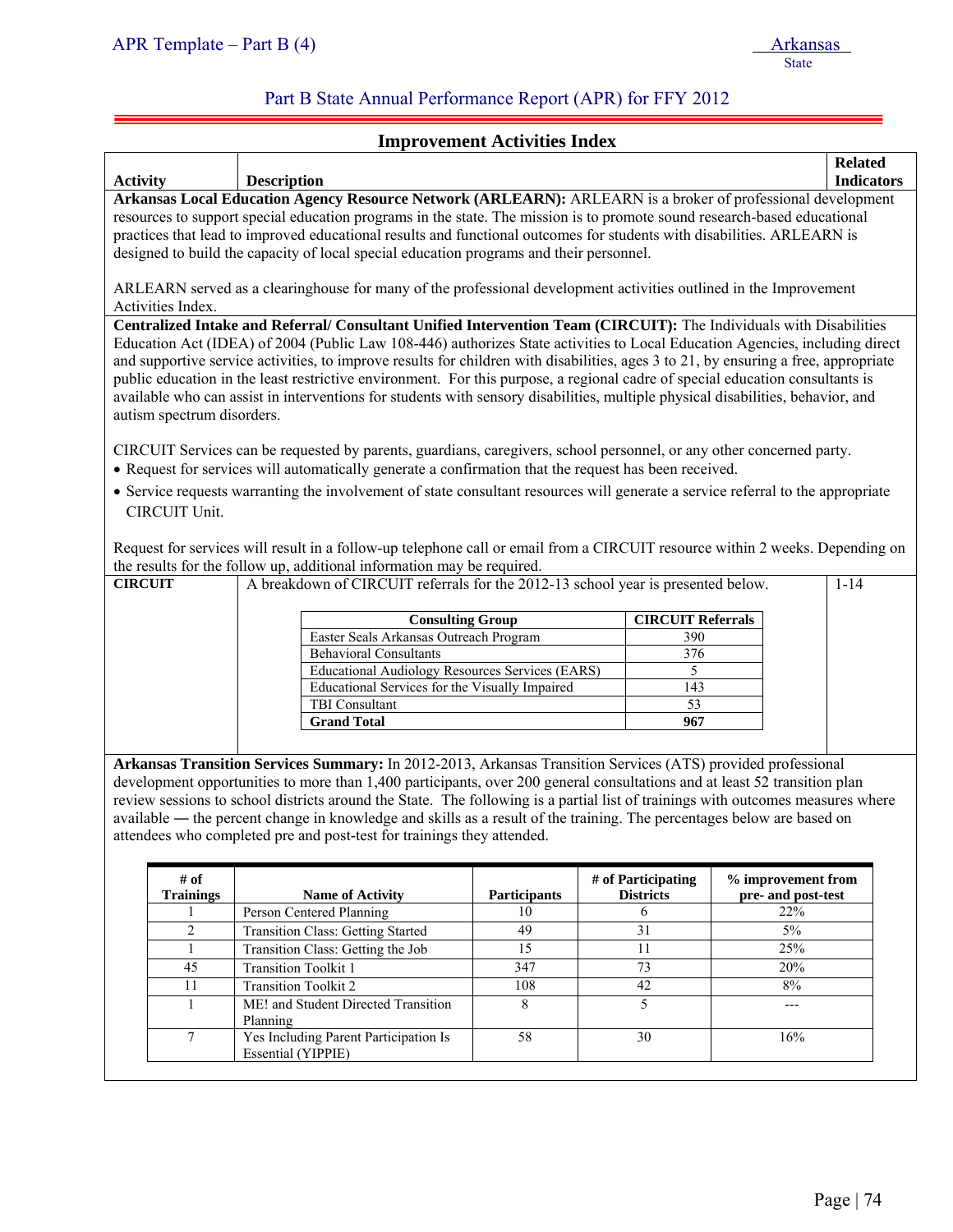| APR Template – Part B $(4)$ | Arkansas |
|-----------------------------|----------|
|                             | State    |

| Part B State Annual Performance Report (APR) for FFY 2012 |  |
|-----------------------------------------------------------|--|
|-----------------------------------------------------------|--|

| <b>Activity</b>                 | <b>Description</b>                                                                                                                                                                    | <b>Related</b><br><b>Indicators</b> |
|---------------------------------|---------------------------------------------------------------------------------------------------------------------------------------------------------------------------------------|-------------------------------------|
| <b>Interagency</b>              | In a continued effort to establish and maintain working relationships with Arkansas school                                                                                            | 13                                  |
| <b>Agreements with</b>          | districts, One hundred and seventeen districts signed an Interagency Agreement with                                                                                                   |                                     |
| <b>School Districts</b>         | Arkansas Transition Services in an effort to establish a more effective working relationship                                                                                          |                                     |
| <b>Arkansas</b>                 | The AITP is an interagency team established to improve transition outcomes for youth with                                                                                             | 1, 2, 13, 14                        |
| <b>Interagency</b>              | disabilities through collaboration of agencies that provide services and resources to those                                                                                           |                                     |
| <b>Transition</b>               | students. The Executive Committee consisting of four different agencies met six times in                                                                                              |                                     |
| Partnership                     | 2012-2013 to plan for a summer conference highlighting agencies and their services. Four                                                                                              |                                     |
| (AITP)                          | meetings were held for the general membership which included discussions of transition                                                                                                |                                     |
|                                 | teams and agency participation, getting more information out to schools about agencies and                                                                                            |                                     |
|                                 | transition from pediatric health services to adult health services. The work of this group is                                                                                         |                                     |
|                                 | ongoing.                                                                                                                                                                              |                                     |
|                                 | The Arkansas Department of Education (via ATS) has continued its work with National                                                                                                   | 14                                  |
| Partnership with<br><b>NPSO</b> | Post-School Outcomes (NPSO) Center which provides intensive technical assistance (TA)                                                                                                 |                                     |
|                                 |                                                                                                                                                                                       |                                     |
|                                 | to the State for the purpose of improving the State's collection, analysis, and use of post-<br>school outcomes data for students with disabilities. The NPSO continues to assist the |                                     |
|                                 |                                                                                                                                                                                       |                                     |
|                                 | State's efforts to improve collection, analysis, reporting, and use of post-school outcome<br>data by identifying strategies to increase the response rate and representativeness of  |                                     |
|                                 | respondents. ATS and the IDEA Data & Research Office partner with Arkansas Research                                                                                                   |                                     |
|                                 | Center to improve Indicator 14 data collection by obtaining interagency agreements with                                                                                               |                                     |
|                                 | various state agencies. The information in these shared databases reflects the most accurate                                                                                          |                                     |
|                                 | post-school outcomes data on students with disabilities.                                                                                                                              |                                     |
| Partnership with                | Arkansas (via Arkansas Transition Services and Data and Research sections of SEU) and                                                                                                 | 1, 2, 13, 14                        |
| NDPC-SD                         | the National Dropout Prevention Center for Students with Disabilities (NDPC-SD)                                                                                                       |                                     |
|                                 | continued working with five school districts, in 2012-13, to decrease the drop-out rate and                                                                                           |                                     |
|                                 | increase the graduation rate. Conference calls were held to identify needs in progressing                                                                                             |                                     |
|                                 | with the team plans and a general meeting was held to provide information on school bus                                                                                               |                                     |
|                                 | safety and continued work on team plans. One of the districts also presented information on                                                                                           |                                     |
|                                 | a drop-out student they were able to bring back to school at the Data Summit.                                                                                                         |                                     |
| <b>Person-Centered</b>          | A statewide training was held for teachers to learn the Person-Centered Planning approach                                                                                             | 13                                  |
| <b>Planning</b>                 | to transition planning; six districts participated in the training. ATS consultants modeled                                                                                           |                                     |
|                                 | the PCP facilitation process for district staff by conducting student meetings on site in an                                                                                          |                                     |
|                                 | effort to increase local capacity.                                                                                                                                                    |                                     |
| <b>Transitions</b>              | The expansion of "transitions" classes continues to be a focus for Arkansas. Forty-nine                                                                                               | 13                                  |
| <b>Class-Getting</b>            | teachers and supervisors received the Getting Started training in 2012-13. The training                                                                                               |                                     |
| <b>Started</b>                  | provided attendees with tools and instructions needed to start a Transitions Class.                                                                                                   |                                     |
|                                 | Attendees learned about Transitions Classes, how they benefit the students, and all forms                                                                                             |                                     |
|                                 | necessary to get one started. Important components such as using assessments, agency                                                                                                  |                                     |
|                                 | linkage, incorporating life skills, self-determination, and employment possibilities for                                                                                              |                                     |
|                                 | students with disabilities were discussed. All attendees received a manual to initiate a class                                                                                        |                                     |
|                                 | which included resources and tools to use in the classroom. There are approximately 170                                                                                               |                                     |
|                                 | transition classes in school districts at this time.                                                                                                                                  |                                     |
| <b>Transitions</b>              | Transitions Class: Getting the Job: In 2012-2013, one Getting the Job training was held                                                                                               | 13                                  |
| <b>Class—Getting</b>            | with 16 participants from 11 districts. This training focused on establishing the                                                                                                     |                                     |
| the Job                         | employment part of a Transitions Class to improve post-school outcomes of students in                                                                                                 |                                     |
|                                 | special education. It is for teachers who have been trained in Getting Started and                                                                                                    |                                     |
|                                 | Integrating Ideas. It includes an in-depth review of the Getting Started manual, plus                                                                                                 |                                     |
|                                 | information on the components involved in providing work experience to students.                                                                                                      |                                     |
|                                 | Teachers receive templates for pamphlets, power points, and other resources to assist in                                                                                              |                                     |
|                                 | gaining community and school level support for implementing employment into the                                                                                                       |                                     |
|                                 | Transitions Class.                                                                                                                                                                    |                                     |
| <b>Transitions Class</b>        | ATS sponsored an event to highlight the work of teachers of transitions classes. Teachers                                                                                             | 13                                  |
| <b>Celebration</b>              | received additional resources related to assessments, goal-setting curriculum and "things"                                                                                            |                                     |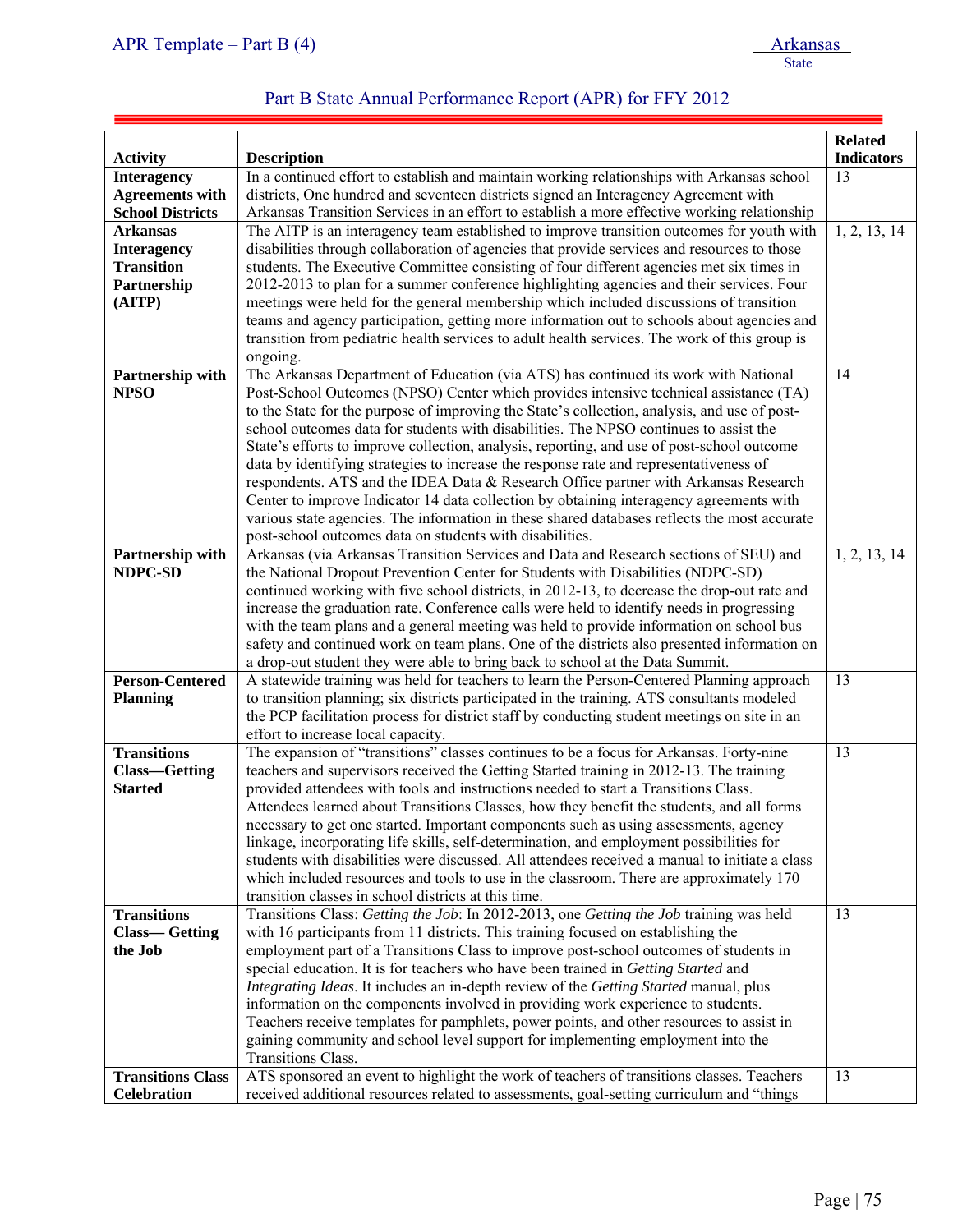|                          | that work"-strategies teachers have used in their classrooms. Forty-four teachers and          |              |
|--------------------------|------------------------------------------------------------------------------------------------|--------------|
|                          | supervisors attended the event which provided a networking opportunity for teachers of         |              |
|                          | transitions classes across the state. Plans are in place to make this an annual event.         |              |
| <b>Local Consults</b>    | ATS consultants provided 227 consults to districts within their regions. These consults        | 1, 2, 13, 14 |
|                          | consisted of information sharing, file reviews, classroom set up and general planning for      |              |
|                          |                                                                                                |              |
|                          | the transition process. Some districts received ongoing technical assistance on a monthly      |              |
|                          | basis.                                                                                         |              |
| <b>College Bound</b>     | College Bound was held June 11-12, 2013 at the University of Central                           | 14           |
| 2013                     | Arkansas (UCA) in Conway, AR. There were 40 students, parents and professionals who            |              |
|                          | attended and participated in team activities. Sessions topics included self-determination,     |              |
|                          | organizational skills, assistive technology, academic advising, faculty expectations,          |              |
|                          | disability support services, financial aid, rights and responsibilities, campus resources, and |              |
|                          | study aids/habits. In an effort to gain information about its effectiveness and to make        |              |
|                          | improvements to College Bound 2014, a post College Bound survey will go out to 2013            |              |
|                          | participants. College Bound 2014 is scheduled for June 2014 at UCA.                            |              |
| <b>Child and</b>         | CASSP teams develop multi-agency plans of care for children and adolescents with serious       | 1, 2, 4, 5,  |
| <b>Adolescent</b>        | emotional disturbance when additional services are needed outside of the current system.       | 13, 14       |
| <b>Service System</b>    | Arkansas Transition Services consultants and ADE-SEU monitoring staff continue to              |              |
| Program                  | participate in regional Child and Adolescent Service System Program (CASSP) team               |              |
| (CASSP) Teams            | meetings.                                                                                      |              |
| <b>Collaboration</b>     | ATS works to assist Transition Vocational Rehabilitation Counselors established in six         | 1, 2, 13, 14 |
| with Arkansas            | high schools in Arkansas. These counselors are included on local transition teams, dropout     |              |
| <b>Rehab Services</b>    | prevention teams and frequently attend trainings, Cadre meetings, AITP meetings and            |              |
|                          | <b>Transition Fairs.</b>                                                                       |              |
|                          |                                                                                                |              |
| <b>Transition</b>        | General information on the transition process was presented to parents at two orientation      | 1, 2, 8, 13, |
| <b>Orientation</b>       | nights. These events provided general information on the transition process to parents and     | 14           |
| <b>Nights for</b>        | gave them an opportunity to ask questions and participate in the assessment process.           |              |
| <b>Parents</b>           | Representatives from outside agencies were available to share information on post-school       |              |
|                          | services.                                                                                      |              |
| <b>Transition Fairs</b>  | Transition fairs provide an opportunity for students and families to learn about area          | 1, 2, 13, 14 |
|                          | agencies and their services. ATS assisted with approximately 14 fairs held across the state.   |              |
| <b>Presentations of</b>  | Arkansas Transition Services provided presentations on numerous Transition topics and          | 1, 2, 13, 14 |
| <b>Transition</b>        | practices at three state and national conferences.                                             |              |
| <b>Activities at the</b> | Arkansas Council for Exceptional Children<br>$\bullet$                                         |              |
| state and                | Arkansas Special Education Data Summit<br>$\bullet$                                            |              |
| national level           | Disability Employment Initiative's Youth Leadership Forum<br>$\bullet$                         |              |
|                          | NSTTAC's National State Planning Institute<br>$\bullet$                                        |              |
|                          |                                                                                                |              |
|                          | ATS will be submitting proposals for presentations at the National State Planning Institute    |              |
|                          | in May 2014 and future national DCDT conferences.                                              |              |
| <b>Cadre Meetings</b>    | Meetings are held twice a year to present local transition teams with the latest information   | 1, 2, 13, 14 |
|                          |                                                                                                |              |
|                          | and professional development. Cadre meetings for leaders and co-leaders of local teams         |              |
|                          | around the state were held in December 2012 and February 2013 in Little Rock. The              |              |
|                          | December meetings provided teams with information on Summit participation results,             |              |
|                          | health transitions and college and career readiness. A total of 59 individuals attended from   |              |
|                          | 29 districts in Arkansas.                                                                      |              |
|                          |                                                                                                |              |
|                          | The February 2013 meeting focused on employment programs within a transition class and         |              |
|                          | College Bound Arkansas information. A total of 60 individuals attended from 29 districts       |              |
|                          | in Arkansas.                                                                                   |              |
| <b>Secondary</b>         | Members of Arkansas Transition Services attended this annual meeting in May 2013 to            | 1, 2, 13, 14 |
| <b>Transition State</b>  | continue work on our state plan to improve indicator outcomes. The team reviewed the           |              |
| <b>Planning</b>          | state's progress relative to the plan established during the May 2011 Institute, and the plan  |              |
| <b>Institute</b>         | was revised to include an additional goal focusing on the promotion of family involvement      |              |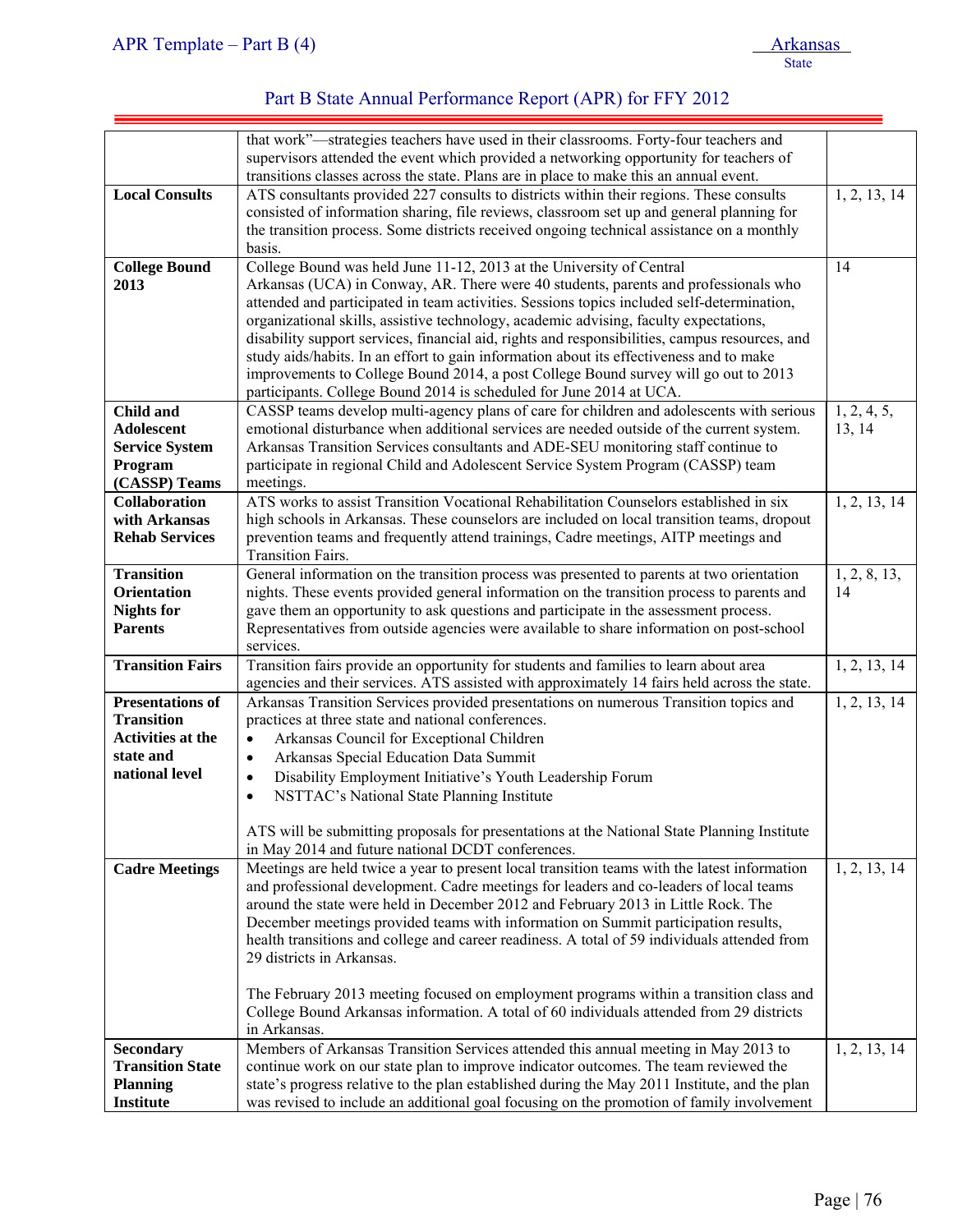| APR Template – Part B $(4)$ | <b>Arkansas</b> |
|-----------------------------|-----------------|
|                             | State           |

|                                                                                                                 | in transition activities. ATS also presented on the group's progress on ME! in Middle        |              |
|-----------------------------------------------------------------------------------------------------------------|----------------------------------------------------------------------------------------------|--------------|
|                                                                                                                 | Schools, an initiative to promote self-determination at an earlier age. We will again attend |              |
|                                                                                                                 | the Institute and hope to present in May 2014.                                               |              |
| <b>ME!</b> And                                                                                                  | SDTP curriculum includes:                                                                    | 1, 2, 13, 14 |
| <b>Student Directed</b>                                                                                         | • Awareness of Self, Family, Community, and Disability                                       |              |
| <b>Transition</b>                                                                                               | • Concepts and Terms for Transition Planning                                                 |              |
| <b>Planning (SDTP)</b>                                                                                          | • Vision for Employment                                                                      |              |
|                                                                                                                 | • Vision for Further Education                                                               |              |
|                                                                                                                 | • Vision for Adult Living                                                                    |              |
|                                                                                                                 | • Course of Study                                                                            |              |
|                                                                                                                 | • Connecting with Adult Supports and Services                                                |              |
|                                                                                                                 | • Putting It All Together: The Summary of Performance                                        |              |
|                                                                                                                 | Student-Directed Transition Planning (SDTP) curriculum systematically teaches students to    |              |
|                                                                                                                 | complete their summary of performance. Twenty-one participants representing 17 districts     |              |
|                                                                                                                 | received training on SDTP curriculum.                                                        |              |
| The Arkansas State Personnel Development Grant (SPDG): The Arkansas SPDG maintains a collaborative relationship |                                                                                              |              |

with the broader ADE, and the SPDG staff is involved in numerous ADE initiatives including the ESEA Flexibility.

SPDG staff continued to work with the ADE Professional Development Office to provide professional development/trainings on school leadership, strategic planning and organizational development, RtI/Closing the Achievement Gap (CTAG—the state's RtI process) and Positive Behavioral Support Systems

|                                                                                    | <b>Related</b>                                                                                                                                                                                                                                                                                                                                                                                                                                                                                                                                                                                                                                                                                                                                                                                                                     |                   |
|------------------------------------------------------------------------------------|------------------------------------------------------------------------------------------------------------------------------------------------------------------------------------------------------------------------------------------------------------------------------------------------------------------------------------------------------------------------------------------------------------------------------------------------------------------------------------------------------------------------------------------------------------------------------------------------------------------------------------------------------------------------------------------------------------------------------------------------------------------------------------------------------------------------------------|-------------------|
| <b>Activity</b>                                                                    | <b>Description</b>                                                                                                                                                                                                                                                                                                                                                                                                                                                                                                                                                                                                                                                                                                                                                                                                                 | <b>Indicators</b> |
| <b>Arkansas</b><br><b>Adolescent</b><br>Literacy<br><b>Intervention</b><br>Project | The Arkansas Adolescent Literacy Intervention (AALI), based on the Strategic Instruction<br>Model from the University of Kansas Center for Research on Learning, continues to be an<br>integral part of educational reform in Arkansas. The primary goal of the Arkansas<br>Adolescent Literacy Intervention (AALI) is to increase capacity within the state of<br>Arkansas to improve academic outcomes for students at risk for school failure by ensuring<br>access to high quality, research-based, strategy instruction. This is achieved by providing<br>high-quality, research-based professional development to general and special education<br>teachers who work with adolescents with learning problems. The AALI uses the Strategic<br>Instruction Model (SIM), which is comprised of a variety of Content Enhancement | 3, 5              |
|                                                                                    | Routines and Learning Strategies.<br>Forty seven school districts and groups of state content specialists (math, science, and<br>literacy) are currently involved in the Arkansas Adolescent Literacy Intervention. There<br>were 479 teachers and instructional specialists who participated in developing the<br>necessary skills to effectively implement the Strategic Instruction Model (SIM).                                                                                                                                                                                                                                                                                                                                                                                                                                |                   |
|                                                                                    | <b>AALI/SIM Professional Development Leadership Team:</b><br>SIM Professional Developers provide PD and technical assistance to participating<br>district/school sites. The professional development team is the critical piece that allows<br>districts/schools to sustain their investment in this intervention through ongoing support to<br>teachers and administrators. In 2003, Arkansas did not have any SIM Professional<br>Developers. On June 30, 2013, there were 38 certified professional developers and 7<br>potential professional developers, who will soon complete the requirements to become<br>certified professional developers.                                                                                                                                                                              |                   |
|                                                                                    | The University of Central Arkansas' Mashburn Center for Learning, the ADE's AALI<br>professional development partner in this initiative, provides several options for those<br>interested in SIM training. A SIM course is posted on Arkansas IDEAS, the ADE<br>professional development website. This course gives participants an overview of the SIM<br>model and how it can be used to impact learning for students in Arkansas. The Center also<br>maintains a website dedicated to SIM which contains videos, newsletters, and background                                                                                                                                                                                                                                                                                    |                   |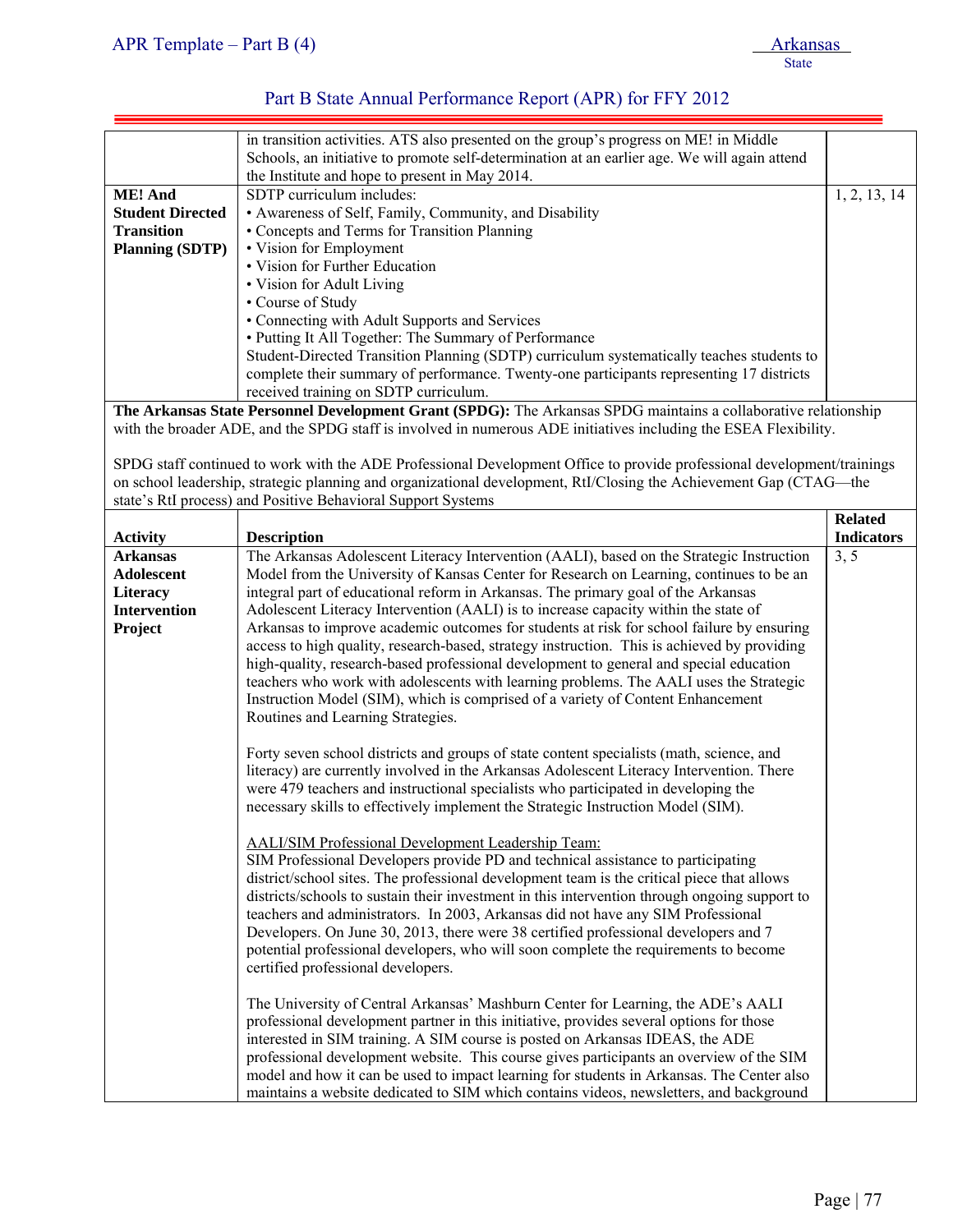|                                                                                                                | information. A dropbox folder is used for sharing information and resources with the<br>professional developers in the state. The Center continues to use "Arkansas on iTunes U"<br>to showcase the learning that is taking place through implementation of SIM across<br>Arkansas.                                                                                                                                                                                                                                                                                                                                                                                                                                                                                                                                                                                                                                  |            |
|----------------------------------------------------------------------------------------------------------------|----------------------------------------------------------------------------------------------------------------------------------------------------------------------------------------------------------------------------------------------------------------------------------------------------------------------------------------------------------------------------------------------------------------------------------------------------------------------------------------------------------------------------------------------------------------------------------------------------------------------------------------------------------------------------------------------------------------------------------------------------------------------------------------------------------------------------------------------------------------------------------------------------------------------|------------|
| <b>Arkansas Math</b><br><b>Intervention</b><br><b>Matrix</b>                                                   | The Math Intervention Matrix went live in August, 2012. The website address is<br>www.mathinterventions.org. Over 130 intervention lessons aligned with the Common<br>Core State Standards are available on this interactive website, as well as training videos<br>and tutorials to assist with the use and implementation of information on the website. To<br>date, the website has over 3,100 registered users.                                                                                                                                                                                                                                                                                                                                                                                                                                                                                                  | 3, 5       |
|                                                                                                                | In addition to the website, professional development was written to support this tool's<br>implementation across the state of Arkansas through the SPDG and the ADE. Some of this<br>professional development is web-based and is available on the Math Interventions website.                                                                                                                                                                                                                                                                                                                                                                                                                                                                                                                                                                                                                                       |            |
| <b>Arkansas</b><br>Literacy<br>Intervention<br><b>Matrix</b>                                                   | The Literacy Intervention Matrix is a comprehensive literacy intervention website,<br>organized across three grade-level clusters (Kindergarten through Grade 4, Grade 5 through<br>8, and Grade 9 through 12), that provides interventions across the five recognized areas of<br>literacy (phonemic awareness, phonics, fluency, comprehension, and vocabulary). It also<br>provides interventions for oral language and writing.<br>During 2012-2013, the SPDG continued to oversee a blue ribbon committee made up of<br>literacy experts across the state that is analyzing the Common Core Literacy Standards, and<br>creating implementation/instructional templates for each Common Core standard for                                                                                                                                                                                                        | 3, 5       |
| <b>The Literacy</b><br><b>Intervention</b><br>Project                                                          | educators across the state.<br>The Literacy Intervention Project (LIP) began in November 2011 and is a combined effort<br>of the Arkansas Department of Education and the Arkansas State Personnel Development<br>Grant. The LIP will result in an online literacy intervention tool which will be a free,<br>research-based K-12 resource used to help educators identify and implement interventions<br>for SWD and students struggling to master literacy skills in the Common Core State<br>Standards (CCSS). The literacy intervention tool will address the skills, understanding and<br>success criteria required by the rigor in the English Language Arts CCSS. The tool will be<br>developed by a blue ribbon committee made up of literacy experts from across the state.<br>The anticipated completion date of the project is fall 2014.                                                                 | 3, 5       |
| <b>Home-Based</b><br><b>Literacy</b>                                                                           | A subcontract with the state's two U.S. Department of Education-funded parent training<br>centers (the PTI and CPRC) was finalized in January, 2011 giving them the responsibility<br>to identify and train Parent Mentors in the areas of home-based literacy and social<br>skills/discipline in districts across the state over a four year period (through 2014). Under<br>this model, PTI and CPRC staffs trained Parent Mentors who in turn trained other parents<br>in their districts on the content provided. The schools/districts were targeted for this project<br>based on their school improvement status as well as performance on special education<br>indicators.<br>As of October 2012, a total of 29 parent mentors have been recruited and trained in target<br>districts across the state. During 2012-2013, a total of 31 trainings were conducted by<br>these CPRC/PTI trained Parent Mentors. | 3, 4, 5, 8 |
| <b>Positive</b><br><b>Behavioral</b><br><b>Support System</b><br>(PBSS)<br>Facilitator<br><b>Certification</b> | PBSS Facilitator training sessions were held in Little Rock on November 1-2 2013. As a<br>result, there are currently 45 facilitators representing 15 LEAs.<br>In addition, SPDG Staff went on-site to PBSS Facilitators schools to provide on-site PD.<br>Three training sessions were presented (a) social, emotional, and behavioral skills<br>instruction (10-22-12) (b) the Behavioral Matrix as the anchor of a school-wide PBSS<br>accountability system (8-13-12); and (c) the school-wide use of the SPRINT/RtI <sup>2</sup> /Data-<br>based problem solving process (11-9-12).                                                                                                                                                                                                                                                                                                                             | 4, 5       |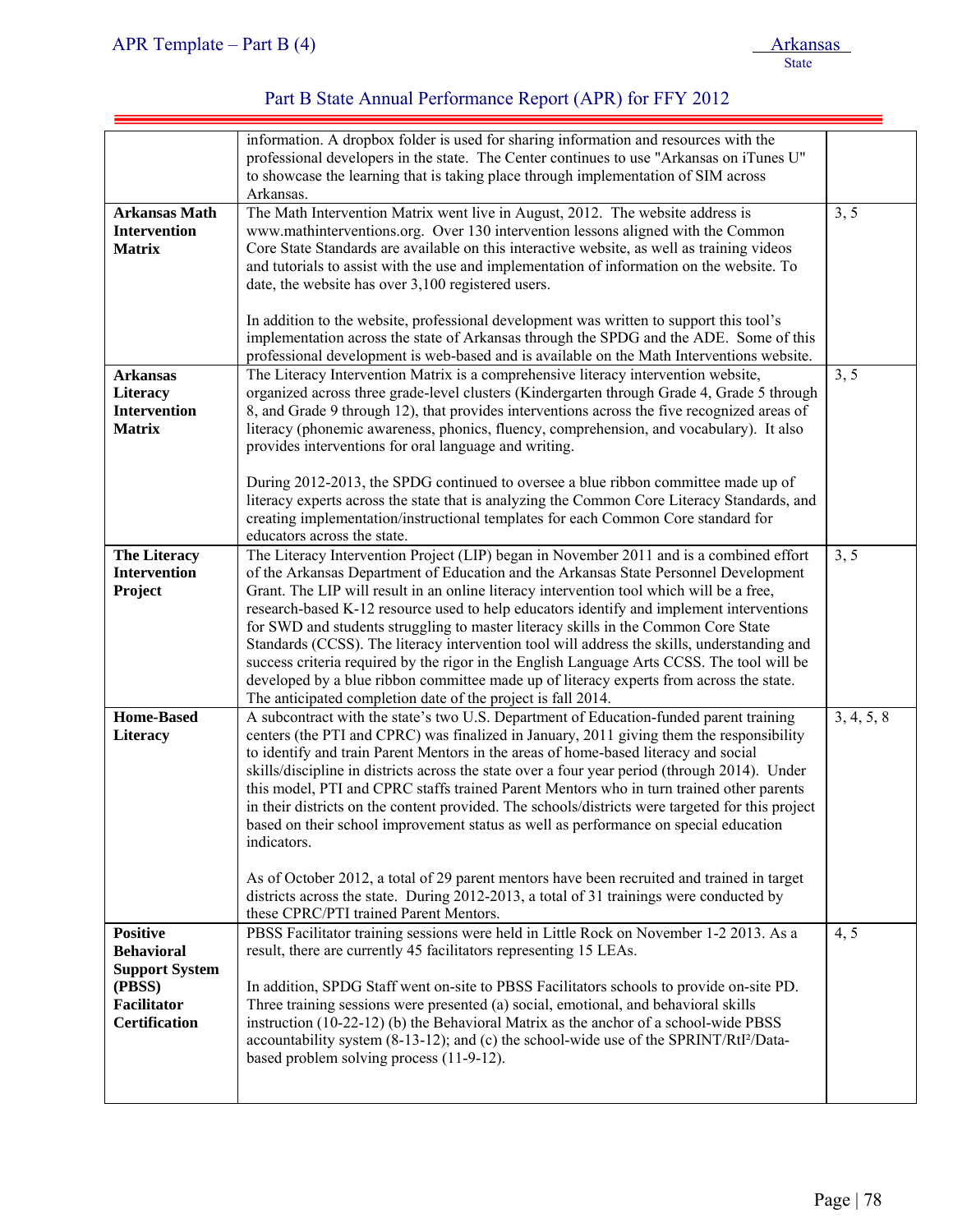| APR Template – Part B $(4)$ | Arkansas |
|-----------------------------|----------|
|                             | State    |

|                                     | During 2012-13, the following PBSS resources were developed:                                                                   |                   |
|-------------------------------------|--------------------------------------------------------------------------------------------------------------------------------|-------------------|
|                                     | PBSS Facilitator PLC Evaluation Protocol                                                                                       |                   |
|                                     | PBSS Implementation Integrity Self-Evaluation<br>$\bullet$                                                                     |                   |
|                                     | SPDG PBSS Facilitator Resource Review<br>$\bullet$                                                                             |                   |
|                                     | PBSS Facilitator Consultation Self-evaluation                                                                                  |                   |
| <b>Training and</b>                 | During 2012-2013, there were a total of 42 LEA training sessions on intervention strategies                                    | 3, 4, 5           |
| consultation                        | which involved 1,082 local school district professionals. In addition, on-site consultation                                    |                   |
| services on                         | services were provided on RtI2/SPRINT process, literacy interventions, Positive                                                |                   |
| Scientifically-                     | Behavioral Support System (PBSS), and Co-teaching.                                                                             |                   |
| <b>Based</b>                        |                                                                                                                                |                   |
| Interventions/                      |                                                                                                                                |                   |
| <b>Strategies</b>                   |                                                                                                                                |                   |
| <b>Training for New</b>             | SPDG staff provided 12 training sessions from March 2012 through February 2013 in the                                          | 3, 5              |
| <b>Special</b>                      | areas of literacy, classroom management, accommodations/modifications, and                                                     |                   |
| <b>Education</b>                    | differentiated instruction. A total of 64 first or second year special education teachers                                      |                   |
| <b>Teachers</b>                     | attended the sessions.                                                                                                         |                   |
|                                     | Arkansas Behavior Intervention Consultants: The behavior consultants assist schools in their efforts to ensure that all        |                   |
|                                     | students are able to access and progress in the general education curriculum. Technical assistance is provided to (1) identify |                   |
|                                     | and program for students with autism spectrum disorders; (2) conduct functional assessment and develop appropriate             |                   |
|                                     | intervention plans for students at-risk for a more restrictive placement; and (3) develop early intervention and mental health |                   |
| initiatives. From                   |                                                                                                                                |                   |
|                                     |                                                                                                                                | <b>Related</b>    |
|                                     |                                                                                                                                |                   |
| <b>Activity</b>                     | <b>Description</b>                                                                                                             | <b>Indicators</b> |
| <b>Autism</b>                       | A two-day advanced clinical training course on using ADOS to identify people with an                                           | 1, 2, 6, 7        |
| <b>Diagnostic</b>                   | autism spectrum disorder was offered in November of 2012 and May of 2013. The ADOS                                             |                   |
| <b>Observation</b>                  | is a structured interaction and interview session with the person suspected of having ASD                                      |                   |
| <b>System (ADOS)</b>                | to assess social and communication behaviors.                                                                                  |                   |
| <b>Applied</b>                      | Training on Applied Behavior Analysis (ABA) in the Special Education Classroom was                                             | 4, 5, 6           |
| <b>Behavior</b>                     | offered in June of 2013. Participants learned strategies on how to manage children's                                           |                   |
| Analysis in the                     | behavior using the principles of applied behavior analysis.                                                                    |                   |
| <b>Special</b><br><b>Education</b>  |                                                                                                                                |                   |
| <b>Classroom</b>                    |                                                                                                                                |                   |
|                                     |                                                                                                                                |                   |
| <b>Behavior</b>                     | This training addressed necessary components of an effective BIP as researched and                                             | 1, 2, 4, 5        |
| <b>Intervention</b><br><b>Plans</b> | developed by Diana Browning Wright. The 100 participants also reviewed guidelines for                                          |                   |
|                                     | evaluating BIPs for the necessary key components.                                                                              |                   |
| <b>Behavior Tools</b>               | Behavior Tools trainings focused on positive behavior support strategies and interactions                                      | 1, 2, 4, 5        |
|                                     | skills to manage behavior and prevent crisis. The Behavior Tools training was offered 4                                        |                   |
|                                     | times in 2012-13.                                                                                                              |                   |
| <b>Behavior</b>                     | Behavior support trainings were offered on the following topics:                                                               | 4, 5, 6           |
| <b>Support</b>                      | Developing Behavior Support Plans, August, 2012 and February, 2013.<br>$\bullet$                                               |                   |
| <b>Training</b>                     | Planning and Designing for Behavior Change, September, 2012<br>$\bullet$                                                       |                   |
|                                     | Implementing Behavior Support Plans and Data Collection, February and March, 2013                                              |                   |
| Dive into Autism                    | Dive into Autism presented information on the characteristics of autism spectrum disorder                                      | 4, 5              |
|                                     | and gave the attendees practical strategies to use when working with children on the autism                                    |                   |
|                                     | spectrum. This training was offered several times in 2012-13.                                                                  |                   |
| <b>Educating</b>                    | This training provided participants with strategies for educating students with Asperger                                       | 5                 |
| <b>Students with</b>                | Syndrome in the general education setting. This training was held 8 times in 2012-13.                                          |                   |
| Asperger                            |                                                                                                                                |                   |
| <b>Syndrome in</b>                  |                                                                                                                                |                   |
| <b>General</b>                      |                                                                                                                                |                   |
| <b>Education</b>                    |                                                                                                                                |                   |
| <b>Setting</b>                      |                                                                                                                                |                   |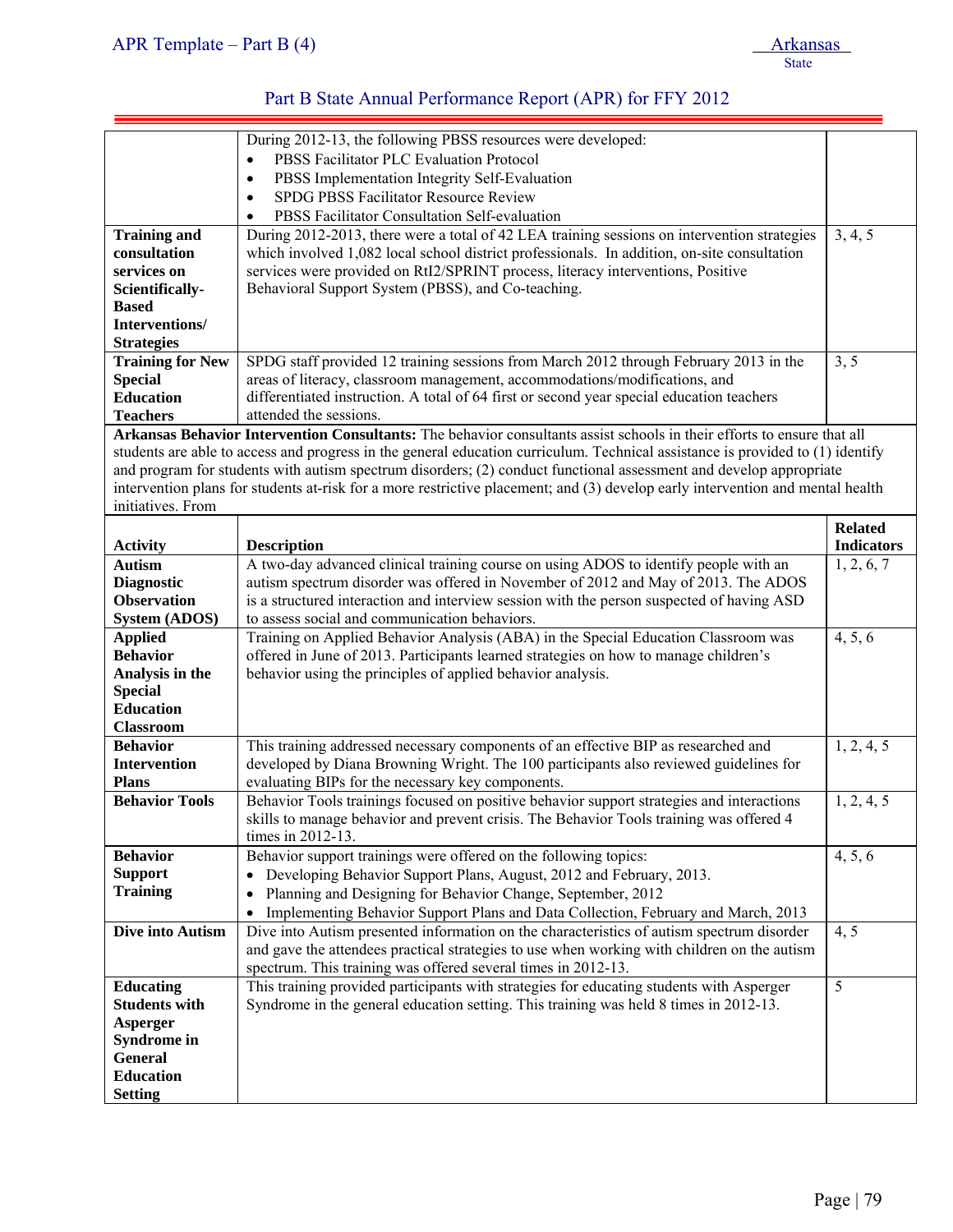| Part B State Annual Performance Report (APR) for FFY 2012 |  |
|-----------------------------------------------------------|--|
|-----------------------------------------------------------|--|

| <b>Environmental</b>     | A training session was offered 5 times in 2012-13. Each session covered the following       | 5           |
|--------------------------|---------------------------------------------------------------------------------------------|-------------|
| <b>Support and</b>       | topics: environmental support and design, zoning plans, visual supports, work systems, and  |             |
| <b>Design Trainings</b>  | individual student schedules. In addition, two trainings that focused specifically on room  |             |
|                          | design and zoning plans were offered.                                                       |             |
| <b>Functional</b>        | This training focused on how to conduct a FBA and develop a BIP using the results of the    |             |
|                          |                                                                                             | 4, 5        |
| <b>Behavior</b>          | FBA. The resulting behavior intervention plan includes these components: modifications      |             |
| Assessment/              | to the student's environment, teaching skills to replace problem behaviors, and effective   |             |
| <b>Behavior</b>          | management of consequences to promote positive changes in the student's self-               |             |
| Intervention             | management. This training was offered 3 times in 2012-13 and 26 participants were in        |             |
| <b>Plan</b>              | attendance.                                                                                 |             |
| <b>Functional</b>        | This training provided 6 participants information regarding an abbreviated Functional       | 4, 5        |
| <b>Behavior</b>          | Assessment procedure applicable to school settings.                                         |             |
| <b>Assessment</b>        |                                                                                             |             |
| <b>Pivotal Response</b>  | The Pivotal Response Treatment training was offered in June of 2013. The training is based  | 3, 4, 5     |
| <b>Treatment</b>         | on the principles of Applied Behavior Analysis that can be used to increase language and    |             |
|                          | other academic skills. Pivotal Response Training can be used as a stand-alone intervention  |             |
|                          | or in combination with other interventions.                                                 |             |
| Para-                    | This training was held twice in August of 2012 and provided 83 participants with            | 4, 5, 6     |
|                          | information on behavior principles and Autism Strategies.                                   |             |
| <b>Professional</b>      |                                                                                             |             |
| <b>Training</b>          |                                                                                             |             |
| <b>Quick Start</b>       | The Quick Start program is a parent empowerment program designed for families with          | 4, 6, 7, 8  |
| <b>Training</b>          | children age 2-5 who have been identified as, or are suspected of, being on the autism      |             |
|                          | spectrum. Quick Start is a 10-session program based on the principles of applied behavior   |             |
|                          | analysis that consist of professionally led discussions, direct observation of one-to-one   |             |
|                          | intervention sessions, and a structured classroom environment. The Quick Start program is   |             |
|                          | designed to address the areas of language and behavior with the overall goal of providing   |             |
|                          | children a quick start on their education. Quick Start was developed with the assistance of |             |
|                          | the Southwest Autism Research and Resource Center (SARRC) and is modeled after              |             |
|                          | SARRC's research based Jump Start program. In 2012-2013, this program was offered in        |             |
|                          | September, February, and May.                                                               |             |
| <b>Splash</b>            | Splash is a five day workshop with the following objectives: (1) understand characteristics | 3, 4, 5     |
|                          | of ASD; (2) understand and demonstrate teaching methods for beginning, moderate and         |             |
|                          | higher level students with ASD; (3) design visual schedules and visual supports for         |             |
|                          | students with ASD; and (4) understand the importance of social skills for students with     |             |
|                          |                                                                                             |             |
|                          | ASD. The Splash workshop was held in July 2012 and had 20 participants.                     |             |
| <b>Structured</b>        | Training on Structured Teaching in the Special Education Classroom was offered in June      | 3, 5        |
| <b>Teaching</b>          | of 2013.                                                                                    |             |
| <b>Strategies Using</b>  | Training on Applied Behavior Analysis (ABA) in the Special Education Classroom was          | 1, 2, 4, 5, |
| <b>Applied</b>           | offered in June of 2013. Participants learned strategies on how to manage children's        | 14          |
| <b>Behavior</b>          | behavior using the principles of applied behavior analysis.                                 |             |
| <b>Analysis</b>          |                                                                                             |             |
| <b>Strategies in the</b> | A training session on Children with Special Needs in the Regular Education Classroom        | 3, 5        |
| <b>Regular</b>           | was provided in June of 2013.                                                               |             |
| <b>Education</b>         |                                                                                             |             |
| <b>Classroom</b>         |                                                                                             |             |
| <b>Verbal Behavior</b>   | Using the VB-MAPP to Guide an Intervention Program for Children with Autism: Verbal         | 4, 6, 7, 8  |
| <b>Milestones</b>        | Behavior Milestones Assessment & Placement Program (VB MAPP) is based on the                |             |
| Assessment &             | branch of psychology known as Behavior Analysis, VB MAPP provided the 6 participants        |             |
| <b>Placement</b>         | with a sound evidence-based assessment and intervention method. The workshop trained        |             |
|                          |                                                                                             |             |
| Program (VB              | the participants on how to use the assessment results to set up and conduct daily language  |             |
| <b>MAPP</b> )            | and social skills intervention programs.                                                    |             |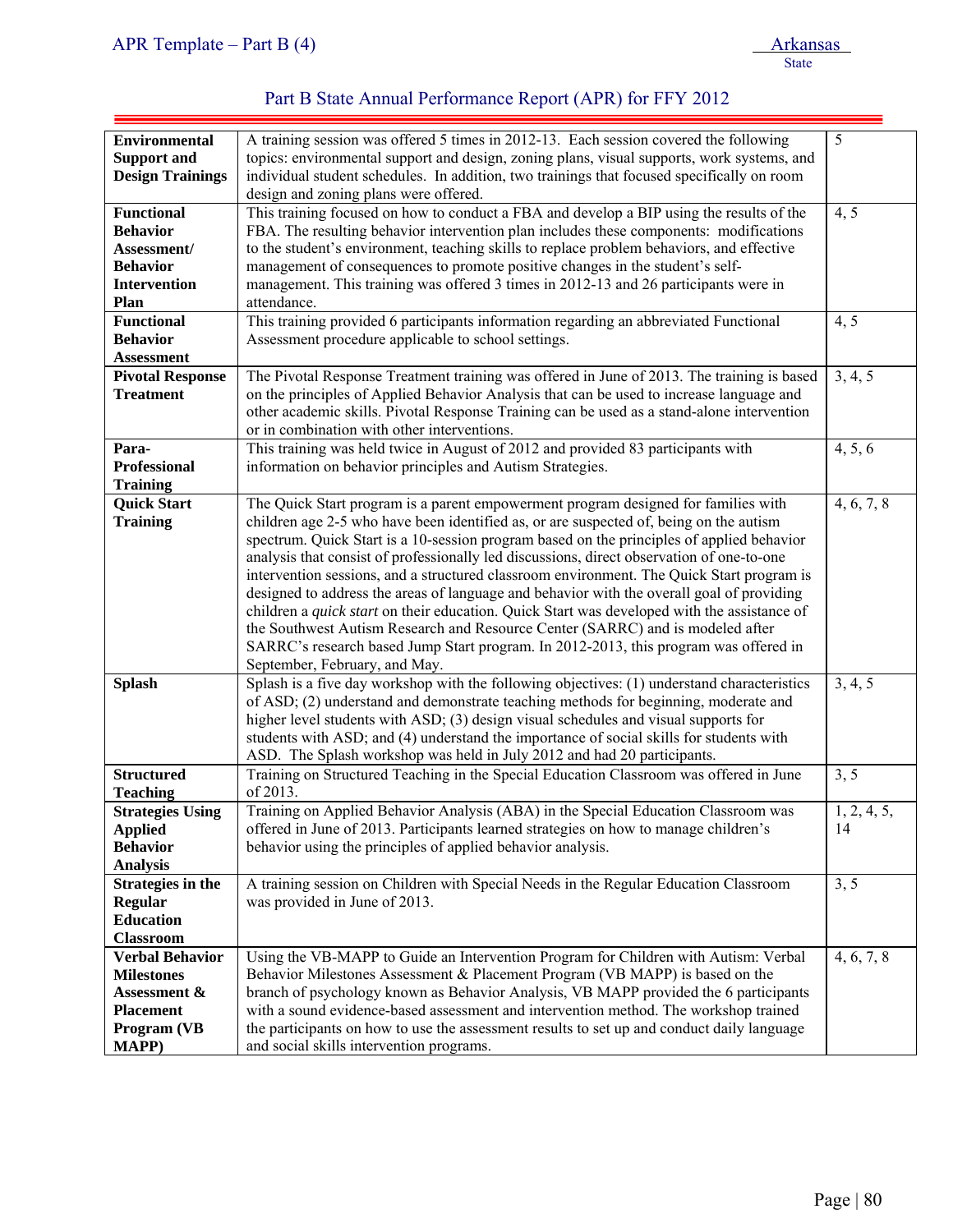ļ

#### Part B State Annual Performance Report (APR) for FFY 2012

**Dispute Resolution Section:** The DRS encourages the use of mediation and other collaborative strategies to resolve disagreements about special education. This section provides ongoing technical assistance to LEAs on due process rules and regulations, mediations, complaints and hearings.

The ADE-SEU will continue to contract with the University of Arkansas at Little Rock Bowen School of Law Mediation Center. The Center conducts mediation sessions for parents and public agencies (local school districts) on any matters in dispute concerning the provision of education to students with and without disabilities.

|                         |                                                                                                    | <b>Related</b>    |
|-------------------------|----------------------------------------------------------------------------------------------------|-------------------|
| <b>Activity</b>         | <b>Description</b>                                                                                 | <b>Indicators</b> |
| <b>Special</b>          | The ADE-SEU Special Education Academy was held September, 2012. The ADE-SEU                        | 15, 18, 19        |
| <b>Education</b>        | Dispute Resolution Administrator provided training on the dispute resolution system;               |                   |
| <b>Academy</b>          | ADE-SEU staff and LEA Supervisors attended. The Mediation Project Director provided                |                   |
|                         | training to new LEA Supervisors about mediation project.                                           |                   |
| <b>ADE-SEU</b>          | The ADE-SEU Dispute Resolution Administrator provided training on the dispute                      | 15, 18, 19        |
| <b>Dispute</b>          | resolution system to new SEU staff in October 2012.                                                |                   |
| <b>Resolution</b>       |                                                                                                    |                   |
| <b>Training</b>         |                                                                                                    |                   |
| <b>LRP</b> National     | In April, 2013, the 34 <sup>th</sup> Annual LRP National Institute was held in Long Beach, CA. The | 15, 18, 19        |
| <b>Institute</b>        | Administrator for ADE-SEU Dispute Resolution, Compliance Specialist, Administrator of              |                   |
|                         | Special Services, Administrator of Monitoring and Program Effectiveness, and one hearing           |                   |
|                         | officer attended.                                                                                  |                   |
| <b>Mediation</b>        | The ADE-SEU contracted with the University of Arkansas at Little Rock Bowen School of              | 19                |
| <b>Center</b>           | Law Mediation Center.                                                                              |                   |
| <b>SEAS Education</b>   | Mediation Project Director provided training to school personnel and ADE-SEU staff on              | 19                |
| Conference              | conflict management and mediation if July, 2012.                                                   |                   |
| <b>District On-Site</b> | ADE-SEU Dispute Resolution Administrator, Compliance Specialist, and Special Services              | 15,18,19          |
| <b>Training</b>         | Administrator provided training to district personnel on the dispute resolution system and         |                   |
|                         | discipline in August and October of 2012 Sheridan School District, Magnolia School                 |                   |
|                         | District, Pine Bluff School District, and Cedar Ridge School District. There were                  |                   |
|                         | approximately 25 participants at each location.                                                    |                   |
| Pre-service             | ADE-SEU Dispute Resolution Administrator and Compliance Specialist provided training               | 15,18,19          |
| <b>Training: School</b> | to school psychology students at University of Central Arkansas on the dispute resolution          |                   |
| Psychology              | system and legal compliance in September of 2012.                                                  |                   |
| <b>Students</b>         |                                                                                                    |                   |
| <b>Arkansas</b>         | In November of 2012, the Mediation Project Director provided training to attendees on              | 15, 19            |
| <b>Council for</b>      | conflict management and mediation; ADE-SEU staff and LEAs attended; a vendor's                     |                   |
| <b>Exceptional</b>      | exhibit was also available to provide information to attendees about mediation.                    |                   |
| <b>Children Annual</b>  |                                                                                                    |                   |
| Conference              |                                                                                                    |                   |
| <b>South East</b>       | The ADE-SEU Dispute Resolution Administrator attended the South East Regional                      | 15, 18, 19        |
| <b>Regional</b>         | Resource Center (SERRC) Dispute Resolution Summit in Atlanta, GA in January of 2013.               |                   |
| <b>Resource Center</b>  |                                                                                                    |                   |
| (SERRC)                 |                                                                                                    |                   |
| <b>Dispute</b>          |                                                                                                    |                   |
| <b>Resolution</b>       |                                                                                                    |                   |
| <b>Summit</b>           |                                                                                                    |                   |
| <b>Facilitated IEP</b>  | The ADE-SEU Administrator, Compliance Specialist, and Administrator of Monitoring                  | 15, 19            |
| <b>Training</b>         | and Program Effectiveness presented special education training for Mediators and LEAs              |                   |
|                         | participating in the facilitated IEP meeting pilot project in February of 2013.                    |                   |
| <b>Special</b>          | In June of 2013, the ADE-SEU Dispute Resolution Administrator presented dispute                    | 15, 18, 19        |
| <b>Education Data</b>   | resolution and regulatory updates for SEU staff and LEAs.                                          |                   |
| <b>Summit</b>           |                                                                                                    |                   |
|                         |                                                                                                    |                   |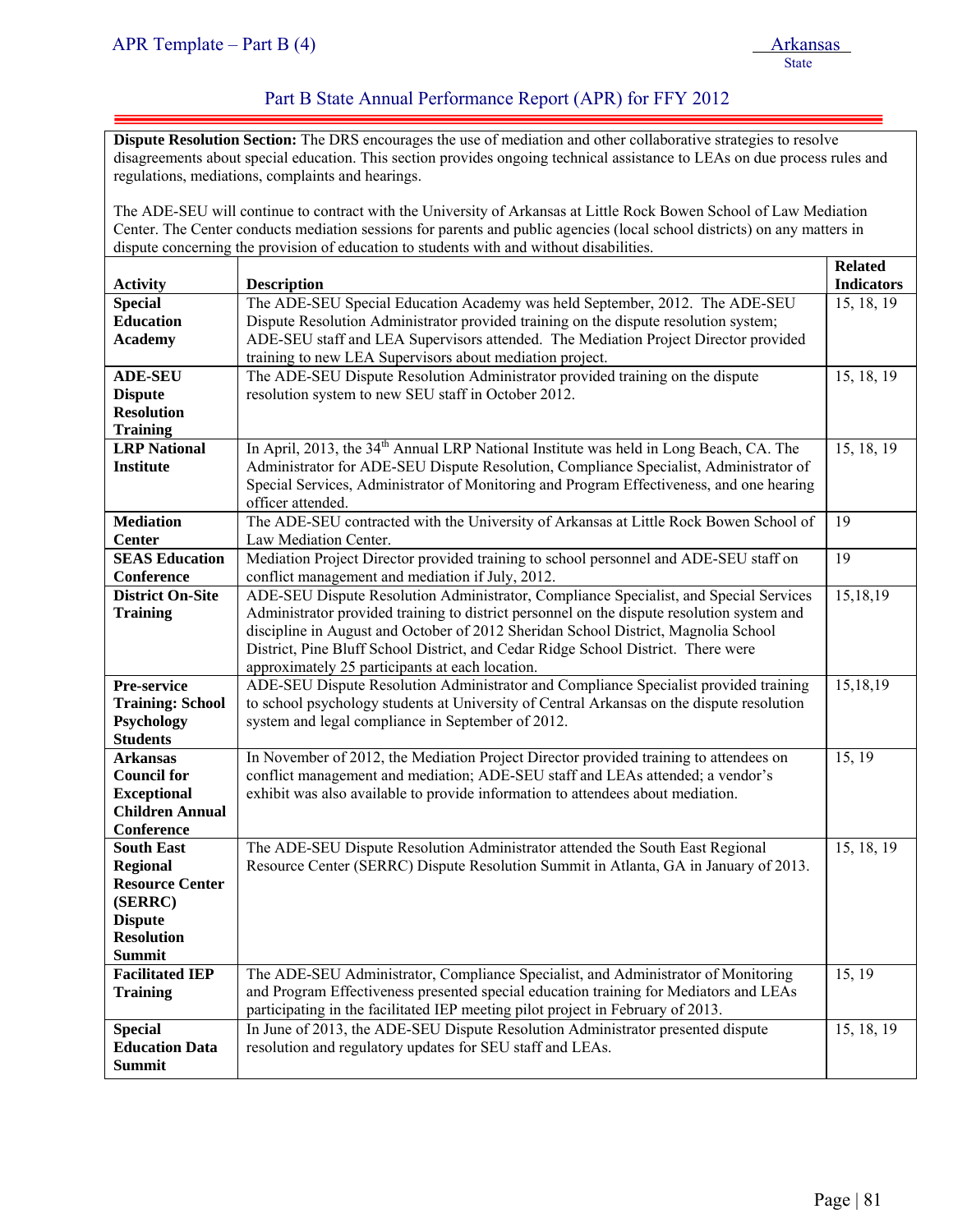| <b>Arkansas</b>                     | In June of 2013, the Mediation Project Director provided training to attendees on conflict                                                                                             |              |                              |                         |  |  |
|-------------------------------------|----------------------------------------------------------------------------------------------------------------------------------------------------------------------------------------|--------------|------------------------------|-------------------------|--|--|
| <b>Association of</b>               | management and mediation. Participants included ADE-SEU staff and LEAs.                                                                                                                |              |                              | 15, 19                  |  |  |
| <b>Special</b>                      |                                                                                                                                                                                        |              |                              |                         |  |  |
| <b>Education</b>                    |                                                                                                                                                                                        |              |                              |                         |  |  |
| <b>Administrators</b>               |                                                                                                                                                                                        |              |                              |                         |  |  |
|                                     | Monitoring/Program Effectiveness: The IDEA requires that the primary focus of IDEA monitoring be on improving                                                                          |              |                              |                         |  |  |
|                                     | education results and functional outcomes for children with disabilities, and ensuring the State meets the IDEA program                                                                |              |                              |                         |  |  |
|                                     | requirements. The M/PE section monitors LEAs for procedural compliance on regulatory issues and provides technical                                                                     |              |                              |                         |  |  |
|                                     | assistance to support their efforts toward improving results for students with disabilities and their families.                                                                        |              |                              |                         |  |  |
|                                     |                                                                                                                                                                                        |              |                              | <b>Related</b>          |  |  |
| <b>Activity</b>                     | <b>Description</b>                                                                                                                                                                     |              |                              | <b>Indicators</b>       |  |  |
| <b>Verification</b>                 | ADE-SEU M/PE staff continued to implement and refine the monitoring and verification                                                                                                   |              |                              | $1 - 15$                |  |  |
| <b>Procedures</b>                   | procedures for correction of noncompliance.                                                                                                                                            |              |                              |                         |  |  |
| <b>Early Child</b>                  | In accordance with the monitoring cycle, the M/PE staff reviewed child outcomes summary                                                                                                |              |                              | 7, 20                   |  |  |
| <b>Outcomes</b>                     | forms (COSF), child outcomes, and assessments. Program staff is expected to review their                                                                                               |              |                              |                         |  |  |
| <b>Summary Forms</b>                | data to identify professional development needs relative to improving child outcomes.                                                                                                  |              |                              |                         |  |  |
| <b>Early Childhood</b>              | Early Childhood Outcomes Technical Assistance: The M/PE staff provided individualized                                                                                                  |              |                              | 7, 20                   |  |  |
| <b>Outcomes</b>                     | technical assistance for Early Childhood Special Education Programs throughout the year                                                                                                |              |                              |                         |  |  |
| <b>Technical</b>                    | on the administration of the ECO 7 point scale.                                                                                                                                        |              |                              |                         |  |  |
| <b>Assistance</b>                   |                                                                                                                                                                                        |              |                              |                         |  |  |
| <b>Review of LEA</b>                | The M/PE section of the Special Education Unit (SEU) reviews the LEA APR profiles to                                                                                                   |              |                              | $1 - 14$                |  |  |
| <b>APR Profiles</b>                 | target monitoring and technical assistance activities based on Indicator performance. M/PE                                                                                             |              |                              |                         |  |  |
|                                     | staff assists districts in developing strategies and actions to address localized concerns                                                                                             |              |                              |                         |  |  |
|                                     | around the indicators.                                                                                                                                                                 |              |                              |                         |  |  |
|                                     | The State reviewed LEAs policies, procedures and practices relating to the development                                                                                                 |              |                              | 4, 9, 10                |  |  |
| <b>Review of Policy,</b>            |                                                                                                                                                                                        |              |                              |                         |  |  |
| Procedures, and<br><b>Practices</b> | and implementation of IEPs, the use of positive behavioral interventions and supports, and                                                                                             |              |                              |                         |  |  |
|                                     | procedural safeguards via an LEA self-assessment. The State verified each LEA's self-                                                                                                  |              |                              |                         |  |  |
|                                     | assessment through desk audits and/or on-site visits to determine whether an LEA was in<br>compliance with Part B requirements. The ADE-SEU M/PE Section continued to review           |              |                              |                         |  |  |
|                                     | and refine the protocol for identifying inappropriate policies, procedures, and practices                                                                                              |              |                              |                         |  |  |
|                                     | relative to disproportionate representation.                                                                                                                                           |              |                              |                         |  |  |
| Family                              |                                                                                                                                                                                        |              |                              | 8,20                    |  |  |
| <b>Outcomes</b>                     | The Arkansas IDEA Data & Research Office, in cooperation with the<br>M/PE Section, analyzed the family survey results from 2012-13 and issued a report to each                         |              |                              |                         |  |  |
| <b>Report</b>                       | LEA and EC Program. The information assisted LEAs and EC Programs with enhancing                                                                                                       |              |                              |                         |  |  |
|                                     | their service delivery and interaction with family members.                                                                                                                            |              |                              |                         |  |  |
| Participation in                    | The administrator for Monitoring and Program Effectiveness participated in:                                                                                                            |              |                              | $1 - 20$                |  |  |
| <b>Regional and</b>                 |                                                                                                                                                                                        |              |                              |                         |  |  |
| <b>National</b>                     | NCRRC Fiscal Forum March, 28-29, 2013<br>$\bullet$                                                                                                                                     |              |                              |                         |  |  |
| <b>Meetings</b>                     | SERRC Streamlining General Supervision Summit Fiscal February 20-21, 2013                                                                                                              |              |                              |                         |  |  |
| On-site                             | NASDSE's 74th Annual Conference Oct 20-23, 2012<br>The M/PE section continued its cyclical monitoring of LEAs for procedural compliance on                                             |              |                              | $1 - 15$                |  |  |
|                                     |                                                                                                                                                                                        |              |                              |                         |  |  |
| <b>Monitoring</b>                   | regulatory issues. Districts failing to meet requirements were issued a written finding<br>requiring the noncompliance to be corrected as soon as possible and no later than one year. |              |                              |                         |  |  |
|                                     |                                                                                                                                                                                        |              |                              |                         |  |  |
|                                     | The SEA supervisor assigned to the LEA assisted in the development of the corrective                                                                                                   |              |                              |                         |  |  |
|                                     | action plan, and verified corrections through submitted documentation, database review                                                                                                 |              |                              |                         |  |  |
|                                     | and/or on-site visits. Technical assistance was provided to support the LEA's efforts<br>toward maintaining compliance and improving results for students with disabilities and        |              |                              |                         |  |  |
|                                     | their families.                                                                                                                                                                        |              |                              |                         |  |  |
| <b>Professional</b>                 | Number of<br><b>Related</b>                                                                                                                                                            |              |                              |                         |  |  |
| <b>Development</b>                  | <b>Sessions</b><br><b>Professional Development /Technical Assistance</b><br><b>Audience</b>                                                                                            |              |                              |                         |  |  |
| and Technical                       | <b>AARA Bus Monitoring</b>                                                                                                                                                             | 1            | Central Office Staff         | <b>Indicators</b><br>15 |  |  |
| <b>Assistance</b>                   | Arkansas Association of Alternative Educators:                                                                                                                                         | $\mathbf{1}$ | <b>Alternative Educators</b> | 1, 2, 3, 4,             |  |  |
|                                     | Unique Needs of SWDs in ALE Settings                                                                                                                                                   |              |                              | 13, 14                  |  |  |
|                                     | Child Find/ Evaluation Procedures                                                                                                                                                      | $\mathbf{1}$ | New LEA                      | $\overline{9}$ , 10, 11 |  |  |
|                                     | Co-teaching                                                                                                                                                                            | 6            | District Staff               | 3, 4, 5                 |  |  |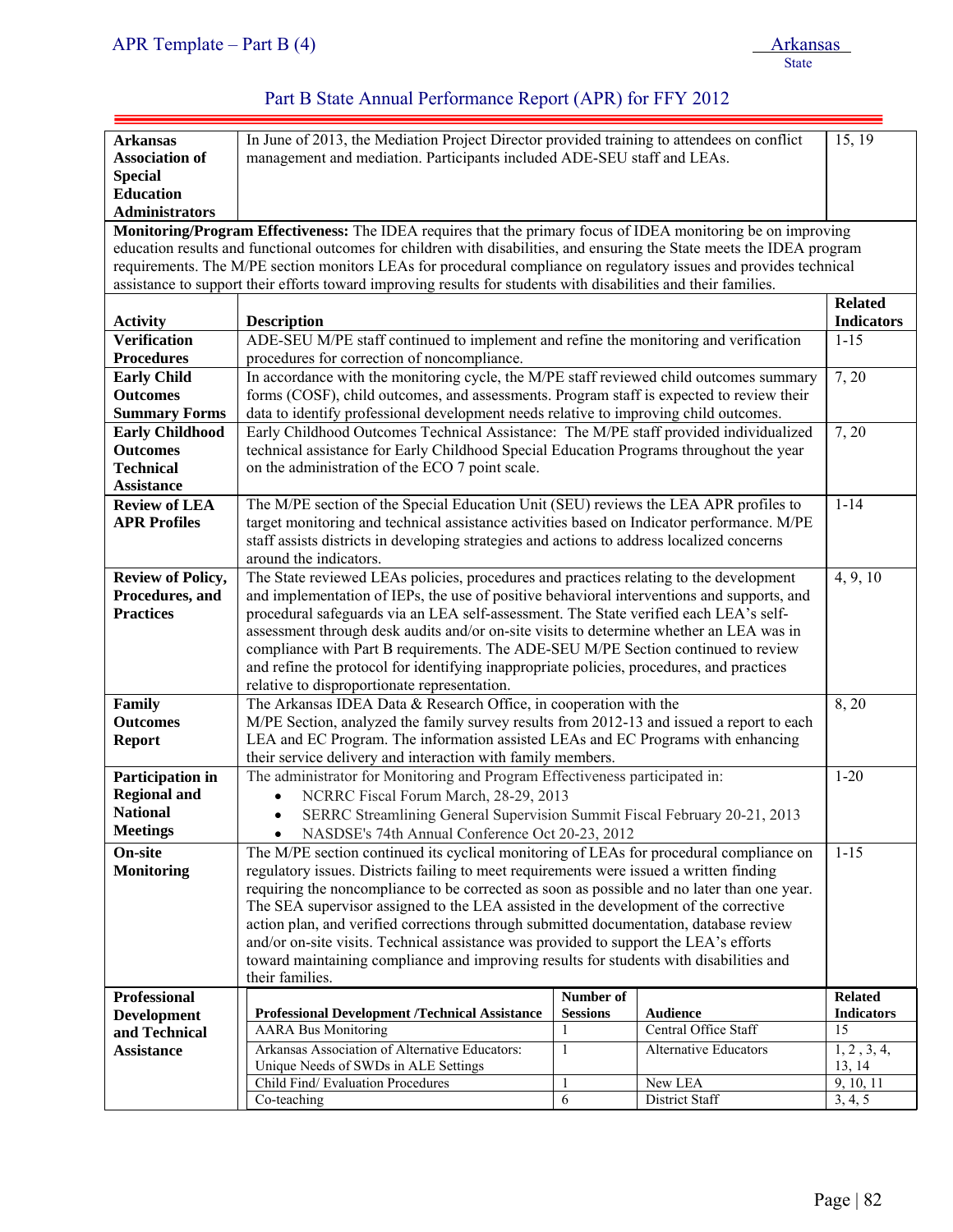| Discipline, Developing IEPs, Accommodations<br>Disproportionality                     | $\mathbf{1}$            |                                                                               |                         |
|---------------------------------------------------------------------------------------|-------------------------|-------------------------------------------------------------------------------|-------------------------|
|                                                                                       |                         | Special Ed Staff and LEA                                                      | 3, 4, 5, 15             |
|                                                                                       | $\mathbf{1}$            | Special Ed Staff and LEA                                                      | 9.10                    |
| Early Childhood Coordinator Responsibilities                                          | $\mathbf{1}$            | New EC Coordinator                                                            | 6, 7, 8, 12             |
| Early Childhood LRE                                                                   | $\mathbf{1}$            | <b>EC Coordinators</b> , LEAs                                                 | 6                       |
| Early Childhood Monitoring Process                                                    | $\overline{4}$          | District staff, LEA, EC<br>Coordinator                                        | 15                      |
| Early Childhood Procedural Requirements/<br>Inclusion                                 | 5                       | <b>EC Teachers and Coordinator</b>                                            | 6, 7, 8, 12             |
| Early Childhood Program Implementation                                                | $\mathbf{1}$            | <b>EC Staff and EC Coordinator</b>                                            | 6, 7, 8, 11,<br>12      |
| Early Childhood Special Education Program<br>Requirements                             | $\overline{\mathbf{3}}$ | District Staff, LEA, EC<br>Coordinator                                        | 6, 7, 8, 12             |
| Early Childhood Standards Based IEPs                                                  | 6                       | EC Coordinators, EC<br>Teachers, LEAs, Service<br>Providers, Special Ed Staff | 3, 6, 7, 8,             |
| Early Childhood to Kindergarten/Dismissal                                             | $\mathbf{1}$            | Special Ed Staff and LEAs                                                     | 6, 7, 8                 |
| <b>Evaluation Procedures</b>                                                          | $\overline{2}$          | EC Coordinators/Therapists<br>and Central Office Staff                        | 11, 12                  |
| <b>Evaluation/Reevaluation Procedures</b>                                             | $\mathbf{1}$            | <b>District Staff</b>                                                         | 9, 10, 11               |
| <b>Extended School Year</b>                                                           | $\mathbf{1}$            | <b>EC</b> Coordinators                                                        | 6, 7                    |
| <b>IEP</b> Development                                                                | $\mathbf{1}$            | Special Ed Staff                                                              | 3, 5, 8, 13             |
| <b>Monitoring Process</b>                                                             | 14                      | Special Ed Staff, LEAs, EC<br>Coordinator                                     | 15                      |
| Monitoring Process, Revised forms: Notice of<br>Conference and Prior Written Notice   | $\overline{2}$          | Special Ed Staff and LEAs                                                     | 15                      |
| Program Effectiveness, Compliance                                                     | $\mathbf{1}$            | LEAs                                                                          | $1 - 20$                |
| <b>Related Services</b>                                                               | $\mathbf{1}$            | <b>EC Coordinator and Teachers</b>                                            | 6, 7, 8, 12             |
| Revised forms: Notice of Conference and Prior<br>Written Notice                       | $\overline{3}$          | Division of Youth Services,<br>LEAs and Data Entry Staff                      | 8, 15                   |
| <b>Revised Monitoring Procedures</b>                                                  | $\mathfrak{Z}$          | District Staff, Special Ed<br>Staff, LEAs                                     | 15                      |
| Services to Students with Disabilities in Juvenile<br>Detention Centers (JDCs)        | $\mathbf{1}$            | District Administrative Staff                                                 | $1 - 5$ , 11, 13-<br>15 |
| Services to Students with Disabilities in Non-<br><b>Traditional Programs</b>         | $\overline{5}$          | Special Ed Staff and LEAs                                                     | $1 - 5$ , 11, 13-<br>15 |
| Special Education Regulatory Requirements                                             | 12                      | New LEAs, District Staff,<br>Special Ed Staff                                 | $1 - 15$                |
| <b>Standards Based IEPs</b>                                                           | 11                      | District Staff, Special Ed<br>Staff, LEAs                                     | 3, 5, 8, 13             |
| Standards Based IEPs - Goal Writing                                                   | $\mathbf{1}$            | LEAs                                                                          | 3, 5, 8, 13             |
| Standards Based IEPs, Revised forms: Notice of<br>Conference and Prior Written Notice | 5                       | Special Ed Staff and LEAs                                                     | 3, 5, 8, 13             |
| <b>Transition Plans</b>                                                               | $\overline{4}$          | District Staff, Special Ed Staff                                              | 13, 14                  |

consultation to Arkansas schools, state and community agencies and organizations related to supporting all students/children (Data-based Decision Making related to academics and behavior, Special Education Eligibility, Placement and Programming, Early Intervention/Response to Intervention, School-based Mental Health Services, School Improvement

|                  |                                                                                       | <b>Related</b>    |
|------------------|---------------------------------------------------------------------------------------|-------------------|
| <b>Activity</b>  | <b>Description</b>                                                                    | <b>Indicators</b> |
| <b>Special</b>   | The ADE-SEU Special Education Academy was held in September of 2012. The ADE-         | 3, 5, 9, 10       |
| <b>Education</b> | SEU Consultant for School Psychology Services provided information about the Specific |                   |
| Administrator    | Learning Disability Task Force. ADE-SEU staff, LEA Supervisors, and EC Coordinators   |                   |
| Academy          | were in attendance.                                                                   |                   |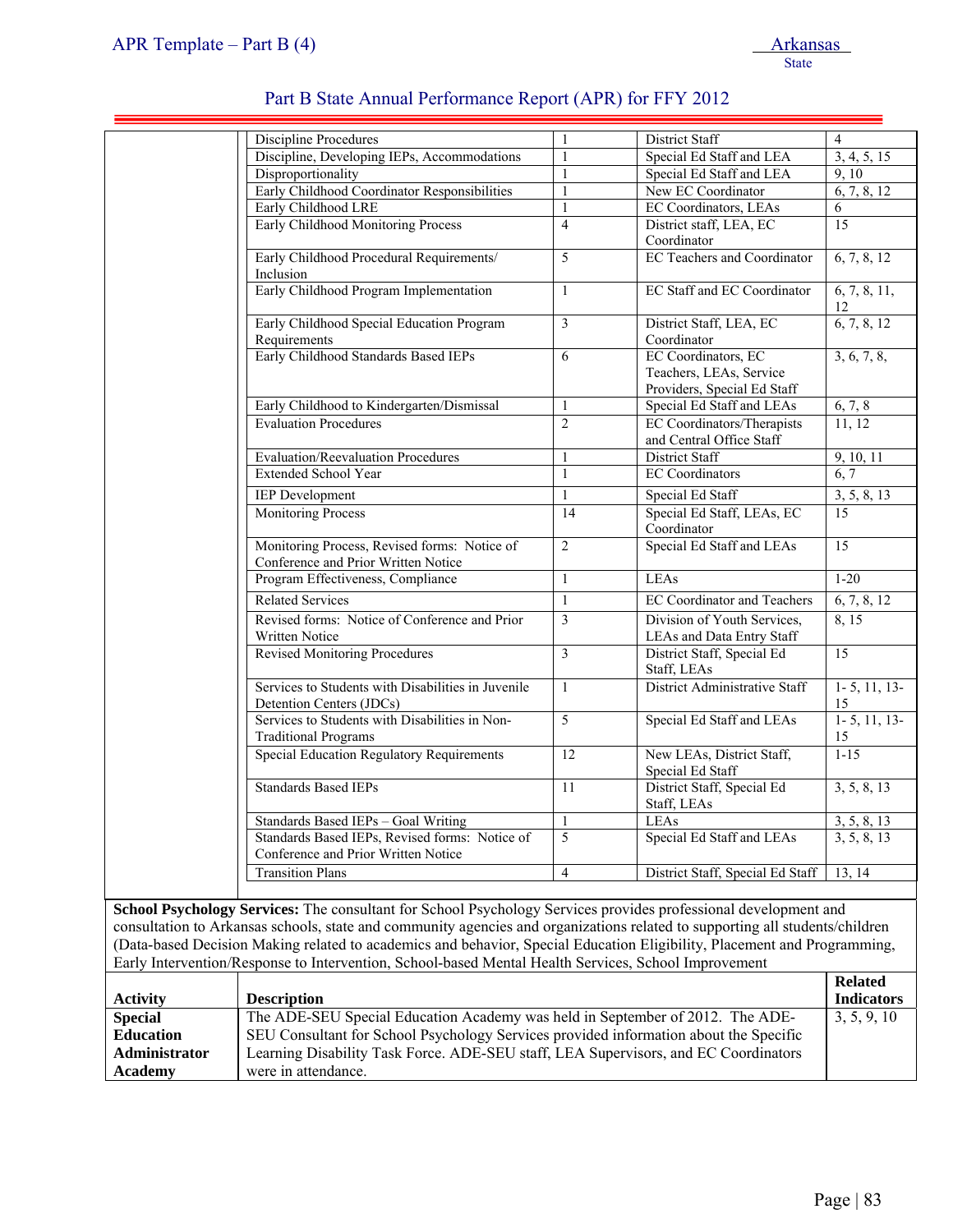| <b>Specific</b><br><b>Learning</b><br><b>Disability Task</b> | The ADE-SEU Consultant for School Psychology Services served in a leadership capacity<br>on the Specific Learning Disability Task Force. The Task Force meets quarterly to develop<br>guidance on assessments for determining eligibility of students with SLD. | 3, 5, 9, 10                |
|--------------------------------------------------------------|-----------------------------------------------------------------------------------------------------------------------------------------------------------------------------------------------------------------------------------------------------------------|----------------------------|
| Force                                                        |                                                                                                                                                                                                                                                                 |                            |
| <b>Division of</b>                                           |                                                                                                                                                                                                                                                                 |                            |
|                                                              | The Division of Youth Services Annual Meeting was held in August of 2012. The ADE-                                                                                                                                                                              | 1, 2, 3, 4,                |
| <b>Youth Services</b>                                        | SEU Consultant for School Psychology Services provided a keynote presentation on                                                                                                                                                                                | 5, 13, 14                  |
| <b>Annual Meeting</b>                                        | collaboration between special education and general education educators. Approximately<br>65 department heads and teachers attended the session.                                                                                                                |                            |
| <b>Professional</b>                                          | The ADE-SEU Consultant for School Psychology Services provided professional                                                                                                                                                                                     | 4, 9, 10,                  |
| <b>Development</b>                                           | development sessions focused on compliance and state monitoring procedures to school                                                                                                                                                                            | 11, 15                     |
| <b>Sessions on</b>                                           | staff at the Division of Youth Services. Approximately 15 teachers and administrators                                                                                                                                                                           |                            |
| Compliance                                                   | participated in sessions provided in July, September, and October of 2012.                                                                                                                                                                                      |                            |
|                                                              | Interagency Collaborations: The ADE-SEU continues to be involved in interagency collaborations to enhance the provision                                                                                                                                         |                            |
|                                                              | of special education services for children with disabilities.                                                                                                                                                                                                   |                            |
|                                                              |                                                                                                                                                                                                                                                                 | <b>Related</b>             |
| <b>Activity</b>                                              | <b>Description</b>                                                                                                                                                                                                                                              | <b>Indicators</b>          |
| Quarterly                                                    | The ADE-SEU 619 Coordinator and the Director of IDEA Data & Research met quarterly                                                                                                                                                                              | $\overline{6}$ , 7, 11, 12 |
| <b>Meetings with</b>                                         | with DDS 3-5 and early intervention program leadership.                                                                                                                                                                                                         |                            |
| <b>DHS-DDS</b>                                               |                                                                                                                                                                                                                                                                 |                            |
| <b>Monthly</b>                                               | The M/PE section of the ADE-SEU met monthly with the Division of Youth Services                                                                                                                                                                                 | $1-5; 8-14$                |
| <b>Meetings with</b>                                         | education system personnel to support them in their implementation of special education                                                                                                                                                                         |                            |
| the Division of                                              | services to incarcerated youth.                                                                                                                                                                                                                                 |                            |
| <b>Youth Services</b>                                        |                                                                                                                                                                                                                                                                 |                            |
| Quarterly                                                    | The ADE-SEU participated in quarterly meetings with the DYS Oversight Committee.                                                                                                                                                                                | 1, 2, 4, 5,                |
|                                                              |                                                                                                                                                                                                                                                                 |                            |
| <b>Meetings with</b>                                         |                                                                                                                                                                                                                                                                 | 13, 14                     |
| <b>DYS Oversight</b><br>Committee                            |                                                                                                                                                                                                                                                                 |                            |
| Collaborative                                                | Professional Development Opportunities sponsored by the Division of Child Care and                                                                                                                                                                              | 6, 7, 8                    |
| <b>Professional</b>                                          | Early Childhood Education included:                                                                                                                                                                                                                             |                            |
| <b>Development</b>                                           |                                                                                                                                                                                                                                                                 |                            |
| <b>Opportunities</b>                                         | Investigate Discover and Explore: Math and Science for Young Children. A 30 hour                                                                                                                                                                                |                            |
|                                                              | course focusing on the framework and benchmarks for math and science strategies in                                                                                                                                                                              |                            |
|                                                              | working with young children.                                                                                                                                                                                                                                    |                            |
|                                                              | Pre-K Framework Handbook. A 30 hour course providing an introduction to the<br>$\bullet$                                                                                                                                                                        |                            |
|                                                              | Arkansas Framework and curriculum development. The course information on                                                                                                                                                                                        |                            |
|                                                              | developing topics of study, planning activities, engaging families, involving                                                                                                                                                                                   |                            |
|                                                              | communities, assessment and evaluation and portfolio development.                                                                                                                                                                                               |                            |
|                                                              | Pre-K Early Literacy Learning in Arkansas. A 30 hour course to assist teachers with<br>$\bullet$                                                                                                                                                                |                            |
|                                                              | planning programs for language and literacy development.                                                                                                                                                                                                        |                            |
|                                                              | Pre-K Social-Emotional Learning for Young Children. A 45 hour course addressing<br>$\bullet$                                                                                                                                                                    |                            |
|                                                              | strategies and activities to ensure healthy social emotional development in programs                                                                                                                                                                            |                            |
|                                                              | for children ages 3-5.                                                                                                                                                                                                                                          |                            |
|                                                              | Welcome the Children. A program that assists early childhood professionals to better<br>$\bullet$                                                                                                                                                               |                            |
|                                                              | understand diversity, appreciate cultural differences and similarities, learn strategies to                                                                                                                                                                     |                            |
|                                                              | support English Language Learners, and promote inclusion. Training and technical                                                                                                                                                                                |                            |
|                                                              | assistance is available on the followings topics: (1) Cross Cultural Perspectives: Focus                                                                                                                                                                        |                            |
|                                                              | on Latin American Families, (2) Anti-Bias Every Day, (3) Enhancing Language                                                                                                                                                                                     |                            |
|                                                              | Development for English Language Learners, (4) Building Skill Sets of Bilingual                                                                                                                                                                                 |                            |
|                                                              | Personnel, (5) Building Sets for Bilingual Meetings, (6) Exploring Differences within                                                                                                                                                                           |                            |
|                                                              | Families, and (7) Including children with Disabilities in Early Childhood Settings.                                                                                                                                                                             |                            |
| Community                                                    | The ADE-SEU 619 coordinator; Part C First Connection leadership and staff of the                                                                                                                                                                                | 6, 7, 11, 12               |
| <b>Based Autism</b>                                          | Arkansas Dennis Development al Center of the UAMS College of Medicine developed and                                                                                                                                                                             |                            |
| <b>Liaison</b> and                                           | provided training to targeted physician teams in Community Based Austin Liaison and                                                                                                                                                                             |                            |
| <b>Treatment</b>                                             | Treatment Project (Early identification of Children with Autism)                                                                                                                                                                                                |                            |
| Program                                                      |                                                                                                                                                                                                                                                                 |                            |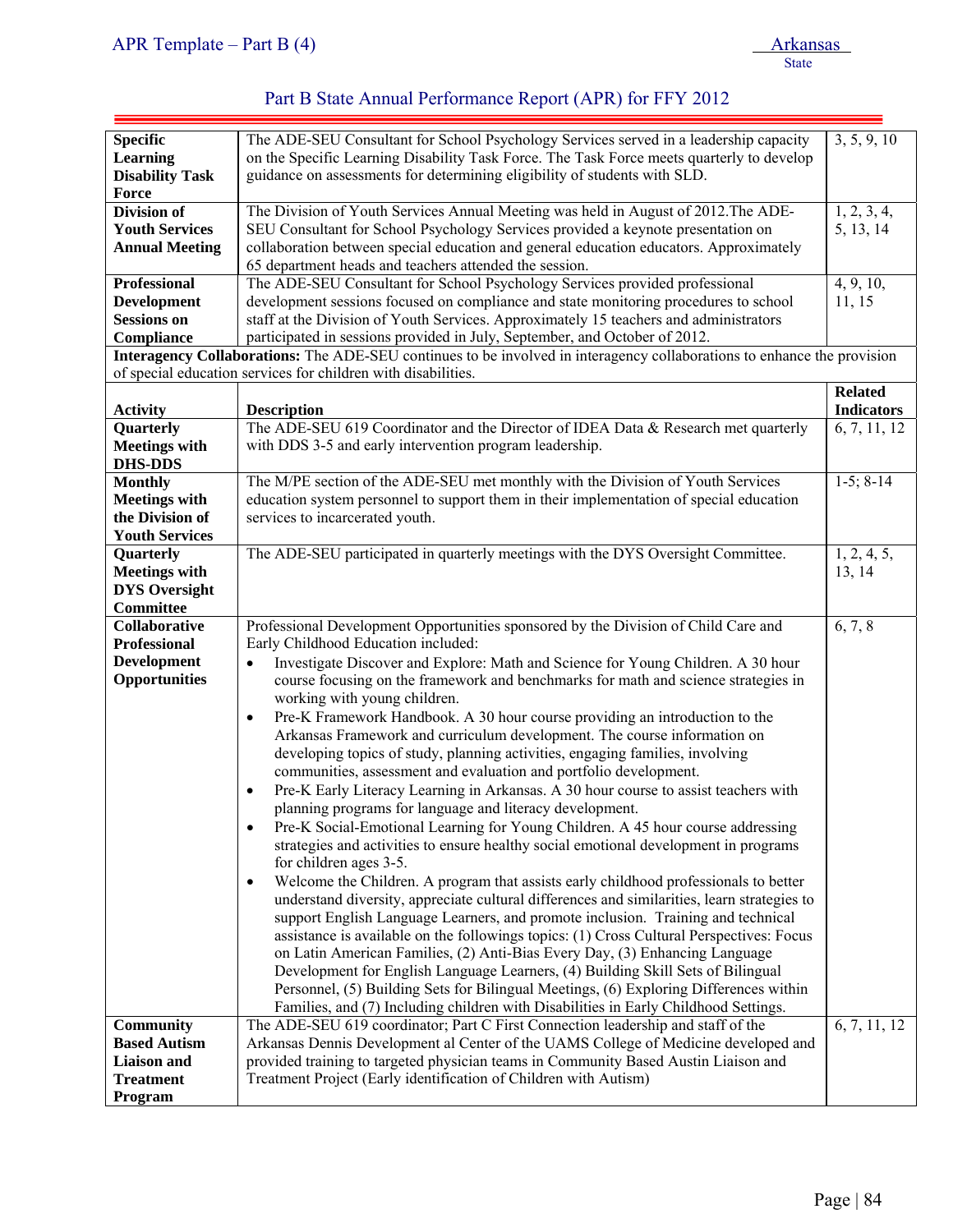| <b>Monthly</b>                           | The ADE-SEU 619 Coordinator and Non-Traditional Program Supervisor are members of                                                                                                           | 6, 7, 11, 12      |
|------------------------------------------|---------------------------------------------------------------------------------------------------------------------------------------------------------------------------------------------|-------------------|
| <b>Advisory</b>                          | the Arkansas Fetal Alcohol Disorder Advisory Council. The Advisory Board meet on a                                                                                                          |                   |
|                                          |                                                                                                                                                                                             |                   |
| Council                                  | monthly basis to help guide the state in the development of early identification, educational                                                                                               |                   |
| <b>Meetings for the</b>                  | services and support systems for children with FASD and their families.                                                                                                                     |                   |
| <b>Fetal Alcohol</b>                     |                                                                                                                                                                                             |                   |
| Spectrum                                 |                                                                                                                                                                                             |                   |
| <b>Disorder Project</b>                  |                                                                                                                                                                                             |                   |
| (FASD)                                   |                                                                                                                                                                                             |                   |
| <b>Updated</b>                           | The 619 Coordinator met with Part C on the new revised Part C Interagency agreement and                                                                                                     | 6, 7, 8, 11,      |
| <b>Interagency</b>                       | procedures for transitioning children and families from EI-EC Part B.                                                                                                                       | 12, 20            |
| <b>Agreement</b>                         |                                                                                                                                                                                             |                   |
|                                          |                                                                                                                                                                                             |                   |
| <b>Technical</b>                         | The 619 provided ongoing technical assistance to the new special education supervisor for                                                                                                   | 12                |
| <b>Assistance on</b>                     | the Developmental Day Treatment Clinic Services (DDTCS) centers within Department of                                                                                                        |                   |
| Part C to B                              | Human Services/Developmental Disabilities Services, on the EI-EC transition policies and                                                                                                    |                   |
| <b>Transition</b>                        | requirements. The LEA Special Education Supervisor provides TA and monitoring of the                                                                                                        |                   |
|                                          | DDTCS programs.                                                                                                                                                                             |                   |
| <b>Special</b>                           | The 619 Coordinator and the Part C Staff Development Coordinator developed a joint                                                                                                          | 12                |
| <b>Education Data</b>                    | power point and presented together at the Statewide June 2013 Data Summit. Participants                                                                                                     |                   |
| <b>Summit</b>                            | included both Part C and Part B providers, including DDTCS programs.                                                                                                                        |                   |
|                                          | Curriculum and Assessment: The ADE-SEU works closely with the Student Assessment Unit and the Curriculum and                                                                                |                   |
|                                          | Instruction Unit to ensure all students have access and progress in the general education curriculum with meaningful                                                                        |                   |
|                                          |                                                                                                                                                                                             |                   |
| participation in statewide assessments.  |                                                                                                                                                                                             |                   |
|                                          |                                                                                                                                                                                             | <b>Related</b>    |
| <b>Activity</b>                          | <b>Description</b>                                                                                                                                                                          | <b>Indicators</b> |
| <b>Alternate</b>                         | Statewide training on preparation and submission of the alternate portfolio assessment was                                                                                                  | 3                 |
| <b>Portfolio</b>                         | provided by webinar on September 14, 2012, by the staff of the Student Assessment Unit.                                                                                                     |                   |
| <b>Assessment</b>                        | This two-hour training covered all the basic information regarding preparation, alignment,                                                                                                  |                   |
| Webinar                                  | and scoring. More than 700 teachers and administrators participated in the training.                                                                                                        |                   |
| <b>Training</b>                          |                                                                                                                                                                                             |                   |
| <b>Arkansas</b>                          | District staff from across the State participated in a series of one-day workshops on the                                                                                                   | 3                 |
| <b>Alternate</b>                         | Alternate Portfolio Assessment for Students with Disabilities. The workshops were held the                                                                                                  |                   |
| <b>Portfolio</b>                         | week of October $2 - 5$ , 2012, at the Holiday Inn Airport Conference Center. The                                                                                                           |                   |
| <b>Assessment</b>                        | workshops provided a recap of the 2011-12 assessment administration and a What's New                                                                                                        |                   |
| <b>Professional</b>                      | for the 2012-13 as well as breakout sessions for staff at all grade levels.                                                                                                                 |                   |
|                                          |                                                                                                                                                                                             |                   |
| <b>Development</b>                       |                                                                                                                                                                                             |                   |
| Workshops                                |                                                                                                                                                                                             |                   |
| <b>Bias Committee</b>                    | In an effort to provide the most effective test items, free from unintended distractions for                                                                                                | 3                 |
| Work                                     | all students, but especially for students with disabilities, the Assessment Unit conducts a                                                                                                 |                   |
|                                          | bias review of all test items before they are field tested. This review is to remove any item                                                                                               |                   |
|                                          | which might suggest, reference, or imply any unacceptable language related to race,                                                                                                         |                   |
|                                          | gender, ethnic, cultural, or disabling conditions. A member of the Special Education Unit                                                                                                   |                   |
|                                          | staff participates on this important committee. This review is conducted every year on the                                                                                                  |                   |
|                                          | hundreds of proposed test items from the test publisher.                                                                                                                                    |                   |
| <b>District Test</b>                     | The Assessment Unit of the Department of Education presented five regional trainings for                                                                                                    | $\overline{3}$    |
| Coordinator                              | all of the local test coordinators and test administrators across the state in February 2013.                                                                                               |                   |
| <b>Training</b>                          | State law requires each test coordinator to attend this training every year for an update on                                                                                                |                   |
|                                          | administration and testing procedures.                                                                                                                                                      |                   |
| Arkansas $EO\overline{C}$                | The Arkansas Department of Education, in conjunction with Questar Assessment,                                                                                                               | 3                 |
| and Grade 11                             |                                                                                                                                                                                             |                   |
|                                          | Inc., provided a series of one-day workshops for school districts. The workshops                                                                                                            |                   |
| Literacy-                                | focused on scoring and rubric development for constructed response items. There were                                                                                                        |                   |
| <b>Professional</b>                      | workshops for Algebra I, Biology, Geometry, and Grade 11 Literacy, offered in October                                                                                                       |                   |
| <b>Development</b>                       | 2012.                                                                                                                                                                                       |                   |
|                                          |                                                                                                                                                                                             |                   |
| Workshops                                |                                                                                                                                                                                             |                   |
| <b>Public Reporting</b><br>of Assessment | Assessment results for all students with disabilities at the state level as well as participation<br>by school building and grade level is available on the Special Education website under | 3, 20             |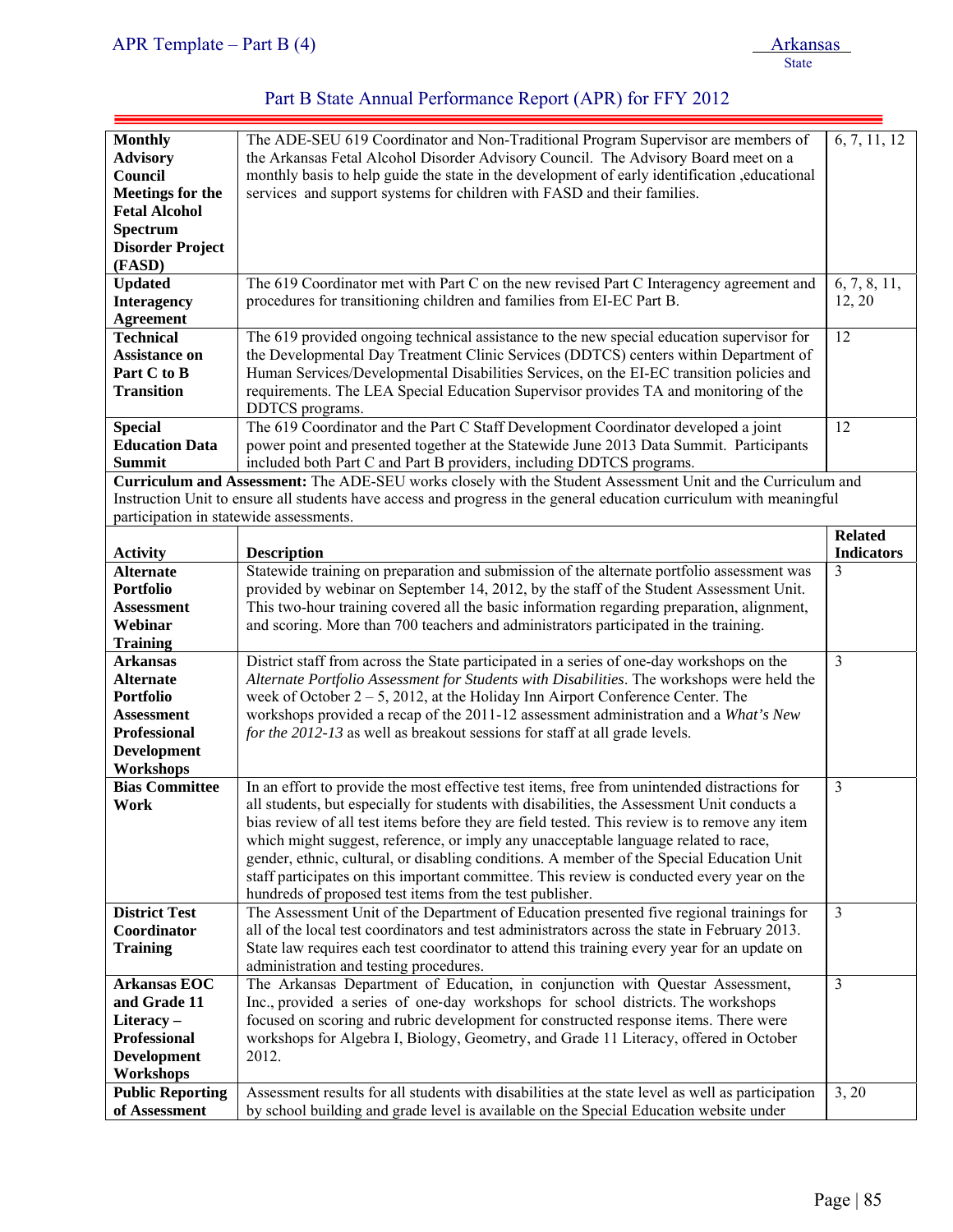| APR Template – Part B $(4)$ | <b>Arkansas</b> |
|-----------------------------|-----------------|
|                             | State           |

| Part B State Annual Performance Report (APR) for FFY 2012 |  |
|-----------------------------------------------------------|--|
|-----------------------------------------------------------|--|

| <b>Results</b>         | Data and Research at                                                                                                          |                         |                     |                         |                         |  |
|------------------------|-------------------------------------------------------------------------------------------------------------------------------|-------------------------|---------------------|-------------------------|-------------------------|--|
|                        | https://arksped.k12.ar.us/documents/data_n_research/PublicReportingAssessment1213.pdf                                         |                         |                     |                         |                         |  |
| <b>Standards Based</b> | In an effort to improve results for students with disabilities, the Special Education Unit has                                |                         |                     |                         |                         |  |
|                        |                                                                                                                               |                         |                     |                         | 3, 4, 5, 6,<br>7, 8, 13 |  |
| <b>IEPs</b>            | developed a Standards-Based IEP system which became fully operational April 1, 2013.                                          |                         |                     |                         |                         |  |
|                        | With the implementation of Standards Based IEPs, the SEU expects to see an increased                                          |                         |                     |                         |                         |  |
|                        | correlation between the Common Core State Standards, IEP goals and classroom                                                  |                         |                     |                         |                         |  |
|                        | instruction.                                                                                                                  |                         |                     |                         |                         |  |
|                        |                                                                                                                               |                         |                     |                         |                         |  |
|                        | A state-wide Institute held for Special Education Supervisors September 2012 provided an                                      |                         |                     |                         |                         |  |
|                        | opportunity for the Supervisors to receive continued training on the Standards-Based IEP                                      |                         |                     |                         |                         |  |
|                        | process and use of new pages and paperwork. This Institute allowed the Supervisors to                                         |                         |                     |                         |                         |  |
|                        | become more knowledgeable and prepared for offering Standards-Based IEP training in                                           |                         |                     |                         |                         |  |
|                        |                                                                                                                               |                         |                     |                         |                         |  |
|                        | their own districts.                                                                                                          |                         |                     |                         |                         |  |
|                        | Technology and Curriculum Access Center: The Technology and Curriculum Access Center (TCC), located within Easter             |                         |                     |                         |                         |  |
|                        | Seals Arkansas, provide training, assessment, consultation and assistive technology device loans to schools throughout the    |                         |                     |                         |                         |  |
|                        | State of Arkansas. TCC provides support for appropriate accommodations and modifications and assists districts and state      |                         |                     |                         |                         |  |
|                        | agencies with required large scale assessment such as the ACTAAP Alternate Portfolio for Students with Disabilities. Staff is |                         |                     |                         |                         |  |
|                        | appropriately licensed general and special educators and assistive technology specialists.                                    |                         |                     |                         |                         |  |
|                        |                                                                                                                               |                         |                     |                         | <b>Related</b>          |  |
| <b>Activity</b>        | <b>Description</b>                                                                                                            |                         |                     |                         | <b>Indicators</b>       |  |
| Technology &           |                                                                                                                               | Number of               | Number of           | Number of               |                         |  |
| Curriculum             | <b>Name of Activity</b>                                                                                                       | <b>Trainings</b>        | <b>Participants</b> | Locations               |                         |  |
| <b>Access Center</b>   | <b>Accessible Instructional Materials</b>                                                                                     | 6                       | 71                  | $\mathfrak{2}$          | 3, 5                    |  |
| <b>Summary of</b>      | <b>Alternate Assessment</b>                                                                                                   | 77                      | 1123                | 20                      | 1, 3                    |  |
| <b>Activities</b>      | Augmentative and Alternative Communication                                                                                    | 6                       | 41                  | $\overline{2}$          | 1, 2, 4, 5,             |  |
|                        | Devices and Services and Speech Generating                                                                                    |                         |                     |                         | 13, 14                  |  |
|                        | Devices                                                                                                                       |                         |                     |                         |                         |  |
|                        | Common Core, UDL and AT                                                                                                       | 13                      | 274                 | $\tau$                  | 5, 8, 11, 13            |  |
|                        | Individual Student Evaluation/Consultation                                                                                    | 30                      | 150                 | 22                      | 5, 9, 10                |  |
|                        | Low Vision and Blindness                                                                                                      | $\overline{22}$         | $\overline{205}$    | 6                       | 3, 5, 11                |  |
|                        | Post-Secondary Success and Accommodations                                                                                     | 9                       | 423                 | 5                       | 14                      |  |
|                        | Science and Biology for the High School Student                                                                               | 5                       | 36                  | $\mathbf{1}$            | 5                       |  |
|                        | with Disabilities                                                                                                             |                         |                     |                         |                         |  |
|                        | Transition Services and AT                                                                                                    | $\overline{7}$          | $88\,$              |                         |                         |  |
|                        |                                                                                                                               |                         |                     | $\mathfrak{Z}$          | 13, 14                  |  |
|                        | Universal Design for Learning                                                                                                 | $\overline{\mathbf{4}}$ | 131                 | $\overline{2}$          | 5, 8, 11, 13            |  |
|                        | Video Modeling and Autism                                                                                                     | 3                       | 180                 | $\overline{\mathbf{3}}$ | 5, 8                    |  |
|                        |                                                                                                                               |                         |                     |                         |                         |  |
|                        | Co-Teaching Project: During 2012-13, the Arkansas Co-Teaching Project continued to base the components and content of         |                         |                     |                         |                         |  |
|                        | its comprehensive professional development package on the previous year's implementation evaluation data analysis.            |                         |                     |                         |                         |  |
|                        |                                                                                                                               |                         |                     |                         | <b>Related</b>          |  |
| <b>Activity</b>        | <b>Description</b>                                                                                                            |                         |                     |                         | <b>Indicators</b>       |  |
| <b>Cohort</b>          | A total of 25 schools participated in 2012-13 comprehensive professional development                                          |                         |                     |                         | 3, 4, 5                 |  |
| Participation          | packages. Cohort 1 was composed of 25 schools from across the state. Included in this                                         |                         |                     |                         |                         |  |
|                        |                                                                                                                               |                         |                     |                         |                         |  |
|                        | count was a sub-group of 5 cohort schools from the same district (Cohort 2) that had also                                     |                         |                     |                         |                         |  |
|                        | participated in the comprehensive professional development package offered in the                                             |                         |                     |                         |                         |  |
|                        | previous 2011-12 School Year.                                                                                                 |                         |                     |                         |                         |  |
|                        |                                                                                                                               |                         |                     |                         |                         |  |
|                        | Cohort 1 new statewide staff participated in the following activities:                                                        |                         |                     |                         |                         |  |
|                        | <b>ACTIVITY</b><br><b>NUMBER OF</b>                                                                                           |                         |                     |                         |                         |  |
|                        |                                                                                                                               |                         | <b>PARTICIPANTS</b> |                         |                         |  |
|                        | Phase I: Co-Teaching Foundational Sessions                                                                                    |                         | 143                 |                         |                         |  |
|                        | Phase II: Building Leadership Team Sessions                                                                                   |                         | $\overline{50}$     |                         |                         |  |
|                        | Phase III: "Hands On" Co-Teaching Partners Follow-Up Sessions                                                                 |                         | 87                  |                         |                         |  |
|                        | Phase III: Webinars "Differentiated Instruction in Co-Taught                                                                  |                         | 25 teams attended 5 |                         |                         |  |
|                        | Classroom"                                                                                                                    |                         | webinars            |                         |                         |  |
|                        |                                                                                                                               |                         |                     |                         |                         |  |
|                        |                                                                                                                               |                         |                     |                         |                         |  |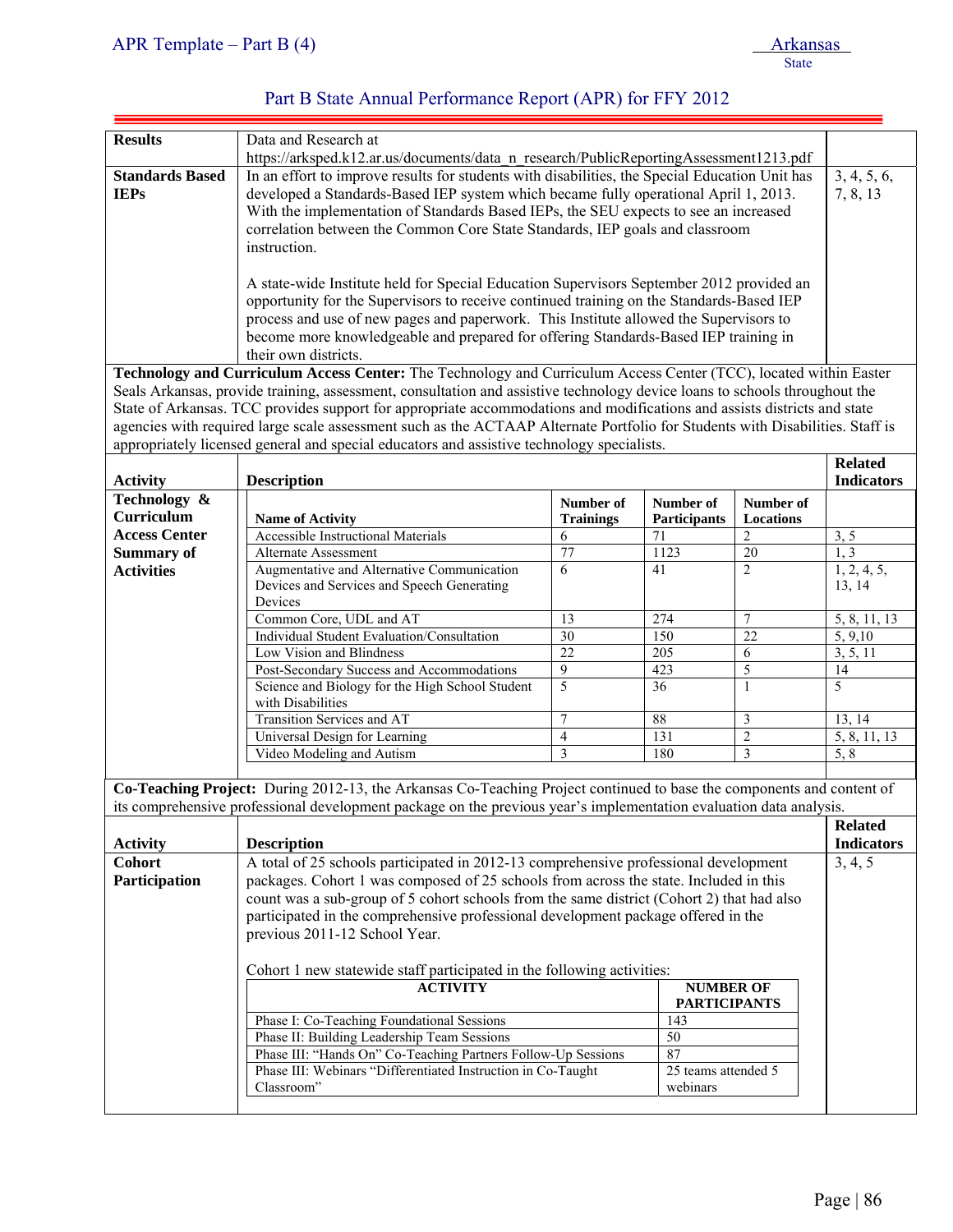|                      | Cohort 2 continuing staff from the district-wide subgroup participated in additional          |                     |         |
|----------------------|-----------------------------------------------------------------------------------------------|---------------------|---------|
|                      | sessions that were customized for their needs:                                                |                     |         |
|                      | <b>ACTIVITY</b>                                                                               | <b>NUMBER OF</b>    |         |
|                      |                                                                                               | <b>PARTICIPANTS</b> |         |
|                      | Phase I: Co-Teaching Second Stage (Foundational Plus)                                         | 81                  |         |
|                      | Phase II: Building Leadership Team Sessions                                                   | $\overline{27}$     |         |
|                      | Phase III: Customized BLT Webinars for Building Leadership Team                               | 5 teams attended 1  |         |
|                      |                                                                                               | webinar             |         |
| <b>Evaluation of</b> | <b>Session Evaluations</b>                                                                    |                     | 3, 4, 5 |
| <b>Co-Teaching</b>   | Session evaluations were completed by participants at the end of each session. All of the     |                     |         |
| Project              | sessions received a rating of 4.0 or more on a 5-point scale on the item, "overall rating of  |                     |         |
|                      | the session," with an average rating of 4.67.                                                 |                     |         |
|                      |                                                                                               |                     |         |
|                      | <b>Needs Assessment/Action Planning Checklist</b>                                             |                     |         |
|                      | The Needs Assessment/Action Planning Checklist (APC) consists of 29 items that should         |                     |         |
|                      | be addressed when planning for effective co-teaching implementation. The instrument is        |                     |         |
|                      |                                                                                               |                     |         |
|                      | designed to identify areas of strength and weakness in school level planning. Pre and post    |                     |         |
|                      | findings for the Needs Assessment/Action Planning Checklist (APC) indicate progress           |                     |         |
|                      | across schools for co-teaching implementation. The Statewide Cohort 1 APC data indicated      |                     |         |
|                      | that between fall 2012 and spring 2013, the average school addressed 79% of the checklist     |                     |         |
|                      | items. For Cohort 2, the average school had addressed 90% of the items by spring 2013.        |                     |         |
|                      |                                                                                               |                     |         |
|                      | Colorado Assessment of Co-Teaching                                                            |                     |         |
|                      | The Cohort 1 Statewide means for the Colorado Assessment of Co-Teaching (CO-ACT)              |                     |         |
|                      | survey Factor Total Scores (Factor 1- Personal Prerequisites, Factor 2 – Professional         |                     |         |
|                      | Relationship, and Factor 3 – Classroom Dynamics) were computed in the spring 2013 and         |                     |         |
|                      | compared to the fall 2012 scores. The overall gain across all three factors was 7.86 points.  |                     |         |
|                      | An independent samples T-test was conducted on fall 2012 and spring 2013 data to              |                     |         |
|                      | compare total scores of Factors 1, 2, and 3 for general educators (71) and special educators  |                     |         |
|                      | (31). A comparison between fall and spring data indicated that there was no statistically     |                     |         |
|                      | significant impact on teacher perceptions of co-teaching implementation based on teacher      |                     |         |
|                      | position or subject area. However, grade level did significantly impact teacher perceptions   |                     |         |
|                      | of co-teaching implementation with less favorable perceptions noted on the secondary level    |                     |         |
|                      | compared to the elementary level.                                                             |                     |         |
|                      |                                                                                               |                     |         |
|                      | The Cohort 2 means for the Colorado Assessment of Co-Teaching (CO-ACT) survey Factor          |                     |         |
|                      | Total Scores (Factor 1- Personal Prerequisites, Factor 2 – Professional Relationship, and     |                     |         |
|                      | Factor 3 – Classroom Dynamics) were also computed in the spring 2013 and compared to          |                     |         |
|                      | the fall 2012 scores. Means for Factor Total Scores were computed again for spring 2013       |                     |         |
|                      | responses. The overall gain across all three factors was 10.64 points. An independent         |                     |         |
|                      | samples T-test was also conducted for this cohort group on fall 2012 and spring 2013 data     |                     |         |
|                      | to compare total scores of Factors 1, 2, and 3 for general educators (14) and special         |                     |         |
|                      | educators (5). A comparison between fall and spring data indicated that there was no          |                     |         |
|                      | statistically significant impact on teacher perceptions of co-teaching implementation based   |                     |         |
|                      | on teacher position or subject area. However, results did indicate significant differences in |                     |         |
|                      | perceptions based on grade level with less positive perceptions at the high school level than |                     |         |
|                      | the middle level participants. The small sample size of this District Cohort may have         |                     |         |
|                      |                                                                                               |                     |         |
|                      | impacted significance of this data.                                                           |                     |         |
|                      |                                                                                               |                     |         |
|                      | <b>Student Grade Categories</b>                                                               |                     |         |
|                      | For Cohort 1 Statewide, the percent of all students in co-taught classrooms earning grades    |                     |         |
|                      | in categories A through F were calculated for each of the 125 co-taught classrooms. The       |                     |         |
|                      | percent of students with and without disabilities earning grades in categories A-F were also  |                     |         |
|                      | calculated for the 125 co-taught classrooms. Grades for all students in co-taught classes     |                     |         |
|                      | were positively skewed (higher percentages in the A and B categories as compared to the D     |                     |         |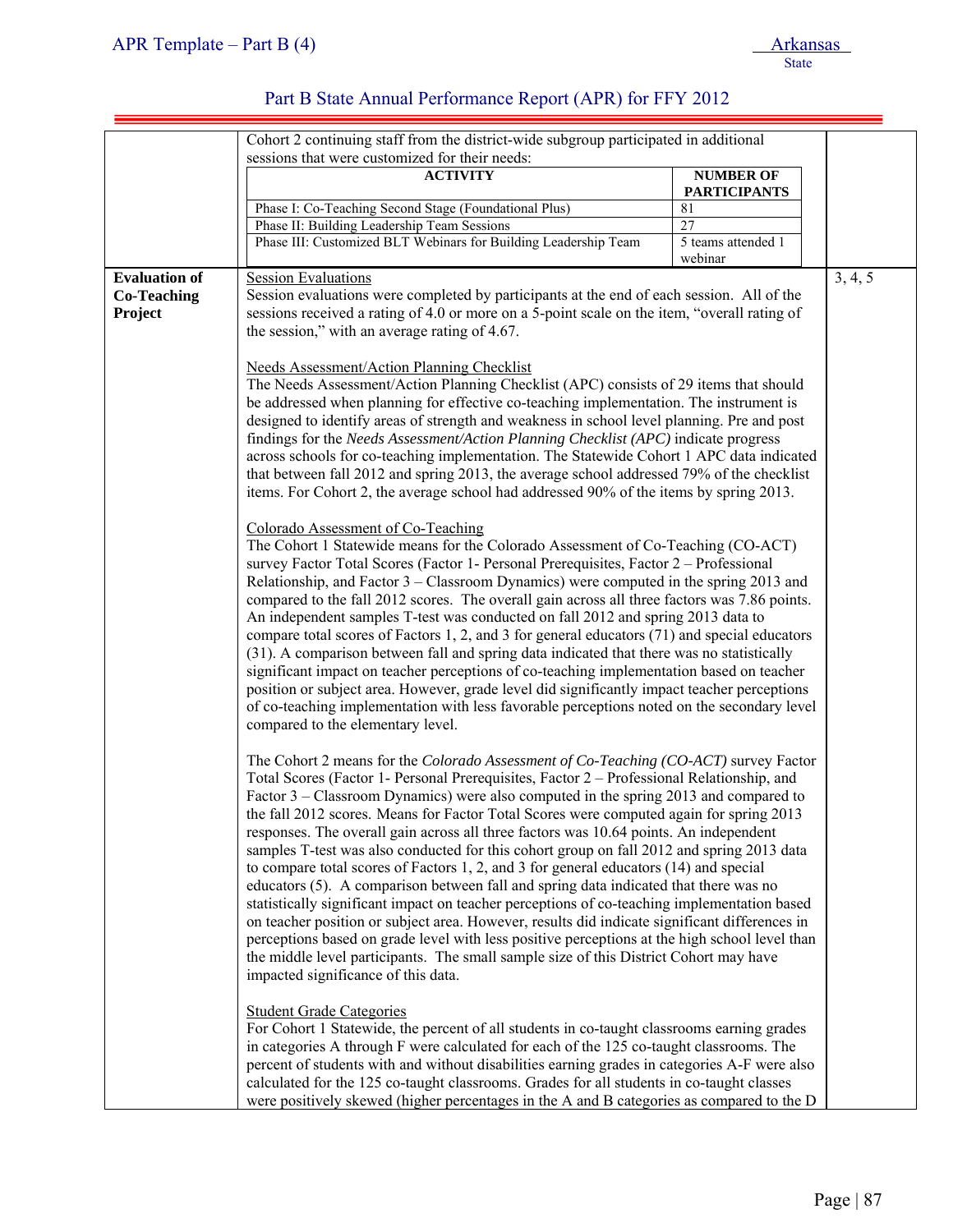|                                                             | and F categories). Across the 125 co-taught classrooms, the mean percent of all students<br>earning A's was 16%, B's was 30%, C's was 29%, D's was 17%, and F's was 9%. When<br>data were disaggregated to compare grades earned by students with disabilities to students<br>without disabilities, grades for students without disabilities were positively skewed, but<br>grades for students with disabilities were more normally distributed. Students with<br>disabilities earned fewer A's and B's and more C's and D's than students without<br>disabilities. Of note is the fact percentages were more similar for students with and without<br>disabilities in the F category in which 9% of students with disabilities had F's in<br>comparison to 8% of students without disabilities.                                                                                                                                                                                                                                                                                                   |         |
|-------------------------------------------------------------|-----------------------------------------------------------------------------------------------------------------------------------------------------------------------------------------------------------------------------------------------------------------------------------------------------------------------------------------------------------------------------------------------------------------------------------------------------------------------------------------------------------------------------------------------------------------------------------------------------------------------------------------------------------------------------------------------------------------------------------------------------------------------------------------------------------------------------------------------------------------------------------------------------------------------------------------------------------------------------------------------------------------------------------------------------------------------------------------------------|---------|
|                                                             | <b>Student GPAs</b><br>For Cohort 1 Statewide, the mean GPA for all students in the 125 co-taught classrooms<br>(with and without disabilities) was 2.27, slightly above a C average, whereas mean GPA<br>for students with disabilities was 1.99, which is only slightly below a C average. Mean<br>GPA for students without disabilities was 2.38. Mean GPA was also disaggregated by<br>subject area. Mean GPA was 2.30 for the 59 co-taught Literacy/English classes. In co-<br>taught literacy/English classes, mean GPA was lower (2.01) for students with disabilities<br>than mean GPA (2.40) for students without disabilities. In comparison, mean GPA for<br>students in the 39 co-taught mathematics classes was higher $(2.64)$ than mean GPA in co-<br>taught literacy/English classes. Students with disabilities in co-taught mathematics classes<br>earned a mean GPA of 2.39, in comparison to a mean GPA of 2.73 for students without<br>disabilities. Overall, in 2012-13 students with and without disabilities had higher mean<br>GPAs in mathematics than in previous years. |         |
|                                                             | In Cohort 2, the Mean GPA for all students (with and without disabilities combined) was<br>2.19, which is slightly above a C average, whereas mean GPA for students with disabilities<br>was 1.83, which is slightly below a C average. Mean GPA for students without disabilities<br>was 2.32. The mean GPA of the Cohort 2 was also disaggregated by subject area. Mean<br>GPA was 2.38 for the 15 co-taught literacy/English classes. In co-taught literacy/English<br>classes, mean GPA was lower $(1.95)$ for students with disabilities than mean GPA $(2.59)$<br>for students without disabilities. In comparison, mean GPA for students in the 16 co-taught<br>mathematics classes was higher (2.85) than mean GPA in co-taught literacy/English<br>classes. Students with disabilities in co-taught mathematics classes had a mean GPA of<br>2.44 in comparison to a mean GPA of 3.00 for students without disabilities. Overall, in<br>2012-13 students with and without disabilities had higher mean GPAs in mathematics than<br>in previous years.                                      |         |
|                                                             | For both cohorts, results by grade level revealed that students with and without disabilities<br>generally earned better grades at the elementary, middle and junior high school levels than<br>at the high school level.                                                                                                                                                                                                                                                                                                                                                                                                                                                                                                                                                                                                                                                                                                                                                                                                                                                                           |         |
| <b>Co-Teaching</b><br><b>Technical</b><br><b>Assistance</b> | The AR Co-Teaching Project also continued its efforts to provide technical assistance to<br>schools that did not participate in its professional development package but were interested<br>in improving or implementing a co-teaching program. Members of the Project's team<br>worked with the ADE Professional Development Unit state specialist and ADE Special<br>Education Unit state area supervisors to provide technical assistance to district leadership<br>teams to assist them in improving their special education subpopulation scores and other<br>targeted areas including LRE. In a collaborative venture with the AR State Personnel<br>Development Grant (SPDG), the Project's team offered two statewide co-teaching<br>implementation planning webinars, one targeted districts interested in starting a co-<br>teaching program and the other for districts interested in improving an existing co-teaching<br>program.                                                                                                                                                      | 3, 4, 5 |
|                                                             | The project's team continued to publicize its resources including a Co-Teaching Classroom<br>Walk Through (CWT) survey through TeachScape, access to a library of co-teaching<br>DVDs, a website providing useful resources, a WIKI devoted to tools for co-teachers, and                                                                                                                                                                                                                                                                                                                                                                                                                                                                                                                                                                                                                                                                                                                                                                                                                           |         |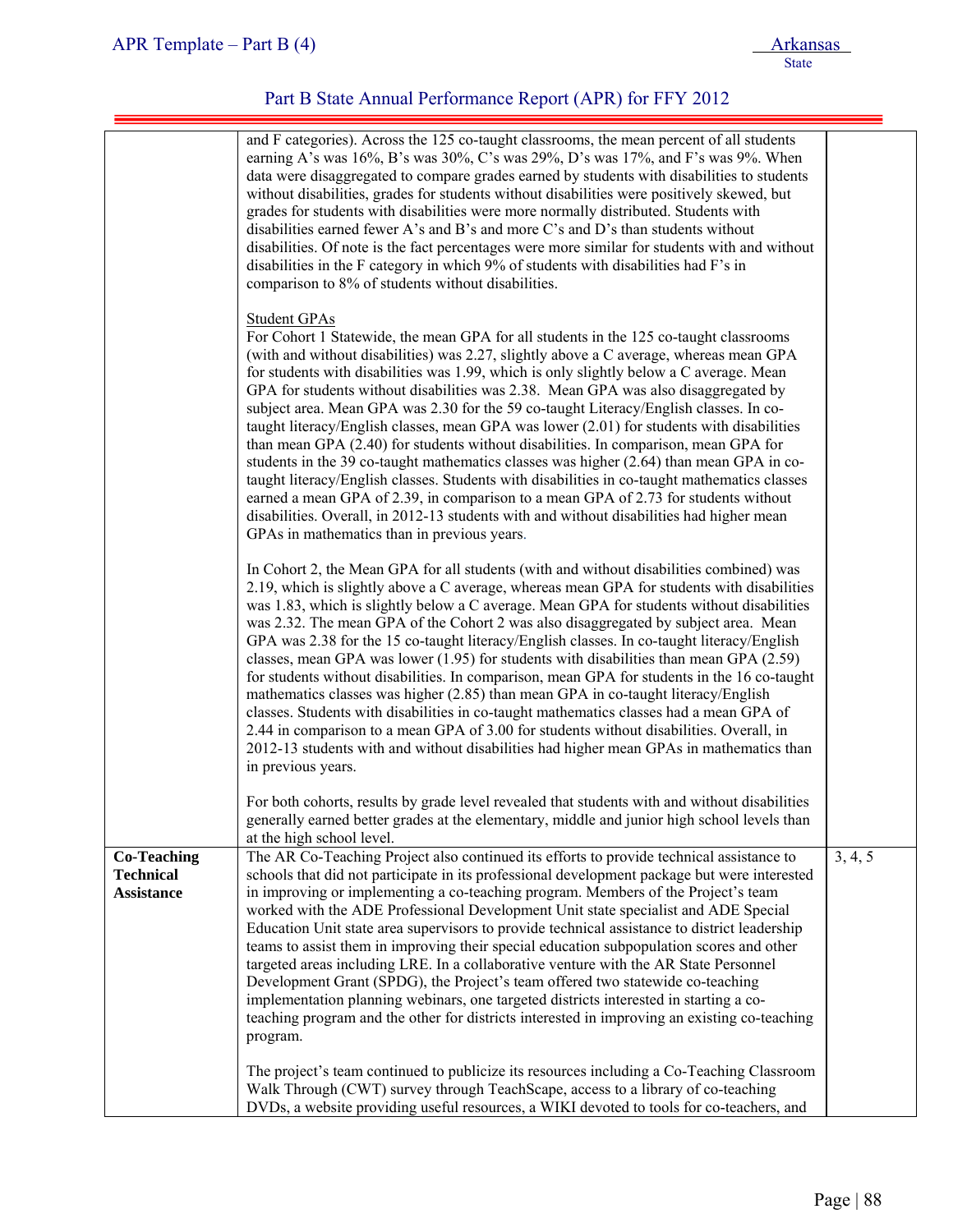|                                              | email/telephone technical assistance. The project also continued videotaping exemplary co-<br>taught classrooms to create new materials for professional development sessions. In<br>addition, project staff offered informational presentations at the Arkansas Council for<br>Exceptional Children (ARCEC) conference, and when possible, provided on-demand |                                                                                                                                                                                        |                    |                      |                   |
|----------------------------------------------|----------------------------------------------------------------------------------------------------------------------------------------------------------------------------------------------------------------------------------------------------------------------------------------------------------------------------------------------------------------|----------------------------------------------------------------------------------------------------------------------------------------------------------------------------------------|--------------------|----------------------|-------------------|
|                                              | onsite presentations at district sites.                                                                                                                                                                                                                                                                                                                        |                                                                                                                                                                                        |                    |                      |                   |
|                                              | The use of co-teaching in Arkansas is leveling off. Based on fulltime equivalency (FTE), in<br>2012-13 there were 414.05 teachers in 102 districts engaged in co-teaching in the K-12                                                                                                                                                                          |                                                                                                                                                                                        |                    |                      |                   |
|                                              |                                                                                                                                                                                                                                                                                                                                                                | classroom, a decrease from 458.07 teachers (FTE) in 108 districts from 2012-13.                                                                                                        |                    |                      |                   |
|                                              |                                                                                                                                                                                                                                                                                                                                                                | <b>IDEA Data and Research Office:</b> The IDEA Data & Research Office is to provide quality data management, analysis,                                                                 |                    |                      |                   |
|                                              |                                                                                                                                                                                                                                                                                                                                                                | technical assistance, and research for the enhancement of the Arkansas Department of Education's general supervision of local                                                          |                    |                      |                   |
| reporting.                                   |                                                                                                                                                                                                                                                                                                                                                                | education agencies' special education programs by ensuring accurate, valid, and timely data to meet all state and federal                                                              |                    |                      |                   |
|                                              |                                                                                                                                                                                                                                                                                                                                                                |                                                                                                                                                                                        |                    |                      | <b>Related</b>    |
| <b>Activity</b>                              | <b>Description</b>                                                                                                                                                                                                                                                                                                                                             |                                                                                                                                                                                        |                    |                      | <b>Indicators</b> |
| <b>IDEA Data &amp;</b><br><b>Research</b>    |                                                                                                                                                                                                                                                                                                                                                                | The IDEA Data & Research Office continued regular training with local special education<br>data staff. Face-to-face, as well as web-based trainings were conducted in conjunction with |                    |                      | $1-15, 20$        |
| <b>Training</b>                              |                                                                                                                                                                                                                                                                                                                                                                | APSCN, DHS-DDS, and other ADE program and data administration staff.                                                                                                                   |                    |                      |                   |
| <b>Summary</b>                               | Number of                                                                                                                                                                                                                                                                                                                                                      |                                                                                                                                                                                        | Number of          | Number of            |                   |
|                                              | <b>Trainings</b>                                                                                                                                                                                                                                                                                                                                               | <b>Name of Activity</b><br>DHS-DDS MySped Application Data Entry: Face-                                                                                                                | Participants<br>13 | <b>Programs</b><br>8 |                   |
|                                              |                                                                                                                                                                                                                                                                                                                                                                | to-Face Training                                                                                                                                                                       |                    |                      |                   |
|                                              | $\overline{c}$                                                                                                                                                                                                                                                                                                                                                 | Early Childhood Special Education Module Data<br>Entry: Face-to-Face Training                                                                                                          | $\overline{4}$     | 1                    |                   |
|                                              | $\overline{5}$                                                                                                                                                                                                                                                                                                                                                 | School Age Special Education Module Data Entry:<br>Face-to-Face Training                                                                                                               | 40                 | 29                   |                   |
|                                              | $\overline{3}$                                                                                                                                                                                                                                                                                                                                                 | School Age Special Education MySped Cycle 7<br>Review Process: WebEx Training                                                                                                          | 143                | 139                  |                   |
|                                              | $\overline{c}$                                                                                                                                                                                                                                                                                                                                                 | Early Childhood Special Education Cycle 7 Review<br>Process: WebEx Training                                                                                                            | 28                 | $\overline{23}$      |                   |
|                                              | $\overline{c}$                                                                                                                                                                                                                                                                                                                                                 | DHS-DDS 3-5 Cycles 4-7 Reporting<br>Requirements: WebEx Training                                                                                                                       | 58                 | 40                   |                   |
|                                              | $\overline{2}$                                                                                                                                                                                                                                                                                                                                                 | Early Childhood Cycles $2 - 7$ Reporting<br>Requirements: WebEx Training                                                                                                               | 29                 | 20                   |                   |
|                                              | $\overline{c}$                                                                                                                                                                                                                                                                                                                                                 | School Age Cycles $2 - 7$ Reporting Requirements:<br>WebEx Training                                                                                                                    | 126                | 134                  |                   |
|                                              | $\overline{2}$                                                                                                                                                                                                                                                                                                                                                 | DHS-DDS Cycle 4 (Employee & Child Count)<br>Reporting & Review: WebEx Training                                                                                                         | 84                 | 42                   |                   |
|                                              | $\overline{2}$                                                                                                                                                                                                                                                                                                                                                 | Early Childhood Cycle 4 (Employee & Child<br>Count) Reporting & Review: WebEx Training                                                                                                 | 77                 | 32                   |                   |
|                                              | $\overline{4}$                                                                                                                                                                                                                                                                                                                                                 | School Age Cycle 4 (Employee & Child Count)<br>Reporting & Review WebEx                                                                                                                | 179                | 138                  |                   |
| <b>Statewide</b>                             |                                                                                                                                                                                                                                                                                                                                                                | The IDEA Data & Research office in cooperation with the Arkansas Public School Computer                                                                                                |                    |                      | $1-14, 20$        |
| <b>Student</b>                               | Network office trained 150 special education school age administrators, district SMS staff,                                                                                                                                                                                                                                                                    |                                                                                                                                                                                        |                    |                      |                   |
| <b>Management</b><br><b>System (SMS)</b>     |                                                                                                                                                                                                                                                                                                                                                                | and data entry staff from 75 districts on the new SMS in which special education student data<br>information is fully integrated. Additionally, 12 special education early childhood   |                    |                      |                   |
|                                              |                                                                                                                                                                                                                                                                                                                                                                | administrators and data entry staff, from six school districts, received training on the new                                                                                           |                    |                      |                   |
|                                              | SMS.                                                                                                                                                                                                                                                                                                                                                           |                                                                                                                                                                                        |                    |                      |                   |
| Data                                         | The Director of the IDEA Data & Research Office participated on a national workgroup                                                                                                                                                                                                                                                                           |                                                                                                                                                                                        |                    | $1 - 20$             |                   |
| <b>Validation and</b><br><b>Verification</b> | developing technical assistance documents on data validation and verification. The final<br>document was presented at the August 2012 OSEP Leadership Conference.                                                                                                                                                                                              |                                                                                                                                                                                        |                    |                      |                   |
| Workgroup                                    |                                                                                                                                                                                                                                                                                                                                                                |                                                                                                                                                                                        |                    |                      |                   |
| <b>IDEA Data &amp;</b>                       | OSEP Leadership Conference, August, 2012<br>$\bullet$                                                                                                                                                                                                                                                                                                          |                                                                                                                                                                                        |                    | $1 - 20$             |                   |
| <b>Research Staff</b>                        | <b>EIMAC</b> Spring and Fall Meetings<br>$\bullet$                                                                                                                                                                                                                                                                                                             |                                                                                                                                                                                        |                    |                      |                   |